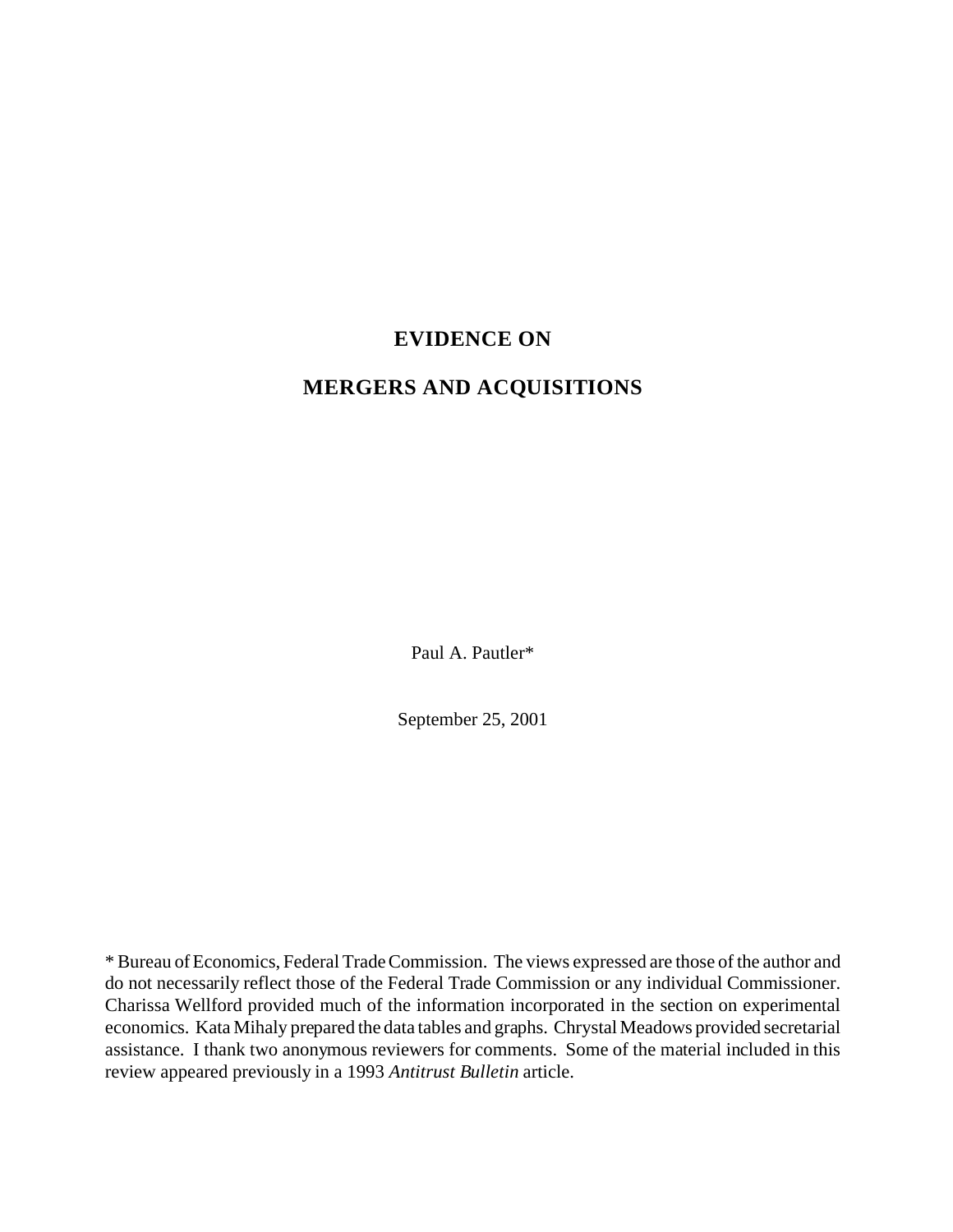## **Table of Contents**

| ALTERNATIVE APPROACHES FOR THE DIRECT STUDY OF MERGERS  8           |
|---------------------------------------------------------------------|
|                                                                     |
|                                                                     |
|                                                                     |
|                                                                     |
| Stock Market Returns as Predictors of Ex-Post Merger Performance 11 |
|                                                                     |
|                                                                     |
|                                                                     |
|                                                                     |
|                                                                     |
|                                                                     |
|                                                                     |
|                                                                     |
|                                                                     |
|                                                                     |
|                                                                     |
| INDIRECT EVIDENCE FROM STRUCTURE-CONDUCT-PERFORMANCE (SCP) STUDIES  |
|                                                                     |
|                                                                     |
|                                                                     |
|                                                                     |
|                                                                     |
|                                                                     |
|                                                                     |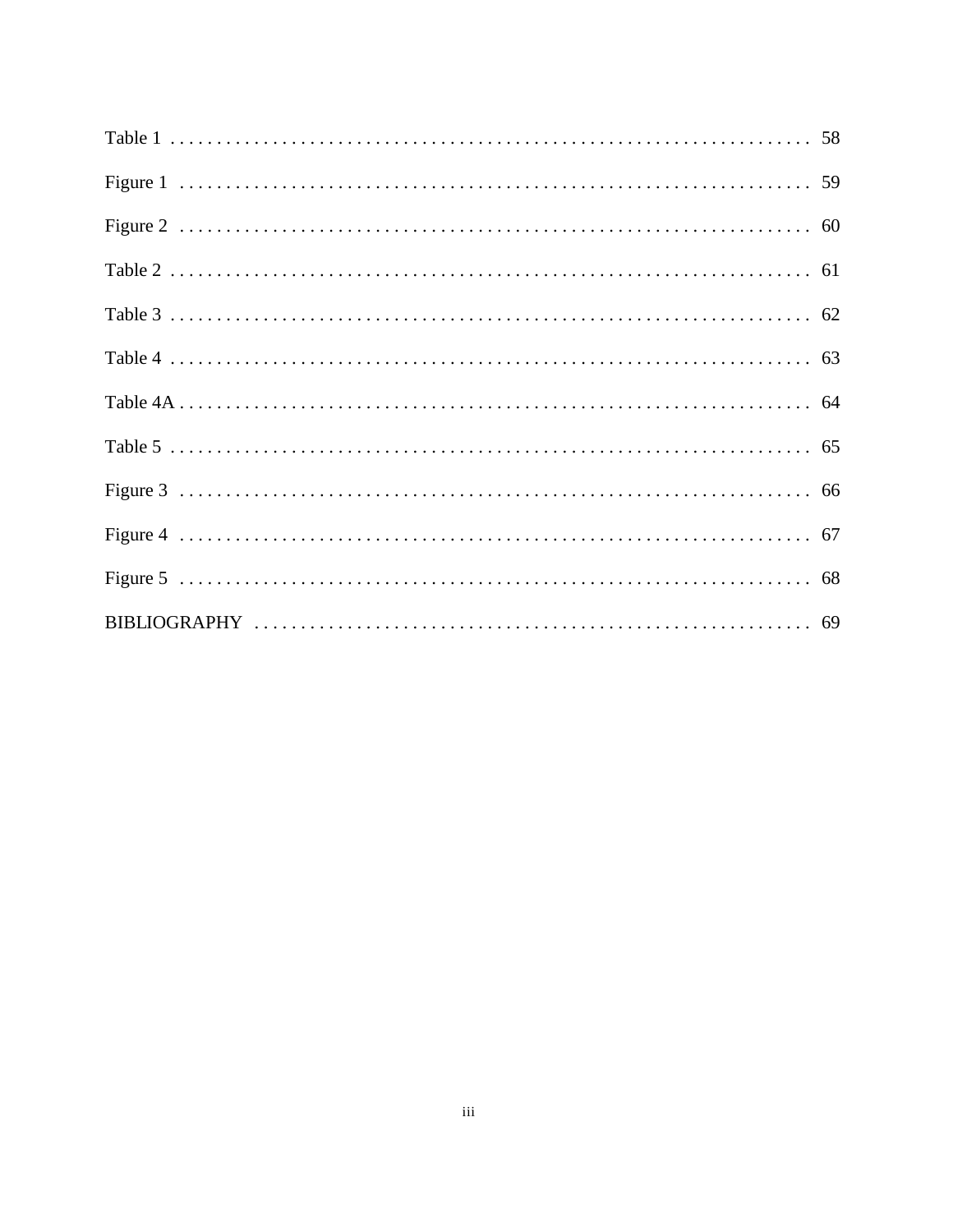#### **I. INTRODUCTION**

This paper provides a broad brush treatment of the empirical economics literature regarding the effects of mergers and acquisitions. Much of the literature has direct or indirect implications for competition policy. $\frac{1}{1}$ 

Of most direct interest to those concerned with merger-related antitrust issues are three types of empirical studies: stock market event studies, large-scale accounting data studies, and case studies that use either interview methods or more objective, data-intensive, pre-merger and post-merger performance approaches to study individual mergers. In recent years, researchers have begun to merge the stock market study approach and the accounting/finance approach in the hopes of providing a more robust analysis. Sections III through VI discuss briefly the strengths and weaknesses of each type of study as well as discussing specific studies in each category.

In addition to empirical studies that directly use data on mergers, indirect insight into the potential effects of certain types of mergers might be gained by examining the relationship between market concentration and the profits or prices of firms in a market. These structure-conductperformance studies are examined briefly in a separate section (VII). Our literature summary also includes a short examination of the merger-related results that have been obtained in markets conducted in a laboratory setting (section VIII).

In addition, a data appendix provides information on merger and acquisition activity over the past two decades. Some of these data reveal general merger trends and some relate more directly to Federal Trade Commission and Department of Justice activity in the merger area (e.g., merger filings under the Hart-Scott-Rodino Act and FTC and DOJ requests for additional information in the course of reviewing those mergers).

We begin with a short list of possible motives for mergers.

## **II. MERGER AND ACQUISITION MOTIVES**

There are a number of motives that might play a role in merger activity. The most general motive is simply that the purchasing firm considers the acquisition to be a profitable investment. The most common theme found in the work of economists who have written about merger activity is that mergers are often thought of as an alternative form of investment. Firms will undertake acquisitions

 $<sup>1</sup>$  This review does not cover empirical literature that deals directly with antitrust issues such as: empirical methods</sup> for estimating residual demand or demand systems, simulation of the effects of mergers using Bertrand or Cournot models, or optimal antitrust policy. In addition, the paper makes no attempt to review theoretical developments that might affect how economists view mergers.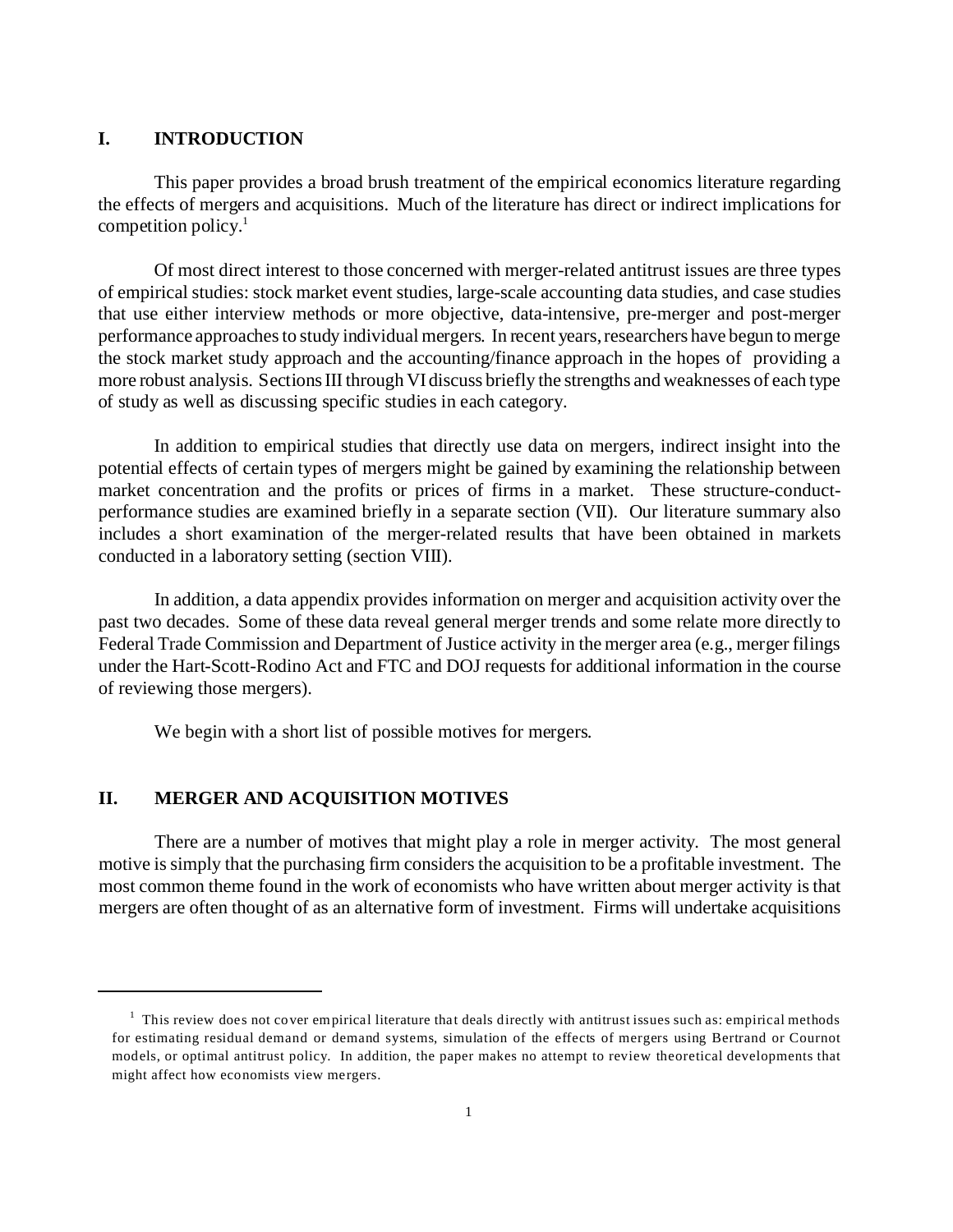when it is the most profitable means of enhancing capacity, obtaining new knowledge or skills,<sup>2</sup> entering new product or geographic areas, or reallocating assets into the control of the most effective managers/owners. Thus, many of the same factors that influence major investment decisions would also influence merger activity.<sup>3</sup> This view of mergers as a special case of business investment is not universally accepted, however. For example, Scheffman argues that managers seldom consider static cost reductions or price increases in making merger decisions. Rather, decisions to merge are part of a broader strategic plan aimed at positioning the firm to achieve some long-term goal.<sup>4</sup> In a related vein, Andrade and Stafford find that the timing of mergers is much different than the timing of general nonmerger business investment.<sup>5</sup> At the industry level, general business investment is fairly stable through time, whereas merger activity is much more concentrated in small time periods. In addition, Andrade, Mitchell, and Stafford note that much merger activity occurs as a reaction to deregulation and thus is clustered in the post-deregulatory period.<sup>6</sup> This research implies that merger activity is something other than a simple extension of business investment. Regardless of the general motivations for mergers, there are a few categories of factors that ought to play a role in a least some mergers. Several of those factors are discussed below.

#### **A. Efficiencies**

Firms may combine their operations through mergers and acquisitions of corporate assets to reduce production costs, increase output, improve product quality, obtain new technologies, or provide entirely new products. The potential efficiency benefits from mergers and acquisitions include both operating and managerial efficiencies. Operational efficiencies may arise from economies of scale,<sup>7</sup>

<sup>&</sup>lt;sup>2</sup> For evidence that in certain high technology industries, acquisition activity may be a substitute for R&D activity, *see* Blonigen & Taylor, *R&D Activity and Acquisitions in High Technology Industries: Evidence from the U.S. Electronic and Electrical Equipment Industries*, 48 JOURNAL OF INDUSTRIAL ECONOMICS 47 (March 2000).

<sup>3</sup> For a longer list of more specific factors that might influence merger intensity across industries, *see* WESTON, CHUNG & HOAG, MERGERS, RESTRUCTURING & CORPORATE CONTROL (1990) or Bittlingmayer, *Merger as a Form of Investment*, 49 KYKLOS 127 (1996).

<sup>4</sup> Scheffman, *Making Sense of Mergers*, 4 THE ANTITRUST BULLETIN 715 (Fall 1993).

<sup>5</sup> Andrade & Stafford, Investigating the Economic Role of Mergers (mimeo, Harvard Business School, 1999).

<sup>6</sup> Andrade, Mitchell & Stafford, *New Evidence and Perspectives on Mergers*, 15 JOURNAL OF ECONOMIC PERSPECTIVES 103 (Spring 2001).

<sup>&</sup>lt;sup>7</sup> Economies of scale refer to the long-run reduction in the per unit cost of making a product as the volume of production rises, allowing all inputs to be varied optimally.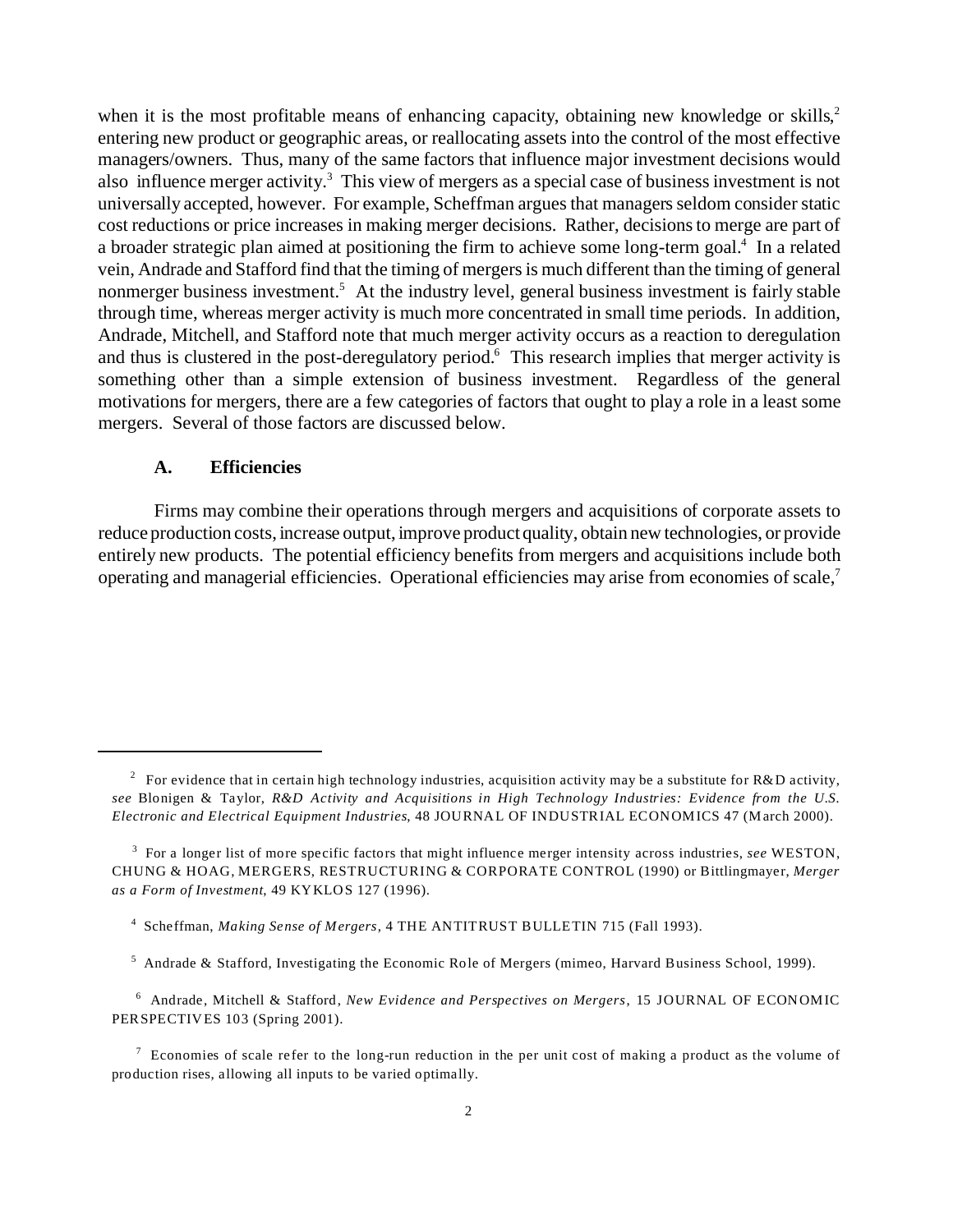production economies of scope,<sup>8</sup> consumption economies of scope,<sup>9</sup> improved resource allocation (e.g., more resources in the hands of better managers), moving to an alternative less costly production technology or asset configuration, improved use of information and expertise, improved focus on core skills of the firm, a more effective combination of assets, improvements in the use of brand name capital, and reductions in transportation and transaction costs. It may be that mergers or acquisitions are the quickest, cheapest, or only way to attain these benefits.<sup>10</sup>

The gains from mergers and acquisitions are not, however, limited to narrowly considered gains to the firms (and ultimately to consumers). The ability of one firm to merge with another firm or acquire its assets also creates a market for corporate control.<sup>11</sup> Many economists consider an active market for corporate control an important safeguard against inefficient management.<sup>12</sup> An active market for corporate assets can also provide benefits in the form of more efficient reallocation of resources from relatively inefficient to efficient firms during periods of industry contraction or industry turmoil $1^{13}$ 

 $10$  For a discussion of conditions under which various efficiencies might (or might not) be attributed directly to merger activity, *see* Farrell & Shapiro *Scale Economies and Synergies in Horizontal Merger Analysis,* 68 ANTITRUST LAW JOURNAL 685 (2001).

<sup>11</sup> Prior to 1900 most firms were closely held by owners who also ran the firm. Over time, as the corporate form of organization grew, the tie between ownership and control became more tenuous. BERLE & MEANS, THE MODERN CORPORATION (New York, 1932) were the first to extensively study the separation of control from management. Manne, "Mergers and the Market for Corporate Control," 73 JOURNAL OF POLITICAL ECONOMY 110 (April 1965), studied the role that mergers might play in facilitating a market for whole corporations. Chandler, *The Competitive Performance of U.S. Industrial Enterprises Since the Second World War*, 68 BUSINESS HISTORY REVIEW 1 (Spring 1994) discusses the advent of the modern market for corporate control during the 1970s and 1980s.

 $12$  If a firm is poorly managed, its market value will be less than its potential value if the same firm were well managed. The market for corporate control allows more efficient management teams to profitably takeover such firms. Barber, Palmer & Wallace, *Determinants of Conglomerate and Predatory Acquisitions: Evidence from the 1960s,* 1 JOURNAL OF CO RPORATE FINANCE 283 (1995) find that this management discipline motive was central to the hostile takeovers during the 1960s. Mitchell and Lehn suggest that disciplining incumbent management was one explanation for the "bust-up" acquisitions of the 1980s, where heavily diversified firms were purchased and the parts resold to firms specializing in each industry. *See* Mitchell & Lehn, *Do Bad Bidders Become Good Targets?* 98 JOURNAL OF POLITICAL ECONOMY 372 (April 1990). Also *see* Jensen, *Agency Costs of Free Cash Flow, Corporate Finance, and Takeovers,* 76 AMERICAN ECONOMIC REVIEW 323 (1986). More generally, Romano reviews the economics/finance literature and finds the operating efficiency and management control explanations for mergers to be consistent with the evidence. *See* Romano, *A Guide to Takeovers: Theory, Evidence, and Regulation*, 9 YALE JOURNAL OF REGULATION 119 (1992).

<sup>13</sup> Mitchell & Mulherin, *The Impact of Industry Shocks on Takeover and Restructuring Activity,* 41 JOURNAL OF FINANCIAL ECONO MICS 193 (1996), focus on mergers as a means of reacting to industry-specific shocks such as (continued...)

<sup>&</sup>lt;sup>8</sup> Production economies of scope refer to the reduction in overall costs from the joint production of complementary products.

<sup>&</sup>lt;sup>9</sup> Consumption economies of scope refer to the increased consumer welfare from the joint consumption of complementary products.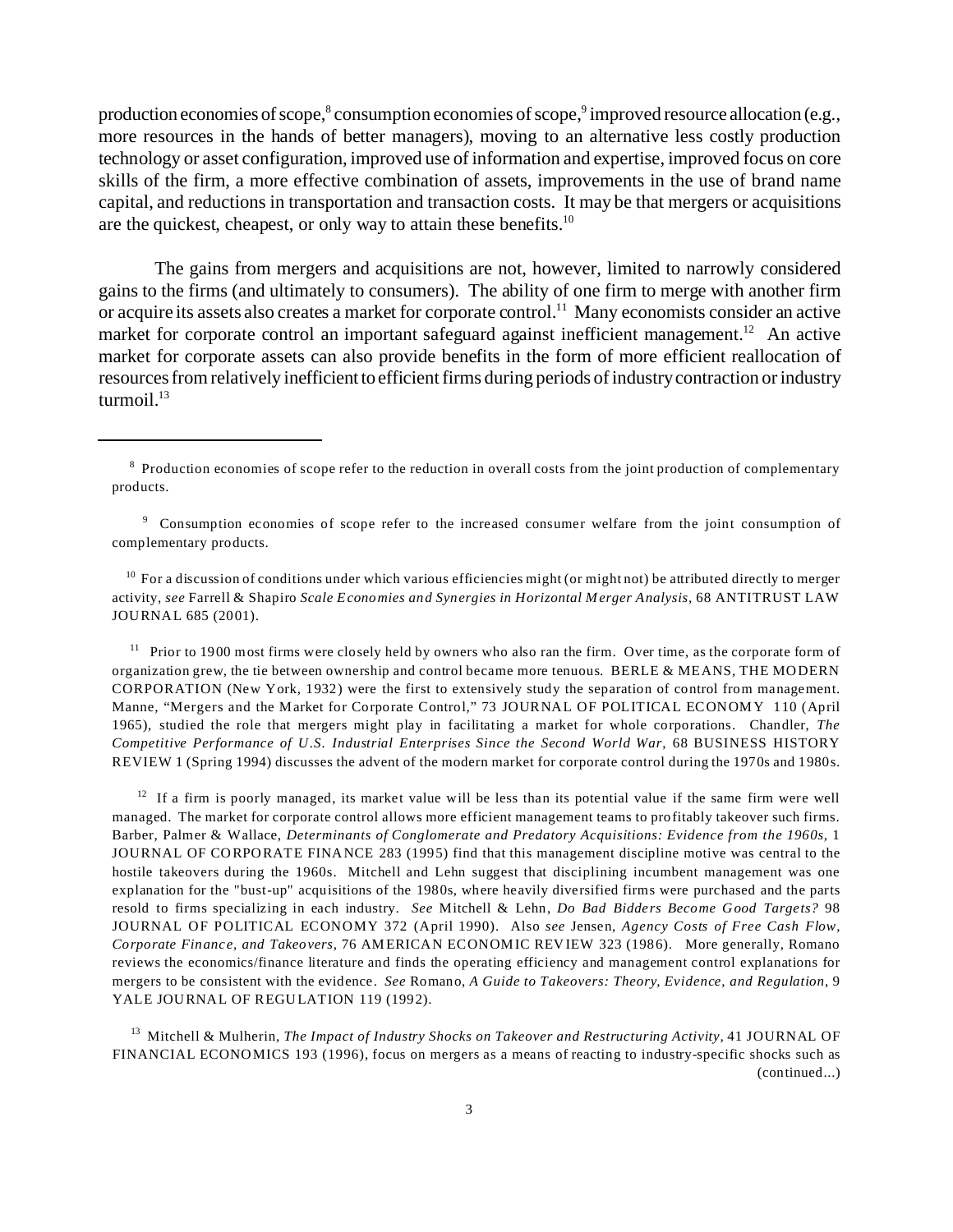## **B. Financial and Tax Benefits**

Mergers and acquisitions may lead to financial efficiencies. For example, firms may diversify their earnings by acquiring other firms or their assets with dissimilar earnings streams. Earnings diversification within firms may lessen the variation in their profitability, reducing the risk of bankruptcy and its attendant costs.<sup>14</sup>

Prior to the mid-1980s, there may also have been significant tax reduction benefits associated with mergers and acquisitions. The empirical evidence, however, regarding these benefits implied that if they existed, they were likely not a major motivation for most merger activity. Romano's<sup>15</sup> review of the literature on the tax incentives for mergers up to about 1990 found little support for the hypothesis that tax changes had a significant effect on takeover activity. Regardless, of how extensive the tax benefits were prior to 1987, for more recent mergers, the Tax Reform Act of 1986, which broadened the definition of taxable income and limited the ability of acquiring firms to use the acquired firm's net operating losses to reduce future taxes, likely reduced any potential tax benefits associated with mergers and acquisitions.<sup>16</sup> The loss of one tax benefit, related to a change in the "General Utilities" doctrine, was almost surely the cause of a late 1986 increase in merger activity as firms rushed to beat the higher taxes that would be required in  $1987$ <sup>17</sup>

 $13$ (...continued)

<sup>14</sup> In the absence of bankruptcy costs, investors may be able efficiently to diversify by purchasing shares in a number of unrelated firms, thereby reducing any benefits from diversification within a single firm.

15 *See* Romano, *supra* note 12, at 133-136.

<sup>16</sup> For a discussion of the complex effects of the 1986 Act, see GILSON & KRAAKMAN, THE LAW AND FINANCE OF CORPORATE ACQUISITION, SUPPLEMENT 1988, (1988). In a related study, D. BREEN, THE POTENTIAL FOR TAX GAIN AS A MERGER MOTIVE: A SURVEY OF CURRENT KNOWLEDGE AND RESEARCH OPPORTUNITIES, (Bureau of Economics, Federal Trade Commission, 1987), also found little evidence that tax policy affected the pattern of mergers. Tax effects were not entirely eliminated , however. Long & Ravenscraft, *Decade of Debt: Lessons from LBO's in the 1980s*, THE DEAL DECADE: WHAT TAKEOVERS AND LEVERAGED BUYOUTS MEAN FOR CORPORATE GOVERNANCE, ( Blair ed. 1993) found evidence that the deductibility of interest payments (which was largely unaffected by the Tax Reform Act of 1986) was a major source of cash flow improvements in LBO firms during the 1980s. Schipper & Smith, *Effects of Management Buyouts on Corporate Interest and Depreciation Tax Deductions*, 34 JOURNAL OF LAW AND ECONOMICS 295 (1991), who examine management buy-outs, however, (p. 329) note that because any tax gains from interest deductibility could be obtained without going through a takeover or merger, its is not clear why one would necessarily expect that deductibility to affect merger or takeover activity.

 $17$  A graph of the number of monthly merger filings required by the Hart-Scott-Rodino Act shows a very large spike in November 1986 (494 transactions in one month - an all time high) that resulted from firms trying to beat an adverse tax effect of the 1986 Tax Act which was to take effect in January 1987 (See Figure 3). That tax effect likely was very (continued...)

technology changes. They argue that the timing and clustering of 1980s takeovers and restructurings indicate that these actions were the means by which firms and industries adjusted to exogenous shocks. Andrade, Mitchell & Stafford, *New Evidence and Perspectives on Mergers*, 15 JOURNAL OF ECONOMIC PERSPECTIVES 103 (Spring 2001) focus on reactions to deregulation as a driving force behind much of the 1990s merger activity.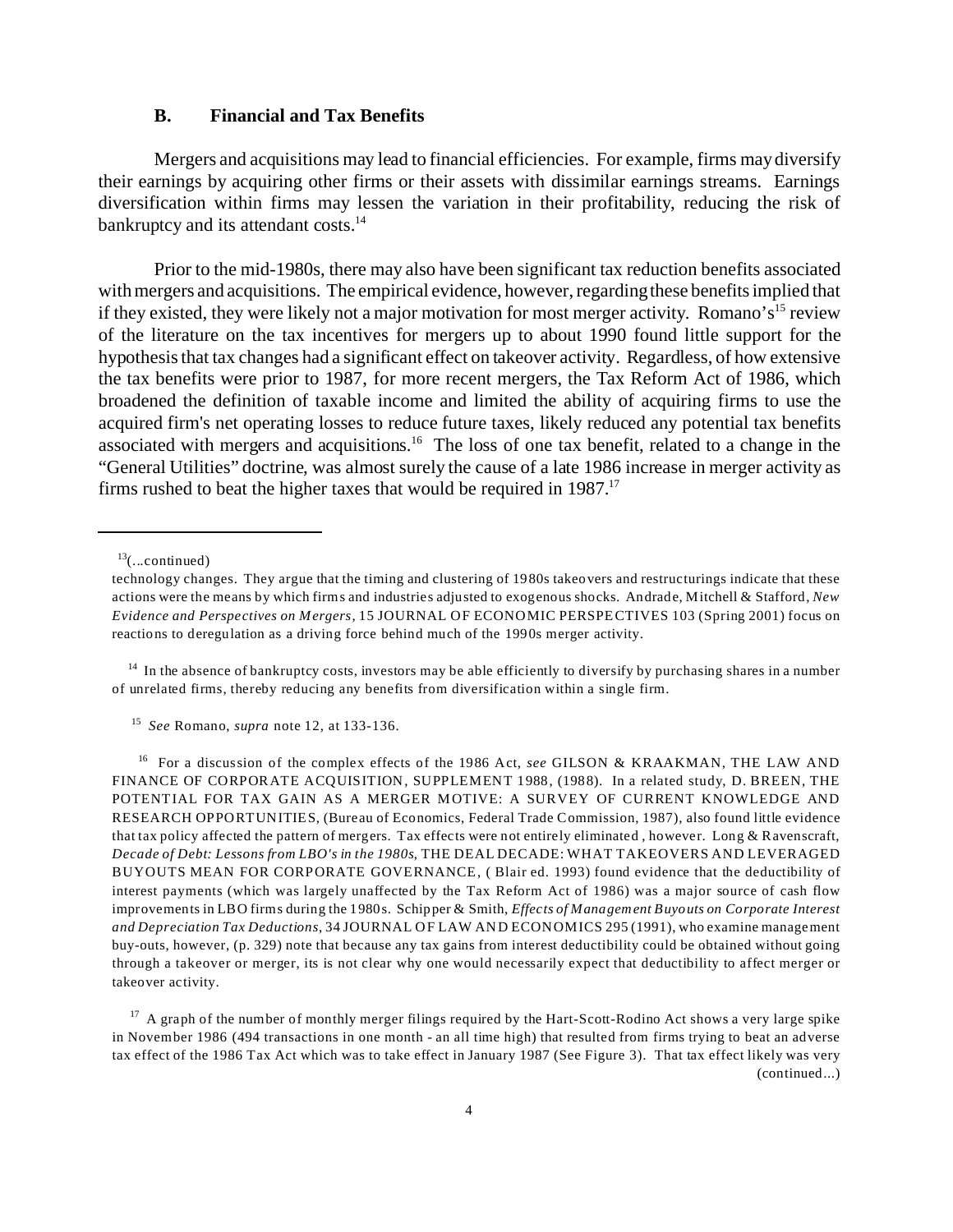## **C. Market Power Effects**

Some mergers may result in market power which redounds to the benefit of the merging firms. For example, George Stigler<sup>18</sup> argued that such an effect might have been a primary motivation for many of the mergers and acquisitions during the last quarter of the nineteenth century and the first half of the 20<sup>th</sup> century. He called the 1887-1904 merger wave "mergers for monopoly" and the 1916-1929 wave "mergers for oligopoly." Regardless of whether market power was, or was not, a major motivation for mergers in the first-half of the century,<sup>19</sup> it is doubtful that the bulk of more recent merger activity could be attributed to an effort to secure market power. Following the passage and enforcement of effective antimerger legislation in 1950, mergers between competing firms with significant market shares (those mergers most likely to be anticompetitive) became relatively rare,  $20$ and those that did occur (mainly in the 1980s and 1990s) were allowed only after review by the U.S. antitrustagenciesor other regulatory agencies (e.g., FCC for telecommunications, FERC for electricity, State Attorneys General, etc.).<sup>21</sup>

## **D. Management Greed, Self-Aggrandizement, or Hubris**

 $17$ (...continued)

<sup>18</sup> Stigler, *Monopoly and Oligopoly by Merger*, 40 AMERICAN ECONOMIC REVIEW (May 1950), *reprinted in* THE ORGANIZATION OF INDUSTRY (1968).

 $19$  The historical evidence is unclear about whether or not late nineteenth and early twentieth century industrial and railroad "trusts" actually engaged in what we understand today as anticompetitive behavior. ARMENTANO, ANTITRUST AND MONOPOLY: ANATOMY OF A POLICY FAILURE (1990), argues that these firms tended to have many rivals and that they continuously increased output and reduced prices. Interestingly, Ginsburg, *Rationalizing Antitrust: A Reply to Professor Armentano*, 35 ANTITRUST BULLETIN 329 (Summer 1990), former Assistant Attorney General for Antitrust, does not dispute Armentano's report of the history. For a recent recounting of the history for Standard Oil, *see* Boudreaux & Folsom, *MicroSoft and Standard Oil: Radical Lessons for Antitrust Reform*, ANTITRUST BULLETIN 555 (1999). Boudreaux & Folsom argue that Standard Oil's market share peaked at about 90% in 1890 and had fallen to 65% by 1911 when the government's antitrust case was filed. During this time, prices and unit costs fell and quantities rose as Rockefeller pursued productivity gains. For some evidence from turn of the century stock markets indicating that trust formation was likely to be welfare enhancing on average, *see* Banerjee & Eckard, *Are Mega-Mergers Anticompetitive? Evidence From the First Great Merger Wave*, 29 RAND JOURNAL OF ECONOMICS 803 (Winter 1998). For a general argument that the antitrust laws do not systematically provide benefits by reducing market power and were not intended to do so, *see* McCHESNEY & SHUGART, THE CAUSES AND CONSEQUENCES OF ANTITRUST: THE PUBLIC CHOICE PERSPECTIVE (1995).

<sup>20</sup> Stigler, *The Economic Effects of the Antitrust Laws*, 9 JOURNAL OF LAW & ECONOMICS (October 1966) reprinted in G. Stigler, ed., THE ORG ANIZATION OF INDUSTRY (1968) concludes that the 1950 merger act had a strongly adverse effect upon horizontal mergers of large firms.

 $21$  Since the 1970s, in the small percentage of merger transactions that were considered competitively troubling enough to be reviewed closely by the antitrust agencies (amounting to 2 to 4 percent of filed mergers or about 50 to 100 per year), the antitrust agencies often required divestitures to address the anticompetitive aspects of the transactions prior to allowing the merger to move forward.

short-lived, affecting the timing of mergers, but not the long-run number of mergers .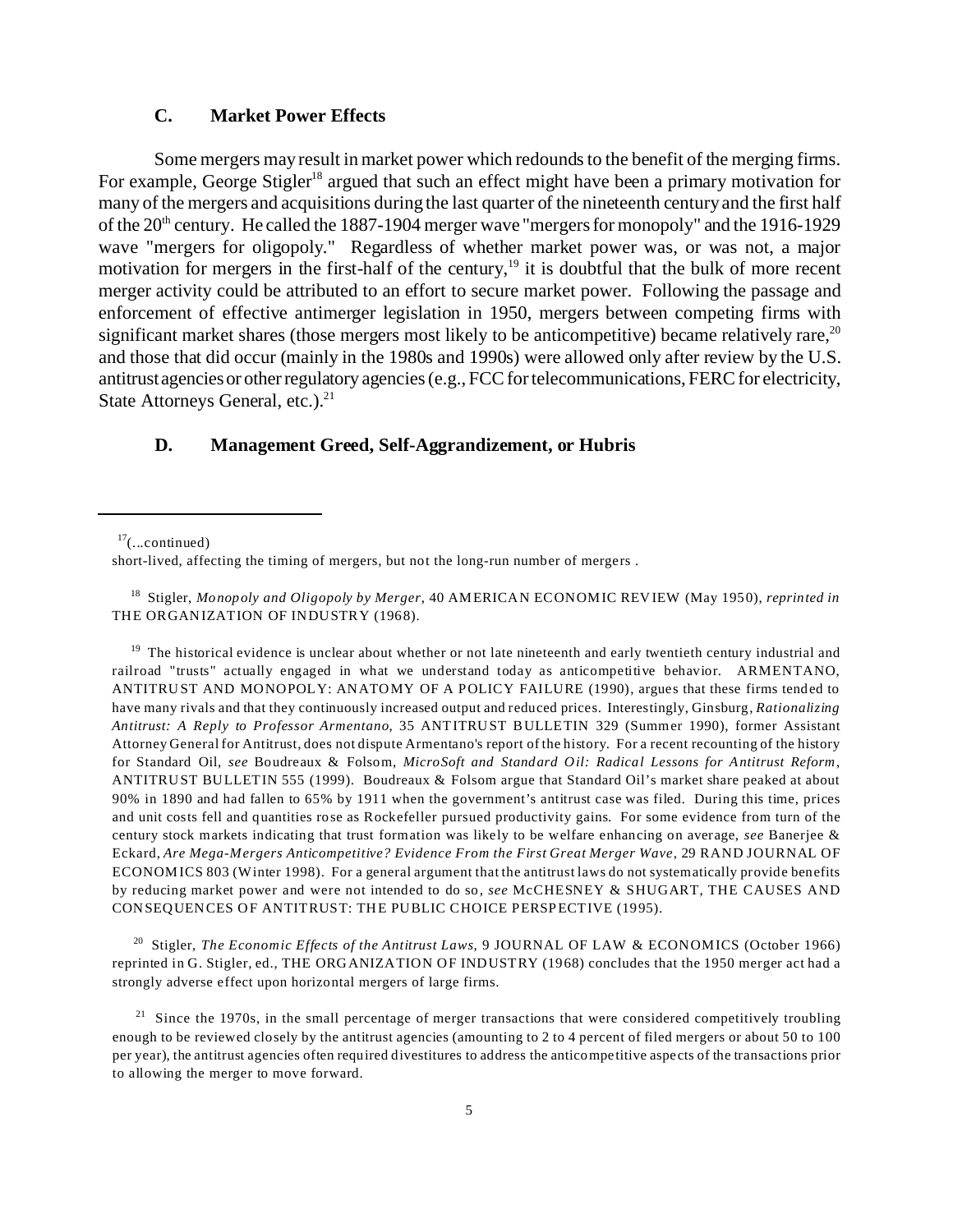Morck, Shleifer, and Vishny<sup>22</sup> present evidence consistent with the notion that managerial incentives may drive some mergers that ultimately reduce the long-run value of the firm. The managers may overdiversify, overemphasize growth, or simply make bad acquisition decisions.<sup>23</sup> Although self-aggrandizement by managers may motivate some mergers and acquisitions, Mitchell and Lehn<sup>24</sup> provide evidence that managers who make poor acquisitions increase the likelihood that they will, themselves, become acquisition targets. If so, the market for corporate control will tend to reduce the scope of self-aggrandizing behavior. In addition, Matsusaka<sup>25</sup> provides evidence from the conglomerate merger era (1968-74) that at the time these diversifying deals were struck, the market favored the transactions. Thus, a characterization of this period as one filled with "run-away" managers, would be incorrect. For better or worse, the market apparently approved of the diversification.<sup>26</sup>

#### **E. Obtaining a Good Buy**

While acquiring firms cite "obtaining a good buy" as a reason for their acquisitions, the underlying implication that markets may consistently undervalue corporate assets, is questionable.<sup>27</sup> If all potential acquirers have similar perceptions about the value of potential targets and the market for corporate control is competitive, then the potential acquirers would bid up the price of targets which appeared to be bargains until the acquiring firms would, at the margin, expect to receive only

<sup>25</sup> Matsusaka, *Takeover Motives During the Conglomerate Merger Wave,* 24 RAND JOURNAL OF ECONOMICS 357 (Autumn 1993).

<sup>26</sup> More recently, Hou, Olsson & Robinson, Does Takeover Increase Stockholder Value? (mimeo, University of Chicago, 2000) confirmed that diversifying mergers were value enhancing during the 1963 to 1995 period using observation periods from 4 months to 3 years following the mergers. Barber, Palmer & Wallace, *Determinants of Conglomerate and Predatory Acquisitions: Evidence from the 1960s* 1 JOURNAL OF CORPORATE FINANCE 283 (April 1995) find that the motives underlying conglomerate mergers of the 1960s were as economically sound as those underlying the non-conglomerate mergers. In a related vein, Maloney, McCormick & Mitchell, *Managerial Decision Making and Capital Structure,* 66 JOURNAL OF BUSINESS 189 (April 1993) examined over 950 mergers and acquisitions finding that increased leverage may be one way to minimize costs of managerial discretion. Increased debt seemed to improve decision-making. Mueller & Reardon, *Rates of Return on Corporate Investment,* 60 SOUTHERN ECONOMIC JOURNAL 430 (October 1993), at 443 also find that result.

 $27$  A firm might, however, be a "good buy" if it were undervalued because of poor management and the existence of state antitakeover laws or other impediments that prevent the market for corporate control from working effectively.

<sup>22</sup> Morck, Shleifer & Vishny, *Do Managerial Objectives Drive Bad Acquisitions?* 45 JOURNAL OF FINANCE 31 (March 1990). Blair also provides evidence that during the latter half of the 1980s managers used excess earnings to inefficiently pursue takeovers. *See* (Blair ed. 1993) THE DEAL DECADE: WHAT TAKEOVERS AND LEVERAGED BUYOUTS MEAN FOR CORPORATE GOVERNANCE.

<sup>23</sup> For example, Avery, Chevalier & Schaefer, *Why Do Managers Undertake Acquisitions? An Analysis of Internal and External Rewards for Acquisitiveness*, JOURNAL OF LAW ECONOMICS & ORGANIZATION 24 (April 1998), find evidence from the mid-1980s that CEOs may pursue acquisitions to enhance their prestige and status in the business community.

<sup>24</sup> *See* Mitchell & Lehn, *supra* note at 12.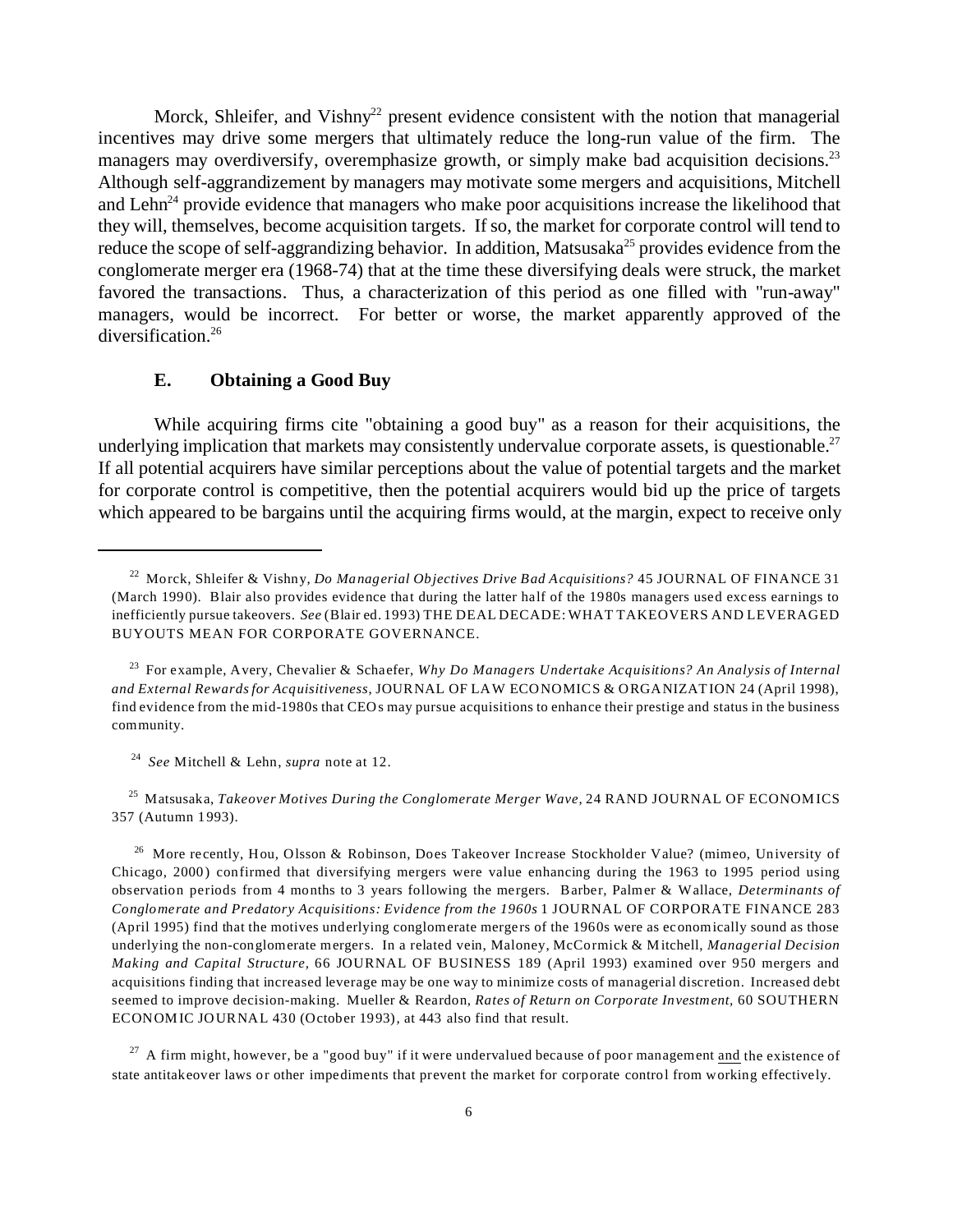a normal return from their acquisitions. This expectation is consistent with many of the empirical results on the effects of mergers - buyers appear to earn small returns, if anything. If, however, perceptions differ (for example, the acquirer is more optimistic than the target), then the acquiring firm may believe that it found a bargain while the target can be happy with the acquirer's offer.<sup>28</sup>

Because mergers done through stock appear to differ from those done via cash (the stock market appears to prefer cash deals), $^{29}$  some commentators have wondered whether the use of "overvalued" stock might allow a firm to make a "good buy." This theory implies that the purchasing firm that uses stock to pay for the assets has better information than the selling firm shareholders who are accepting the stock in payment. Whether this is plausible might depend on the compensation schemes for selling firms' executives and the extent of unique information held by the purchasing firms' managers.

## **F. Stakeholder Expropriation**

Shleifer and Summers<sup>30</sup> suggest a number of other motives for mergers and acquisitions in which the shareholders may gain at the expense of other stakeholders.<sup>31</sup> For example, some target firms may seek acquirers to escape financial problems or to break unfavorable labor contracts. Other firms may seek leveraged purchases of their targets to increase the surviving firms' risk-return profile at the expense of existing debt holders. Romano<sup>32</sup> evaluated the various stakeholder arguments based on the financial/economics literature. While the literature is not always conclusive, Romano generally finds the evidence to be inconsistent with the theory that takeovers are motivated by a desire to expropriate gains from taxpayers, bondholders, labor, or consumers.<sup>33</sup>

<sup>30</sup> Shleifer & Summers, *Breach of Trust in Hostile Takeovers*, in CORPORATE TAKEOVERS AND THEIR CONSEQUENCES (Auerbach, ed. 1988).

<sup>31</sup> "Stakeholders" refers to all parties that have an interest in the well-being of a firm including stockholders, creditors, managers, employees, retirees, customers, suppliers, and residents of the community in which the firm is located.

32 *See* Romano, *supra* note 12, at 133-142.

<sup>28</sup> Indeed, Roll, *The Hubris Hypothesis of Corporate Takeovers*, 59 JOURNAL OF BUSINESS 197 (April 1986), argues that "hubris" may induce the management of an acquiring firm to overbid for its target. For a discussion of evidence related to the hubris hypothesis, *see* Romano, *supra* note 12, at 150-152.

<sup>29</sup> For some evidence regarding the stock market's apparent preference for cash-based acquisitions, *see* Andrade, Mitchell & Stafford, *New Evidence and Perspectives on Mergers*, 15 JOURNAL OF ECONOMIC PERSPECTIVES, 103 (Spring 2001); and Hou, Olsson & Robinson, Does Takeover Increase Stockholder Value? (mimeo, University of Chicago, 2000).

 $33$  Since Romano's review additional work on the stakeholder effects has been forthcoming. That literature has shown some negative effects on bondholders, particularly those holders of higher quality bonds. The size of this effect is insufficient, however, to explain the large premiums obtained in the takeovers and thus bondholder expropriation cannot be a convincing argument by itself for the takeover activity. *See* Warga & Welch, *Bondholder Losses in Leveraged Buyouts*, 6 REVIEW OF FINANCIAL STUDIES 959 (Winter 1993). In addition, research has continued on the labor (continued...)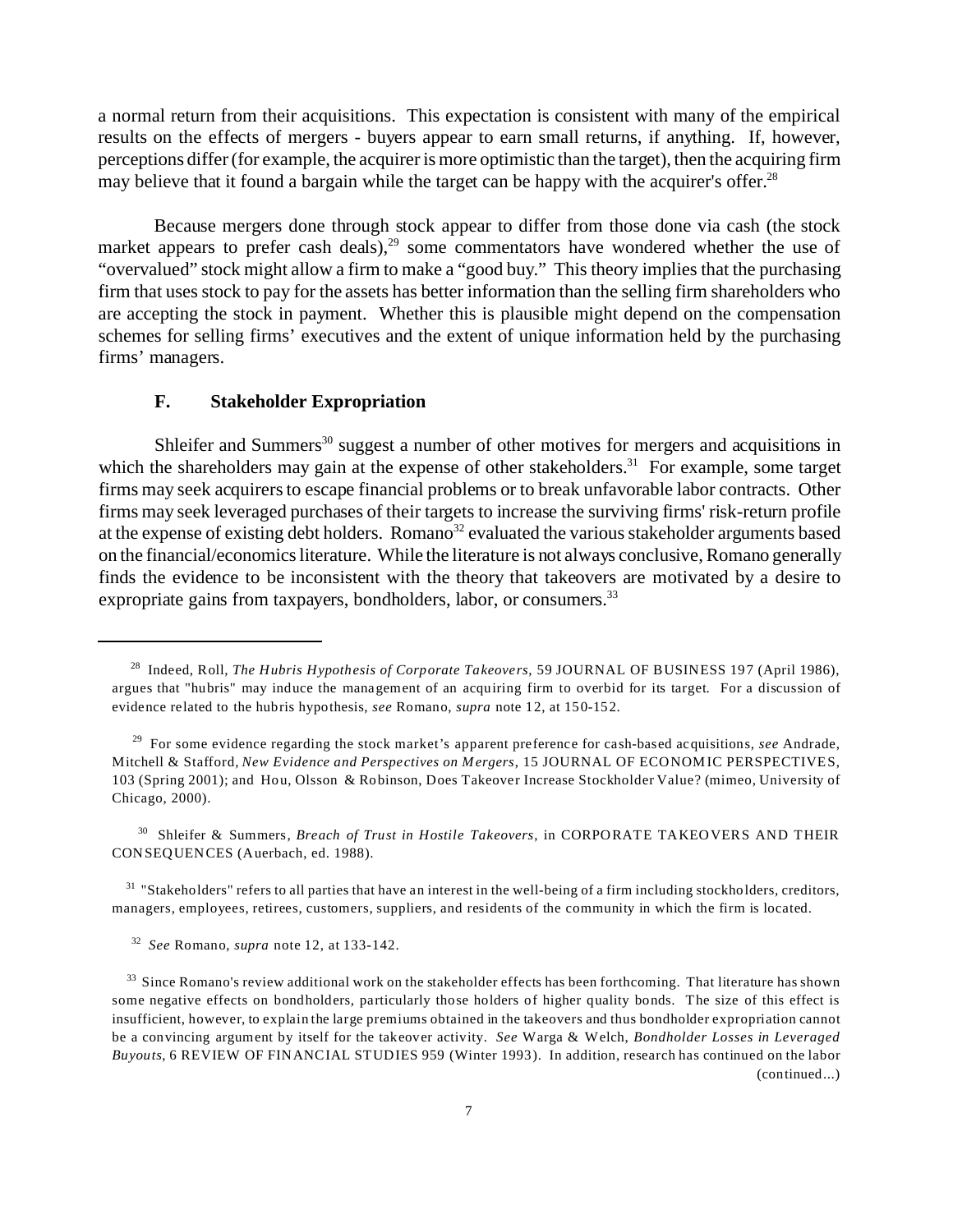#### **III. ALTERNATIVE APPROACHES FOR THE DIRECT STUDY OF MERGERS**

Evidence regarding the effects of mergers comes to us from many different sources. Much of the evidence comes from the finance literature where the main focus is on the ultimate effect of a merger on the stockholders of the acquiring and target firms. One common technique for examining the effects of a merger or acquisition employs the stock market's reaction to the event. "Event studies" utilize the assumption of efficient financial markets (i.e., the notion that the price of a firm's stock reflects all available information bearing on the expected future profitability of the firm) to assess the perceived consequences of mergers and acquisitions. A relatively long period before the event is used to estimate the "normal" relationship between the individual firm's stock price and the price of the broad market (or of a matched sample of firms). A change in this normal relationship around the time of the event represents an "abnormal" movement - the stock price movement that is unique to the event. The abnormal movements are summed over the event "window" (say, five days around the event date) and statistical tests are performed to see if the abnormal movement during the window of time is significant.<sup>34</sup> For example, when firm A announces that it intends to acquire firm B, one can check the abnormal movement in the stock prices of each firm to see if the market has a particular reaction (either positive or negative) to the announced transaction and whether the market thinks that the buyer, seller, or both are expected to profit by the deal. One can also examine the stock price reactions of firms that are rivals of the merger partners to see if their stock prices moved abnormally around the time of the acquisition announcement or around the time a challenge to the merger is announced by an antitrust agency. The examination of rivals' stock price movements around these events (arguably) helps in determining the competitive implications of a merger.

A second approach to measuring merger effects involves examining the accounting data for firms before and after an acquisition to determine the changes associated with the merger. These

 $33$ (...continued)

expropriation question. Peoples, Hekmat & Moini, *Corporate Mergers and Union Wage Premiums,* 17 JOURNAL OF ECONOMICS AND FINANCE 65 (Summer 1993) find that greater merger activity in an industry is associated with a lower wage for unionized workers, but no difference in wages for nonunion workers. Another recent study of 120 hostile takeovers occurring between 1979 and 1989 found that the likelihood of being a hostile takeover target was unrelated to the wage structure of the industry. Thus, firms paying wages above the norm did not appear to be more likely to become targets. These results imply that takeovers during the 1980s were not likely motivated by a desire to inefficiently redistribute income from workers to owners. *See* Neumark & Sharpe, *Rents and Quasi Rents in the Wage Structure: Evidence from Hostile Takeovers,* 35 INDUSTRIAL RELATIONS 154 (April 1996).

 $34$  Event studies using stock market data are subject to certain methodological problems. The studies are often sensitive to differences in study design, definition of data, and selection of the sample. Some economists have further argued that the stock market may be inefficient and that this inefficiency may significantly detract from the usefulness of stock market event analyses. For discussion of this point, *see* RAVENSCRAFT & SCHERER, MERGERS, SELL-OFFS, AND ECONOMIC EFFICIENCY (1987), at 7-11, and Kleindon, *Variance Bounds Tests and Stock Price Valuation Models*, 94 JOURNAL OF POLITICAL ECONOMY 953 (1986). For a more recent argument that market predictions are fairly accurate predictors of ultimate merger performance, *see* Sirower & O'Byrne, *The Measurement of Post-Acquisition Performance: Toward a Value-Based Benchmarking Methodology,* 11 JOURNAL OF APPLIED CORPORATE FINANCE 107 (Summer 1998).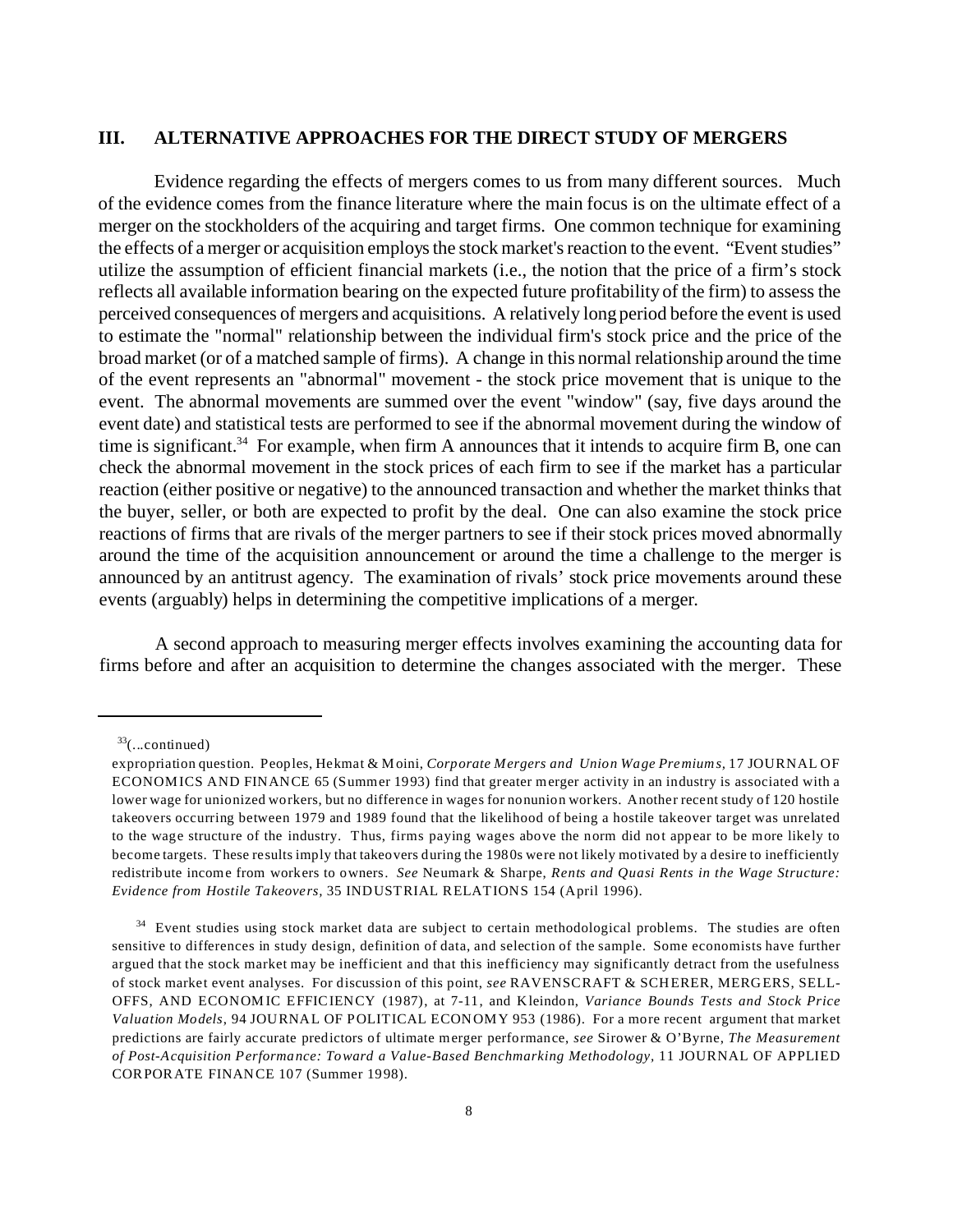studies may focus on accounting rates of return, profit margins, cash flow returns, expense ratios, or any number of other accounting and financial measures of firm performance. Each measure has its proponents and critics. These studies try to control for confounding factors by comparing the postacquisition changes in financial performance to industry averages or (better yet) to multiple regressionbased estimates of what would have occurred absent the acquisition. Many of the large sample multiindustry studies in this category examine mergers that occurred prior to 1980, becuase the multiindustry studies were more in vogue in that period. Some of the more recent evidence in this category comes from studies that compare pre-merger and post-merger performance of firms in only one industry (e.g., banking or hospitals).

Recently, studies have appeared that have combined the accounting measures and stock market event study approaches. When applied to relatively large samples of mergers, the results can provide indications about (1) whether the approaches tend to produce consistent results, and (2) whether the mergers typically produce gains for shareholders. Some of these studies have also focused on samples of mergers in which divestitures later occurred to determine whether the initial acquisitions were efficient.

Yet another technique for examining merger effects is to track prices, output, product quality, or R&D intensity over time for individual mergers, adjusting for factors other than the merger that might reasonably be thought to affect prices or output levels. This adjustment is done through econometric techniques, by choosing appropriate control groups, or both. The bulk of the recent empirical evidence on mergers using this technique comes from the airline, banking, and hospital industries, although we also have studies of individual mergers in certain other industries.

Much of the literature on merger effects focuses upon the effects on the firms involved and on the wealth of the shareholders of the acquiring and target firms. For those mainly interested in the potential anticompetitive effects of mergers, however, one must recall that there is no way to obtain a large sample of mergers that would be generally expected to raise prices, reduce output, or reduce quality post-merger. Those mergers would have to come mainly from the 2% to 4% of reported mergers that each year are investigated in great detail by the antitrust authorities. In many of those cases, the transactions are reconfigured to avoid the anticompetitive problem or they are abandoned after the antitrust agency makes its negative assessment known. This process of merger review and deal reconfiguration, makes it difficult to assemble a sample of problem mergers. On occasion, the government sues but fails to block a problem merger, thus producing a possible review candidate. Even then, being able to obtain sufficient data to model the expected post-merger price is another constraint. Ultimately, there are precious few potentially problematic deals that make it through (or around) the antitrust screen and for which there are public data sufficient for post-merger analysis. We will, however, review a study of one such merger in the hospital industry. Otherwise, one must settle for a sample of "close call" mergers that might have been thought by some observers to lead to competitive problems, but that were still allowed by the reviewing agency without substantial premerger remedies. The paper by Schumann *et al.* presents at least one such case and some of the mergers in the airline and grocery retailing industries may fall in this category.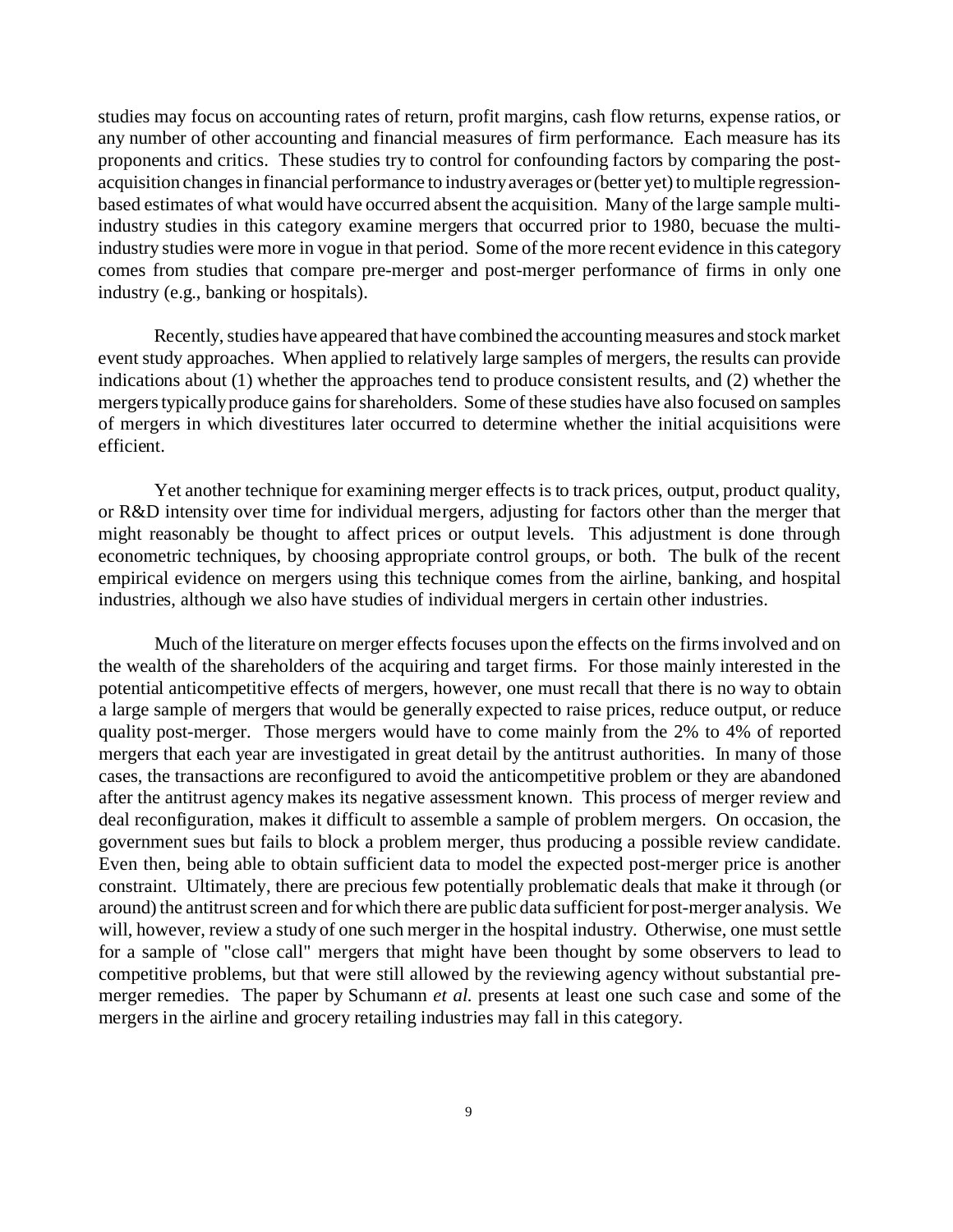#### **IV. STOCK MARKET STUDIES OF MERGER EVENTS**

While the recent larger scale studies of mergers have used stock market event analysis as one part of their investigations, there are other studies that have focused principally on that technique. These studies can be divided into many categories. In this section we review those studies that attempt to determine the effects of mergers on the merging firms and on the market as a whole. In a second section, we examine a set of studies that tries to answer the question "Does the merger lead to market power?"

#### **A. Stock Price Effects**

#### 1. Target Firms

Stock market studies using the capital asset pricing model consistently show that target companies' stockholders enjoy significant abnormal returns. Jarrell and Poulsen<sup>35</sup> examine 663 successful tender offers from 1962 through 1985 and find that takeover premiums averaged 19 percent in the sixties, 35 percent in the seventies, and 30 percent in the first half of the eighties. Similarly, Jensen and Ruback<sup>36</sup> who surveyed 13 studies of pre-1980 stock market data, find positive returns of between 16 percent and 30 percent to the targets of successful mergers and tender offers. Andrade, Mitchell, and Stafford report remarkably stable target firm returns of 23 to 25 percent for completed mergers spanning decades in the 1973 to 1998 period.<sup>37</sup>

Additionally, Bradley, Desai and Kim<sup>38</sup> find that target firm stockholders realize significant positive abnormal returns upon the announcement of a takeover offer even if the takeover does not go through. The authors conclude that these gains are primarily due to stock market anticipation of a future successful acquisition bid for the target. However, targets who defeat a hostile takeover bid ultimately see their stock value return to approximately the pre-takeover level if no takeover occurs.

These stock market studies consistently find that lower returns tend to be associated with negotiated mergers, the higher returns with tender offer takeovers. The same phenomenon may be driving the result that the returns forthcoming from transactions that are paid for in cash are

<sup>35</sup> Jarrell & Poulsen, *The Returns to Acquiring Firms in Tender Offers: Evidence from Three Decades*, 12 FINANCIAL MANAGEMENT 18 (1989).

<sup>36</sup> Jensen & Ruback, *The Market for Corporate Control: The Scientific Evidence*, 11 JOURNAL OF FINANCIAL ECONOMICS 5 (April 1983).

<sup>37</sup> Andrade, Mitchell & Stafford, *New Evidence and Perspectives on Mergers*, 15 JOURNAL OF ECONOMIC PERSPECTIVES 103 (Spring 2001).

<sup>38</sup> Bradley, Desai & Kim, *The Rationale Behind Interfirm Tender Offers: Information or Synergy*? 11 JOURNAL OF FINANCIAL ECONOMICS 183 (April 1983).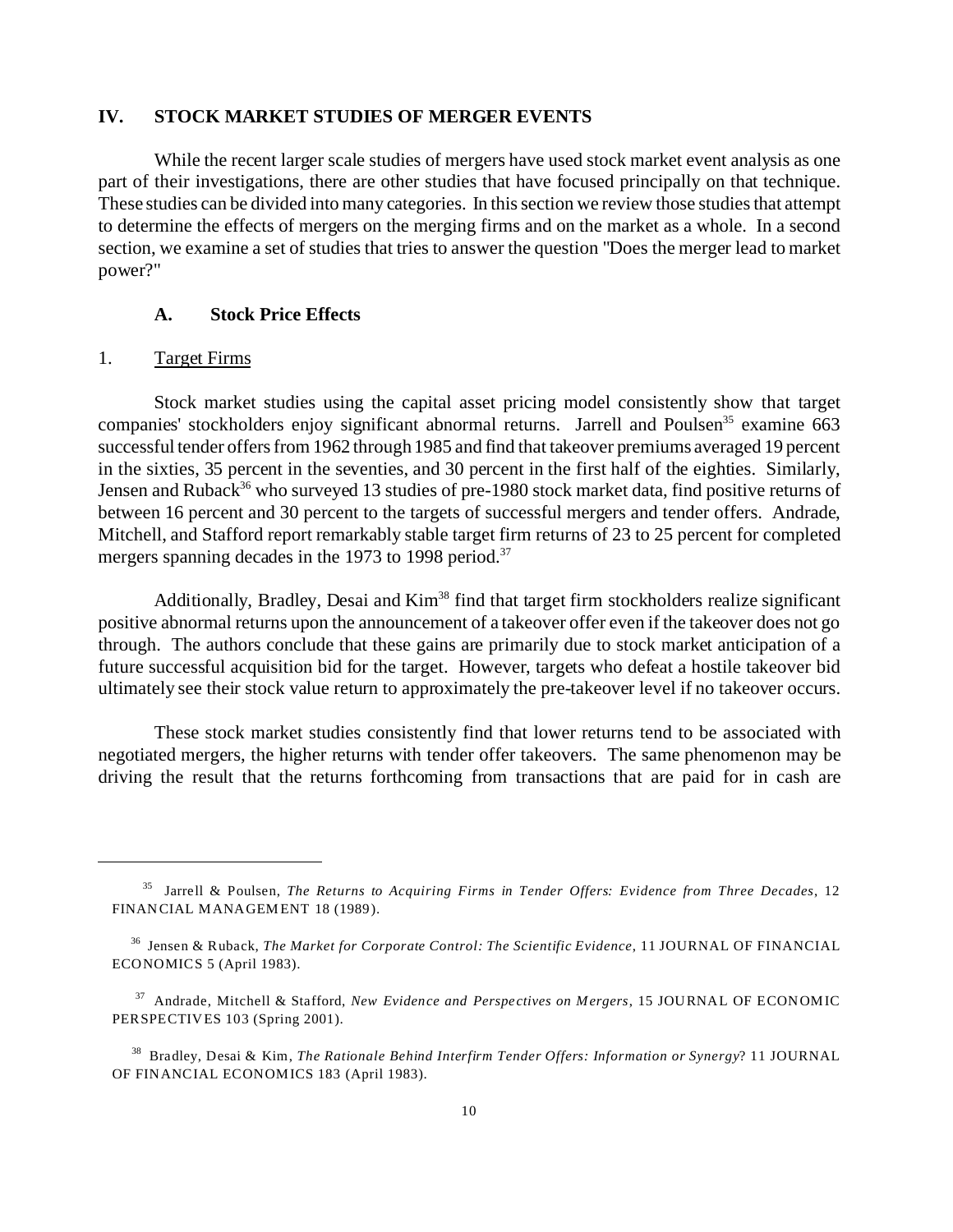systematically higher than those from transactions that involve stock swaps.<sup>39</sup>

### 2. Acquiring Firms

Whether the stockholders of the acquiring firms gain is much less certain. Most studies covering the 1960s and 1970s find that acquiring firms' stockholders receive small or zero abnormal returns from mergers; some even find negative abnormal returns. Jensen<sup>40</sup> summarizes the evidence, arguing that "[a]cquiring-firm shareholders on average earn about 4 percent in hostile takeovers and roughly zero in mergers." Jarrell and Poulsen<sup>41</sup> identify a secular decline in the returns to successful bidders in tender offers. They find statistically significant positive abnormal returns of 5.0 percent to acquiring firms in the sixties and of 2.2 percent in the seventies, but statistically insignificant negative abnormal returns to acquiring firms in the eighties. The small or negative returns to acquirers in the 1980s was confirmed in several studies and similar results were obtained for a sample of large acquisitions in the mid-1990s and for all mergers through 1998.<sup>42</sup> The negative returns to acquirers also appeared when the event window was expanded to cover several years. $43$ 

#### 3. Stock Market Returns as Predictors of Ex-Post Merger Performance

Stock market event analysis measurements of the net returns to the target and the buying firm provide a prediction of gains or losses to the shareholders of the merging firms rather than evidence that the gains (or losses) actually occurred. Thus, the evidence of net gains to the merging partners, on the order of 1 to 2 percent, may not be persuasive indicia that such gains occurred.<sup>44</sup> Ravenscraft and Scherer<sup>45</sup> argue that the history of conglomerate mergers indicates that the stock market predicts financial outcomes quite poorly. They, therefore, question the usefulness of stock market analyses of

41 *See* Jarrell & Poulsen, *supra* note 35.

42 *See* Andrade, Mitchell & Stafford, *New Evidence and Perspectives on Mergers*, 15 JOURNAL OF ECONOMIC PERSPECTIVES 103 (Spring 2001), esp. Table 3.

43 *See* Loughran & Vijh, *Do Long-Term Shareholders Benefit from Corporate Acquisitions?* 52 JOURNAL OF FINANCE 1765 (December 1997). They also found distinctly different returns for hostile cash tender transactions and friendly mergers using long post-merger event windows. Compared to a matched sample of nonmerging firms, five year excess stock market returns to acquirers following a typical 1970s or 1980s transaction were a positive 61 percent for cash tender offers, but were a negative 25 percent for stock mergers.

<sup>44</sup> Some commentators have argued that for the small set of mergers that are heavily reviewed by the antitrust agencies, those agencies obtain more information than is available to the market participants, and thus the agencies can make better informed predictions about the effects of the merger than can the market.

<sup>39</sup> *See* Hou, Olsson & Robinson, Does Takeover Increase Stockholder Value? (mimeo, University of Chicago, 2000).

<sup>40</sup> Jensen, *Takeovers: Their Causes and Consequences*, 2 JOURNAL OF ECONOMIC PERSPECTIVES 21 (Winter 1988).

<sup>45</sup> *See* Ravenscraft & Scherer, *supra* note 34.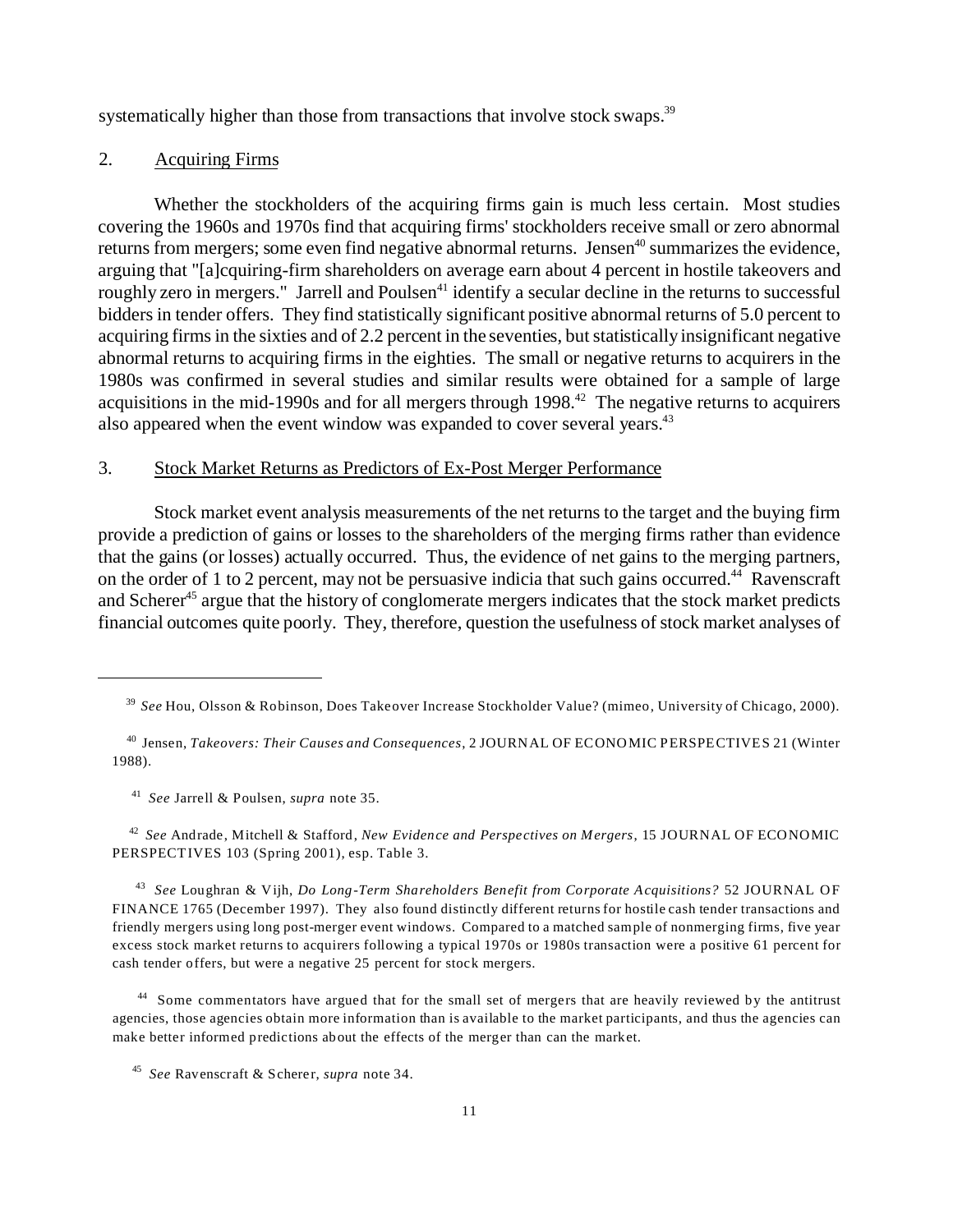mergers.<sup>46</sup> More recently, however, Ravenscraft and Pascoe<sup>47</sup>, Healy *et al.*<sup>48</sup>, and Kaplan and Weisbach<sup>49</sup> have each found a positive, albeit weak, correlation between *ex ante* stock market returns and *ex post* accounting measures of profits, cash flow returns, or acquisition success. This conclusion was echoed by Kaplan in his volume of twenty case studies.<sup>50</sup> In a more positive assessment of the markets' predictive ability, Sirower and O'Byrne<sup>51</sup> argue that their accounting measure (economic value added) is fairly highly correlated with initial stock market predictions about the success or failure of a merger (explaining 46 percent of the variation), and thus the market is a useful predictor of the ultimate outcome.

Rather than using abnormal stock market price movements around the time of an event as predictors of future actual performance, certain researchers have examined the abnormal stock market performance of merging firms over a long period of time (a few months to a few years) following the merger. These studies are not the usual event studies, because they do not use the theory of market expectations to draw implications about the likely effects of a merger; rather they try to measure actual performance against a benchmark. In this respect they are like financial studies of pre- and postmerger performance. For example, Loughran and Vijh examined 947 whole firm acquisitions from the 1970s and 1980s and found that, compared to a matched sample of nonmerging firms, five year excess stock market returns to acquirers following the transaction were a positive 61 percent for cash tender offers, but were a negative  $25$  percent for stock mergers.<sup>52</sup> The authors conjecture that the gains for cash tenders are due to management improvements not available in friendly stock mergers. They note that the initial stock price changes around the time of the deals failed to efficiently incorporate

 $46$  In a related vein, Stein argues that if firm efficiency can be signaled only by current earnings, then temporarily low earnings may lead to undervalued stock, causing managers to fear unwarranted takeovers. *See* Stein, *Takeover Threats and Managerial Myopia*, 96 JOURNAL OF POLITICAL ECONOMY 61 (1988). Meulbroek *et al.* have argued, however, that Stein's hypothesis is inconsistent with their evidence showing that firms' relative R&D spending falls after the firms are insulated from takeovers by antitakeover amendments. *See* Meulbroek, M itchell, Mulherin, Netter & Poulsen, *Shark Repellants and Managerial Myopia: An Empirical Test,* 98 JOURNAL OF POLITICAL ECONOMY 1108 (October 1990).

<sup>47</sup> Ravenscraft & Pascoe, *Can the Stock Market Predict Merger Success*? (mimeo, University of North Carolina and Center for Economic Studies, Bureau of the Census, July 1989).

<sup>48</sup> Healy, Palepu & Ruback, *Does Corporate Performance Improve after Mergers?* 31 JOURNAL OF FINANCIAL ECONOMICS 135 (1992).

<sup>49</sup> Kaplan & Weisbach, *The Success of Acquisitions: Evidence from Divestitures,* 47 JOURNAL OF FINANCE 1078 (March 1992).

<sup>50</sup> MERGERS AND PRODUCTIVITY, (Kaplan ed.), National Bureau of Economic Research Conference, University of Chicago (2000), see esp. p. 6.

<sup>51</sup> Sirower & O'Byrne *The Measurement of Post-Acquisition Performance: Toward a Value-Based Benchmarking Methodology* 11 JOURNAL OF APPLIED CORPORATE FINANCE 107 (Summer 1998).

<sup>52</sup> *See* Loughran & Vijh, *Do Long-Term Shareholders Benefit from Corporate Acquisitions?* 52 JOURNAL OF FINANCE 1765 (December 1997).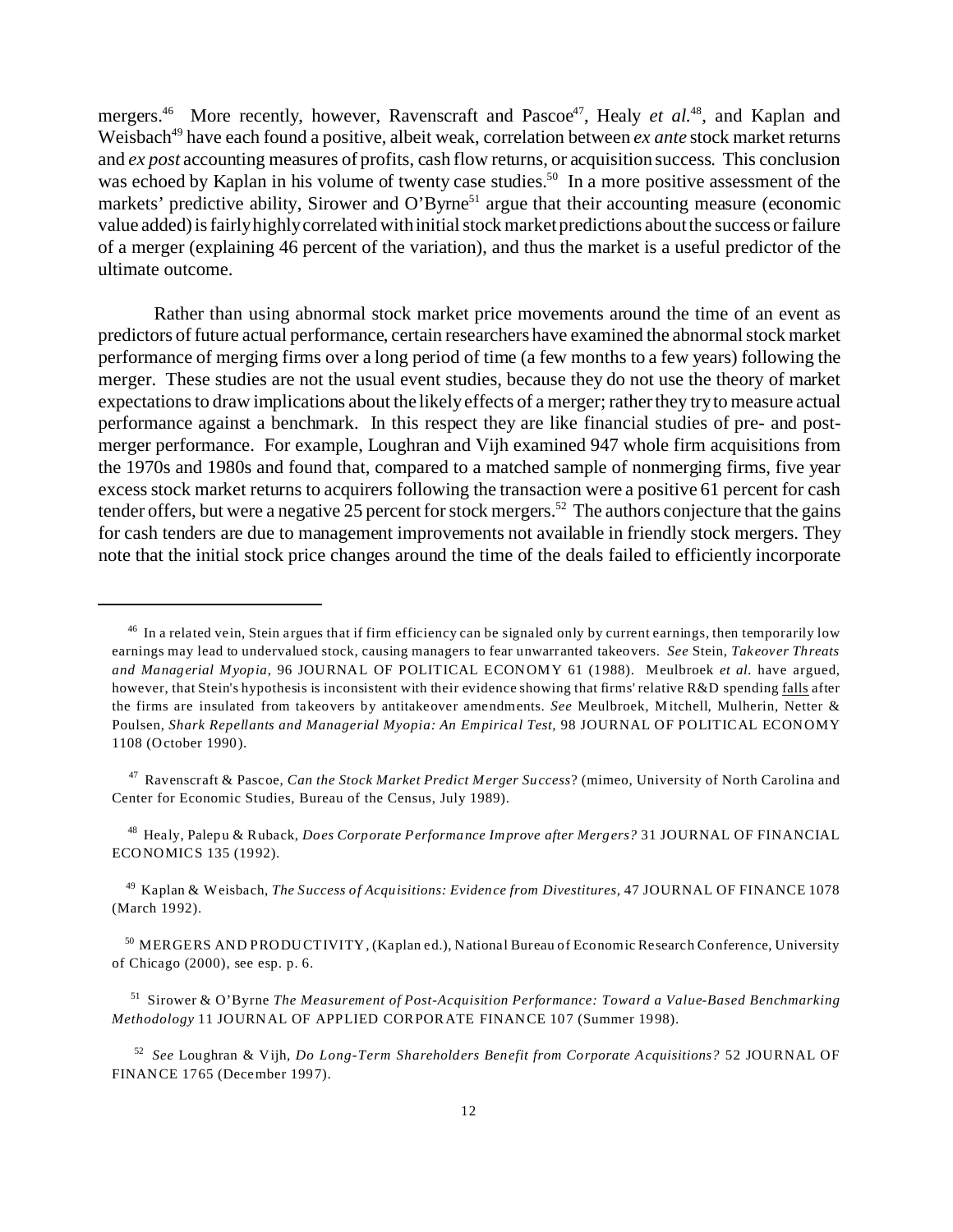this information. One other such study by Hou, et al. investigates the abnormal rate of return for a large portfolio of firms (over 3,400 listed on the three major exchanges) that had undergone mergers or takeovers between 1963 and 1995.<sup>53</sup> The results are broken into various subsets: within-industry group versus diversifying mergers, buyers versus targets, cash versus stock payment mechanisms, decade-by-decade comparisons, etc. For the shorter time horizons, the authors find the standard results - abnormal returns to the portfolio of target firms are large and returns to the buyers are positive, but relatively small. Returns to the horizontal mergers are large and returns to the diversifying mergers, while smaller, are still positive and significant. Returns to cash deals (that use purchase accounting) are significantly higher than those in stock deals (that use pooling accounting).<sup>54</sup> The returns from the 1980s are the greatest of any decade (those were the years of cash-based hostile takeovers), but they also tend to fade more than those of other decades as the horizon is lengthened. As the horizon is lengthened to two or three years, the abnormal returns tend to get smaller, but remain positive. The authors conclude that the results are more consistent with mergers being efficient than with arguments that mergers are managerial mistakes or self-aggrandizing behavior by managers.

#### **B. Market Power Implications**

While the finance literature indicates that substantial market valuation gains occur at least for targets of takeovers, the source of those gains is difficult to identify. The studies surveyed in this section examine whether market power (e.g., collusion) might be a source of the gains. Because the market power rationale is implausible for most mergers, this literature focuses only on those horizontal mergers where the possibility of market power effects is greatest. The market power hypothesis implies that mergers which create or enhance market power allow the surviving firm and its rivals to increase product prices. These higher prices should be reflected in increased equity values of rival firms at the time of the merger announcement. The market power hypothesis also implies that an antitrust challenge to a merger which creates or enhances market power would harm rival firms by preventing product price increases. Therefore, the equity values of rival firms should fall on the announcement of an antitrust challenge to an anticompetitive merger.

<sup>53</sup> Hou, Olsson & Robinson, Does Takeover Increase Stockholder Value? (mimeo, University of Chicago, 2000). The authors examine monthly average returns over several horizons ranging from 4 months to 3 years following the event dates using an estimation technique that adjusts for autocorrelation and heteroskedasticity in the error term The authors use a three-factor model to derive a benchmark for normal returns. The factors include: (1) the return relative to the market, (2) an adjustment for firm capitalization size, and (3) whether the acquirer is categorized as a "growth" versus "value" firm. Both value-weighted and unweighted portfolios are estimated, with the unweighted results being much larger (e.g., 2.5 percent per month versus 0.70 percent). The authors focus on the weighted results. The use of the long time horizon results is controversial in the finance literature, because it relies critically on the accuracy of the underlying model of "normal" returns. For periods beyond a few months, it is difficult to unambiguously attribute abnormal stock movements to the merger rather than to other activities of the firm.

<sup>&</sup>lt;sup>54</sup> The fact that transactions paid for in cash outperform transactions paid for in stock appears to be a common and robust result of the finance literature. Different authors attribute the result to the accounting treatment, or to management/shareholder agency issues, or to differing time periods (the hostile 1980s deals done with cash versus the friendly 1990s stock swaps), but regardless of interpretation, the result appears robust.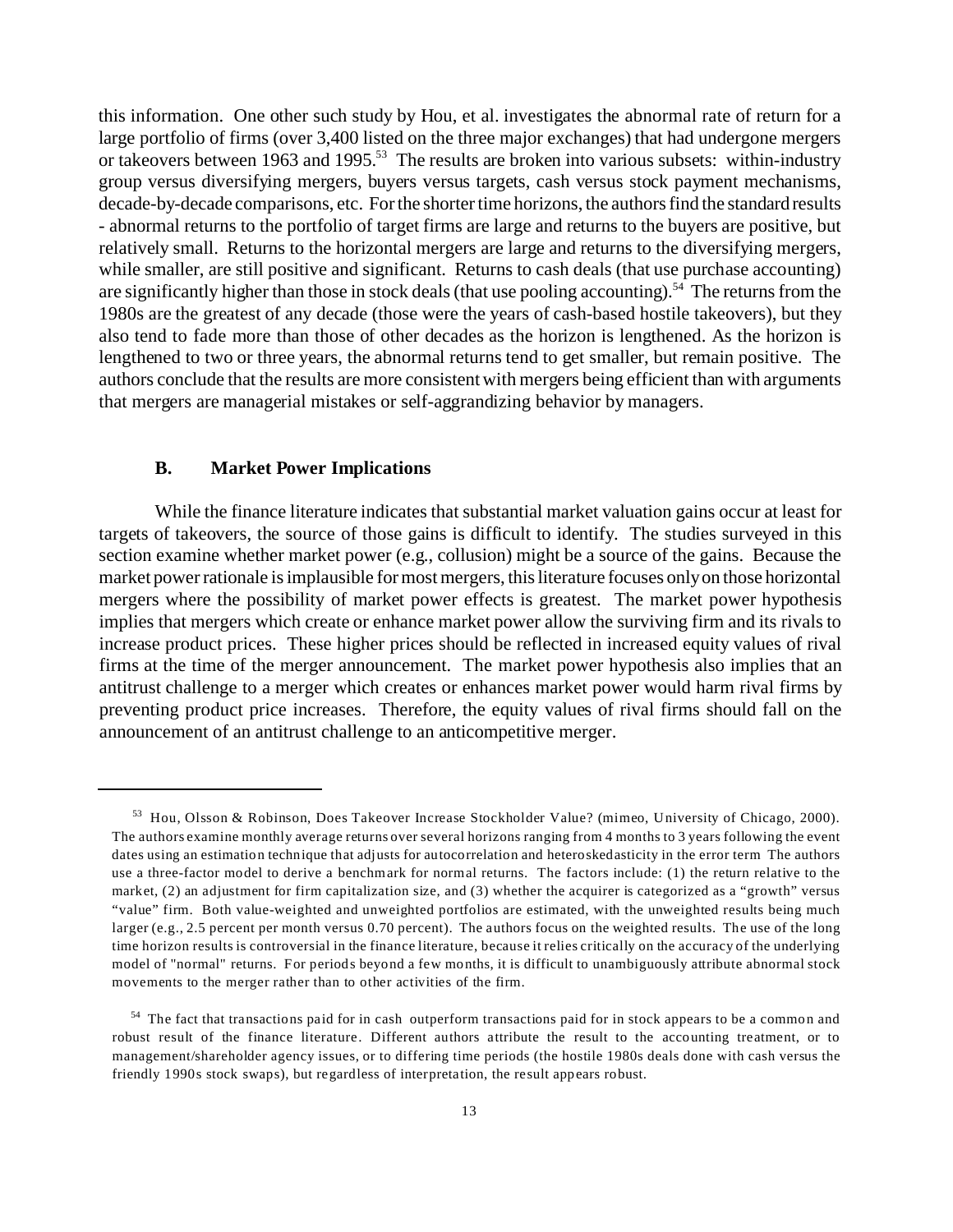Most of the studies of this issue, beginning with Eckbo,<sup>55</sup> find that shareholders of rivals to firms involved in horizontal mergers earned significant positive abnormal returns, on average, when the mergers were first announced.<sup>56</sup> However, the rival firms had positive, but insignificant, abnormal returns when the antitrust complaints against these mergers were announced.<sup>57</sup> The interpretation of these results has been the subject of some controversy.

Based on the results, Eckbo rejects the market power hypothesis. He reasons that rivals benefit from the original merger announcement not because of potential market-power induced price increases, but rather because the announcement provides new information that firms within an industry can become more efficient through consolidation. The rivals were unaffected by the announcement of antitrust complaintsbecausethe benefits they would receive from the government blocking an efficient merger among its competitors were offset by the decreased probability that they could also merge and enjoy potential efficiencies.<sup>58</sup>

56 *See* Schumann, THE EFFECTS OF FTC ANTITRUST CHALLENGES ON RIVAL FIRMS 1981-1987: AN ANALYSIS OF THE USE OF STOCK RETURNS TO DETERMINE THE COMPETITIVE EFFECTS OF HORIZONTAL MERGERS (Bureau of Economics, Federal Trade Commission 1989); *Patterns of Abnormal Returns and theCompetitive Effects of Horizontal Mergers*, REVIEW OF INDUSTRIAL ORGANIZATION (forthcoming 1993); Eckbo, *Mergers and the Market Concentration Doctrine: Evidence from the Capital Market*, 58 JOURNAL OF BUSINESS 325 (July 1985); Eckbo & Weir, *Antimerger Policy Under the Hart-Scott-Rodino Act: A Reexamination of the Market Power Hypothesis*, 28 JOURNAL OF LAW AND ECONOMICS 119 (1985); and Knapp, *Event Analysis of Air Carrier Mergers and Acquisitions*, 72 REVIEW OF ECONOMICS AND STATISTICS 703 (November 1990). Exceptions to this pattern of results are reported by Slovin *et al*. who find that for 42 airline merger announcements rival firms did not attain positive stock returns following deregulation of the industry. *See* Slovin, Sushka & Hudson, *Deregulation, Contestability, and Airline Acquisitions*, 30 JOURNAL OF FINANCIAL ECONOMICS 231 (1991). In addition, Banerjee and Eckhard found negative returns to rivals around the time of "trust " formation at the  $20<sup>th</sup>$  century. *See* Banerjee & Eckard, *Are Mega-Mergers Anticompetitive? Evidence From the First Great Merger Wave*, 29 RAND JOURNAL OF ECONOMICS 803 (Winter 1998). Eckbo, *Mergers and the Value of Antitrust Deterrence,* 47 JOURNAL OF FINANCE 1005 (July 1992) also found negative returns to rivals in reviewing 205 Canadian mergers from 1964 to 1982, but positive returns to rivals for his 266 merger sample for the U.S. from 1963 to 1981.

<sup>57</sup> This pattern of insignificant rival gains at the time of a merger challenge was not found in one study. Prager examined the case of the Northern Securities railway merger in 1901 finding that rivals gained when the merger was announced, and lost at the time of the announcement that governments (U.S. and Minnesota) had successfully challenged the merger. The closest rival firms also gained when the Supreme Court allowed a stock distribution plan that effectively let the shareholders of the two firms commonly own the merging entities (in effect, the distribution plan allowed the shareholders to complete the merger that had been found illegal). *See* Prager, *The Effects of Horizontal Mergers on Competition: The Case of the Northern Securities Company*, 23 RAND JOURNAL OF ECONOMICS 123 (Spring 1992).

<sup>58</sup> For a discussion of Eckbo's work criticizing both the conceptual framework and the application of the method, *see* Werden & Williams, *The Role of Stock Market Studies in Formulating Antitrust Policy Toward Horizontal Mergers* 28 QUARTERLY JOURNAL OF BUSINESS AND ECONOMICS 3 (1989). For a second installment to the debate, in which Eckbo addresses some of the critiques and compares the U.S. and Canadian antimerger enforcement regimes, see Eckbo, *Mergers and the Value of Antitrust Deterrence*, 47 JOURNAL OF FINANCE 1005 (July 1992).

<sup>55</sup> Eckbo, *Horizontal Mergers, Collusion, and Stockholder Wealth*, 11 JOURNAL OF FINANCIAL ECONOM ICS 241 (1983).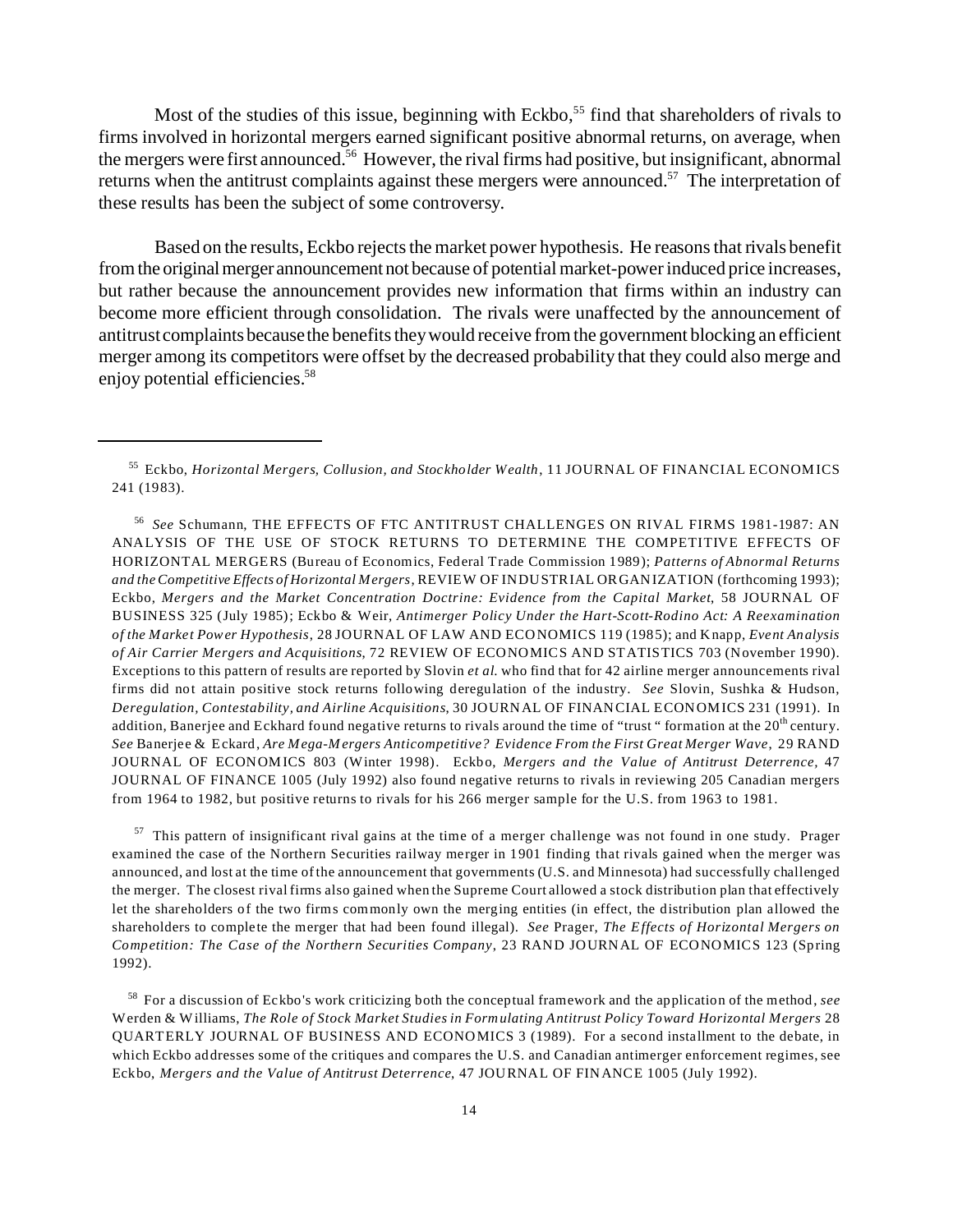Schumann<sup>59</sup> argues that this pattern of returns is also consistent with another explanation -- that mergers may be both anticompetitive and signal potential efficiencies to rivals. Schumann contends the reason that rivals are, on average, unaffected by the antitrust complaint is that an antitrust complaint affects differently sized rivals in different ways. Specifically, Schumann shows that smaller rivals benefit significantly from an antitrust challenge. Schumann argues that this benefit may occur regardless of the competitive effects of the merger.<sup>60</sup> He concludes that stock market studies cannot provide unambiguous evidence on the competitive effects of mergers and acquisitions.

This stock market approach to determining the competitive effects of mergers has been applied to airline mergers that occurred during the 1980s transition from a regulated environment. McGuckin *et al*. <sup>61</sup> used stock market event study methods to examine two airline merger events and found that the stock market value of rivals rose following the TWA/Ozark and Texas Air/Eastern mergers. The "rivals" were defined rather narrowly to include only two other airlines in each case. Similarly, Knapp $62$  finds that airline rivals gained market value at the time of six horizontal merger announcements in the airline industry in 1986. Knapp defined rivals broadly, including all other firms in the industry that were not undergoing "events" of their own. More recently, Singal (1996) finds that, around the time of 14 airline mergers, rival firms obtained positive excess returns in those markets where concentration was high, but rivals obtained negative returns when common airports were likely to lead to efficiency gains for the merging firms. The evidence from these studies is consistent with the anticompetitive effects found by other researchers who econometrically compared data on airline fares before and after the mergers. Quite different results, however, were obtained by Slovin *et al*. 63 who examined 42 airline merger announcements. They find that, prior to CAB deregulation, rival firms did obtain significant returns at the time of merger announcements, but that they did not do so from mergers occurring after deregulation. They also find that mergers leading to "dominated hubs"

<sup>59</sup> *See* Schumann, *supra* note 56.

 $60$  In the case where the government blocks an efficient merger, the small rivals may benefit by the protection from competition. In the case where the government blocks an anticompetitive merger that also signals potential efficiencies, the small rivals may gain because they may become more likely takeover targets since their small size makes them less troublesome to antitrust authorities.

<sup>61</sup> McGuckin, Warren-Boulton & Waldstein, *The Use of Stock Market Returns in Antitrust Analysis of Mergers*, 7 REVIEW OF INDUSTRIAL ORGANIZATION 1 (1992).

<sup>62</sup> *See* Knapp, *supra* note 56.

<sup>63</sup> *See* Slovin *et al*., *supra* note 56.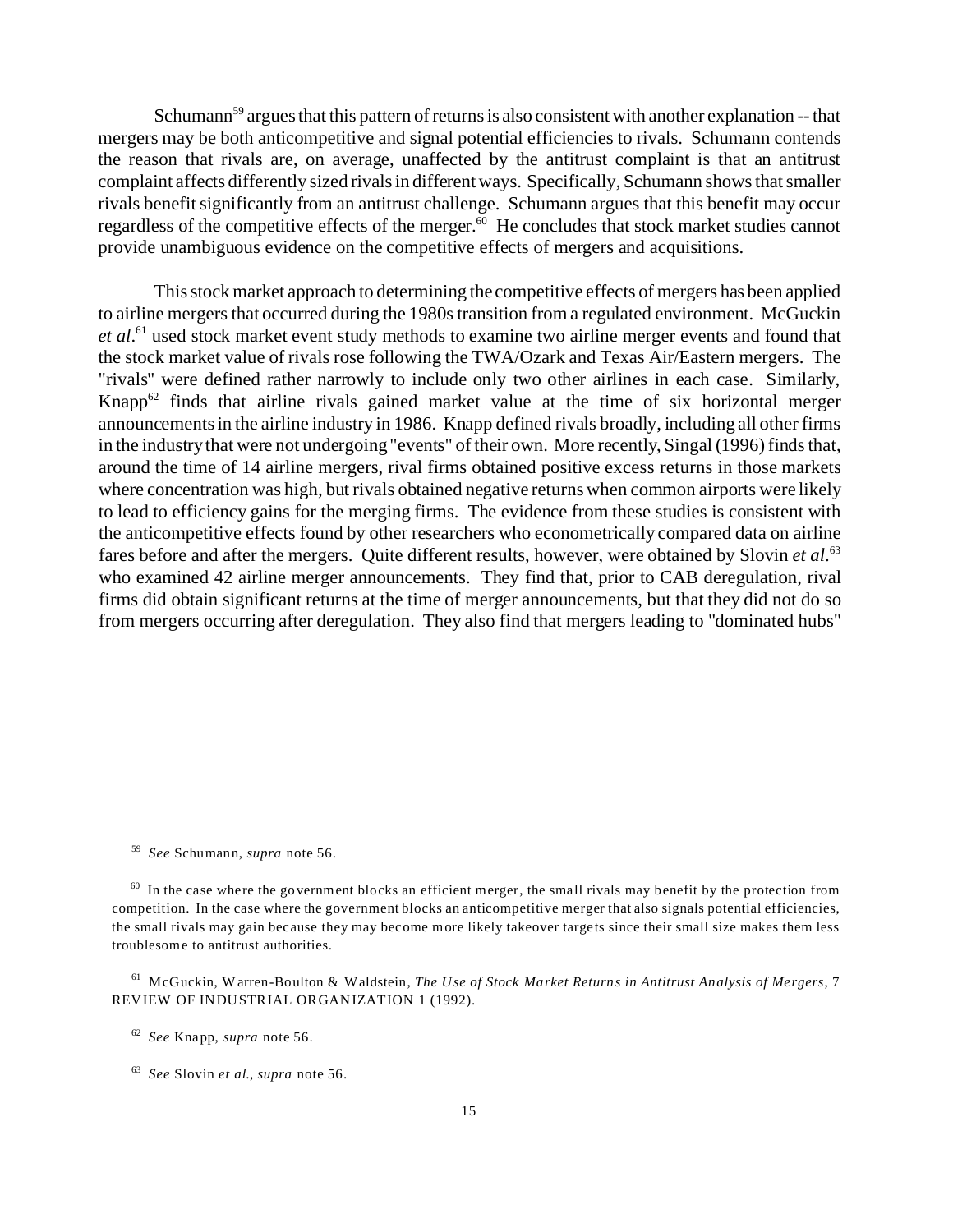did not lead to higher returns for the merging firms or their rivals. $64,65$ 

The potentially anticompetitive effects of retailing mergers have also been analyzed using the event study technique. Hosken and Simpson examined stock market reactions around the time of six grocery store mergers from 1986 to 1995.<sup>66</sup> The transactions raised possible local market power issues where horizontal overlaps occurred.<sup>67</sup> Each of the markets was at least moderately concentrated, with changes in concentration, as measured by the Herfindahl index, ranging from 200 to 900 and the postmerger levels of the index ranged from 1350 to 3000. The authors examine the stock returns of the merging firms and rivals of the merging firms, as well as the stock prices of grocery retailers located in areas unaffected by the merger. The latter stock price movements help to control for the possible efficiency-signaling effect of the merger. The authors do not find persuasive evidence that the transactions had an anticompetitive effect.<sup>68</sup> Rival firms' stock prices did not rise in 4 of 6 cases and in the other two cases the increase was not statistically significant. In addition, the authors found little effect of the extent of horizontal overlap on the own-firm abnormal stock returns.

Stock market event analysis techniques have also been used to examine the effects of potentially anticompetitive business combinations from long ago. Banerjee and Eckard examine the stock market price effects of 41 industrial or mining trust combinations formed between 1897 and

<sup>66</sup> Hosken & Simpson, *Have Supermarket Mergers Raised Prices? An Event Study Analysis*, INTERNATIONAL JOURNAL OF ECONOMICS AND BUSINESS (forthcoming 2001).

 $67$  Such anticompetitive effects might not be incorporated into the stock prices if investors thought that the regulatory agency (the FTC) would require divestitures to alleviate any anticompetitive effects. The authors argue that during this period the FTC did not require significant divestitures in the retailing industries and that such divestitures only occurred after 1995. (It is posssible that the FTC did not consider the anticompetitive potential of the grocery mergers to be very great, but did consider that to be true in the post-1995 retailing mergers it reviewed. This alteration in approach may have been due to a change in perspective by the agency or simply a differing facts related to the specific mergers.)

<sup>64</sup> Slovin *et al*. examine merger attempts (not completed mergers) and use all airline firms in defining rivals. These factors may be reasons for the differences from the prior literature, although Knapp, *supra* note 56, also used a broadly defined set of rivals and found significant positive effects on rival firm stock prices at the time of the mergers. Another possibility is that the results are sensitive to the choice of an event window; Slovin *et al*. provide no discussion of such sensitivity.

<sup>65</sup> Whinston & Collins, *Entry and Competitive Structure in Deregulated Airline Markets: An Event Study Analysis of People Express*, 23 RAND JOURNAL OF ECON OMICS 445 (Winter 1992) also use a stock market event approach to examine the airline industry, but they study 24 entry events rather than mergers. They find that the entry by People Express in 1984/85, mainly at Newark, resulted in significant market value losses by incumbents on the entered routes (\$6 to \$12 million per route entered), and also caused those incumbents to lower fares (by 20 to 35 percent) and to offer greater flight frequencies compared to Newark airport averages.

<sup>&</sup>lt;sup>68</sup> The stock market abnormal returns data for the announcement of the 1988 American Stores/Lucky's merger in Southern California came closest to indicating an anticompetitive effect. There, the rivals' returns were positive and significant at the 15% level and the own-firm effect of the event was positive and significant after adjusting for the extent of horizontal overlap. The California Attorney General blocked that transaction.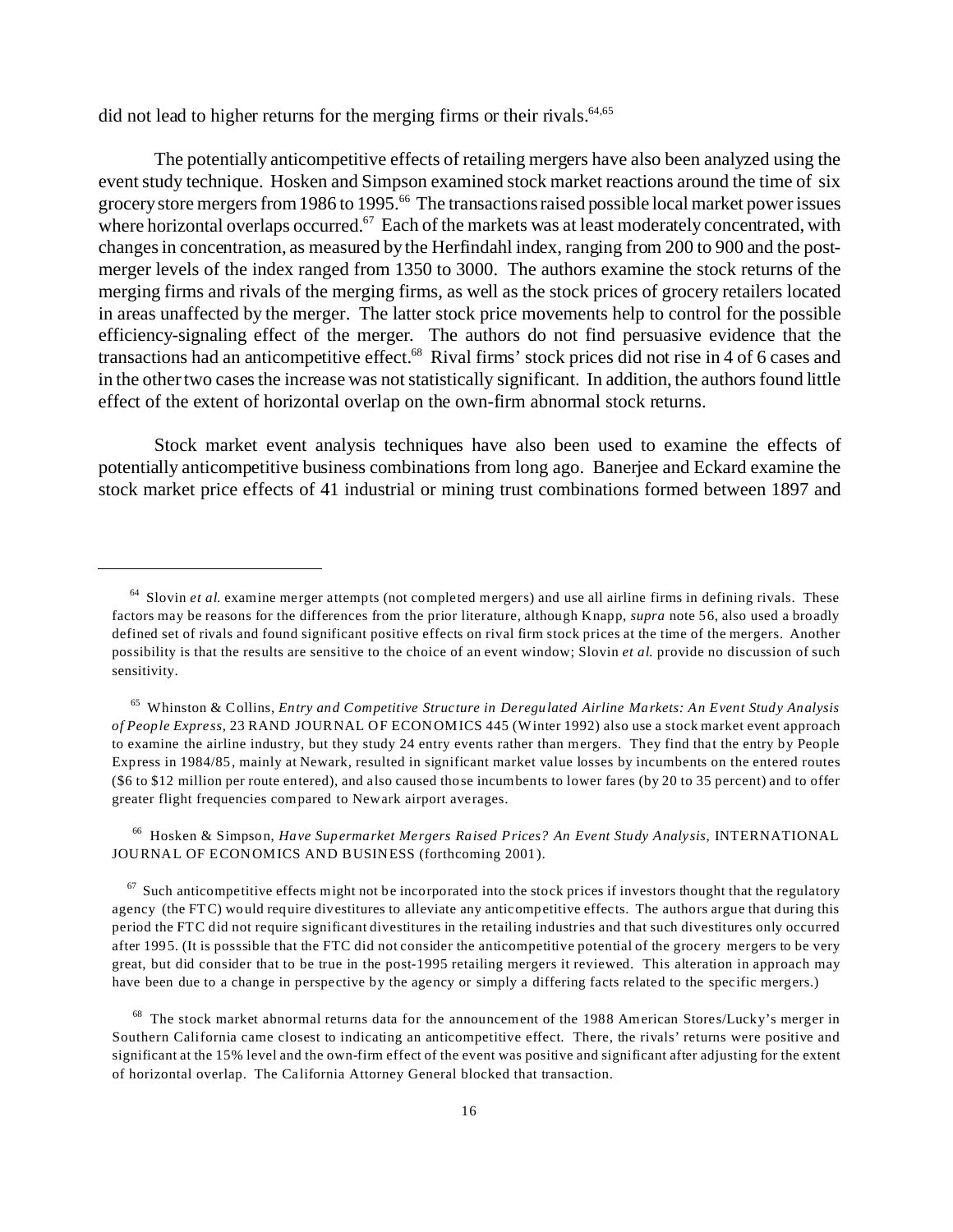1903.<sup>69</sup> This time period was characterized as one of relative macroeconomic stability when the antitrust laws were not binding constraints on trust combinations. Thus, it serves as a useful testing ground for examining the effects of trust combinations. They find that around the formation dates of the trusts, the stock prices of the trust participants rose (15%), and (contrary to the normal results) the stock prices of their rivals fell (-7%). This pattern of returns hardly seems consistent with a formation of a dominant firm that provides a price umbrella for rivals, and the authors argue that the stock price patterns also do not seem consistent with expectations that predation would occur after the formation of the trusts. Thus, they conclude that the mergers were likely to be procompetitive on average. This finding is strengthened further if the tobacco trust is not considered. It is possible that the tobacco trust was unique in following a predatory strategy during this period. Given the paucity of data on companies during this period and the inferential nature of the predation evidence, the results are not definitive; but they lead one to question the traditional stories regarding the injurious nature of trusts during the late 1890s and early 1900s.

The stock market merger event results spanning the past thirty years indicate that there are probably small net gains to shareholders from mergers on net and that the target firms gain the vast bulk of the returns. Studies applying stock market merger event techniques to examine potential market power provide a wide variety of results. The large sample work on U.S. or Canadian mergers has been controversial and has not produced a consensus regarding the market power effects of most mergers. The more detailed small sample work has produced some evidence of horizontal mergers that had no apparent anticompetitive effect (grocery stores) and some horizontal mergers where such effects were perhaps large (certain airline mergers).

The stock market merger event approach is not the only means of examining the effects of mergers on the merging firms and on other groups. Those effects have also been addressed through large sample studies (*i.e.*, large numbers of mergers in one or more industries) that examine accounting profitability and other measures of merger effects. It is to those studies that we now turn our attention.

## **V. LARGE SCALE STUDIES OF MERGERS**

These studies examine large samples of mergers attempting to discern their effects on either profits, price-cost margins, prices, costs, market share, or productivity. Many of the studies reviewed here examine samples of mergers that occurred across a range of industries, while others examine multiple mergers within one industry. These studies often compare profitability data from merging or acquiring firms with a control group of companies for a period of years both before and after the mergers and acquisitions. Some early studies relied only on accounting profitability data and,

<sup>69</sup> Banerjee & Eckard, *Are Mega-Mergers Anticompetitive? Evidence From the First Great Merger Wave*, 29 RAND JOURNAL OF ECONOMICS 803 (Winter 1998).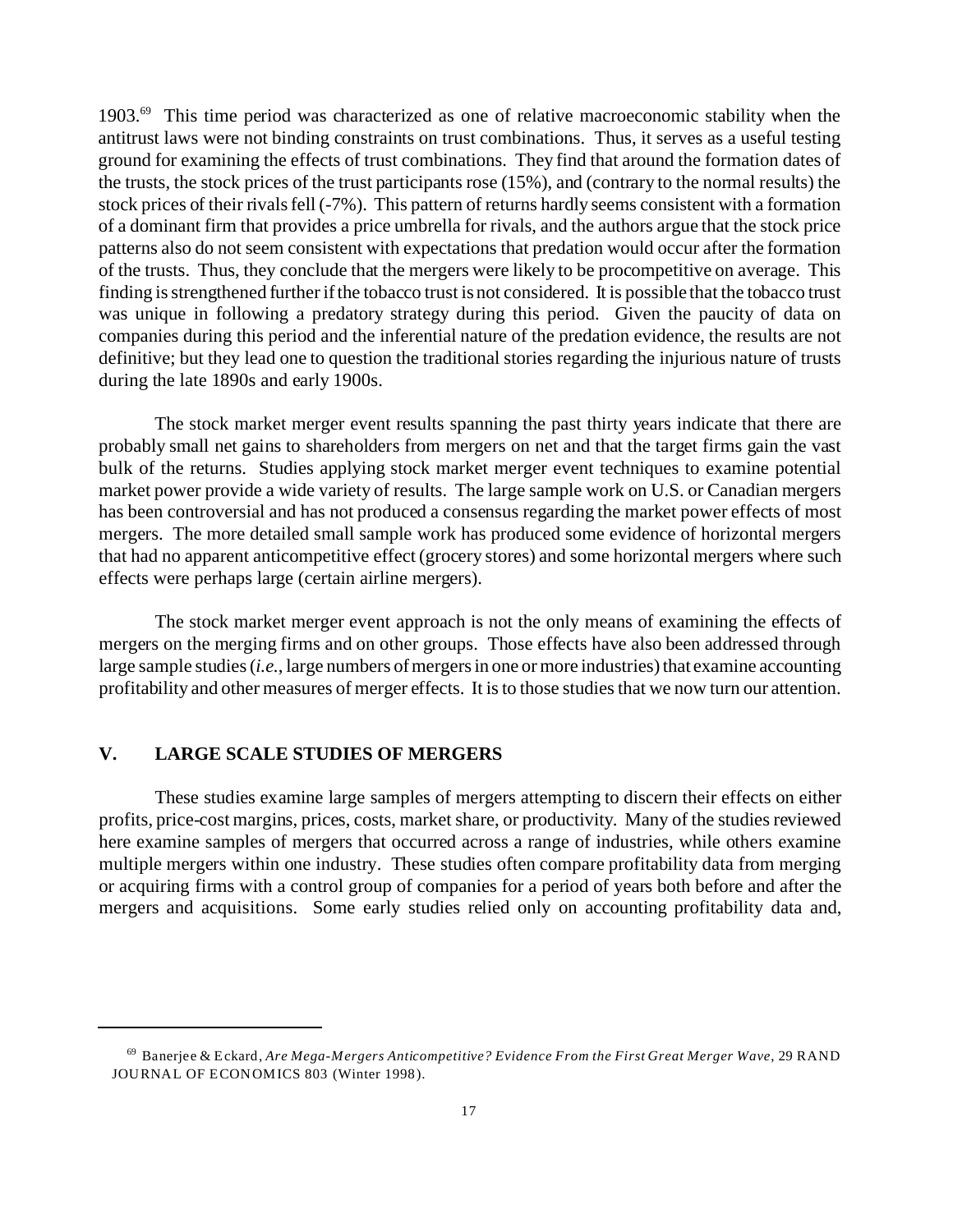therefore, suffered from several infirmities.<sup>70</sup> Other, more recent, studies combine accounting profitability analysis with other forms of financial analysis to provide a more robust result. Still other studies focus on changes in other measures of performance (Tobin's  $q$ ,<sup> $71$ </sup> market share changes, price index changes, or plant efficiency) and are not subject to the specific criticisms aimed at pre-merger versus post-merger profit studies.

#### *Multi-Industry Studies*

In one fairly extensive study of mergers using accounting profitability measures, Mueller *et al*. 72 compared data for large samples of merging and nonmerging companies over a 5-year postacquisition period. The authors found no support for the hypothesis that merging firms were more profitable after merger than their nonmerging counterparts. Because of accounting method difficulties and potentially mismatched control groups, this study may not, however, provide particularly reliable results.<sup>73</sup>

To address some of the problems of prior accounting data studies, Ravenscraft and Scherer<sup>74</sup> employed disaggregated Line of Business data for 1975 to 1977. They find that firms acquired in the 1960s and early 1970s tended to have above-average profits before acquisition and experience profit declines following acquisition. The profit decline appeared regardless of the accounting methods used to record the merger, although it was greatest where the acquiring firm used purchase accounting (as

<sup>73</sup> For a review of this study, *see* Fisher & Lande, *Efficiency Considerations in Merger Enforcement*, 71 CALIFORNIA LAW REVIEW 1610 ( December 1983).

<sup>70</sup> Accounting data, for example, may not reveal the true economic rate of return for a firm. Fisher & McGowan, *On the Misuses of Accounting Rates of Return to Infer Monopoly Profits*, 73 AMERICAN ECONOMIC REVIEW 82 (March 1983), convincingly demonstrate that because accounting depreciation schedules do not accurately reflect the decline in market value of a firm's investments over time, accounting data can provide a very distorted picture of a firm's true economic rate of return. Whether this holds true for large samples of firms is less clear; *see* Long & Ravenscraft, *The Misuse of Accounting Rates of Return: Comment*, 74 AMERICAN ECONOMIC REVIEW 494 (June 1984). In addition, the firm level profitability data may be too aggregated to discern the effects of acquisitions of particular lines of business. Moreover, because asset values are "written-up" at the time of purchase, accounting principles give a downward bias to the calculation of certain post-merger profitability measures and can bias these studies against showing either efficiencies or market power effects from mergers. More generally, the choice of merger accounting treatment (purchase or pooling of interest) could significantly affect the accounting measurements. That will not be so true in the future because in June 2001, the Financial Accounting Standards Board disallowed the use of pooling-of-interests accounting, requiring purchase accounting.

<sup>&</sup>lt;sup>71</sup> Tobin's  $q$  is the market value of assets divided by their replacement cost.

 $72$  THE DETERMINANTS AND EFFECTS OF MERGERS: AN INTERNATIONAL COMPARISON (Mueller ed. 1980).

<sup>74</sup> RAVENSCRAFT & SCHERER, MERGERS, SELL-OFFS, AND ECONOMIC EFFICIENCY (1987).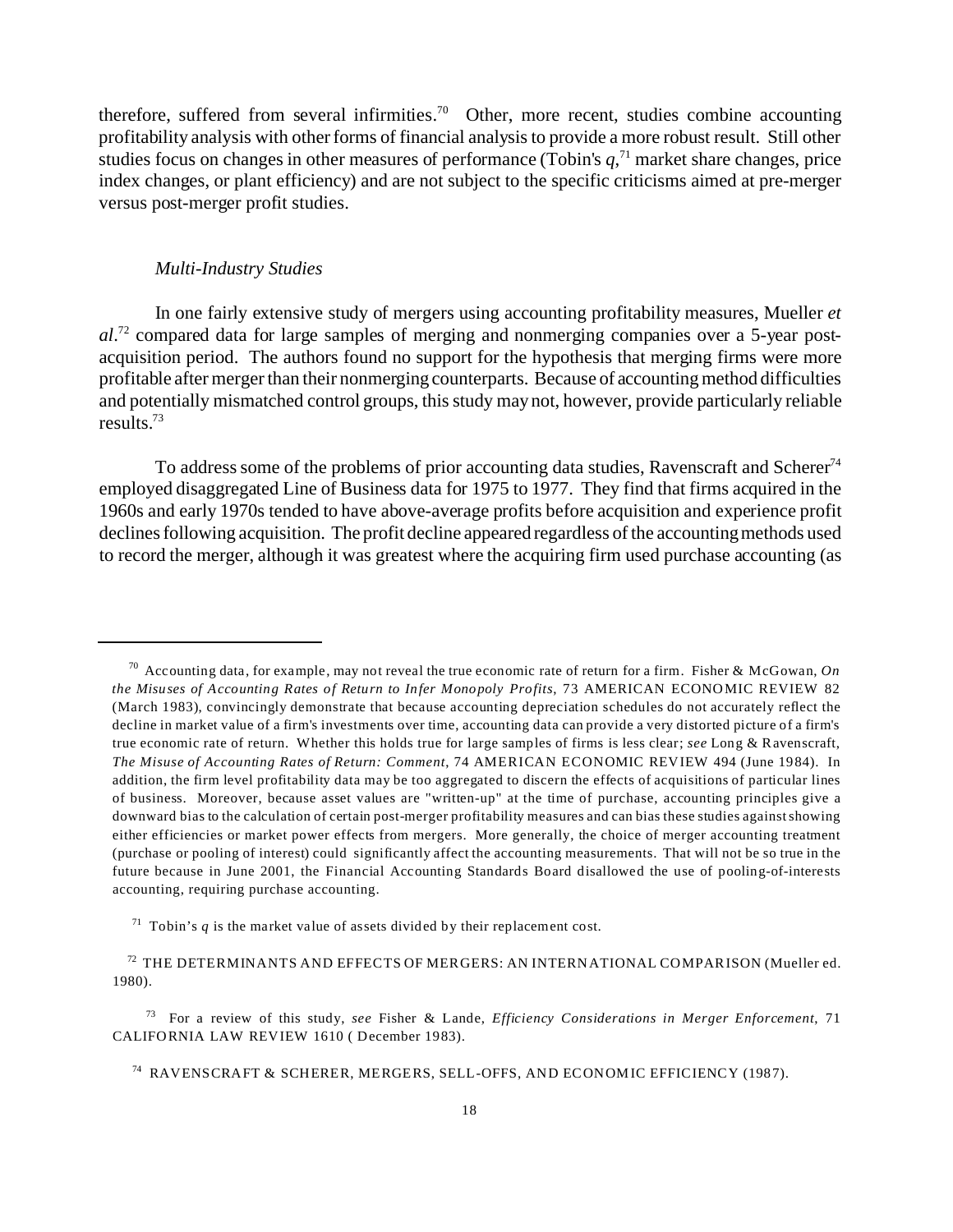opposed to pooling-of-interests).<sup>75</sup> The authors argue that the profit decline was likely due to a loss of managerial control by the acquiring firms (mostly conglomerates, in this sample) or to the use of acquired firms as "cash cows."

Ravenscraft and Scherer also compare the post-merger profitability of different types of mergers. They find that horizontal and related-business mergers tended to be more profitable than conglomerate mergers. They further find that negotiated mergers tended to be more profitable than mergers conducted by tender offer.<sup>76</sup> Among tender offer mergers, no significant differences in profitability appeared between mergers resulting from hostile takeovers and those from takeovers by "white knights."<sup>77</sup>

In part, as a reaction to the work of Ravenscraft and Scherer, a new genre of study appeared that combines the analysis of accounting and financial data with stock market analysis of merger effects. One early entry in this new field was Ravenscraft and Pascoe<sup>78</sup>, who examined 244 mergers occurring between 1963 and 1977. The authors compared operating income to sales ratios before and after the mergers and found that the abnormal returns of the stocks of the merging firms provided a better guide to the likely outcome of the merger than did guessing alone.<sup>79</sup>

Similarly, Healy, Palepu and Ruback $80$  combined financial accounting analysis and stock market event study techniques to examine the post-merger outcomes of 50 large mergers occurring

 $76$  This result differs from the bulk of the stock market event literature which consistently finds that the market more often approves of hostile cash bids than friendly stock-based acquisitions. Perhaps the difference in vintage of the mergers studied is one explanation for the difference in findings, apart from the difference in research approach.

 $77$  These authors also found (pp. 69, 101-103) that target companies purchased via tender offers had pre-tender accounting profit rates that were about one percentage point (eight percent) below a control group norm. Thus, the companies acquired via tender offers were marginal underperformers. Following the tenders, the acquired lines of business that were associated with those companies produced profits that were 3.1 points below the norm. Most of the decreased post-tender profitability appeared to be accounted for by asset value write-ups following the merger.

<sup>78</sup> Ravenscraft & Pascoe, Can the Stock Market Predict Merger Success? (mimeo, University of North Carolina and Center for Economic Studies, Bureau of the Census, 1989).

 $79$  The model used by Ravenscraft and Pascoe adjusted for macroeconomic activity levels, the type of merger (i.e., horizontal or vertical), the characteristics of the offer (e.g., tender offer, cash payment, etc.), whether partial or full divestiture later occurred, and industry specific effects.

<sup>80</sup> Healy, Palepu & Ruback, *Does Corporate Performance Improve after Mergers?* 31 JOURNAL OF FINANCIAL ECONOMICS 135 (1992).

<sup>75</sup> A similar result has been found for UK mergers from 1948 to 1977. Dickerson *et al*. examined pre-merger and post-merger profitability for 2,941 acquiring firms relative to those for nonacquirors. Looking at several years before and after the mergers, they find lower annual returns for acquiring firms (13.5 percent versus 16.4 percent return on net assets for nonacquirors) after controlling for firm size class, financial leverage, internal growth rates, company fixed effects, and time. They note that the results are not sensitive to the choice of accounting profit measure. Dickerson, Gibson & Tsakalotos, *The Impact of Acquisitions on Company Performance: Evidence from a Large Panel of UK Firms*, 49 OXFORD ECONOMIC PAPERS 344 (1997).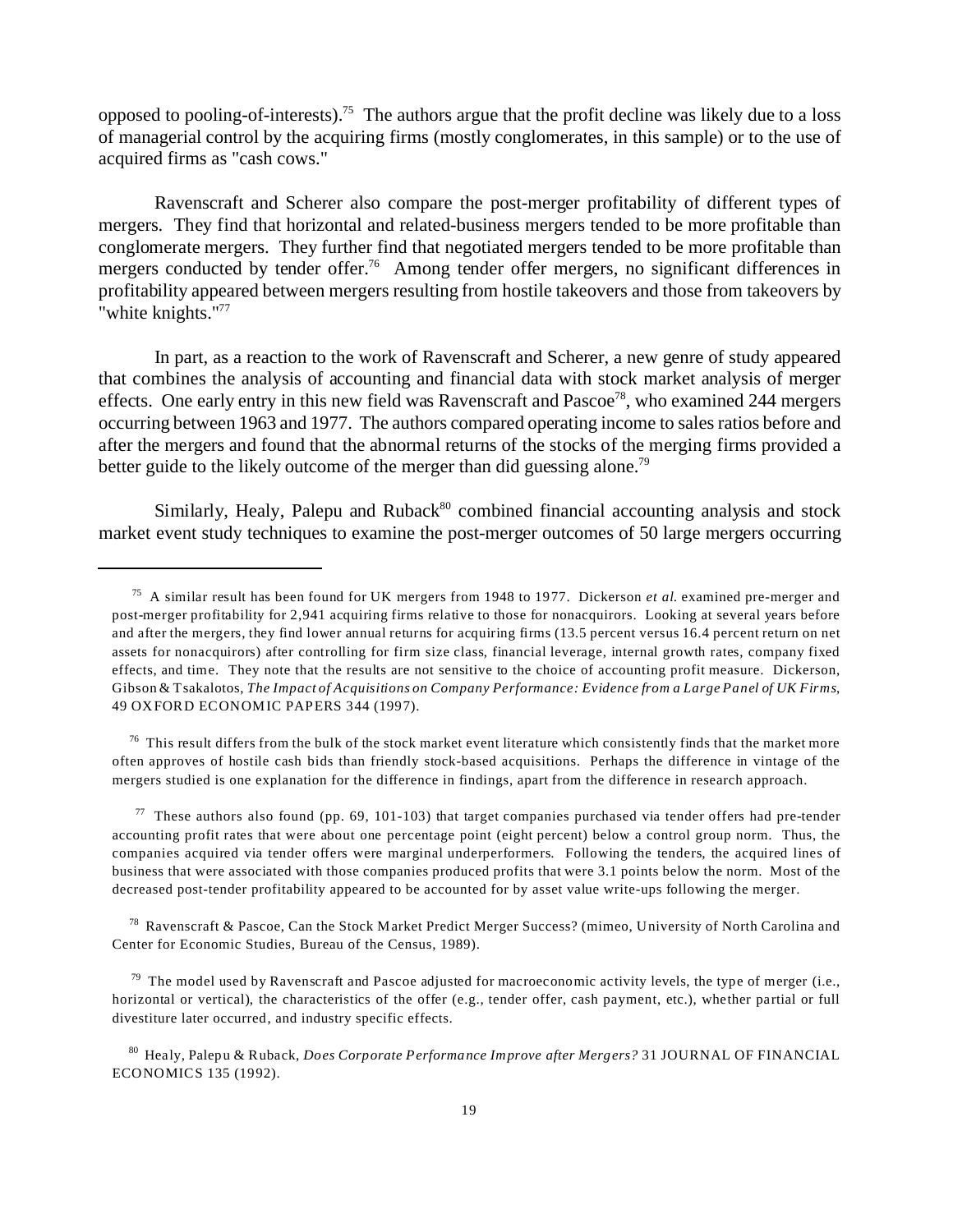between 1979 and 1984. The authors focus on a comparison of premerger net cash flow returns with post-merger cash flow returns relative to those cash flow returns for the rest of the industry. The authors find that industry-adjusted net cash flow rates of return are around 3 percentage points higher after the merger. These increases in cash flow returns are also significantly correlated with the stock market's net positive response to the merger announcements. As is normally found, it appears that the target firm shareholders tend to capture most of those value increases. But if net cash flow returns are higher after the mergers, why are they higher? The authors investigate several possibilities and conclude that operating efficiencies are the most likely explanation. Other explanations for improved cash flow after the mergers (e.g., labor expropriation, R&D reductions, or market power) do not appear consistent with other financial evidence or are too small to matter.<sup>81</sup>

Sirower and O'Byrne<sup>82</sup> also examine stock market performance and accounting performance for merging firms, but use a different accounting measure -- economic value added.<sup>83</sup> Using 1970 to 1989 data for 41 mergers in which the buyer was not a frequent acquirer and the target was relatively large, they follow the firms' accounting performance for five years and compare it to the short-run predictions of the stock market around the time of the merger. They find that (1) accounting returns show that a large majority of deals lose money relative to alternative investments, and (2) the accounting outcomes match the short-run stock market predictions in 66 percent of cases and explain 46 percent of the variation in the market. Thus, the market predicts actual outcomes with some accuracy.

Kaplan and Weisbach<sup>84</sup> take a slightly different approach by focusing on divestitures. They examine the post-acquisition experience of 271 large acquisitions occurring between 1971 and 1982. Of these acquisitions, 44 percent (119) were divested by 1989. The authors focus on two definitions of acquisition failure: (1) the publicly stated reason for the divestiture is unsatisfactory performance, or (2) the acquisition is divested at an accounting loss relative to the acquirers' net book value of the assets.<sup>85</sup> The results imply that only 37 percent of the acquisitions that were subsequently divested could be categorized as clearly "unsuccessful." But acquirers did often overpay for their purchases and the acquisition targets, as usual, walked away with most of the money. Adjusted by the return on the S&P 500, the mean sale price of the divested units is 90 percent of the purchase price, reflecting a loss relative to alternative investments, but a smaller loss than might have been implied by previous

<sup>81</sup> See Healy *et al.*, pp. 153-158. Similar findings for a sample of 30 large bank mergers during 1982 to 1987 are reported by Cornett & Tehranian, *Changes in Corporate Performance Associated with Bank Acquisitions,* 31 JOURNAL OF FINANCIAL ECONOMICS 211 (April 1992).

<sup>82</sup> Sirower & O'Byrne, *The Measurement of Post-Acquisition Performance: Toward a Value-Based Benchmarking Methodology*, 11 JOURNAL OF APPLIED CORPORATE FINANCE 107 (Summer 1998).

<sup>83</sup> Economic value added is defined as net operating profit after taxes minus a capital charge reflecting a normal return to invested capital.

<sup>84</sup> Kaplan & Weisbach, *The Success of Acquisitions: Evidence from Divestitures,* 47 JOURNAL OF FINANCE 107 (March 1992).

<sup>&</sup>lt;sup>85</sup> Neither definition is perfect as the authors take pains to discuss.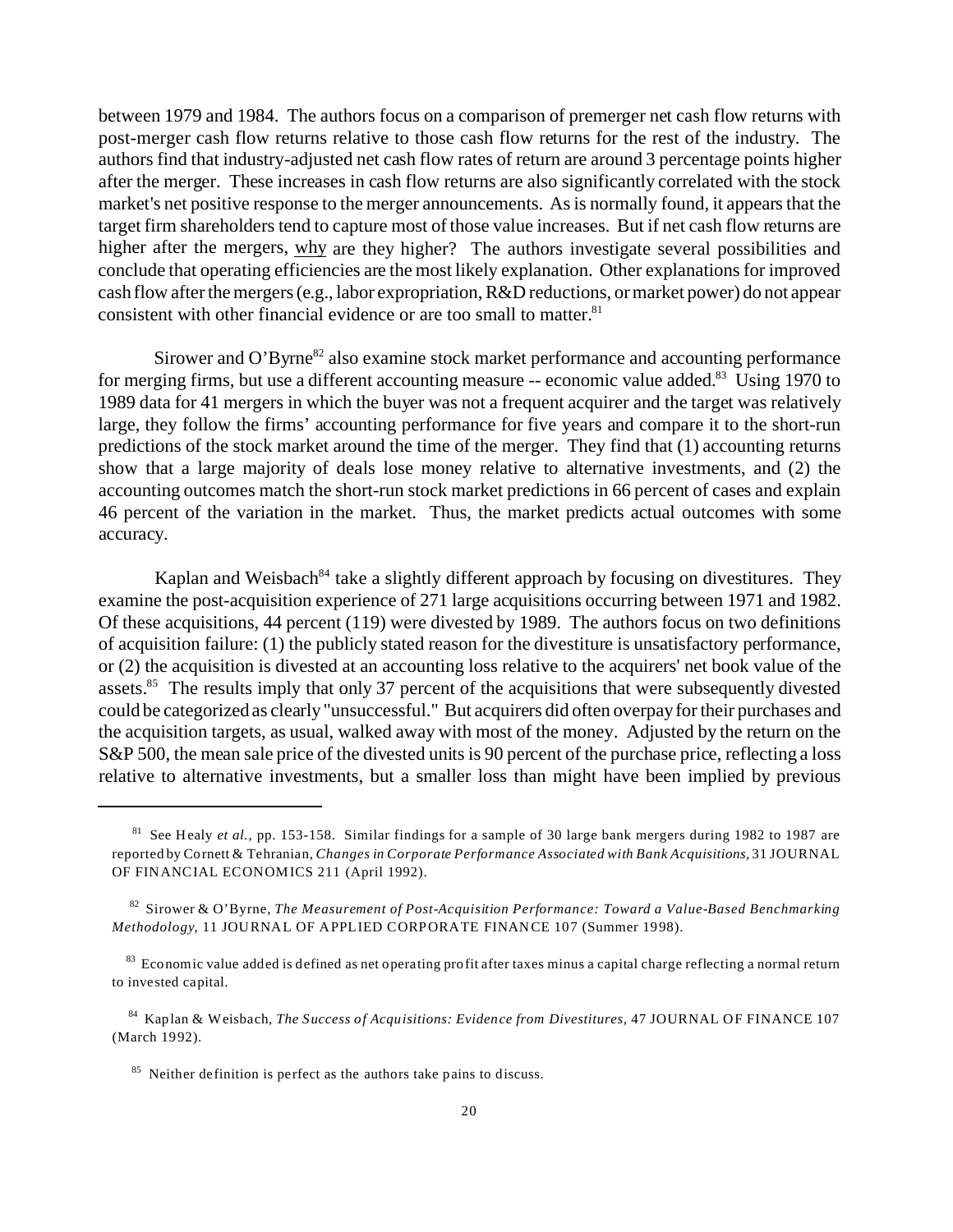literature. Diversifying acquisitions were sold off at a greater rate than were related acquisitions (the firm was 42% more likely to divest a diversifying acquisition than a related acquisition), but the reasons seemed to stem from refocusing of the firm rather than from systematic failure of the diversifying acquisitions.<sup>86</sup> Kaplan and Weisbach also make use of stock market event analysis around the time of the acquisition to determine whether the stock price movements are correlated with their ex post measures of acquisition success. They find (as did Ravenscraft  $\&$  Pascoe, and Sirower  $\&$ O'Byrne) that the market did anticipate the acquisition successes and failures to some extent. In their regression model, acquirers' stock returns were more negative for those acquisitions that later turned out to be unsuccessful. The market signals are quite noisy, however.

Several large-scale studies of mergers in a set of general industries eschewed the examination of profits or stock market reactions altogether, in favor of a focus on other indices of post-merger success or efficiency. In the first of these general merger studies, Mueller<sup>87</sup> examined post-merger changes in market share and found significant declines in market share among lines of business that were acquired from 1950 to 1972, as compared to those among a minimal-acquisition control group. The decline was steepest for lines involved in conglomerate mergers. These results support those of Ravenscraft and Scherer, who also found relatively little beneficial effect of mergers during the pre-1977 period.<sup>88</sup>

Stewart and Kim<sup>89</sup> also avoided a focus on profits in their study of merger effects in industry generally. They examine the relationship between price index changes and merger activity in 119 three-digit U.S. manufacturing industries during 1985 and 1986. Using Census and BLS data, the authors control for average variable labor and material cost changes, the change in inventory to sales ratios (to proxy demand conditions), industry concentration, and industry merger intensity. Various interactions of these variables are included in the model predicting price changes. Both horizontal and nonhorizontal merger intensity are examined. The authors find that over the two year period, horizontal merger intensity may have led to price increases on the order of 1.5 percentage points above those that otherwise would have occurred (prices increase 1% under the "no horizontal merger" scenario versus 2.5% actual). Nonhorizontal merger activity in general led to the opposite result, as

<sup>89</sup> Stewart & Kim, *Price Changes and Mergers in U.S. Manufacturing 1985-86*, in EMPIRICAL STUDIES IN INDUSTRIAL ORGANIZATION: ESSAYS IN HONOR OF LEONARD W. WEISS 77-96 (1992).

 $86$  Acquisitions were defined as "related" if the firms listed a common 3 or 4 digit industry as one of their top 4 lines of endeavor.

<sup>87</sup> Mueller, *Mergers and Market Share*, 67 REVIEW OF ECONOMICS AND STATISTICS 259 (1985).

<sup>88</sup> McGuckin also examined the post-merger market share change in 133 horizontal mergers that occurred between 1972 to 1982. Using 5-digit census categories to define markets, he finds that the combined market share of the firms declined in the first 5 years after the merger, but then the combined firm's shares rose above premerger levels during the next 5 years. He reports some evidence that price-cost margins rose more after the mergers in those industries that had slightly higher concentration levels. McGuckin did not, however, use control groups or industry averages to control for industry-wide or economy-wide effects in either the market share or price-cost margin comparisons. *See* McGuckin, *Merger Enforcement: Out of the Courtroom After 75 Years* 35 ANTITRUST BULLETIN 677 (Fall 1990).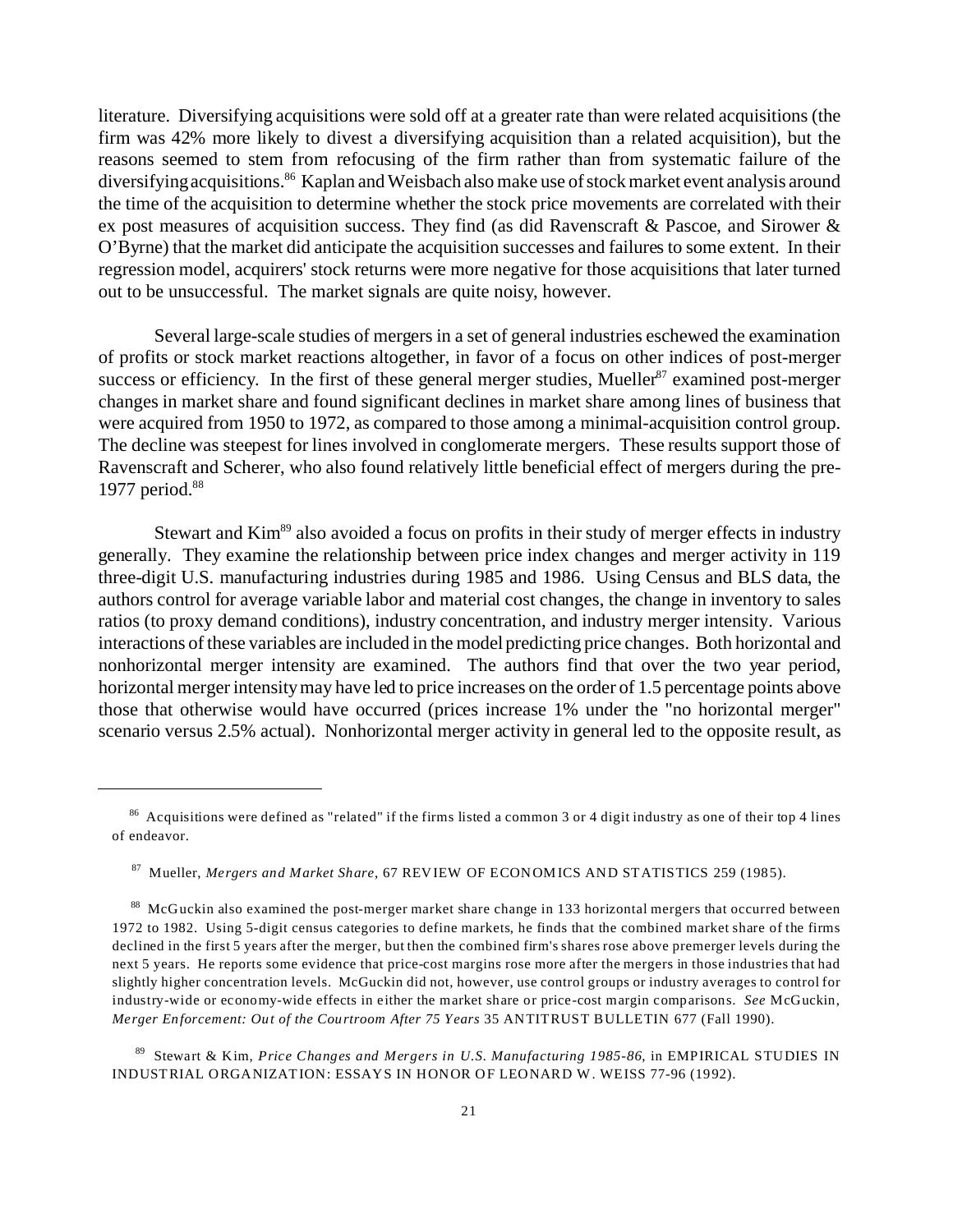price increases were reduced from a predicted  $3.2\%$  to  $2.5\%$ .<sup>90</sup>

Mergers might also affect plant level efficiency and that issue has been examined in a large scale study of 28,000 manufacturing plants covering 1977 to 1987. McGuckin and Nguyen focused on ownership change rather than just mergers.<sup>91</sup> They found that most transferred plants tended to have above average productivity prior to ownership changes, and they improved productivity still further after the transfer to new owners. For larger plants, many tended to be underperformers prior to ownership change and those plants also improved productivity under new ownership. Thus, the majority of asset transfers appeared to be efficiency enhancing.

In a closely related vein, Makismovic and Phillips<sup>92</sup> examine 35,000 plants that were transferred from 1974 to 1992 in the U.S. manufacturing sector. About half of the plants were transferred via asset sales and the other half via mergers; 45% to 50% of the plants were transferred to other firms in the same four-digit industry. The paper first describes the activity by seller and buyer characteristics. Among the interesting descriptive results are that anywhere from 3% to 6% of plants are reallocated in any year, with the reallocation being more intense when aggregate industrial production is high. Multi-segment firms (conglomerates) tend to sell their smaller, less productive divisions and to do so when demand is high and their other divisions are doing well. The conglomerates are less reticent to sell assets than are single division firms. Buyers of assets tend to be the larger, more productive firms. The authors also estimate the productivity of the assets and then examine changes in the productivity of the assets after the sale. On this score, the authors find that asset transfers generally result in productivity increases as assets are transferred to those who can manage them most efficiently. The average productivity increase appears to be quite substantial. Most mergers appear to raise post-merger asset productivity, but for the subsample of whole firm acquisitions, particularly those that do not increase the firms' segment capacity, the productivity of the assets falls. Thus, most asset transfers during these 2 decades were efficiency enhancing, but certain mergers did not improve asset efficiency. Mergers and acquisitions by firms that were initially less efficient lead to actual declines in productivity.<sup>93</sup>

#### *Banking Market Mergers*

 $90$  In general, the effects of both horizontal and nonhorizontal merger intensity seemed to be most pronounced in the "moderately concentrated" industries, in which four-firm concentration ranged between 25% and 60%. This study is carried out at a relatively high level of aggregation, so individual industry factors could not be examined in detail. In addition, the products examined are likely to be nonhomogeneous, making price and output indices less meaningful than they are in studies that are more industry specific such as those discussed in section VI.

<sup>91</sup> McGuckin & Nguyen, *On Productivity and Plant Ownership Change: New Evidence from the Longitudinal Research Database* 26 RAND JOURNAL OF ECONOMICS 257 (Summer 1995).

<sup>92</sup> Maksimovic & Phillips, *The Market for Corporate Assets: Who Engages in Mergers and Asset Sales and are There Efficiency Gains?* JOURNAL OF FINANCE (December 2001 forthcoming).

 $93$  One might expect that these kinds of deals would eventually get undone by an efficient market process.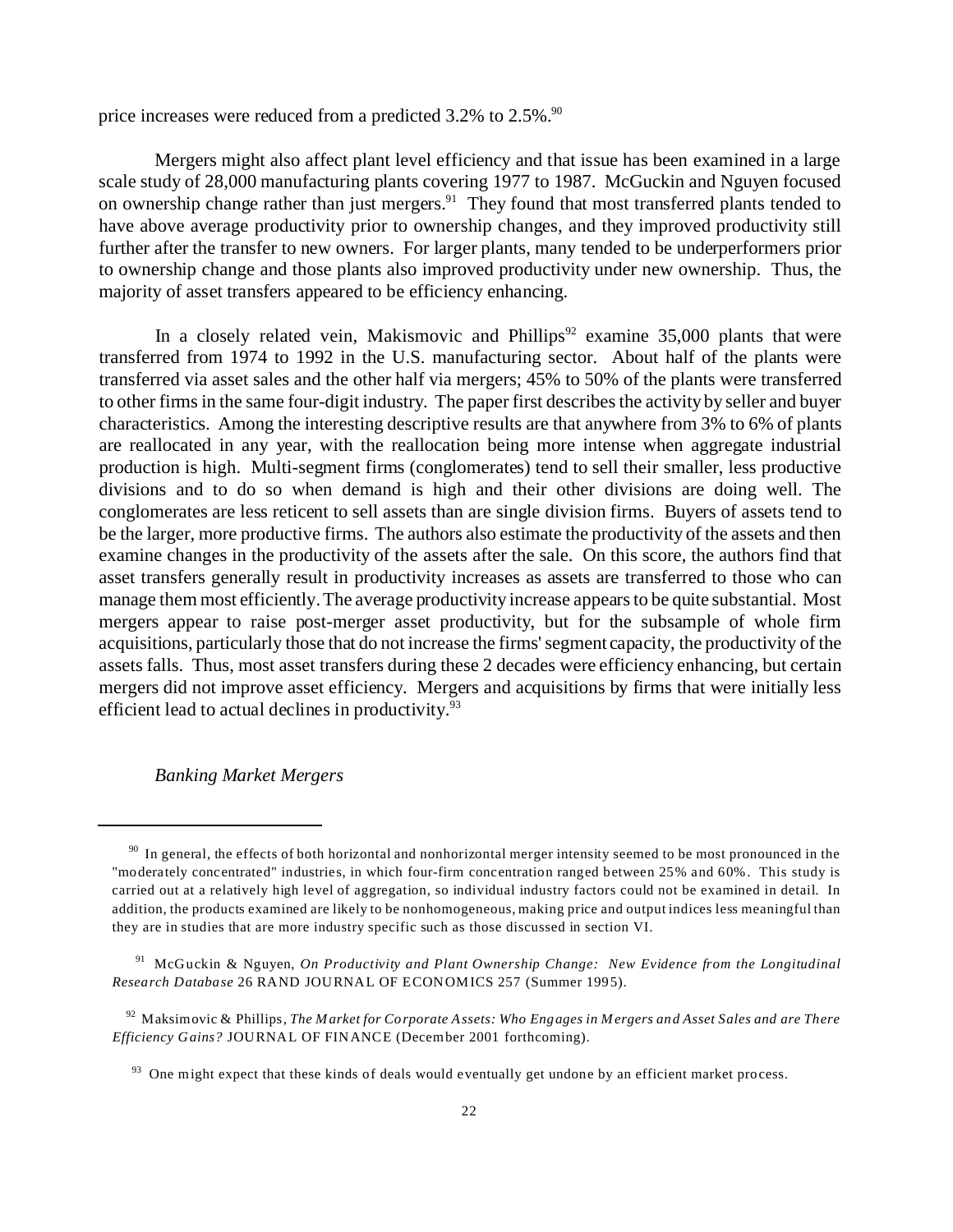From the large scale studies of multiple industries, we move on to the studies of multiple mergers in particular industries. Perhaps the most often studied of these industries is banking. Because they are regulated, banks produce an unusual wealth of performance data. This has, for better or worse, made banking the subject of particularly intense academic scrutiny.<sup>94</sup> Three studies focusing on large samples of banking mergers take differing approaches to the estimation of postmerger effects, but none of the three find much evidence of net efficiencies from the mergers. Rhoades<sup>95</sup> examined 898 horizontal bank mergers from 1981 through 1986 and compared the change in bank efficiency ratios of the merged firms to that of all other banks that did not merge during the period. Rhoades uses two measures of bank efficiency: (1) the change in the ratio of total expenses to assets, and (2) the change in the ratio of total assets to operating revenues. Using OLS and logit regression analyses, he found no evidence that the expense ratios of the banks declined three years after the merger, nor did an efficiency ranking of the merged banks rise relative to that of nonmerging counterparts.<sup>96</sup> Thus, he concludes that there are likely no efficiencies on average from the 1980s mergers.

Berger and Humphrey<sup>97</sup> examined as many as 57 large bank mergers occurring from 1981-1989. Using a multiproduct translog cost function, they define an efficient cost frontier for banking firms. The banks are ranked based on their closeness to the efficient frontier and the authors test to see if the merged firms improve their relative ranking after the merger. The authors find that, although acquired banks tended to be purchased by more efficient banks, the more efficient buyer did not pass on its cost efficiency characteristics to the merger partner. The combined bank's efficiency rating did not improve after the merger relative to its counterparts whether that efficiency is measured by efficiency relative to an efficient-firm frontier, scale efficiency, return on assets, average total cost per dollar of assets, or average operating cost.<sup>98</sup> The authors argue that even if any gains in productive efficiency exist, they are lost due to scale diseconomies associated with the merger.<sup>99</sup>

 $96$  The regression model controls for the merger/nonmerged status of the bank, the deposit overlap of the banks, total assets size, the loan/asset ratio, deposit growth, the number of branches, large deposit to total deposit ratio, and 50 state dummies.

<sup>97</sup> Berger & Humphrey, *Megamergers in Banking and the Use of Cost Efficiency as a Defense,* 37 THE ANTITRUST BULLETIN 541 (Fall 1992).

<sup>98</sup> These comparisons of performance improvements are made via regressions that control for various premerger characteristics including: the extent of difference in performance between the acquiring bank and the target bank, the amount of overlap in the banks' deposit areas, the extent of retail deposits, firm size, market share, and market concentration.

 $99$  There has recently been a number of studies of the effects of large banking mergers on cost efficiency, profit efficiency, revenues, and prices. For a review, *see* Akhavein, Berger & Humphrey, *The Effects of Megamergers on Efficiency and Prices: Evidence from a Bank Profit Function*, REVIEW OF INDUSTRIAL ORGANIZATION 12 (continued...)

<sup>&</sup>lt;sup>94</sup> Only the airline and hospital industries can rival banking in the number of academic studies of mergers performed within a particular industry.

<sup>95</sup> Rhoades, *Efficiency Effects of Horizontal (in-market) Bank Mergers,* 17 JOURNAL OF BANKING AND FINANCE 411 (April 1993).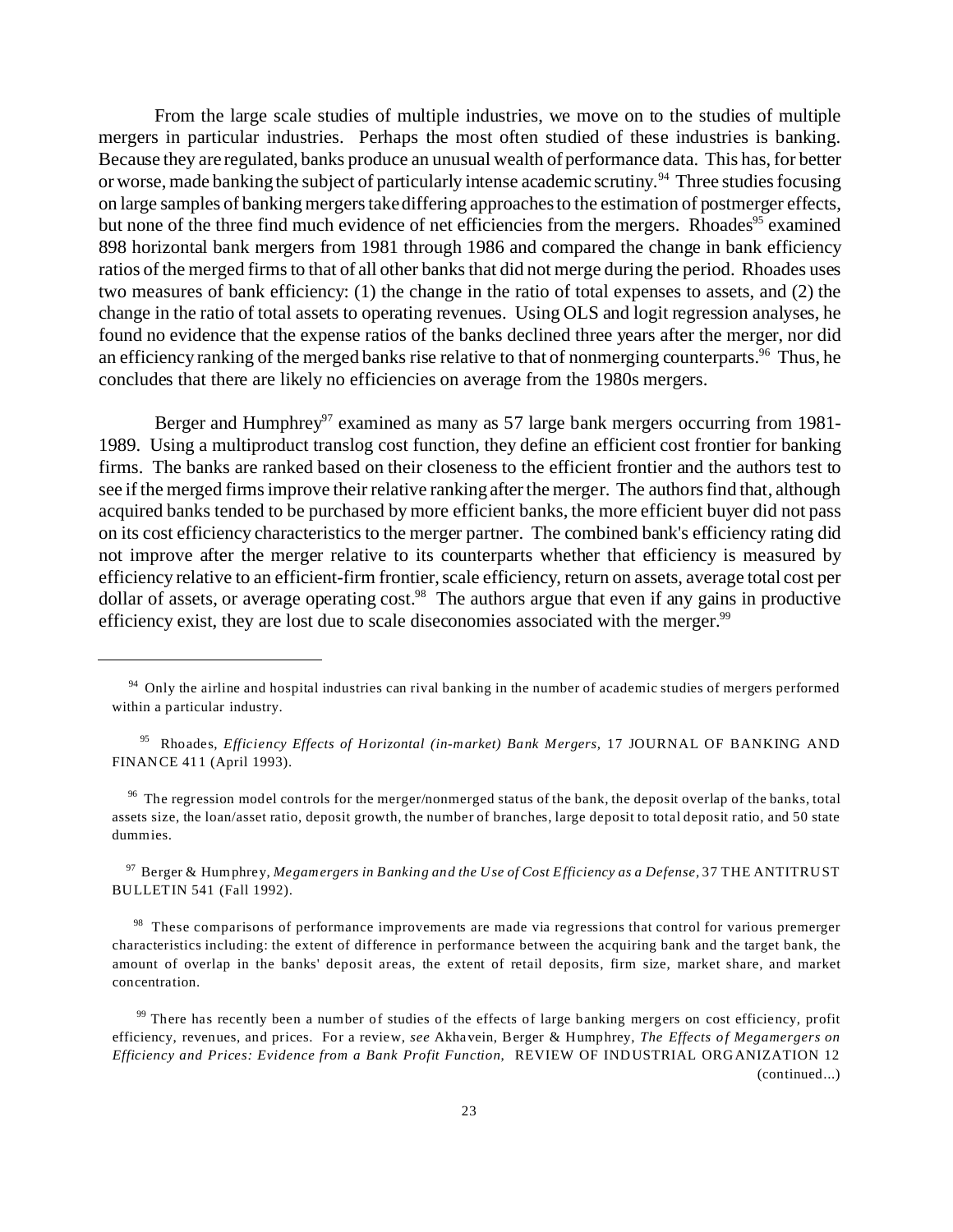Peristani<sup>100</sup> confirmed those results in his examination of the outcomes of over 1,000 bank mergers that occurred in the 1980s. Using data for up to 16 quarters before and after the mergers and focusing mainly on translog cost efficiency estimates, he found that merged banks did not improve their x-efficiency rank following mergers relative to nonacquiring banks. Banks did, however, on average move closer to efficient scale following mergers, compared to the control banks. Using crosssection regressions to try to explain the postmerger changes in costs or profits that he observed, he found that market concentration growth was negatively related to profit changes. In summary, he found relatively little in the way of cost efficiency gains from 1980s bank mergers.

A somewhat different result, however, was obtained by Akhavein *et al.* who examined profit efficiency (not cost efficiency) for 57 large bank mergers from the 1980s.<sup>101</sup> Compared to all large banks, they found substantial gains to the merging banks, not from market power, nor from cost reductions, but rather from improved technical profit efficiency due to shifts in product mix toward loans and away from securities. Why one would need mergers to accomplish these changes in product mix is unclear, but the product mix changes apparently did not happen to the same extent in the nonmerged control sample. The authors use a regression model to explain the change in profit efficiency following the merger, and their model is found to explain 80 percent of the variance in profit efficiency.<sup>102</sup> They find that the profit efficiency gains are due to the improved use of both banks' assets as both banks are "awakened" to available profit opportunities by the merger. The profit efficiency gains did not appear related to either market concentration or to bank market share and the authors found only very small effects on loan and deposit rates following mergers, although their price data were rather crude.

Because price data used in the banking merger studies was often imperfect, one study was done to examine more reliable survey data concerning the price effects of recent large banking mergers. Using banks as the unit of observation, Prager and Hannan<sup>103</sup> examine a cross-section of local banking markets and compare those markets in which a merger occurred between 1992 and mid-1994 with

<sup>100</sup> Peristiani, *Do Mergers Improve the X-Efficiency and Scale Efficiency of U.S. Banks? Evidence from the 1980s*, 29 JOURNAL OF MONEY, CREDIT, AND BANKING 326 (August 1997).

<sup>101</sup> They used the same large merger data set as Berger & Humphrey, *Megamergers in Banking and the Use of Cost Efficiency as a Defense*, 37 THE ANTITRUST BULLETIN 541 (Fall 1992).

<sup>102</sup> It is suprising that the model can predict the source of 80 percent of post-merger gains. One would not expect bank managements to fail to observe such large consistent profit opportunities.

<sup>103</sup> Prager & Hannan, *Do Substantial Horizontal Mergers Generate Significant Price Effects? Evidence from the Banking Industry*, 46 JOURNAL OF INDUSTRIAL ECONOMICS 433 (December 1998).

 $99$ (...continued)

<sup>(</sup>February 1997), esp. 98-105. The recent consensus seems to be that: (1) bank mergers have the potential to lower costs (based on the cost function characteristics), but that does not appear to have actually happened; (2) prices paid to depositors are slightly lower following mergers; thus there is a market power effect even in the set of mergers allowed by the regulatory authorities, and (3) mergers have allowed banks to better allocate resources to obtain higher revenues for a given price and cost structure.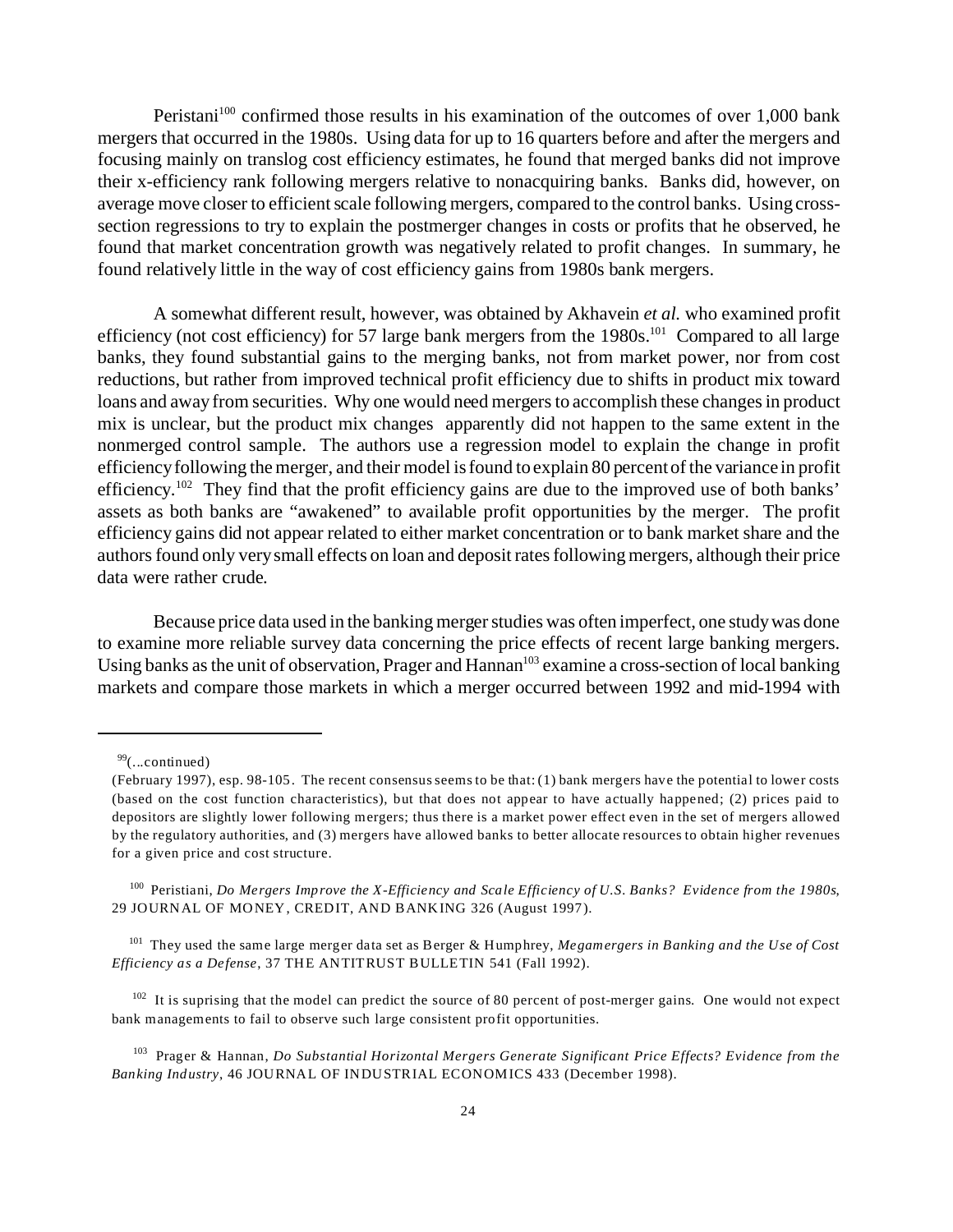markets where no such activity occurred. Finding an adverse effect on consumers in the merger markets might be surprising since each merger was allowed by the regulatory authorities. In addition to using 412 banks in nonmerger areas as statistical controls, the authors controlled for bank asset size, changes in bank size, changes in average area personal income, MSA-specific effects, and regional effects in their model of deposit pricing. The authors find that, for the 26 banks in markets where substantial horizontal mergers occurred, (that is, market concentration rose significantly), rates paid to depositors on NOW accounts or Money Market Deposit Accounts (MMDAs) fell 8 to 15% relative to the rates paid by banks in markets where mergers did not occur. Rates on all accounts fell significantly from 1991 to 1994, but they fell more in those areas where mergers occurred. For example, rates paid on MMDA accounts in late 1991 were about 5 percent. By November 1993 rates paid to customers would have been about 2.6 percent in nonmerger areas, but only 2.4 percent in areas where a merger occurred. Half of the price differential occurred prior to the merger and the other half occurred after the merger. Small increases in local market concentration, however, did not appear to have this adverse effect on depositors. Indeed, rates paid to depositors appeared to rise in those markets.

This and other banking industry literature on mergers has recently been surveyed by Berger, Demsetz, and Strahan.<sup>104</sup> They note that although there has been considerable merger activity in the industry, concentration in most local banking markets has actually fallen slightly in the last decade. Their extensive review concludes that prices become somewhat less favorable for customers when concentration increases or when mergers result in large concentration increases. The evidence of higher prices due solely to market concentration is, however, perhaps somewhat weaker in the 1990s than it was for earlier periods. They also note that mergers appear to be associated with enhanced profit efficiency and portfolio diversification. Cost efficiency may have improved on average after some 1990s bank mergers,<sup>105</sup> although the evidence from the 1980s was that cost efficiency was not improved after mergers. It does appear that cost efficiency improves after mergers in cases where the merging banks are particularly inefficient prior to the merger. The authors also note that availability of services to small customers is unlikely to change much due to mergers, and while large merging banks may tend to reduce their small business loan activity after the merger, other banks tend to fill that void. On average, they do not see large effects (for good or ill) from mergers. Perhaps the absence of any large negative effects (especially price effects) should not be too surprising given that the mergers have all been reviewed and allowed by bank regulators. The weakness of the evidence regarding beneficial cost efficiency effects, on the other hand, is a bit more surprising. Given the received wisdom in the literature that banks generally are not very efficient, mergers would have seemed to be one means of weeding out the laggards.<sup>106</sup>

<sup>104</sup> Berger, Demsetz & Strahan, *The Consolidation of the Financial Services Industry: Causes, Consequences, and Implications for the Future*, 23 JOURNAL OF BANKING AND FINANCE 135 (1999).

<sup>105</sup> Rhoades, *The Efficiency Effects of Bank Mergers: An Overview of Case Studies of Nine Mergers*, 22 JOURNAL OF BANKING AND FINANCE 273 (1998).

<sup>&</sup>lt;sup>106</sup> Calomiris would argue that bank mergers have been more efficient than Berger et al. realize because the correct comparison should be to other banking systems and the consolidation of U.S. banking over the past several years has (continued...)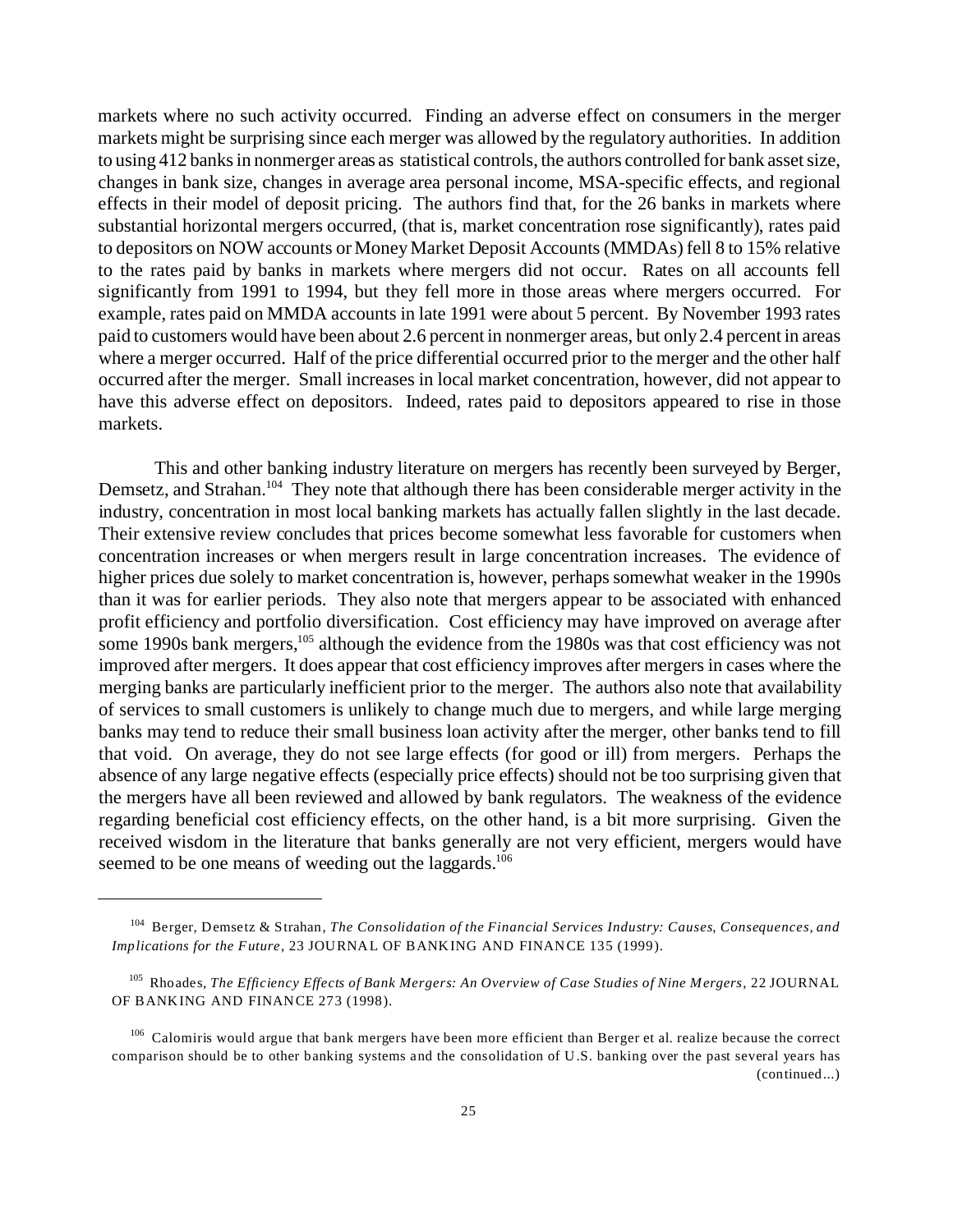#### *Hospital Market Mergers*

As with banking, the hospital industry has, at various times, been regulated at the state and federal level. This resulted in the production of publicly available data on hospital performance in a few states and on a national level. Thus, the industry has come under the focus of researchers who have attempted to discern the effects of mergers. Again, as with banking, the hospital industry has peculiarities (such as nonprofit status, and entry and price regulation) that may make any results unique to the industry.

One study found significant cost reductions associated with mergers. Sinay<sup>107</sup> examined changes in costs that occurred on average after merger events for a sample of 131 hospitals that merged between 1987 and 1990 and 131 comparable control hospitals. He estimated a translog cost function for each of three years (one year before and two years after the merger) for the merging hospitals and for the control hospitals. The changes in the coefficients of the cost functions following the mergers imply that the hospitals became more efficient after the mergers compared to the control group hospitals that did not merge (the merged firms became more scale efficient after the mergers).

Cost and price reductions associated with mergers were also found by Connor *et al.*<sup>108</sup> who examined the effects of hospital mergers on cost per admission, average revenue per admission, and markups. They examined a panel of 3,500 hospitals from 1986 to 1994 including 122 within-market horizontal mergers. Using a regression model that controlled for the characteristics of the HSA-based market, hospital, patient population, area demographics, and area of the country, Connor *et al.* report that average costs and prices (total revenue divided by all admissions regardless of payer category) rose five percent less for the merging hospitals compared to the non-merged hospitals in the sample. The savings were found to be larger for hospitals merging further in the past, indicating perhaps that the efficiencies associated with a merger take some time to appear. The authors also found that the beneficial effects of mergers were larger if (1) the hospitals were of equal size, (2) pre-merger service duplication was high, and (3) occupancy rates pre-merger were low. The beneficial effects of mergers were smaller or absent if the merger involved a teaching hospital or if it occurred in a market where concentration was high. This last result is based on a small number of observations and may not be

 $106$ (...continued)

made U.S. banking relatively much more efficient when compared to the European industry. *See* Calomiris, *Gauging the Efficiency of Bank Consolidation During A Merger Wave*, 23 JOURNAL OF BANKING & FINANCE 615 (1999).

<sup>107</sup> Sinay, *Pre- and Post-Merger Investigation of Hospital Mergers* 24 EASTERN ECONOMIC JOURNAL 83 (Winter 1998).

<sup>108</sup> Connor, Feldman & Dowd, *The Effects of Market Concentration and Hospital Mergers on Hospital Costs and Prices,*5 INTERNATIONAL JOURNAL OF THE ECONOMICS OF BUSINESS 159 (1998). Also *see* Connor, Feldman, Dowd & Radcliff, *Which Types of Hospital Mergers Save Consumers Money?* 16 HEALTH AFFAIRS 62 (December 1997).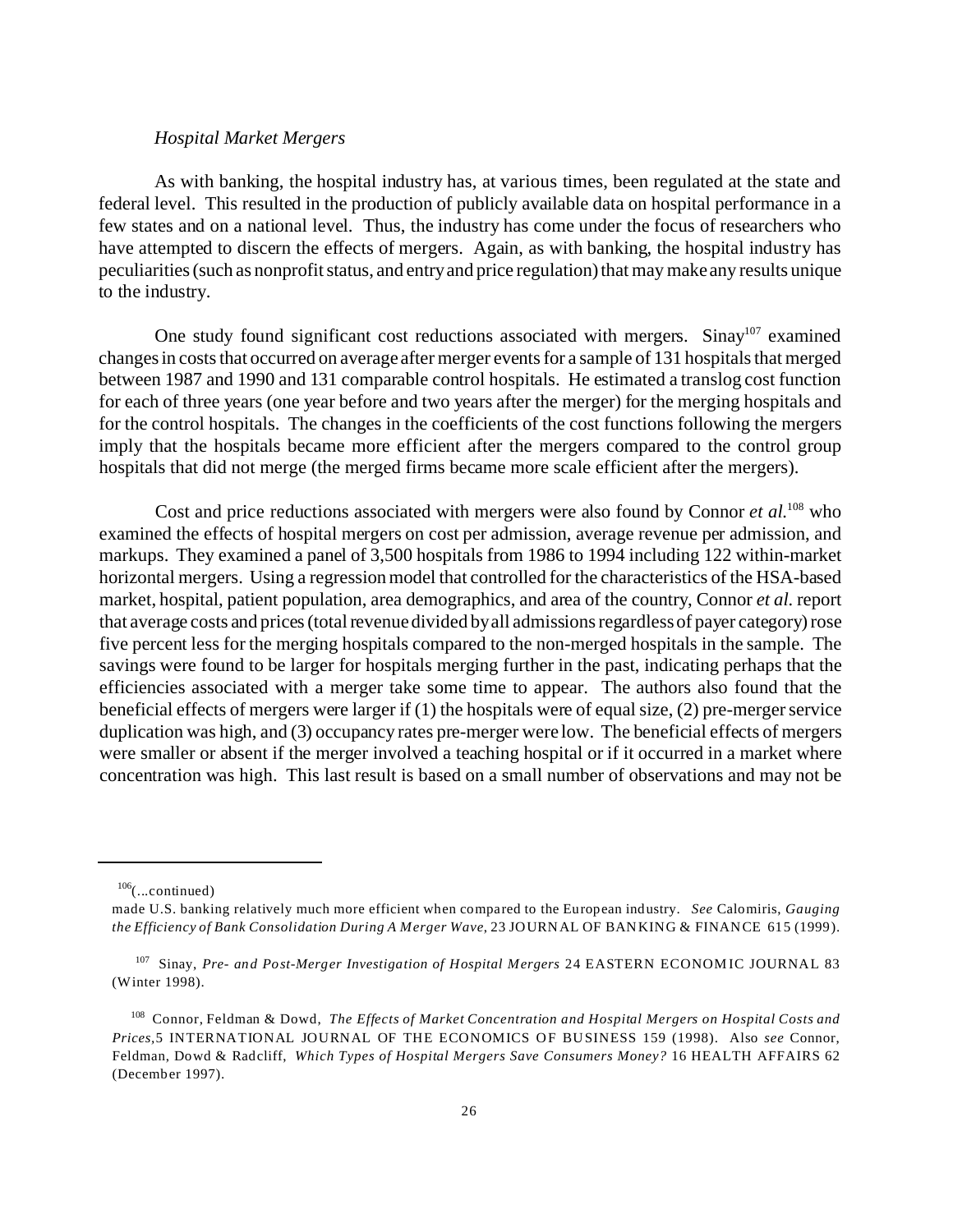particularly reliable.<sup>109</sup> In addition to examining the effects of mergers, the authors also looked at changes in cross-section results over time and found that although increased competition was associated with increased costs in 1986, by 1994 this relationship had altered significantly such that more competitive areas were associated with lower prices and costs. They attributed this change to the growth of managed care over the period.

Quite different results were found by Krishnan who studied the price effects of hospital mergers that occurred in Ohio and California during 1994 to 1995.<sup>110</sup> He found significant price increases following mergers even when the market structure was not altered due to the acquisition. The twenty-two mergers that occurred in Ohio during that period tended to alter market structure as local hospitals combined. By contrast, the fifteen mergers that occurred during that period in California were mainly chains buying individual hospitals - transactions that did not alter local market structure. The pricing of individual diagnosis related groups (DRGs) is examined in markets defined by hospital-level patient flow statistics. Analyses of the Ohio mergers indicate that post-merger percentage price increases by the merging hospitals are substantial and that they are greater where DRG market shares rose substantially as a result of the merger. A similar result was obtained for the price effects of concentration changes. A regression analysis using data for 23 high-volume DRGs is also undertaken. The author models post-merger relative price changes as a function of the level of (and post-merger changes in) market share of the hospital in the DRG, market concentration, length of stay, managed care percentage, hospital size (based on discharges), a residual from a pre-merger price regression, and fixed effects dummies for each DRG and hospital. Indicator variables are also included for whether the hospital was involved directly in a merger, and whether the hospital was located in a market where a merger occurred. Patient level data are not available in Ohio, so the author could control for hospital characteristics, but not severity of illness, which is included in the California regression analysis. The regression results imply that higher post-merger market share of the merging firms is associated with larger relative post-merger price increases than in otherwise comparable DRG markets. The authors find that in Ohio, merging firms raised prices per patient 16.5 percentage points more than did nonmerging hospitals. In California (where market structure was not affected by the mergers), acquired hospitals raised prices 12 percentage points more than did non-acquired hospitals. Although market share changes appeared to matter, concentration changes did not affect relative pricing in the regression analyses. $111$ 

Rather than asking about post-merger prices or costs, Ho and Hamilton ask whether M&A

<sup>&</sup>lt;sup>109</sup> In both studies the HSA market concentration levels may not have been correctly calculated due to a lack of complete data on ownership of the various hospitals in the AHA data set (*see* Connor *et al.* 1998, p. 164). The authors argue that their concentration data are likely to be correlated with correctly calculated concentration, however.

<sup>110</sup> Krishnan, *Market Restructuring and Pricing in the Hospital Industry*, 20 JOURNAL OF HEALTH ECONOMICS 213 (March 2001).

<sup>&</sup>lt;sup>111</sup> Krishnan's results raise several questions: why do nonmerging firms in the merger markets not raise price very much post-merger (the Ohio result). Do mergers purely invest the merging firms with greater unilateral market power or does quality also improve? Also, why would prices rise so much in instances where the structure of the market was not affected (the California result)?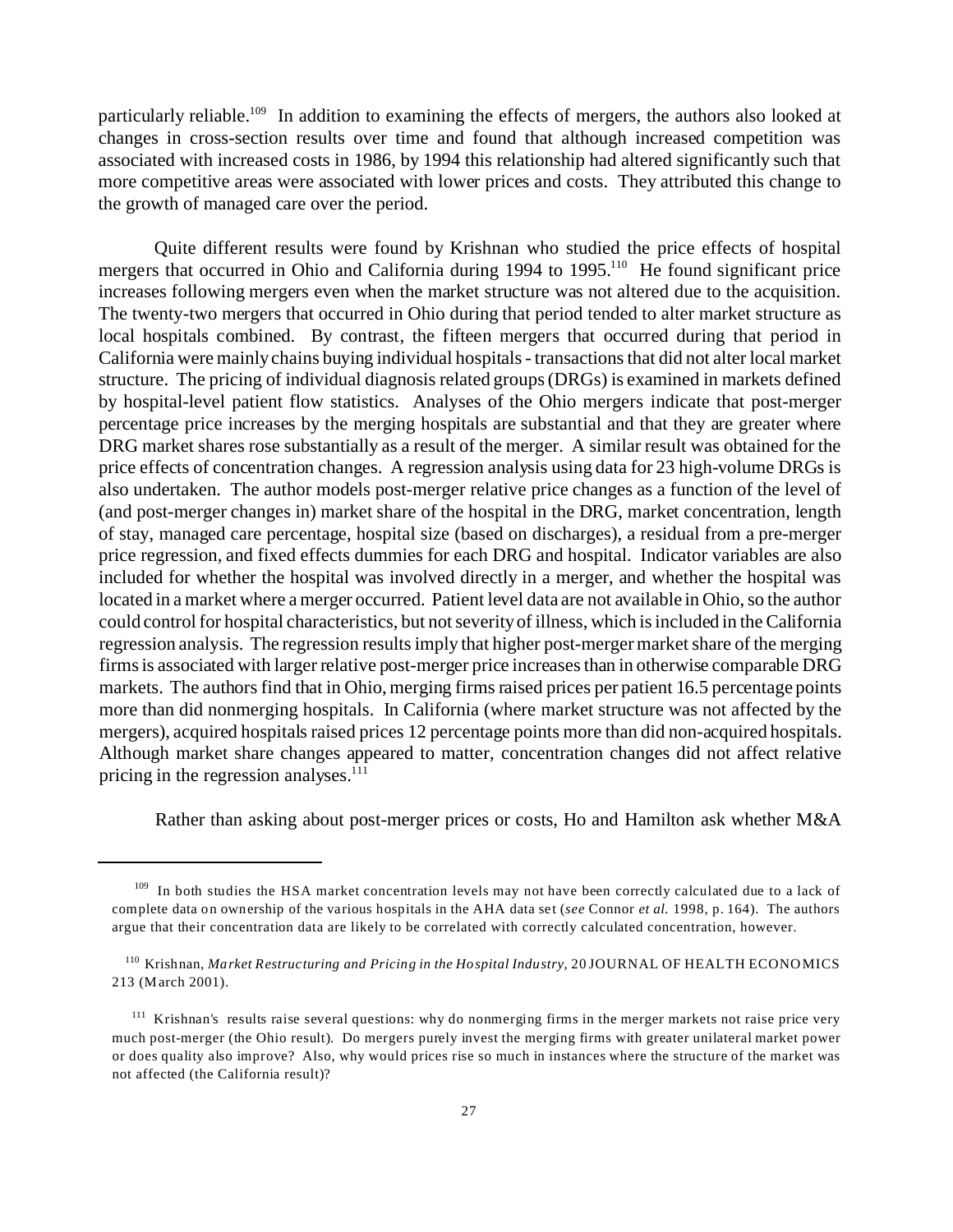activity in hospitals has reduced the quality of care provided to patients.<sup>112</sup> For California consolidations from 1992 to 1995 the answer to the authors' question appears to be "yes" for one measure of quality and "perhaps" for most other measures. The authors examined the probabilities that three different adverse events might occur based on whether the hospital had been involved in a consolidation. The adverse events (i.e., the measures of quality) were: inpatient mortality for heart attack and stroke patients (which was never affected), readmission rates for heart attack patients, and discharge within 48 hours for normal births. The regression model controlled for comorbidities, patient volume, transfers, type of insurance payer, patient age categories, gender, year and racial dummies (and C-section for newborn discharge). Three types of transactions were distinguished mergers of two local independent hospitals, buy-outs of a local by a system, and buyouts of a system by another system. In concentrated markets, consolidating hospitals may have discharged mothers sooner,<sup>113</sup> but for other quality indices, the effects are less consistent across types of consolidations.

#### *Other Markets*

The beer industry has also attracted the interest of researchers, because it has a long-running history of consolidation. Tremblay & Tremblay do not look at the aftermath of mergers, but rather estimate the probability that a beer manufacturer will buy another beer producer or sell itself.<sup>114</sup> They examine beer industry mergers between 1950 and 1983, a period of substantial consolidation when 74 horizontal purchases and 22 horizontal sales occurred. They model the probability of buying or selling as a function of market share growth over the preceding two years, industry concentration, industry scale economies, the firm's capacity utilization, market share, percentage GNP change, the number of potential buyers and sellers, and a firm-specific antitrust dummy indicating that the antitrust agencies would likely block any merger involving the firm. They find that market share growth, market share level, percent change in GNP, and an antitrust enforcement dummy are significant in many specifications. Their results indicate that the buyers are the firms that have grown in market share recently and the sellers are those whose share has fallen. Thus, they conclude that mergers in the beer industry over this period fostered efficiency by facilitating the transfer of assets to more efficient firms (managers). They did not confirm this prediction, however, by examining the actual change in prices, profits, output, quality, or market share for beer producers following the mergers.

Beer is not the only beverage category in which merger activity has been scrutinized. Asset acquisitions (not always mergers) in a soft drink beverage category have also been studied. Saltzman

<sup>112</sup> Ho & Hamilton, *Hospital Mergers and Acquisitions: Does Market Consolidation Harm Patients?* 19 JOURNAL OF HEALTH ECONOMICS 767 (2000).

 $113$  This effect may be largely caused by tighter utilization controls used by the acquiring chain hospitals. If so, the effect is not due to a market structure change, but rather due to a particular type of ownership change.

<sup>114</sup> Tremblay & Tremblay, *The Determinants of Horizontal Acquisitions: Evidence from the U.S. Brewing Industry,* 37 JOURNAL OF INDUSTRIAL ECONOMICS 21 (September 1988).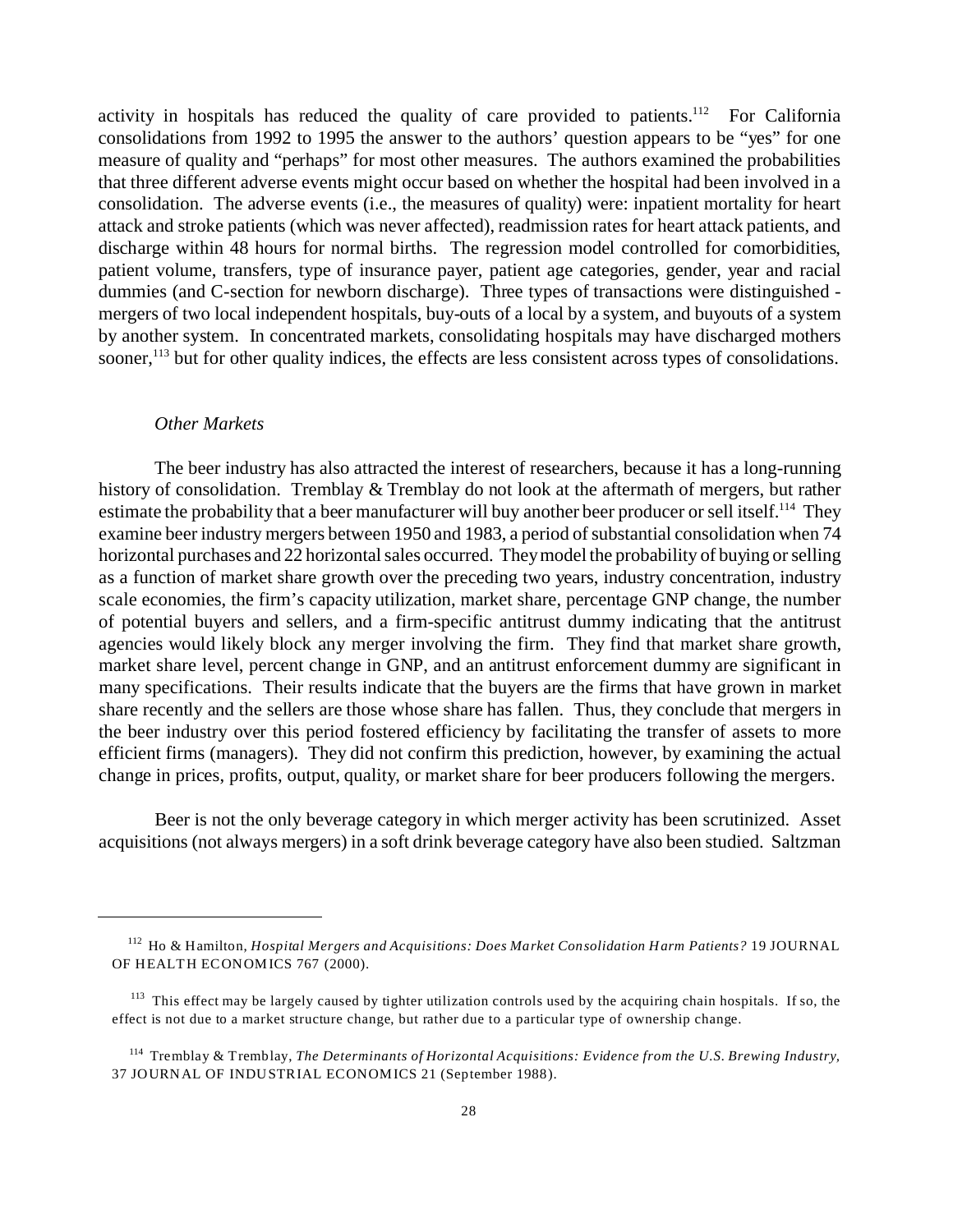*et al*. <sup>115</sup> use a unique data set and regression techniques to examine the effects of various 1980 to 1991 transactions on both the prices and quantities of carbonated soft drinks sold in local markets. They find that horizontal combinations of brands at a particular bottler (*e.g*., the local Coke bottler buying the rights to bottle Dr Pepper) are associated with 3 to 12 percent higher soft drink prices and lower output, while vertical events (*e.g.*, parent Coke buying the local Coke bottler) are associated with 4 percent lower prices (but a melange of output results). Consolidation of "third bottlers" (non-Coke or non-Pepsi bottlers) leads to a variety of, sometimes counterintuitive, results depending on the size of the consolidation. The sensitivity of the main results is examined in some detail.

The large scale studies examined in this section provide a variety of results. The multi-industry studies find that mergers are unprofitable in a significant percentage of instances. On the other hand, the multi-industry studies of plant transfers seem to indicate that such transfers have been efficiency enhancing in the majority of instances, particularly where the buyer was more efficient that the seller prior to the transfer. The multi-merger studies in individual industries also provide a range of different results. Banking mergers are found to produce some gains related to shifts in product mix, but they still appear to result in small price increases and relatively little in the way of efficiency enhancement. Mergers in hospitals are found to reduce costs; but they may also raise prices, particularly in the more concentrated markets. There is even some evidence that hospital mergers may have been associated with price increases where market structure did not change at all following the merger. In the beer industry, mergers appear to have facilitated efficient reallocation of resources. In sum, a wide range of interesting results, but not a strong pattern.

### **VI. RECENT CASE STUDIES (CLINICAL STUDIES) OF MERGERS**

The large scale, multi-merger studies cannot often delve into the details of individual transactions. Certainly such detail is impossible to provide in multi-industry studies. This more detailed examination has to occur in smaller scale studies that dig into individual transactions a bit more deeply. Although the results from examination of individual transactions cannot be as readily generalized as might the results from large-scale, multi-industry studies, these case studies might help provide insight into the motives behind particular transactions and perhaps help researchers devise better techniques to incorporate those insights into larger scale studies. It is to the smaller scale case studies that we now turn.

Case studies come in many varieties. Some researchers focus mainly on trade press accounts and interviews with executives of the merging firms to determine the results of a merger or acquisition. Other studies examine accounting and financial information to reach a less subjective conclusion. Still other studies examine stock market reactions at the time of the event or following the event to track the possible effects of the merger. A few studies use econometric models, control groups of nonmerging firms, and pre- and post-merger price, cost, and quality data to measure the effects of the

<sup>115</sup> SALTZMAN, LEVY & HILKE, TRANSFORMATION AND CONTINUITY: THE U.S. CARBON ATED SOFT DRINK BOTTLING INDUSTRY AND ANTITRUST POLICY SINCE 1980, (Bureau of Economics, Federal Trade Commission, 1999).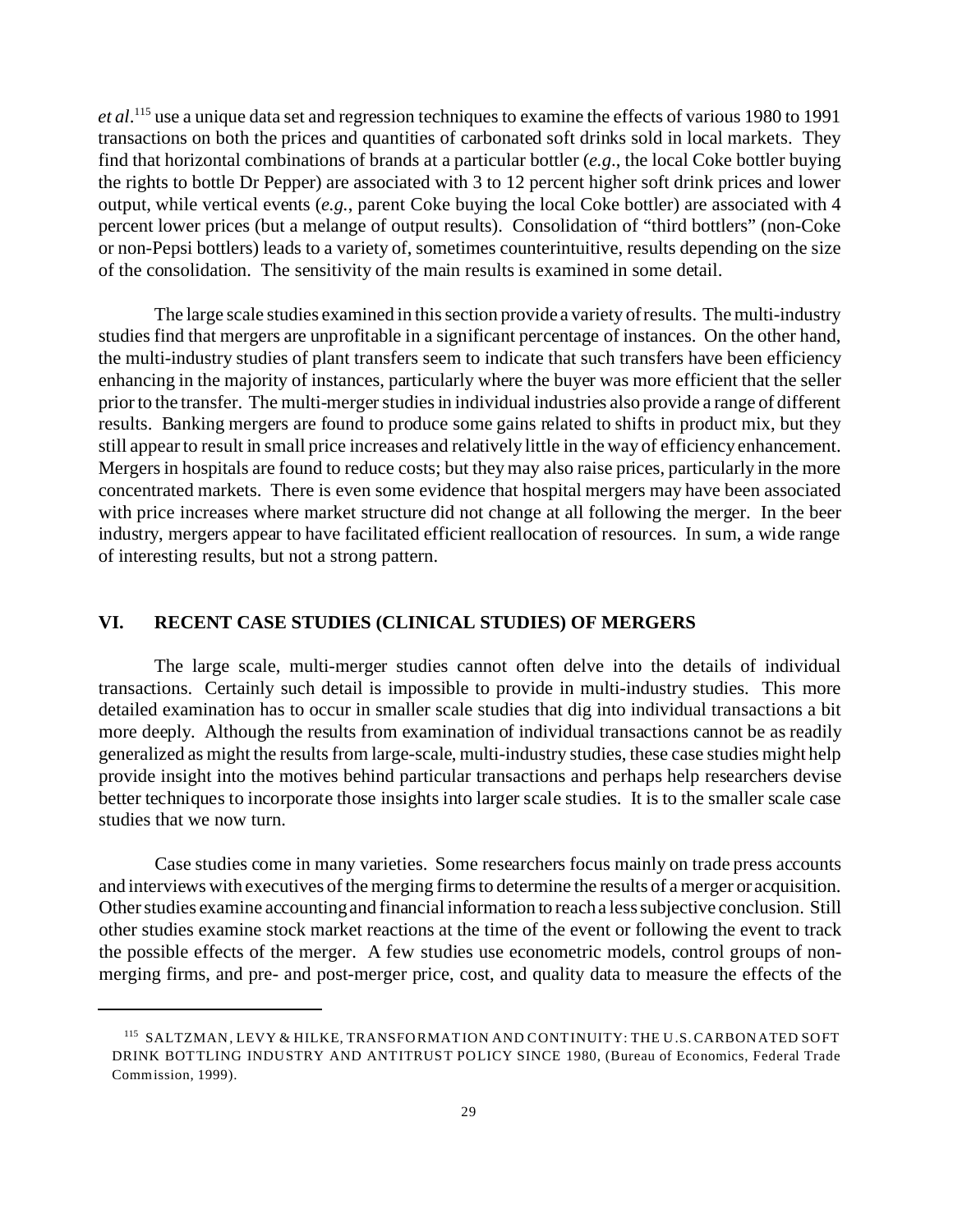mergers. The best studies use objective data and multiple approaches to control for factors that might have affected the firms' performance in the absence of the merger or acquisition.<sup>116</sup> In this section, we report on some case study evidence for several industries focusing on airlines, hospitals, and banking. These industries have produced most of the studies not only because a significant amount of consolidation occurred there, but because publicly available data exist on cost and pricing in the industries.

#### *Airline Industry Merger Case Studies*

Several case studies have focused on mergers in the airline industry. Werden *et al*. <sup>117</sup> examine two mergers in the airline industry (Northwest/Republic and TWA/Ozark) and find that these mergers resulted in higher prices and worse service. The authors estimated equations for revenue per passenger for several hundred city-pairs both before and after the merger. The equations adjusted for cost and demand variables as well as concentration levels. They used the premerger data from city-pairs that were not affected by the merger as a control group to compare with the affected markets. The Northwest/Republic merger led to significant overall fare increases (5 to 6 percent) and service reductions. Although the TWA/Ozark merger led to only a small overall fare increase (1.5 percent), there was a significant service reduction.<sup>118</sup>

These same mergers were reviewed by Brueckner, Dyer, and Spiller<sup>119</sup> who applied their model of airline pricing to simulate the price effects of the mergers. Their model of pricing was designed to examine the potential for additional network efficiencies as the merger allows more effective use of a hub-and-spoke system. Thus, the authors focus on 4-segment flights that go through a hub, but do not originate or end at a hub. They find that weighted average fares for 4-segment flights would fall by about 1 to 3 percent after the merger due to the network efficiency effects of the merger. However, in those city pairs where the merger partners had previously competed, the merger would tend to raise fares by as much as 6.5 percent. Thus, the effects of a loss of competition appear to overwhelm the

<sup>116</sup> For a discussion of some early merger case studies that tended to be done with less objective data, *see* Fisher & Lande, *Efficiency Considerations in Merger Enforcement*, 71 CALIFORNIA LAW REVIEW 1580 (December 1983) at 1619. The best case studies use control groups and models of expected outcomes to allow the researcher to have more confidence that any observed effects are truly due to the event of interest.

<sup>117</sup> Werden, Joskow & Johnson, *The Effects of Mergers on Economic Performance: Two Case Studies from the Airline Industry*, 12 MANAGERIAL AND DECISION ECONOMICS (1991).

<sup>118</sup> Borenstein, *Airline Mergers, Airport Dominance,and Market Power*, 80 AMERICAN ECONOMIC REVIEW 400 (May 1990), studies the same airline mergers and finds that following the Northwest/Republic merger in 1986, the merging firms' fares rose relative to industry averages, the market share of the merged firms rose, and service quality fell relative to the average. Borenstein found no such effects for the TWA/Ozark merger. He attributes the lack of effects to the general weakness of traffic in the St. Louis market after the merger.

<sup>119</sup> Brueckner, Dyer & Spiller, *Fare Determination in Airline Hub-and-Spoke Networks*, 23 RAND JOURNAL OF ECONOMICS 309 (1992).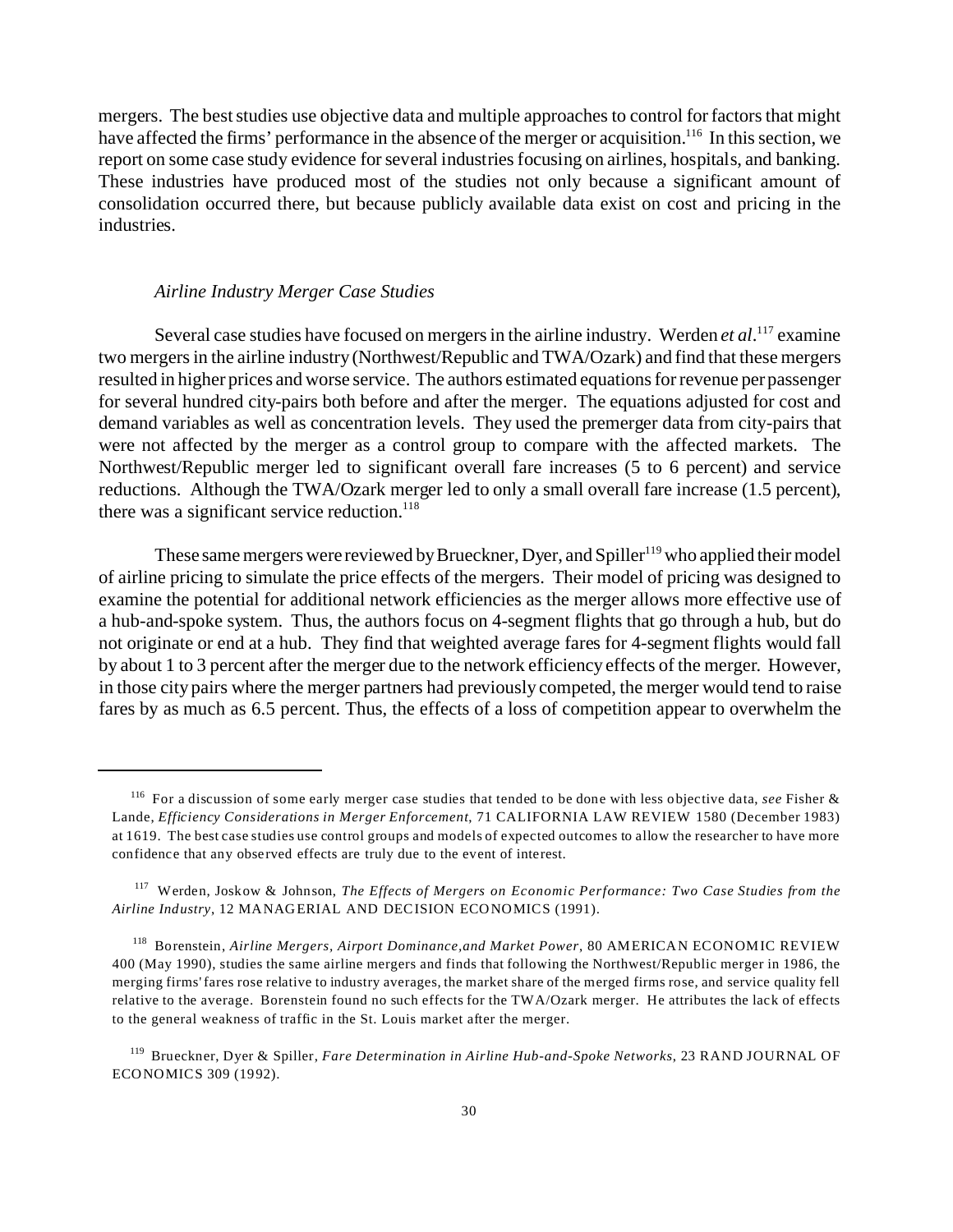efficiency gains due to more effective use of the network.<sup>120</sup>

Kim and Singal<sup>121</sup> examine 14 airline mergers between 1985 and 1988. Using control groups, the authors examine the relative fare changes that occurred around the time of the merger on routes served by the merging firms.<sup>122</sup> They find that, on average, relative fares on the merging firms' routes six to nine months after the merger rose by about 10 percent for both merging firms and their rivals. The behavior of fares in mergers involving failing firms differed significantly from the behavior of fares in other mergers. Failing airlines had prices that were much lower than average before the mergers (possibly reflecting perverse end-game behavior). As a result, those mergers involving failing firms ultimately produced much larger percentage fare increases than did mergers involving only viable firms. The fare increases, however, took longer to occur after the announcement of the acquisition.

The authors also used a regression approach to examine the relationship between concentration changes on a route and the effects of the mergers on relative fares. They examine four subsamples of the data based on the relationship of a route to a hub of one of the merger partners and whether the merging firms have overlaps on a particular route. Although relative fares rose more overall where concentration was higher, the pattern found was surprising. On those routes with competitive overlaps, relative fares did not change or decreased as concentration rose (implying efficiencies may have occurred on net after the merger). However, the relationship between relative fares and concentration was positive following mergers on the much larger set of routes served by the merging firms where they never competed with each other prior to the merger. The authors attribute this effect to the market-power enhancing effects of increased contact among the various rival airlines after the merger. The increased contact may provide the rival firms with more opportunities to discipline each other's pricing moves.

In a follow-up paper examining the same  $14$  mergers, Singal<sup>123</sup> analyzes the stock price movements of merging firms and rival firms using relatively standard stock market event study techniques with several alternative event windows. Singal first calculates the abnormalreturns relative to the market as a whole and the airline industry, in particular. He finds a common result - target firm shareholders gain about 18 percent, acquiring firm shareholders gain about 1.5 percent, and the net gain is about 4 percent. Rival firms as a group gain nothing, but the distribution of gains and losses appears to indicate that some are harmed by improved efficiency of the merging firms whereas others gain due to market power effects. These abnormal stock market returns for the firms involved in the

<sup>&</sup>lt;sup>120</sup> Other stock market event evidence regarding these cases is listed in section IV. B.

<sup>121</sup> Kim & Singal, *Mergers and Market Power: Evidence from the Airline Industry*, 83 AMERICAN ECONOMIC REVIEW 549 (June 1993).

 $122$  The control group for each merger-affected route included about 200 routes of similar distance that were not served by either of the merging firms.

<sup>123</sup> Singal, *Airline Mergers and Competition: An Integration of Stock and Product Price Effects,* 69 JOURNAL OF BUSINESS 233 (April 1996).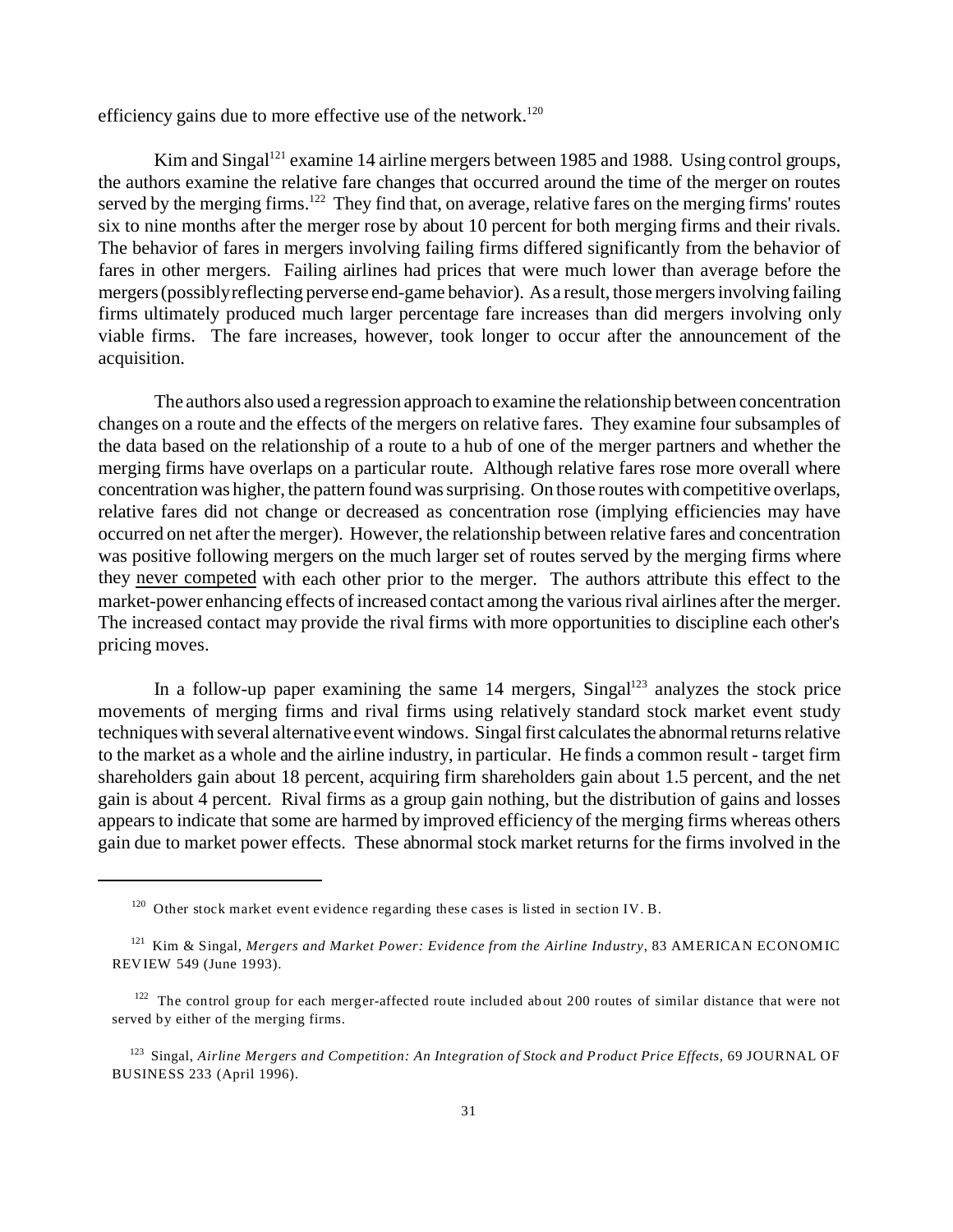merger and their rivals are then hypothesized to depend on market concentration (a proxy for market power) and the number of airports common to the merging firms (a proxy for the consolidation efficiency potential of a merger). Singal finds that the merging firms' stock market returns are perhaps higher if they have common airports, but returns are not higher due to concentration increases. In contrast, rival firms' abnormal returns are higher where market concentration is higher and are lower where more common airports exist. The author interprets his results as implying that mergers result in both enhanced efficiency by the merged firm and increased market power, with a small and insignificant net positive effect on the stock prices of the average rival firm. The increased market power effects benefit the rival firms, but not the merger partners because the gains to the dominant merging firm are dissipated by fringe expansion. Focusing on price data, Singal finds price increases of 9 to 10 percent on the routes affected by the mergers around the event date compared to a sample of unaffected market routes. Using these price change data, he calculates profit changes around the time of the merger and into the future. He finds that the stock market abnormal returns are positively correlated with the calculated short-term profit changes, implying that the stock market results correctly anticipated changes in future cash flows.<sup>124</sup>

The Northwest/Republic, TWA/Ozark, and US Air/Piedmont mergers were revisited by Morrison who looked at the longer-run price effects of the mergers using control routes eight years before and after the 1986/87 mergers.<sup>125</sup> The first two mergers involved carriers that shared hubs (Minneapolis-St. Paul and St. Louis, respectively). In the third merger, the firms did not share a hub. Morrison finds that for all three mergers the level of competition faced by these air carriers before the mergers was considerably greater than that faced by other carriers on comparable control routes. Thus, the mergers would have tended to move these carriers closer to the industry average competition level. The average post-merger price effects varied substantially across the mergers. Prices fell 15 percent relative to the control routes following the TWA/Ozark merger, but relative prices rose 2.5 percent in the case of Northwest/Republic and 22.8 percent for the US Air/Piedmont merger.

Recently, Kole and Lehn<sup>126</sup> examined the USAir/Piedmont deal from late 1987. They did not use an econometric model or control group to allow for comparisons across other firms in the industry, but rather take an accounting/interview approach to the case study. They find that the merger looked like a natural fit, but that it ended badly because of culture conflicts in the two firms and because

<sup>&</sup>lt;sup>124</sup> Slovin *et al.* is unique among airline merger event studies in that they found that airline mergers did not lead to market power effects in the deregulated airline industry. Singal suggests that the differing results may be due to: (1) different baselines for comparison (Singal uses close rivals in city-pair markets, whereas Slovin *et al.* use all other U.S. airlines as rivals in a national airline market), and (2) Slovin examines merger attempts, not just successful mergers; perhaps introducing unnecessary noise into the model. *See* Slovin, Sushka & Hudson, *Deregulation, Contestability, and Airline Acquisitions*, 30 JOURNAL OF FINANCIAL ECONOMICS 231 (1991).

<sup>125</sup> Morrison, *Airline Mergers: A Longer View*, JOURNAL OF TRANSPORT ECONOMICS AND POLICY 237 (September 1996). Morrison (p. 239) intentionally used a sparse econometric specification arguing that such a specification avoids imputing the effects of the merger to other changes that may have been induced by the merger.

<sup>126</sup> Kole & Lehn, *Workforce Integration and the Dissipation of Value in Mergers*, in (Kaplan ed.) MERGERS AND PRODUCTIVITY 239, National Bureau of Economic Research Conference, University of Chicago (2000).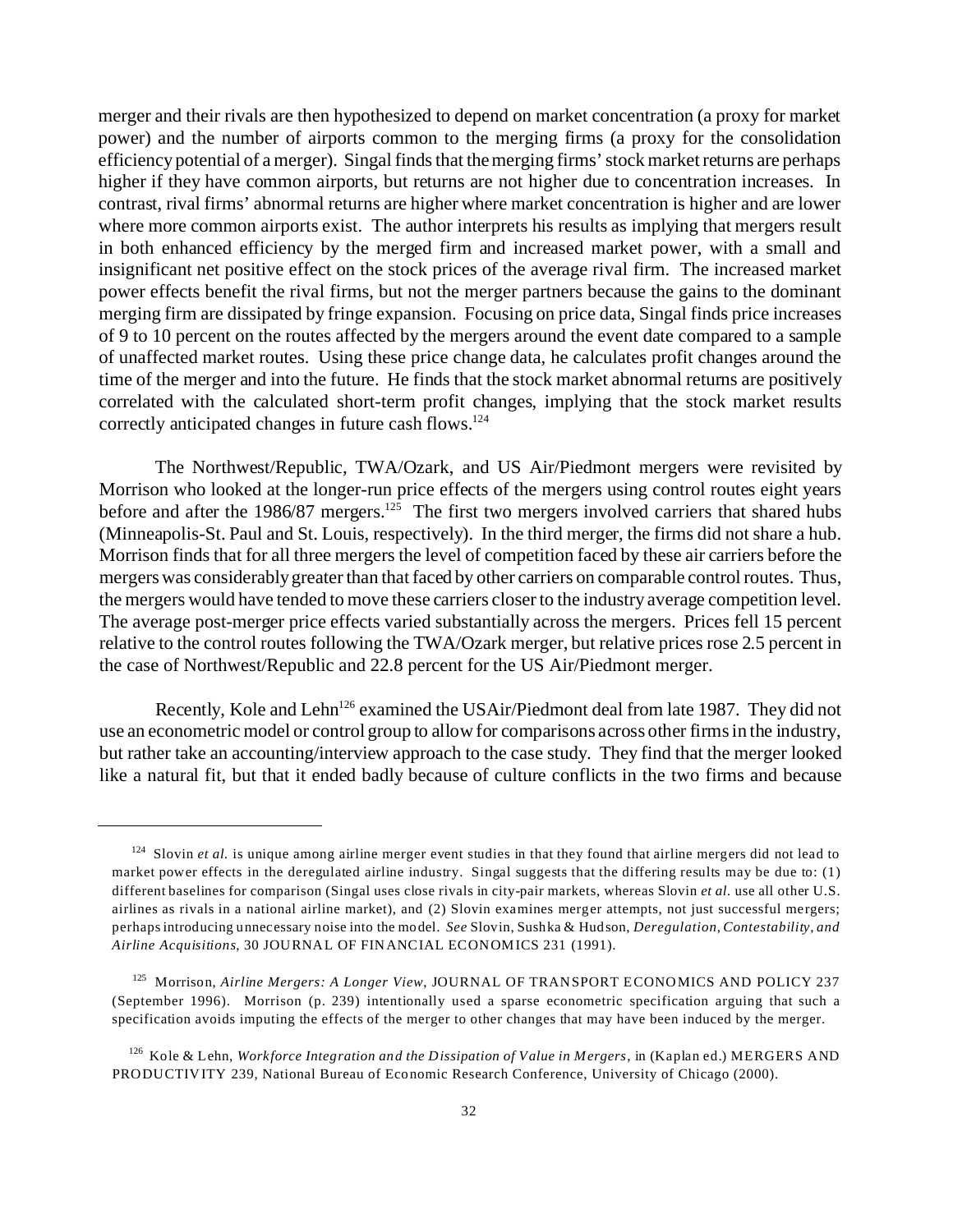USAir management spread an inflated pay structure to the newly acquired employees. One commentator opined that the virtual absence of airline mergers during the 1990s might have been caused by a recognition of the types of irreversible integration problems discovered by Kole and Lehn. $127$ 

#### *Hospital Merger Case Studies*

Bogue *et al.*<sup>128</sup> used a survey of surviving firms to examine the after-effects of 60 hospital mergers that occurred between 1983 and 1988. Survey respondents were asked about pre-merger and post-merger characteristics of the acquired and acquiring hospitals and the markets they served and the post-merger use of the assets (in particular whether the hospital campuses both offered acute care after the transaction). American Hospital Association data were also used to track the hospital characteristics. The authors find that 42% of the time both hospitals retained acute care use postmerger and that another 41% of the time the acquired assets were converted to alternative inpatient uses such as psychiatric or long-term care. The facilities were closed 17 percent of the time. There was a much higher probability of post-merger closure or conversion if the hospitals had been directly competitive prior to purchase and if the market generally was considered competitive. In cases where both hospitals retained acute care services after the transaction, respondents were much less likely to say that the hospitals were directly competitive or that the market overall was highly competitive. The authors caution against drawing anything more than tentative conclusions fromtheir exploratory study, but they argue that the early evidence indicates that mergers represent a means of profitably reconfiguring and consolidating assets, whether the strategy is one of system expansion or competitor elimination.

The consolidation of several hospitals in St. Louis and Philadelphia during the mid-1990s was examined by Wicks *et al*.<sup>129</sup> who, like Bogue, relied heavily on a survey approach, interviewing fifteen to twenty participants in each of the health care markets a few years after the consolidation began. In addition to the survey information, the authors also compared time series data for several measures of revenues (prices), output, efficiency, and capacity utilization for the hospitals in the two cities. The authors argued that if mergers were the reason for any improvements in performance, then such improvement should have occurred in St. Louis before it occurred in Philadelphia because the merger activity began there a year earlier. The merger activity in both cities lead to the formation of hospital systems of various sizes, some including 12 campuses, others as few as two or three. The authors find that most of the trends that existed prior to the mergers continued and the mergers did not appear to

 $127$  Airline merger discussions reappeared, however, in 2000 with proposals for a United/USAir merger and an American/TWA deal, among others. The United/USAir transaction was withdrawn by the parties in July 2001 after opposition from the Justice Department.

<sup>128</sup> Bogue, Shortell, Sohn, Manheim, Bazzoli & Chan, *Hospital Reorganization After Merger*, 33 MEDICAL CARE 676 (1995).

 $129$  Wicks, Meyer & Carlyn, Assessing the Early Impact of Hospital Mergers: An Analysis of the St. Louis and Philadelphia Markets, Economic and Social Research Institute (January 1998).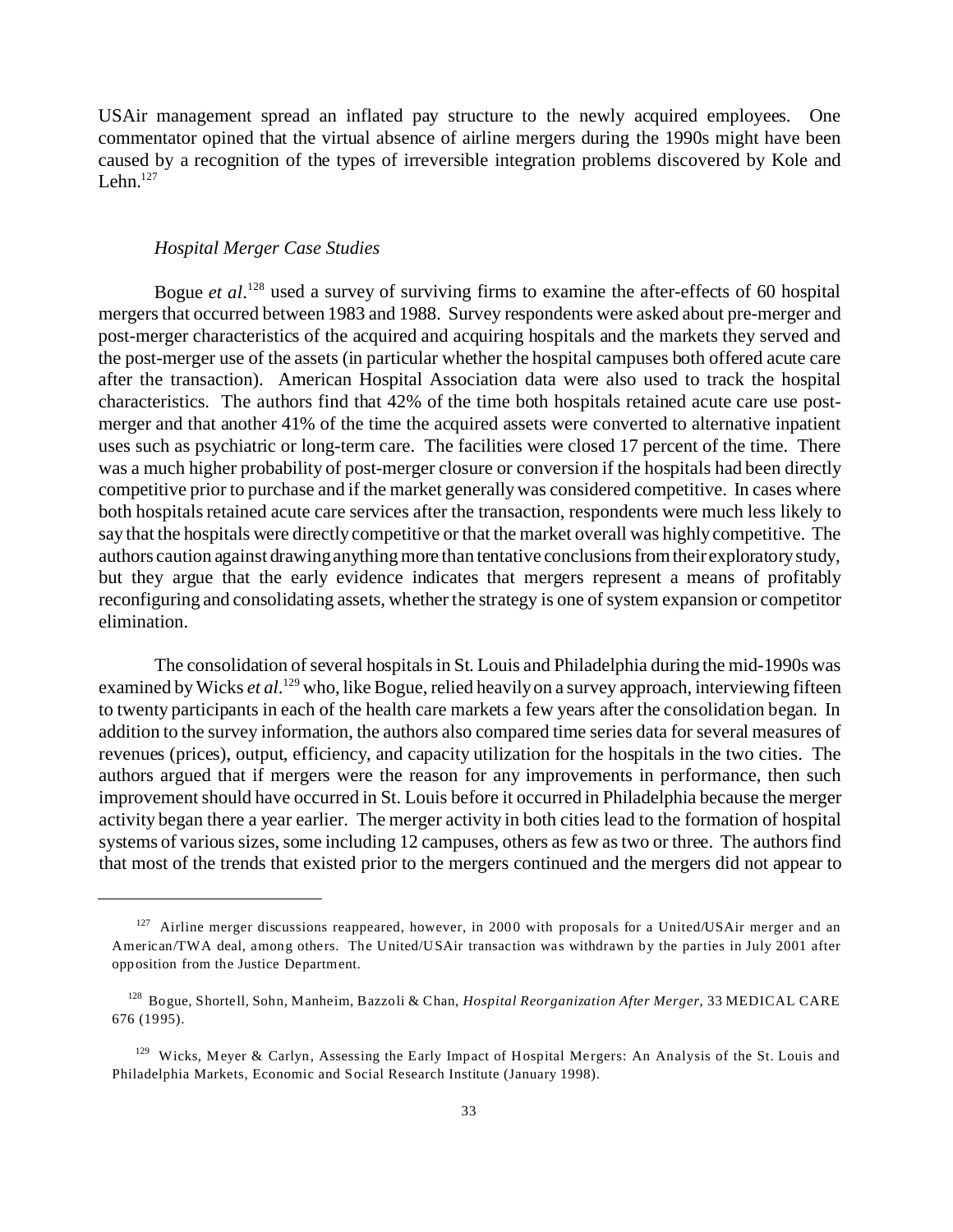alter the trajectory of prices or cost efficiency for the hospitals in the cities. The authors conclude, based largely on the interview information, that hospital system formation was largely a reaction to managed care inroads and represents an attempt to avoid further price reductions by strengthening hospitals bargaining positions relative to that of the managed care plans. Each system attempts to be sufficiently large that major insurers cannot provide viable benefits packages unless the system is included. In both cities, the largest employers were characterized as largely passive observers in the health care cost containment effort and not major factors in the consolidations. The authors do not believe the mergers led to significant efficiencies that would not have otherwise occurred, at least so far. They hold out some hope that such efficiencies may develop in the future as the hospitals move further toward integration, consolidation, and facility closure.

Consolidations of five hospitals in the Boston Metro area were examined by Barro and Cutler.<sup>130</sup> They first discuss the factors that have caused hospital consolidation nationally in the hospital industry including: prospective payment, managed care, and technology changes (less invasive procedures necessitating fewer and shorter stays as inpatients, and greater use of pharmaceutical rather than medical therapies). These factors have lead to a vastly reduced demand for acute care hospital stays and thus to the need for hospital consolidation and closure. The authors describe this process in Massachusetts over the past 20 years and discuss in more detail the consolidation of hospitals in the metropolitan Boston area into 5 major groups in the 1980s and 1990s. They present information on human input use by hospitals in the late 1980s and characterize the mergers as being motivated by a desire for facilities reduction (closure as acute facilities and modifications to specialty medical use), scale economies, or networking. Although the authors describe the five consolidations, they do not present any data regarding pre-merger versus post-merger results. Thus, the reader is left without much information about whether the mergers worked, other than general opinions about whether the hospital administrators viewed the mergers as achieving their goals. There is no discussion of price changes following the mergers. The authors assume that mergers that raise post-merger market share will enhance the firms "market power," but no evidence of that power is presented. Due to a lack of data, the authors cannot examine post-merger scale economies or costs (with the exception of the Atlanticare/Metro West merger), although that is presumably one of the factors driving the consolidation. They do note that Massachusetts has had smaller cost increases than the national average for the past 15 years, but whether that can be attributed to merger activity in Massachusetts is debatable. In the end, you have little basis for judging the welfare effects of the mergers.<sup>131</sup>

<sup>130</sup> Barro & Cutler, *Consolidation in the Medical Marketplace in Massachusetts*, in (Kaplan ed.) MERGERS AND PRODUCTIV ITY 9, National Bureau of Economic Research Conference, University of Chicago (2000).

<sup>&</sup>lt;sup>131</sup> The Boston area consolidations were associated with a smaller number of beds, perhaps less hospitals, and perhaps a more efficient mix of services. Some scale economies may have been achieved by the consolidations of close-by hospital campuses (e.g., Massachusetts General/Brigham and Womens; Beth Israel/Deaconess; and the formation of the Boston Medical Center).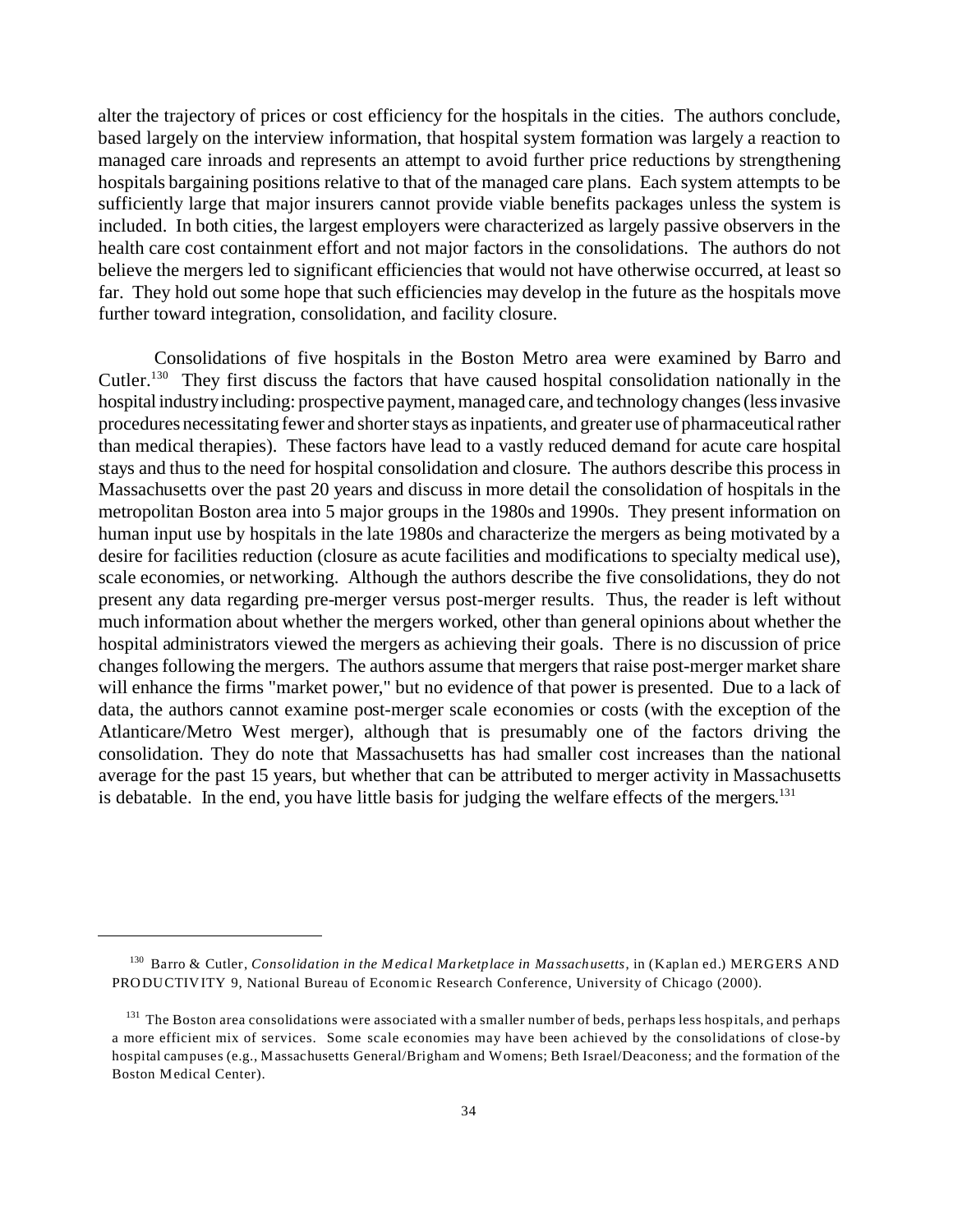Unique among the hospital case studies discussed here is work by Vita and Sacher<sup>132</sup> who focus on pre-merger and post-merger data, rather than upon surveys of the industry participants. They examine the 1990 merger of the two largest hospitals in the three-hospital Santa Cruz, California area. The authors define a control group of similarly situated hospitals as well as a regression model to control for demand and supply factors (including the hospitals' case-mix, the percentage of patients covered by Medicare/MediCal, and a host of other determinants) other than the merger that should affect the price of hospital services. Using quarterly data from 1986 to 1996 on non-Medicare average revenues, they find that the merger was associated with an increase in the market price of in-patient services on the order of \$500 to \$1,000 per admission (15 to 30 percent) relative to changes at the control hospitals. They also find no evidence that this price increase was associated with post-merger quality improvement.

#### *Banking Services Merger Case Studies*

A previous section discussed several of the larger scale banking merger studies. Recently some smaller scale studies have also appeared. Rhoades summarized the results of nine horizontal banking merger studies done by several economists at the Federal Reserve.<sup>133</sup> Using common methodologies, the economists examined nine relatively large 1990s horizontal bank mergers to determine whether common threads could be found among the post-merger performance of the firms. For each merger the analyst examined costs, 16 financial ratios, econometric estimates of efficiency and scale economies, and stock market price effects relative to control groups. Depending upon the weight you might give to various measures of bank performance, anywhere from four to nine of the mergers were successful. No clear patterns emerged from the nine cases other than the fact that costs were reduced in each case and at least one measure of total efficiency was improved in every case.<sup>134</sup>

<sup>132</sup> Vita & Sacher, *The Competitive Effects of Not-for-Profit Hospital Mergers: A Case Study*, 49 JOURNAL OF INDUSTRIAL ECONOMICS 63 (March 2001). Also *see*, Simpson, *Geographic Markets in Hospital Mergers* (Bureau of Economics, Federal Trade Commission, Working Paper No. 237, February 2001) (examining aspects of the same Santa Cruz, CA merger).

<sup>133</sup> Rhoades, *The Efficiency Effects of Bank Mergers: An Overview of Case Studies of Nine Mergers*, 22 JOURNAL OF BANKING AND FINANCE 273 (1998).

<sup>&</sup>lt;sup>134</sup> Calomiris argues that during merger waves, comparison of pre-merger and post-merger bank performance can provide misleading implications if stock market data are used or if the research does not control effectively for follow-on mergers that might undo any harm caused by an initial inefficient merger. *See* Calomiris, *Gauging the Efficiency of Bank Consolidation During A Merger Wave*, 23 JOURNAL OF BANKING AND FINANCE 615 (1999). To avoid these problems, Calomiris would use cross-regime comparisons of banking systems, perhaps on an international level. Based on broad measures and several case studies, he argues that U.S. bank profit performance has improved significantly and that markets for banking services are much more competitive in the 1990s than they were previously.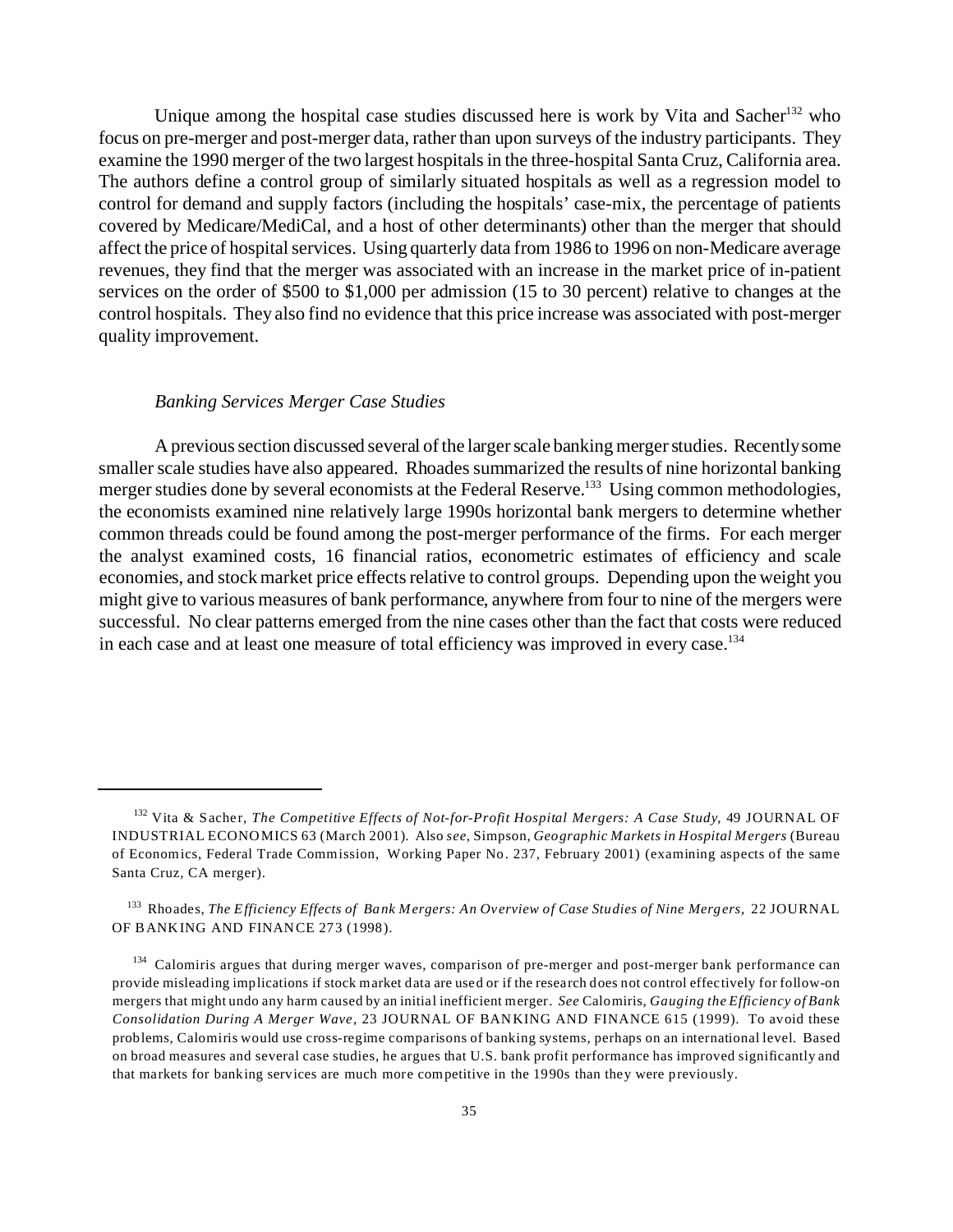Calomiris and Karceski<sup>135</sup> discuss the consolidation of banking in the U.S. generally over the past twenty years and argue that it has likely been efficient even if the large sample studies of banking have so far failed to find such efficiencies. They also examine nine banking mergers from the mid-1990s. The mergers were located in Chicago, Detroit, St. Louis, and the Northeast. The cases involved buy-outs of entrenched management, mergers to avoid future hostile takeovers, purchases of specialty banks, geographic extensions, mergers to expand in-area market share or to achieve initial entry in an area, or expand the services that could be offered to customers (e.g., "relationship" banking offering multiple, high-margin financial products.). Most, but not all, of the acquiring firms thought some cost savings might be forthcoming from the mergers. As with most samples of mergers in any industry, the stock market reactions to the deals varied widely, with three receiving negative evaluations and six positive. The biggest winner and biggest loser were clearly identified by the market. The authors, however, place little faith in those reactions as predictions of success, in any event. They examine available accounting information on bank performance before and after the acquisitions to try to discern the effects of the mergers. One outstanding success appeared (First Bank/Boulevard), where a laggard bank was brought under new vigorous management, and one notable waste of shareholder resources occurred (First Chicago/Lake Shore) where management used a merger to further entrench itself. Other transactions were perhaps successes in the long run (or at least clearly not failures). One merger that did not work out in St. Louis (Roosevelt Bank) was later remedied by another bank buying out the "bad" acquirer. The measures of success or failure are many and varied, making it difficult to determine whether the transactions were successful and how successful. This is a problem inherent in the exercise. There are many ways to measure firm performance relative to control groups and unless the measures all tell a consistent story, it is hard to make blanket statements about the success or failure of a particular merger. The authors view a success from the firms' vantage point and not from an overall consumer welfare perspective. On the whole, the nine cases provide a wealth of detail, but they lead to little in the way of generalizable insights.

Mergers in a related area - automated teller machine (ATM) shared networks, have also been examined.<sup>136</sup> From 1986 to 1996, the number of ATM shared networks declined from 170 to about 50. Some of the remaining networks have very large shares of regional transactions. An annual survey conducted by a banking industry publication captured pricing and output data for four merging networks and 14 nonmerging networks during the 1991 to 1996 period. Prager compared average prices charged by the merging networks to those charged by nonmerging networks over the 1991 to 1996 period. Thus, experimental control was accomplished via the comparison of group means, rather than by use of an econometric model to hold constant other factors that might have affected the costs or demand of the networks. The comparison of the mean switch fees and interchange fees charged by the networks to their member banks provided no evidence that fees charged by merging networks increased relative to those charged by the nonmerging networks following the mergers. If anything,

<sup>135</sup> Calomiris & Karceski, *Is the Bank Merger Wave of the 1990s Efficient?*, in (Kaplan ed.) MERGERS AND PRODUCTIVITY 93, National Bureau of Economic Research, Chicago (2000).

<sup>136</sup> Prager, *ATM Network Mergers and the Creation of Market Power*, ANTITRUST BULLETIN 349 (Summer 1999).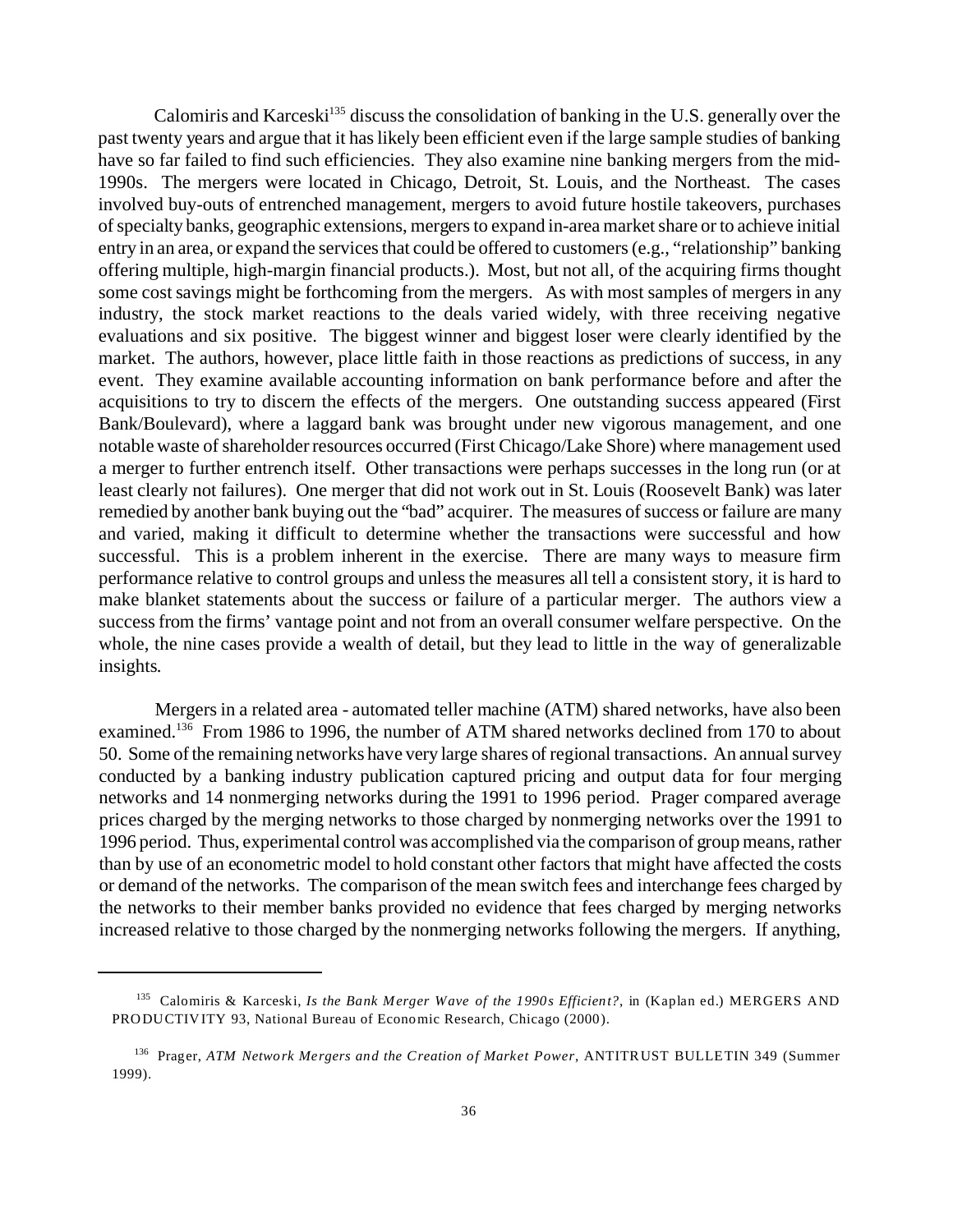the results indicated the opposite. Nor did Prager find a significant reduction in transaction growth for the merging networks. Thus, the ATM network mergers captured by this survey did not appear to lead to customer losses.

### *Case Studies of Mergers in Other Industries*

Empirically-oriented cases studies exist in a few other industries. One of the first systematic case studies of a merger involved examination of the post-merger market performance in the Federal Trade Commission's Xidex case.<sup>137</sup> Xidex produced two types of "nonsilver duplicating microfilm": diazo and vesicular. Xidex acquired a horizontal rival in each of the competing product lines; Scott Graphics (diazo) in 1976 and Kalvar Corp. (vesicular) in 1979. Each of the acquisitions raised Xidex's market share by about 10 percentage points in the overall nonsilver duplicating microfilm product market. The authors find that these acquisitions caused diazo and vesicular microfilm prices to rise more than they would have absent the merger. The Kalvar acquisition had a larger effect, possibly because that acquisition left Xidex with a near monopoly in vesicular microfilm. (The authors control for cost fluctuations by examining the relative winning competitive bids from GSA contracts for the two types of microfilm, which use similar inputs.) In addition, they find that the supra-competitive profits gained were sufficient to recoup the purchase price of the assets in two years.

In one of the first studies to use econometric techniques to control for non-merger effects, Schumann *et al.*,<sup>138</sup> estimated the effects of mergers in titanium dioxide, cement, and corrugated paperboard using an econometric model to control for cost and demand variations. The authors use time series data for each market to discern the effects of the various mergers. Using generalized reduced-form price equations, the authors find surprisingly large price effects. The merger of the 2<sup>nd</sup> and  $4<sup>th</sup>$  largest U.S. producers (G+W/SCM) in the titanium dioxide industry may have led to a price increase on the order of 25 percent.<sup>139</sup> In the case of the Hawaiian cement merger, prices may have fallen 23 percent following the merger of Hawaii's only two cement producers. Even though the merger led to a "monopoly" in Hawaii, the post-merger price reduction may reflect efficiencies achieved by the merger that were not offset by anticompetitive effects because the ease of importing cement to the islands kept Hawaii from being a separate market for cement. The study of the paperboard merger (Weyerhauser purchased Menasha's west coast assets) indicates that a temporary "hold separate" remedy used in conjunction with the acquisition of one corrugating medium mill may have failed because it deterred vertical efficiencies while allowing any adverse horizontal effect of the merger. Prices rose 14 percent following the merger, but fell to preacquisition levels following removal of the hold-separate agreement.

<sup>137</sup> Barton & Sherman, *The Price and Profit Effects of Horizontal Merger: A Case Study*, 33 JOURNAL OF INDUSTRIAL ECONOMICS 165 (December 1984).

<sup>138</sup> SCHUMANN, ROGERS & REITZES, CASE STUDIES OF THE PRICE EFFECTS OF HORIZONTAL MERGERS (Bureau of Economics, Federal Trade Commission, January 1992).

 $139$  The size and statistical significance of the effect of this merger in titanium dioxide appears to be sensitive to the way in which a demand factor, GNP, is entered into the equation that estimates the price of titanium dioxide.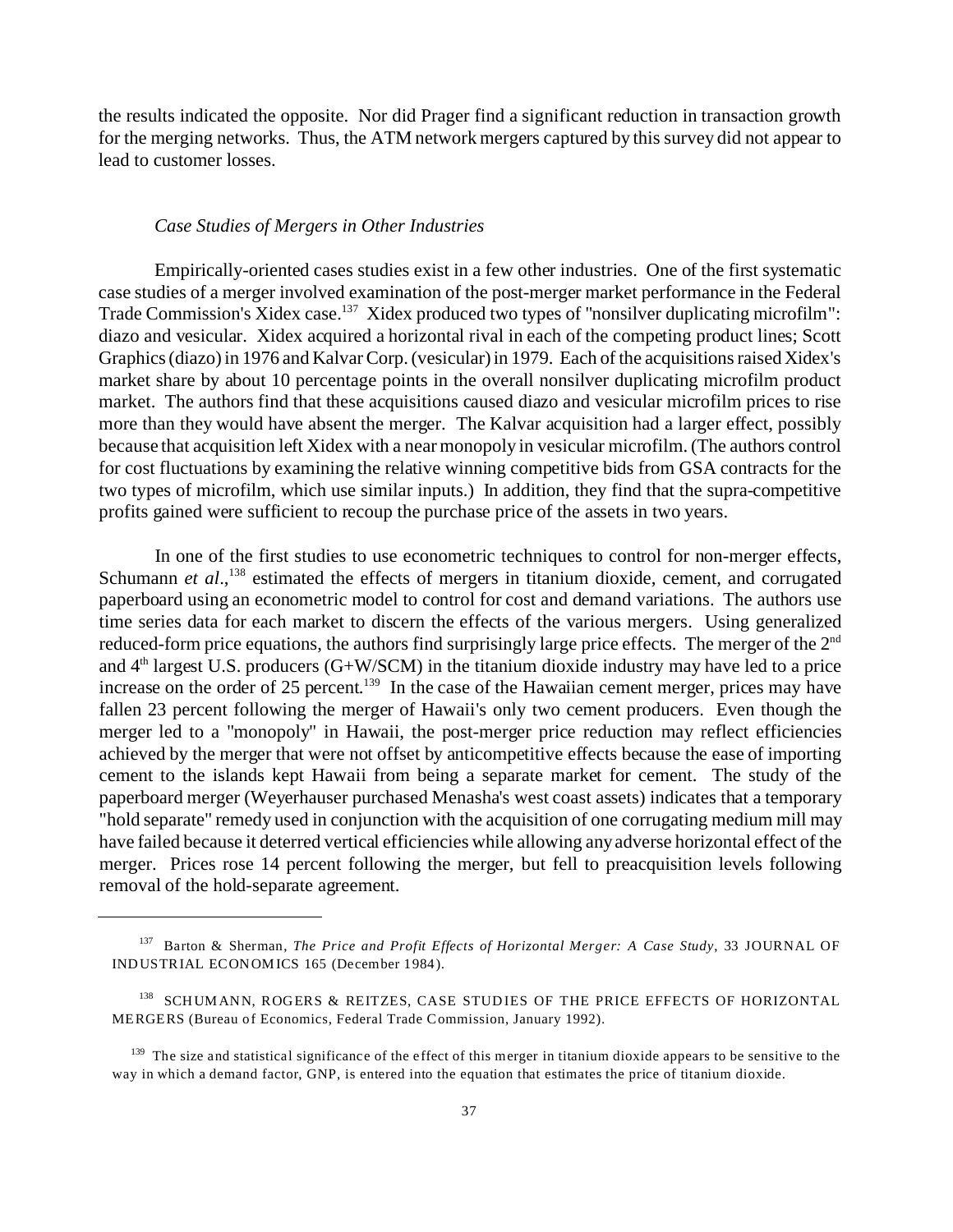Examining a transaction in the computer industry, Lys and Vincent use stock market event analysis to examine AT&T's purchase of NCR.<sup>140</sup> The authors examine the stock market reaction to 25 different "events" that were connected with the 1991 transaction. At the time of the merger, the market predicted that the deal would be a loser for AT&T shareholders and the market appears to have been correct in this instance. The authors conclude that the 1991 deal resulted in value reduction on the order of \$4 to \$6 billion. One major focus of the paper is on the question of accounting conventions used in conjunction with mergers. The authors believe that AT&T thought their accounting choice would fool investors and thus AT&T management paid a hefty premium to be able to use pooling of interests as opposed to purchase accounting when undertaking the transaction.

A transaction in the railroad industry has also been examined. Park, *et al*. compare the prices of grain before and after two mergers in the railroad industry - the September 1995 Burlington Northern/Santa Fe merger and the July 1996 Union Pacific/Southern Pacific merger.<sup>141</sup> Because contract data on rail prices do not exist, the authors use two approaches to estimate the price effect of the mergers. First, they use simulations to calculate the lowest network cost of shipments and to calculate the equilibrium prices that would occur if rival firms price at variable cost (the cost data exist from ICC records). They find that due to efficiencies from the use of more direct routes in the postmerger situation, costs would often fall as would prices (although the mergers would not always result in lower price-cost margins). As a more direct test, the authors also examine the price spreads for wheat in Houston and various locations in Kansas and find that the difference between the prices (which presumably represents the transportation cost component) fell after the mergers in 44 of 52 instances.<sup>142</sup> Based on their work and some previous literature, the authors conclude that competitive prices are likely to result from rail mergers so long as two railroads are available to shippers.<sup>143</sup>

<sup>142</sup> The authors do not have access to negotiated prices, but rather use 1994 and 1998 data on list prices of wheat at various locations. They do not adjust for anything else that might have happened over the 1990s that would have lead to price or cost changes even if the mergers had never occurred. Thus, the link between the price reductions and the mergers is tenuous.

<sup>143</sup> This conclusion seems quite inconsistent with reports of major service disruptions and train crashes that occurred following the UP/SP merger. Perhaps the disruptions occurred outside the market for wheat or were only short-run logistics problems that were eventually solved, but the reports indicate problems that lasted over at least two years. For critiques of the merger, *see* Machalaba, Ties That Bind: After Crippling Chaos, Union Pacific Can See The Proverbial Light, *Wall Street Journal*, August 25, 1999, A-1; Pittman, Train Wreck: A Lesson on Megamergers at www.antitrust.org, 8-4-99; Kwoka & W hite, Manifest Destiny? The Union Pacific and Southern Pacific Railroad Merger, pp. 64-88, esp. pp. 84-86 in (Kwoka & White eds.) THE ANTITRUST REVOLUTION, ECONOMICS, COMPETITION, AND POLICY  $3^{rd}$  ed. (1999); and three different customer-industry trade press reports of early 1998 problems in Conrath & Widnell, *Efficiency Claims in Merger Analysis: Hostility or Humility*, 7 GEORGE MASON LAW REV. 685 (1999).

<sup>140</sup> Lys & Vincent, *An Analysis of Value Destruction in AT&T's Acquisition of NCR*, 39 JOURNAL OF FINANCIAL ECONOMICS 353 (1995).

<sup>141</sup> Park, Babcock & Lemke, *The Impact of Railroad Mergers on Grain Transportation Markets: A Kansas Case Study*, 35 TRANSPORTATION RESEARCH 269 (1999).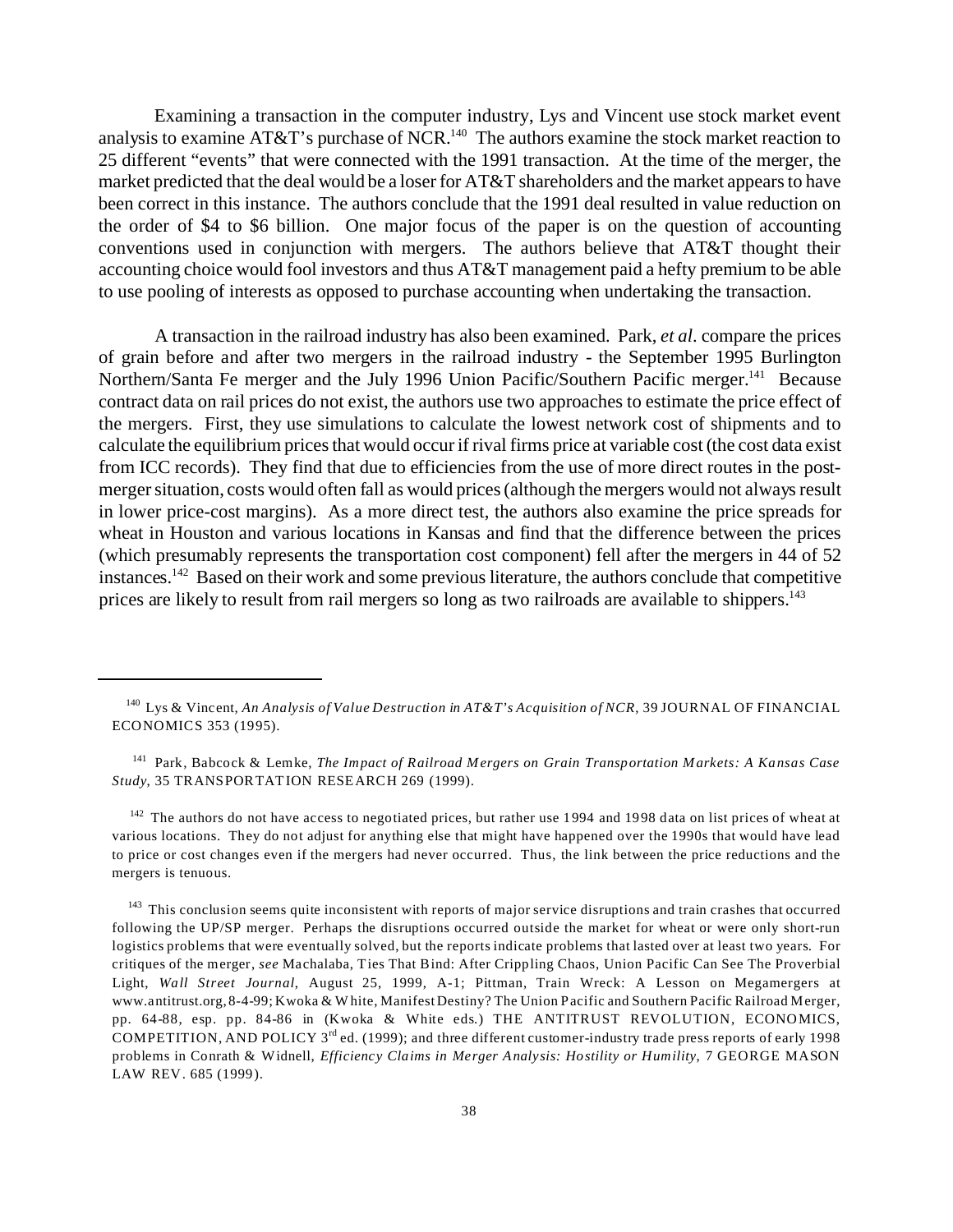Kaplan provides case studies of mergers in several additional industries.<sup>144</sup> Many of the studies contained in the volume are mentioned elsewhere in this paper because they deal with hospitals, airlines, or banking - industries with a tradition of merger studies. The conference volume, however, covers even more ground. The various authors look in depth at over 20 recent (1985 - 1995 vintage) mergers in hospitals in Massachusetts, tires, banks, oil field services, tile, airlines, and prescription drugs. The goal is to look closely at a few mergers in the hope that insights obtained will help explain results from the large sample work done on mergers and takeovers during the past 20 years.<sup>145</sup> As with older style case studies, the work is potentially subject to author bias, and many of the studies do little to compare the post-merger performance with a benchmark of control firms or with an econometric model that would allow one to predict what would have happened "but for" the merger. On the other hand, the authors appear to bring objective data to bear on the issues when possible, pulling together stock market data, accounting information, interviews with business decision-makers to construct a coherent story of what happened before and after the mergers. Their main concern is with determining whether the transactions worked for shareholders (were they profitable endeavors?) and why they did or did not work. Many of the case studies provide examples of long term industry responses to changing environments or technologies (hospitals, banking, tires); some are stories of mistaken perceptions; still others are stories of merger ideas that looked good in principle, but went bad due to failure to appreciate the "corporate culture" aspects of mergers (Piedmont/USAir). Mergers are obviously riskier undertakings than simply buying assets. They require more planning, understanding, and luck to pull off. Even for managements who have done several mergers, each one appears to present new challenges and no assurance of success.<sup>146</sup> Sometimes mergers are done simply to make use of the firm's excess cash flow at the expense of the shareholders (*e.g.*, Premark's acquisition of Florida Tile is said to fall in this category). Kaplan concludes that technology changes and cost shocks explain much of the merger activity in the industries.<sup>147</sup>

The smaller scale case studies provide relatively little in the way of general lessons about merger effects, but one would not expect strong generalizations to come from studies of individual transactions. In airlines, prices rose in many instances following mergers, but in some cases they fell relative to what otherwise would have occurred. More efficient provision of service also seemed associated with the airline mergers due to improved network effects. During the 1980s and 1990s, hospital consolidations occurred as an essential part of a nationwide reduction in demand for hospital

<sup>144</sup> MERGERS AND PRODUCTIVITY, (Kaplan, ed.), National Bureau of Economic Research Conference Report, University of Chicago (2000). Many of these merger case studies were done with more objective data than were available to the authors of the previous generation of case studies.

<sup>&</sup>lt;sup>145</sup> The authors call these case studies "clinical" studies and many of the authors previously produced the larger sample evidence on mergers.

<sup>&</sup>lt;sup>146</sup> Cooper Industries had reportedly successfully undertaken several acquisitions and had effectively imposed its management practices on the acquired firms. When Cooper acquired Cameron Iron Works, however, the attempted "Cooperization" failed.

 $147$  For those interested in the antitrust implications of the deals, no one seemed to find a merger that raised prices to customers, although the cases were not selected to provide examples of that effect and the authors were not mainly interested in finding such effects. (One commentator saw the drug mergers as anticompetitive, but the authors did not).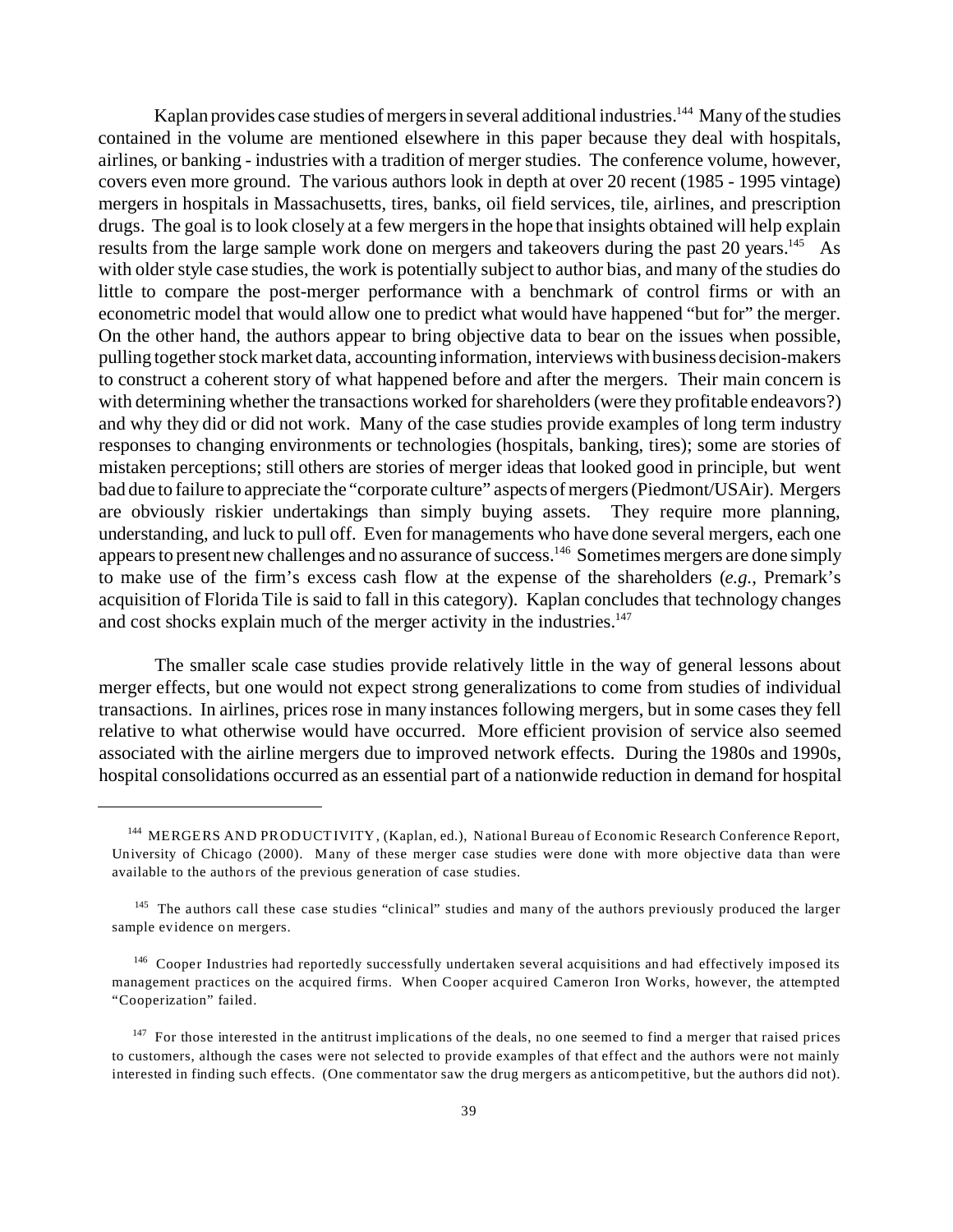in-patient services. The small scale studies imply that the consolidations were inevitable and perhaps efficient, but one study found a substantial price-enhancing effect from a hospital consolidation. Small scale banking studies found more evidence of efficiency enhancement that did the larger scale banking studies, but the effects were not dramatically large. Perhaps the more favorable findings in the smallscale studies of bank mergers are due to the fact that bank mergers improved as time went by, with the 1990s ventures performing better than did those in the 1980s and the case studies tended to be focused on recent transactions. The small scale studies provide a range of evidence including one utter disaster for stockholders in AT&T's purchase of NCR. My review did not reveal an outstanding merger success in which shareholders make large gains and customers receive substantially lower prices and better service. Perhaps such cases exist, but they are not "news" and thus do not elicit the academic interest of the potentially bad outcomes. Or perhaps successes can never be as dramatic as failures market forces tend to constrain the upside gains from good business decisions, but the downside losses are not so well cushioned.

# **VII. INDIRECT EVIDENCE FROM STRUCTURE-CONDUCT-PERFORMANCE (SCP) STUDIES**

Although the traditional structure-conduct-performance evidence does not directly focus on a sample of mergers and acquisitions, we review this evidence since it is relevant for answering the general question, "Does market concentration seem to matter?" Unfortunately, this literature cannot directly answer the question, "Do increases in concentration brought about by horizontal mergers matter?"

### **A. Profit/Concentration Studies**

Whether a relationship exists between concentration and market performance and what any such relationship might mean has been a matter of debate for several decades. Early work in this area focused on the relationship between concentration and profitability across many broadly defined industries. As of 1968, the prevailing view was that a stable relationship existed between these two variables and that the relationship implied that market power existed in many markets. This view implied that a fairly strict review of concentration increasing mergers was appropriate. Beginning about that time, "revisionists" in the economics profession began to raise nagging doubts about the robustness of the relationship, the accuracy of the data upon which it was based (especially the profitability data), and the policy implications that flowed from the empirical results. The early revisionists effectively argued that: (1) a relationship between concentration and profits could be due to efficiency and not market power, and (2) concentration may lead to some increased market power, but the process, on net, leads to lower prices because it leads to lower costs.<sup>148</sup>

<sup>148</sup> This debate and the pre-1982 evidence are reviewed in Pautler, *The Economic Basis for Broad Based Horizontal Merger Policy*, 28 ANTITRUST BULLETIN 571 (Fall 1983). For a more recent review, *see* Schmalensee, *Inter-Industry Studies of Structure and Performance*, Vol. II HANDBOOK OF INDUSTRIAL ORGANIZATION (1989). The debate regarding the value of the traditional cross-section, multi-industry SCP empirical literature continues, with (continued...)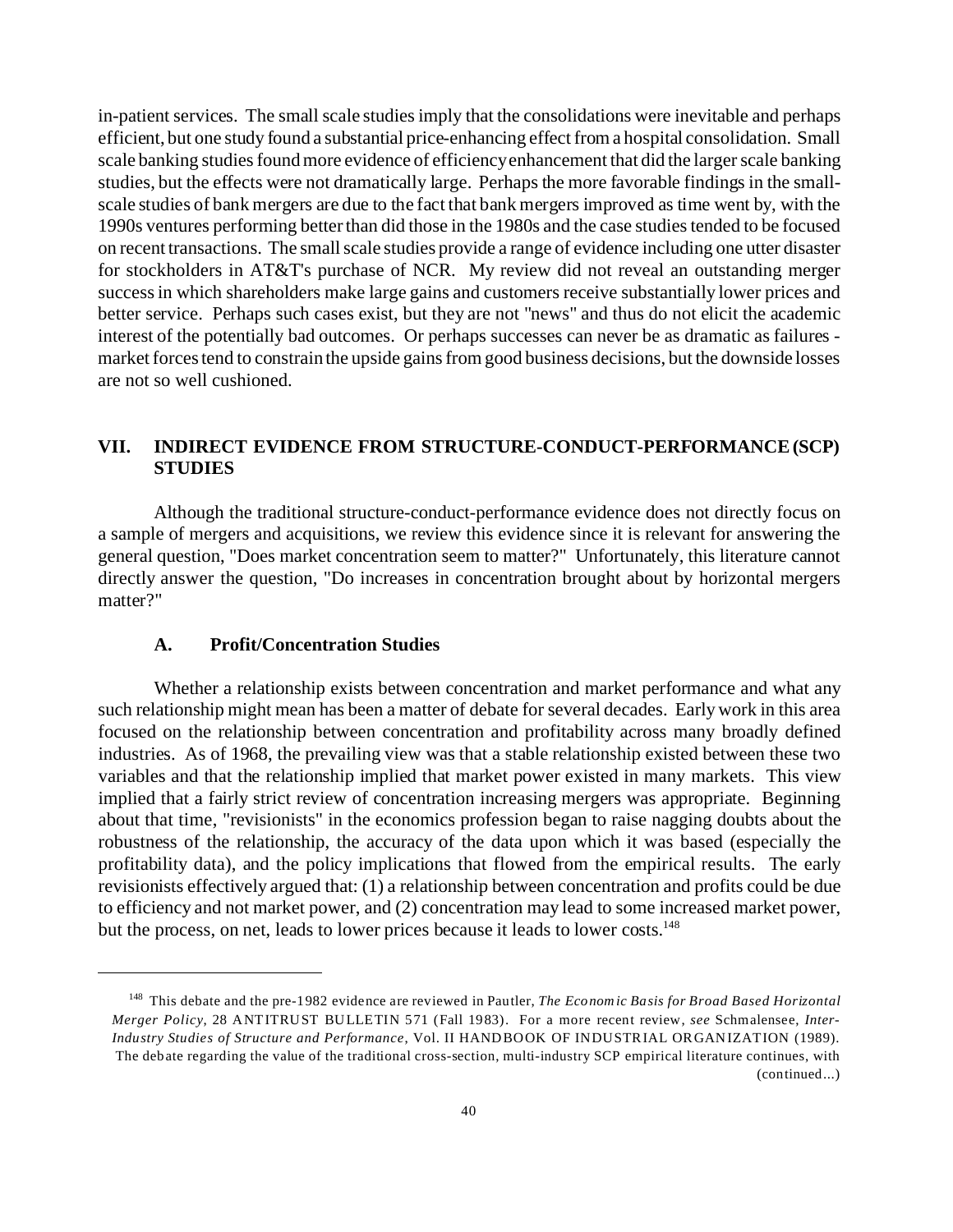Later researchers, many using better accounting data from the FTC's Line of Business program and more fully-specified empirical models, found that even the existence of a relationship between concentration and profits was questionable. These researchers found that: (1) for line of business level data, higher concentration did not lead to higher industry profitability; rather, larger market shares were associated with increased firm profits; (2) increases in large rivals' market shares tended to reduce a firm's profits;<sup>149</sup> and (3) for industry level data over longer periods, concentration changes did lead to price/cost margin increases over time, but costs also fell resulting in lower net consumer prices.<sup>150</sup> The longer term industry-level results imply that while increased concentration might have some deleterious effects, it may be beneficial overall.<sup>151</sup> Going further, other researchers questioned the entire interpretation of multi-industry cross-section results, arguing that only within-industry price studies in local markets were likely to provide useful information.

Following Schmalensee's<sup>152</sup> lead, some profit/concentration literature has taken a different approach by trying to decompose the source of a firm's profit variation into three components: that due

 $148$ (...continued)

<sup>149</sup> This relationship between price/cost margins and own-firm market share and rivals' market shares could imply pervasive efficient rivalry, potential large firm dominance, or both. *See* Ravenscraft, *Structure-Profit Relationships at the Line of Business and Industry Level*, 65 REVIEW OF ECONOMICS AND STATISTICS 22 (February 1983) and Kwoka & Ravenscraft, *Cooperation v. Rivalry: Price-Cost Margins by Line of Business*, 53 ECONOMICA 351 (1986). Studies using the FT C's Line of Business data have not been able to distinguish effectively between efficiency and anticompetitive explanations for the relationship between market share and price/cost margins, however.

150 *See* Salinger, *supra* note 148, Salinger's price/cost margin data covering 1971 through 1984 yield the same general results as those found by Peltzman, *The Gains and Losses from Industrial Concentration*, 20 JOURNAL OF LAW AND ECONOMICS 229 (October 1977) in his landmark study of earlier years. Salinger's empirical model is not, however, very completely specified. Similar results indicating net price reductions associated with increased concentration for Canadian industries were obtained by Dickson, *The Relationship Between Concentration and Prices and Concentration and Costs* 23 APPLIED ECONOMICS 101 (1991).

<sup>151</sup> Since efficient increases in concentration can be achieved through internal expansion, Salinger, *supra* note 148, at 319, argues that the burden should be placed on firms to show that horizontal mergers should not be blocked. Peltzman, *Comments on The Concentration-Margins Relationship Reconsidered*, MICROECONOMICS 1990 329 (1990) argues that Salinger's evidence is more consistent with a policy that allows mergers, at least, in the absence of some compelling reasons to fear an anticompetitive outcome.

<sup>152</sup> Schmalensee, *Do Markets Differ Much*? 75 AMERICAN ECONOMIC REVIEW 341 (June 1985). Using line of business data and SIC-defined markets for 456 firms in 242 industries, Schmalensee, could explain about 20 percent of the variation in line of business profits mainly due to industry effects. Firm effects did not exist and market share effects were quite small. Interestingly, market concentration was negatively related to the industry level effects. Thus, his results tend to be inconsistent with both the traditional SCP and revisionist views. For a related approach obtaining different results (decomposing the variation in a firm's Tobin's *Q* reveals significant firm-level effects), *see* Wernerfelt & Montgomery, *Tobin's Q and the Importance of Focus in Firm Performance*, 78 AMERICAN ECONOMIC REVIEW 246 (March 1988).

some reputable economists arguing that the traditional SCP evidence based on accounting profits may be close to useless. *See* Bothwell, Cooley & Hall, *A New View of the Market Structure-Performance Debate*, 32 JOURNAL OF INDUSTRIAL ECONOMICS 397 (June 1984). For a defense of the traditional approach, *see* Salinger, *The Concentration-Margins Relationship Reconsidered*, MICROECONOMICS 1990, 287 (1990).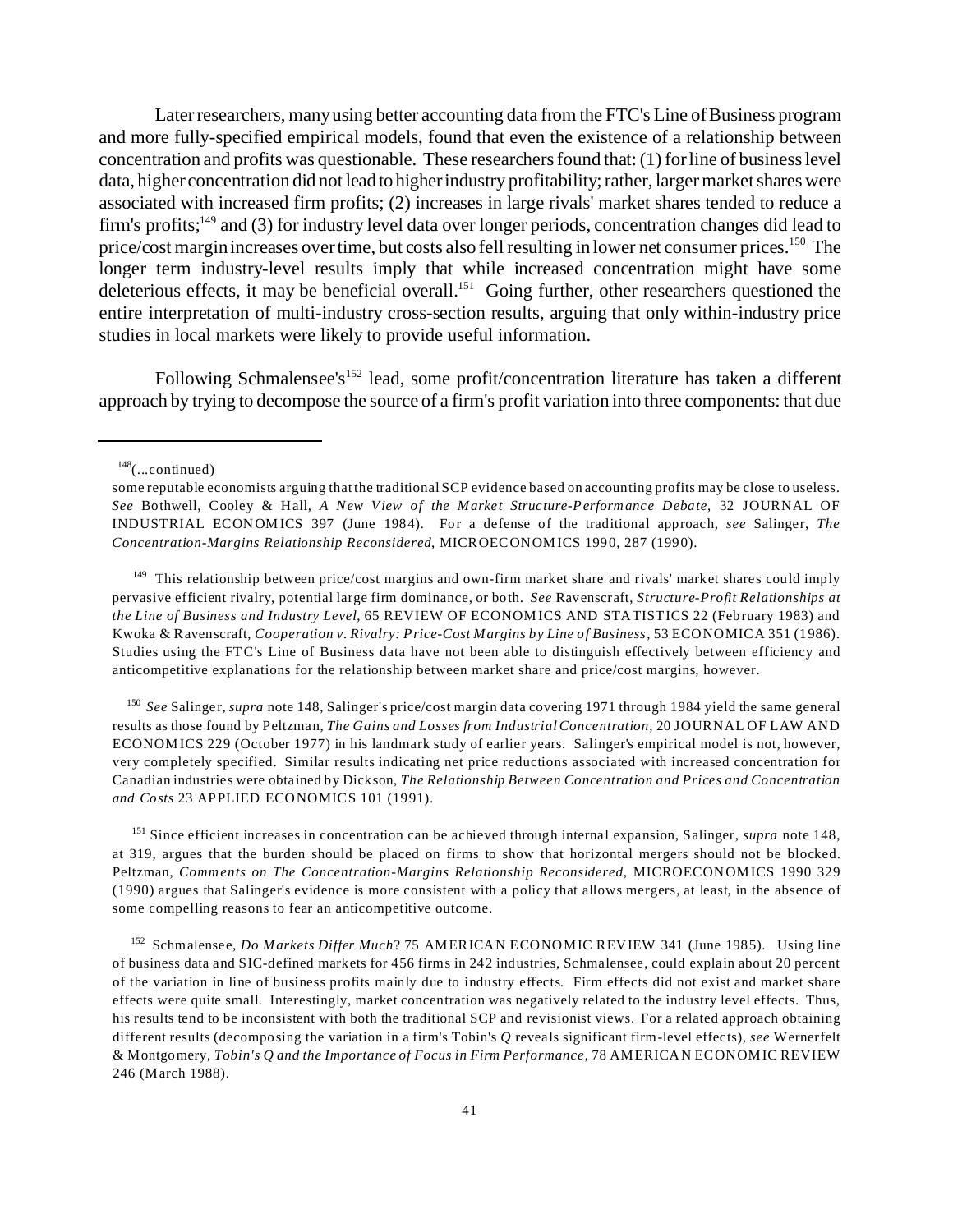to the firm, market concentration, and the firm's market share. This technique uses very sparse empirical models.<sup>153</sup> For example, Froeb and Amel<sup>154</sup> using data for multi-bank firms in Texas during 1982 to 1987, find that neither concentration nor market share matters, but that firm effects do matter (particular firms tend to have similar profits across many geographic markets). The authors take these results as evidence against the traditional SCP hypothesis, but neither are the results consistent with the revisionist view that market share is the key to explaining profitability variation.

The traditional multi-industry, cross-section, profit/concentration study, so popular in the economics profession from the 1960s through the early 1980s appears to be largely a thing of the past, at least among U.S. academics. The critiques of the methods used and of the data have been sufficient to cause the focus to shift toward other, potentially more reliable, methods.<sup>155</sup>

## **B. Price/Concentration Studies**

Because one cannot tell whether a positive relationship between concentration and profits exists, and if it exists, whether it would be due to efficiency or market power, much of the structure/performance research in recent years shifted toward study of the relationship between price and concentration. If one can obtain transaction price data for homogeneous product markets, some of the theoretical ambiguity that exists for a profit/concentration relationship does not exist for a price/concentration relationship.156 Several studies of price/concentration relationships indicate that

 $153$  The models allow for "fixed" effects from three different sources: the firm, the firm's market share in the industry, and the industry itself. That is, if a firm sold 25 different products in 25 different industries, one might ask whether the firm's profit in industry *y* was due to special characteristics of the firm itself, the firm's market share in industry *y*, or simply to the fact that it was in industry *y*.

<sup>154</sup> Froeb & Amel, *Do Firms Differ Much?*, 39 JOURNAL OF INDUSTRIAL ECONOMICS 23 (March 1991).

<sup>&</sup>lt;sup>155</sup> There has been a relatively recent revival of price-cost margin studies on the macroeconomic front. Researchers interested in determining whether profit margins are pro-cyclical or counter-cyclical have undertaken studies to estimate price-cost margins across many industries. Those margins are not measured directly, but rather, are inferred from theoretical considerations and estimation of industry labor and capital productivity. For a recent example of this approach covering 14 countries, *see* Martins, Oliveria, Scarpetta & Pilat, Mark-up Pricing, Market Structure, and the Business Cycle, OECD Economic Studies No. 27, (1996). Also *see*, Ghosal, *Product Market Competition and the Industry Price-Cost Markup Fluctuations: Role of Energy Price and Monetary Changes*, 18 INTERNATIONAL JOURNAL OF INDUSTRIAL ORGANIZATION 415 (2000) who finds that changes in price-cost margins in the more concentrated segment of his 253 industry sample are less sensitive to business cycles than they are in the less concentrated industries.

 $156$  This is not to say that price/concentration studies are free from criticism. At a basic level, obtaining qualityadjusted transactions prices is often quite difficult. In addition, Kimmel has noted that a positive relationship between price and concentration may be found even in perfectly competitive markets if firms in smaller markets tend to have higher costs than firms in large markets. Thus, finding a positive relationship between price and concentration in a cross section study may not be evidence of a competitive problem, particularly if market-specific costs cannot be accurately measured and incorporated in the model. *See* Kimmel, A Fundamental Bias in Studying Effects of Concentration on Prices, (Discussion Paper Series 91-9 Economic Analysis Group, Antitrust Division, U.S. Department of Justice, August 1991). In addition, Froeb and Werden have argued that feedback from price to structure will cause price/concentration (continued...)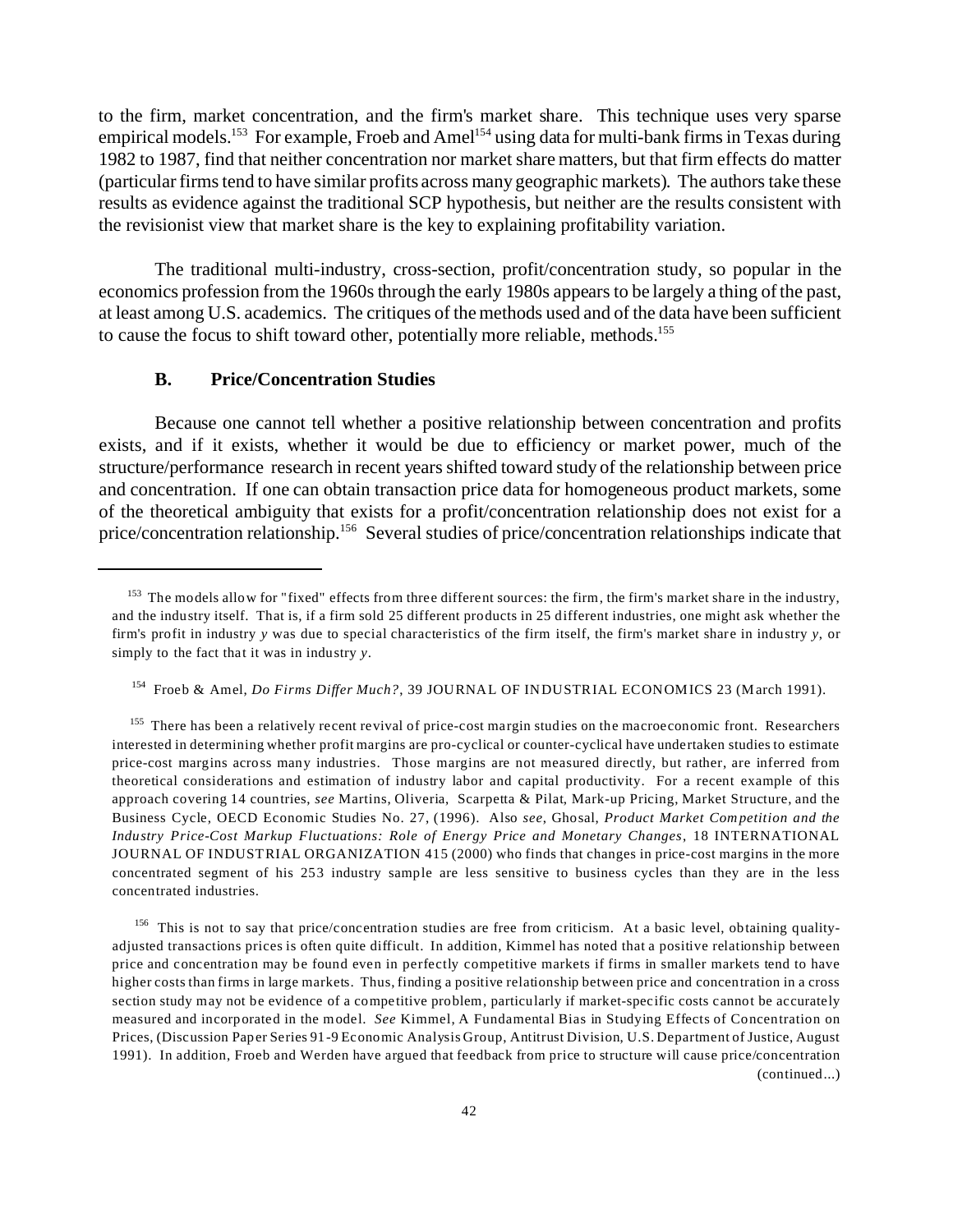prices are higher where concentration is higher or the number of sellers is lower. Such studies exist in a variety of industries, including banking, airline, cement, tax exempt bond underwriting, food retailing, gasoline retailing, ocean shipping, hospitals, and natural gas. Additional evidence of the effect also comes from certain auction markets.

Weiss<sup>157</sup> examines several price/concentration studies over the past twenty-five years in several industries and with one exception finds 1 to 5 percent price increases associated with ten percentage point increases in concentration. In one of the studies Weiss reviews, Brannman *et al*. <sup>158</sup> find a significant positive effect of the number of bidders on buying price (a negative effect on selling price) in auction markets for oil tracts, timber, and bond underwriting.

Several studies beyond those listed by Weiss have also found a significant positive relationship between concentration and price. For example, in the banking industry, numerous researchers (e.g., Neumark and Sharpe,<sup>159</sup> Hannan,<sup>160</sup> Hannan and Liang,<sup>161</sup> and Cyrnak and Hannan<sup>162</sup>) have found that increased concentration is associated with a small, but statistically significant, increase in bank rates charged on loans or a decrease in rates paid by banks to deposit customers.<sup>163</sup> The relationship

#### <sup>157</sup> WEISS, CONCENTRATION AND PRICES (1989).

<sup>158</sup> Brannman, Klein & Weiss, *The Price Effects of Increased Competition in Auction Markets*, 69 REVIEW OF ECONOMICS AND STATISTICS 24 (February 1987).

<sup>159</sup> Neumark & Sharpe, *Market Structure and the Nature of Price Rigidity: Evidence from the Market for Consumer Deposits*, 107 QUARTERLY JOURNAL OF ECONOMICS 657 (May 1992).

<sup>160</sup> Hannan, *The Functional Relationship Between Prices and Market Concentration: The Case of the Banking Industry*, (Audretsch & Siegfried eds.) EMPIRICAL STUDIES IN INDUSTRIAL ORGANIZATION: ESSAYS IN HONOR OF LEONARD W. WEISS 35-59 (1992).

<sup>161</sup> Hannan & Liang, *Inferring Market Power from Times-series Data: The Case of the Banking Firm,* 11 INTERNATIONAL JOURNAL OF INDUSTRIAL ORGANIZATION 205 (June 1993).

<sup>162</sup> Cyrnak & Hannan, *Is the Cluster Still Valid in Defining Banking Markets? Evidence from a New Data Source*, 44 ANTITRUST BULLETIN 313 (Summer 1999).

<sup>163</sup> Hannan, *supra* note 160, for example, examines the functional relationship at different time periods and for different bank loan and deposit products. Using an interest rate model that controls for maturity, loan size, commitment status, bank size, SMSA population, area wages, and state business failure rates, as well as concentration, he finds the expected general positive relationship between various measures of concentration and lending rates and the expected negative relationship between rates paid on deposits and concentration. The relationships do not appear to be smooth (continued...)

 $156$ (...continued)

studies to be subject to simultaneous equations bias similar to that plaguing profit/concentration studies. *See* Evans, Froeb & Werden *Endogeneity in the Concentration-Price Relationship: Causes, Consequences, and Cures,* 41 JOURNAL OF INDUSTRIAL ECONOM ICS 431 (December 1993). For general arguments indicating that feedback should exist from the "toughness" of price competition to market structure, *see* SUTTON, SUNK COSTS AND MARKET STRUCTURE: PRICE COMPETITION, ADVERTISING, AND THE EVOLUTION OF CONCENTRATION (1991).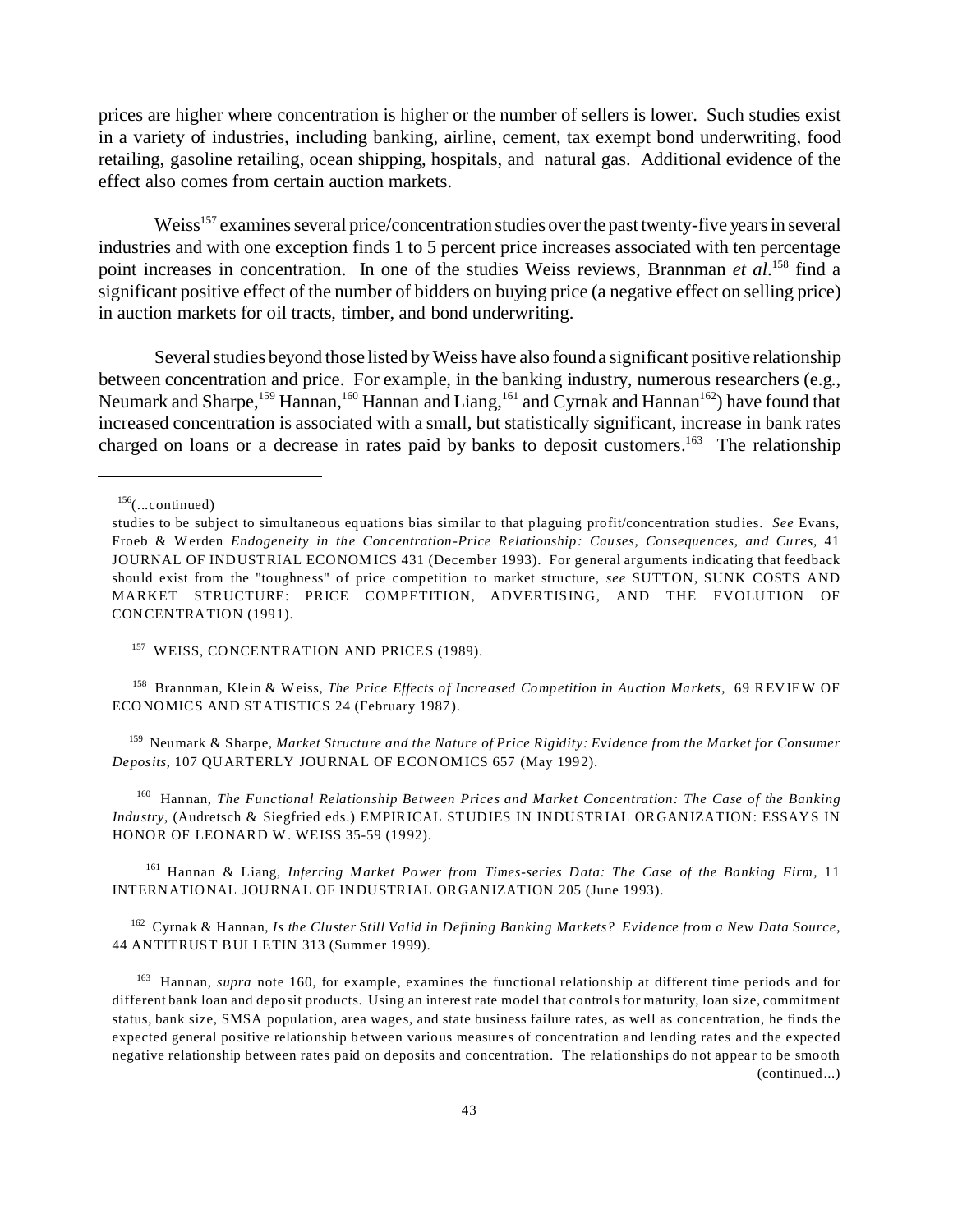between concentration and rates paid to deposit customers in banking may be a bit weaker in the 1990s data than it was in prior periods,<sup>164</sup> but it still exists. In the airline industry, Borenstein,<sup>165</sup> Morrison and Winston,  $^{166}$  Brueckner, Dyer, and Spiller,  $^{167}$  Kim and Singal,  $^{168}$  and Singal $^{169}$  all find that air fares are higher in more concentrated air travel markets.<sup>170</sup> Somewhat different results in airline markets were obtained by Evans and Kessides<sup>171</sup>, however, who examined the fares charged for single carrier coach seats in 1988 on the top 1000 airline routes using a fixed effects model that accounts for routespecific effects. Unlike previous authors (who did not use a fixed-effects estimation approach), they find that route market share and route concentration are unimportant, but that airport market share and airport concentration significantly affect fares. According to the estimates, a market share two standard deviations above the mean is associated with coach fares that are 13 percent higher. In the natural gas transportation industry, Morris<sup>172</sup> finds that prices paid by industrial gas buyers tend to increase by 15 percent if the number of sellers in a local market falls by one. (The average number of sellers in such markets is 2.2). Similarly, in the ocean shipping industry where individual freight

 $163$ (...continued)

164 *See* Berger, Demsetz & Strahan, *The Consolidation of the Financial Services Industry: Causes, Consequences, and Implications for the Future*, 23 JOURNAL OF BANKING & FINANCE 135 (1999).

165 *See* Borenstein, *supra* note 118.

<sup>166</sup> Morrison & W inston, *The Dynamics of Airline Pricing and Competition*, 80 AMERICAN ECONOMIC REVIEW 389 (May 1990).

167 *See* Brueckner, Dyer & Spiller, *supra* note 119.

<sup>168</sup> Kim & Singal, *Mergers and Market Power: Evidence from the Airline Industry*, 83 AMERICAN ECONOMIC REVIEW 549 (June 1993).

<sup>169</sup> Singal, *Airline Mergers and Competition: An Integration of Stock and Product Price Effects*. 69 JOURNAL OF BUSINESS 233 (April 1996).

 $170$  Brueckner, Dyer and Spiller find that moving from monopoly to two rivals reduces fares by 7 percent, while moving from two to three firms reduces prices an additional 3 percent. The addition of rivals beyond three has minimal effects. Evans, Froeb and Werden examine biases in OLS-estimated price/concentration relationships and argue that feedback effects and measurement errors are likely to cause those estimates to be biased downward. Using airline pricing data for 1984-1988 for 1,000 city-pairs, they find that OLS estimates of the effect of market concentration on fares may be biased downward by as much as 150 to 250 percent. Thus, prior research that does not effectively adjust for such biases could significantly underestimate the effects of concentration increases. *See* Evans, Froeb & Werden, *Endogeneity in the Concentration-Price Relationship: Causes, Consequences, and Cures,* 41 JOURNAL OF INDUSTRIAL ECONOMICS 431 (December 1993).

<sup>171</sup> Evans & Kessides, *Localized Market Power in the U.S. Airline Industry,* 75 REVIEW OF ECONOMICS AND STATISTICS 66 (February 1993).

<sup>172</sup> Morris, *The Relationship Between Industrial Sales Prices and Concentration of Natural Gas Pipelines* (Bureau of Economics, Federal Trade Commission, Working Paper No. 168, November 1988).

and monotonic, however, but rather change over the range of concentration, sometimes in surprising ways.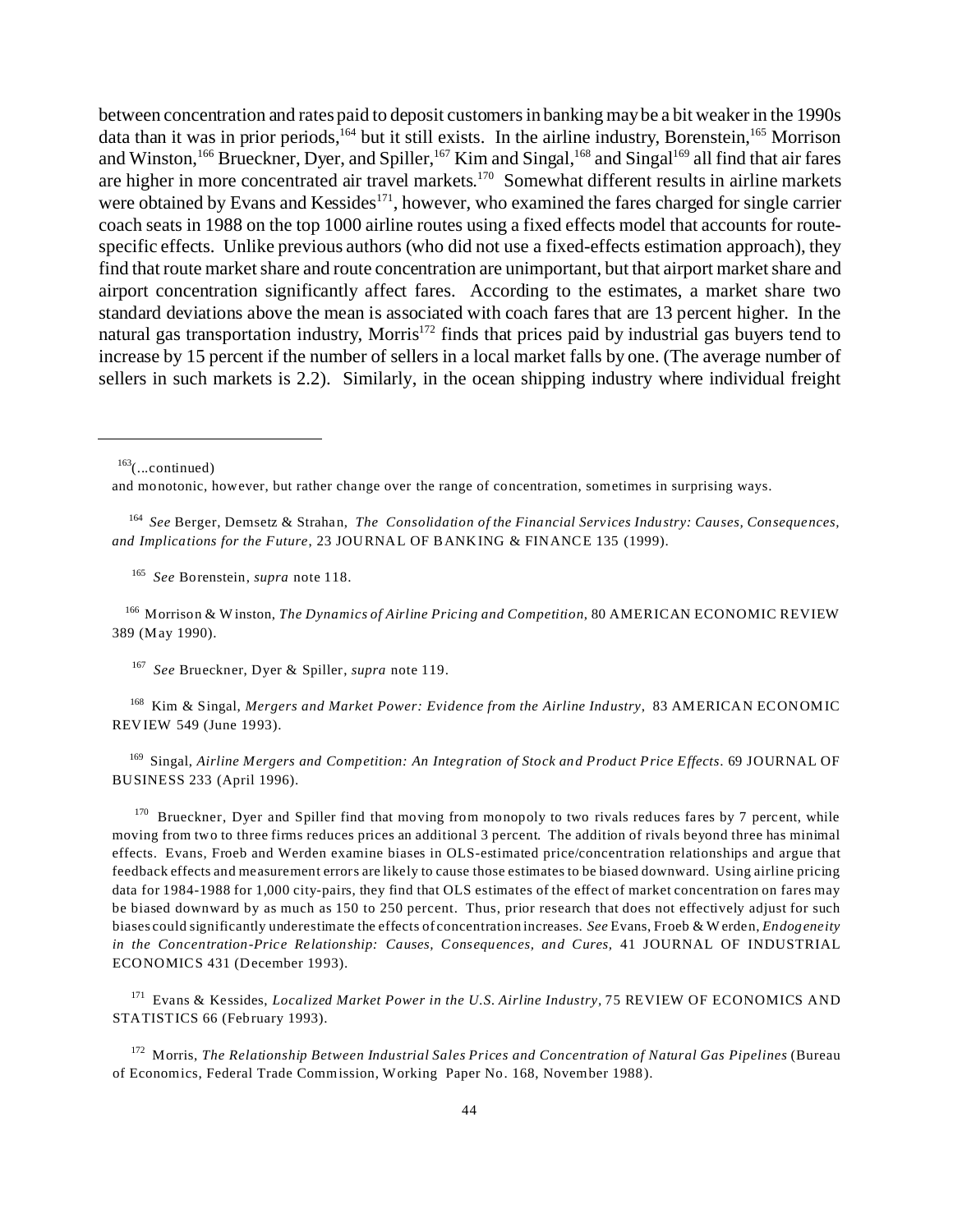carriers are often affiliated through associations called conferences, Clyde and Reitzes<sup>173</sup> find that increases in market concentration on a route are associated with slightly higher freight rates, but higher conference market shares do not seem to be directly associated with higher freight rates. Likewise, Rosenbaum found a positive price concentration relationship in local cement markets from 1974 to 1989.<sup>174</sup> Cement-making technology improved over this period as new, larger, more efficient plants were brought on line. The author finds that while long-term movements to the new, larger scale cement-making technology lead to significant price and cost reductions, the associated increases in seller concentration also caused producer margins to rise. Consumers only obtained two-thirds of the cost reduction in the form of lower prices.<sup>175</sup> The recent literature on hospital pricing (with one exception) reports evidence that market concentration increases are associated with higher prices,<sup>176</sup> and a recent paper on consumer food products finds that pricing behavior varies substantially with concentration as "sales" during peak seasons are less deep for those products where market concentration is higher. $177$ 

On the other side of the ledger, Lynk finds that concentration increases over time in the beer industry were associated with declines in the price premiums of larger brewers and with output increases.<sup>178</sup> Dunne and Roberts<sup>179</sup> find no relationship between the number of rivals and pricing of

<sup>175</sup> These cement industry results seem very consistent with Peltzman's (1977) argument that net efficiency increases stem from increases in concentration. Prices and costs fall as concentration changes, but margins rise. The author estimates simultaneous equations for cement output and price. The model produces a few counterintuitive results. In the price equation, increased wages are found to reduce price. In the output (demand) equation, the price of asphalt, a substitute for cement, obtains a negative sign. Otherwise, the results appear reasonable.

176 *See* Keeler, Melnick & Zwanziger, *The Changing Effects of Competition on Non-profit and For-profit Hospital Pricing Behavior*, 18 JOURNAL OF HEALTH ECONOMICS 69 (January 1999); Connor, Feldman & Dowd, *The Effects of Market Concentration and Hospital Mergers on Hospital Costs and Prices,* 5 INTERNATIONAL JOURNAL OF THE ECONOMICS OF BUSINESS 159 (1998); and Kessler & McClellan, Is Hospital Competition Socially Wasteful? (undated mimeo, Stanford University, October 1998). Gaynor & Haas-Wilson, *Change, Consolidation and Competition in Health Care Markets*, 13 JOURNAL OF ECONOMIC PERSPECTIVES 141 (Winter 1999) provide a broader overview of recent evidence arguing that most hospital mergers are likely to be efficient, but that those in particularly concentrated markets may be welfare-reducing. For an opposing view and a critique of the concentration data used in the studies noted above, *see* Lynk & Neumann, *Price and Profit*, 18 JOURNAL OF HEALTH ECONOMICS 99 (January 1999).

<sup>177</sup> MacDonald, *Demand, Information, and Competition: Why Do Food Prices Fall at Seasonal Demand Peaks?* 48 JOURNAL OF INDUSTRIAL ECONOMICS 27 (March 2000).

<sup>178</sup> Lynk, *Interpreting Rising Concentration: The Case of Beer*, 57 THE JOURNAL OF BUSINESS 43 (January 1984). Consistent with Lynk's view, Tremblay and Tremblay suggest that horizontal mergers in the beer industry may have been motivated by a survival instinct that placed brewing assets in the hands of the most efficient managers. *See* (continued...)

<sup>173</sup> CLYDE & REITZES, THE EFFECTIVENESS OF COLLUSION UNDER ANTITRUST IMMUNITY - THE CASE OF LINER SHIPPING CONFERENCES (Bureau of Economics, Federal Trade Commission, December 1995).

<sup>174</sup> Rosenbaum, *Efficiency v. Collusion: Evidence Cast in Cement*, 9 REVIEW OF INDUSTRIAL ORGANIZATION 379 (1994).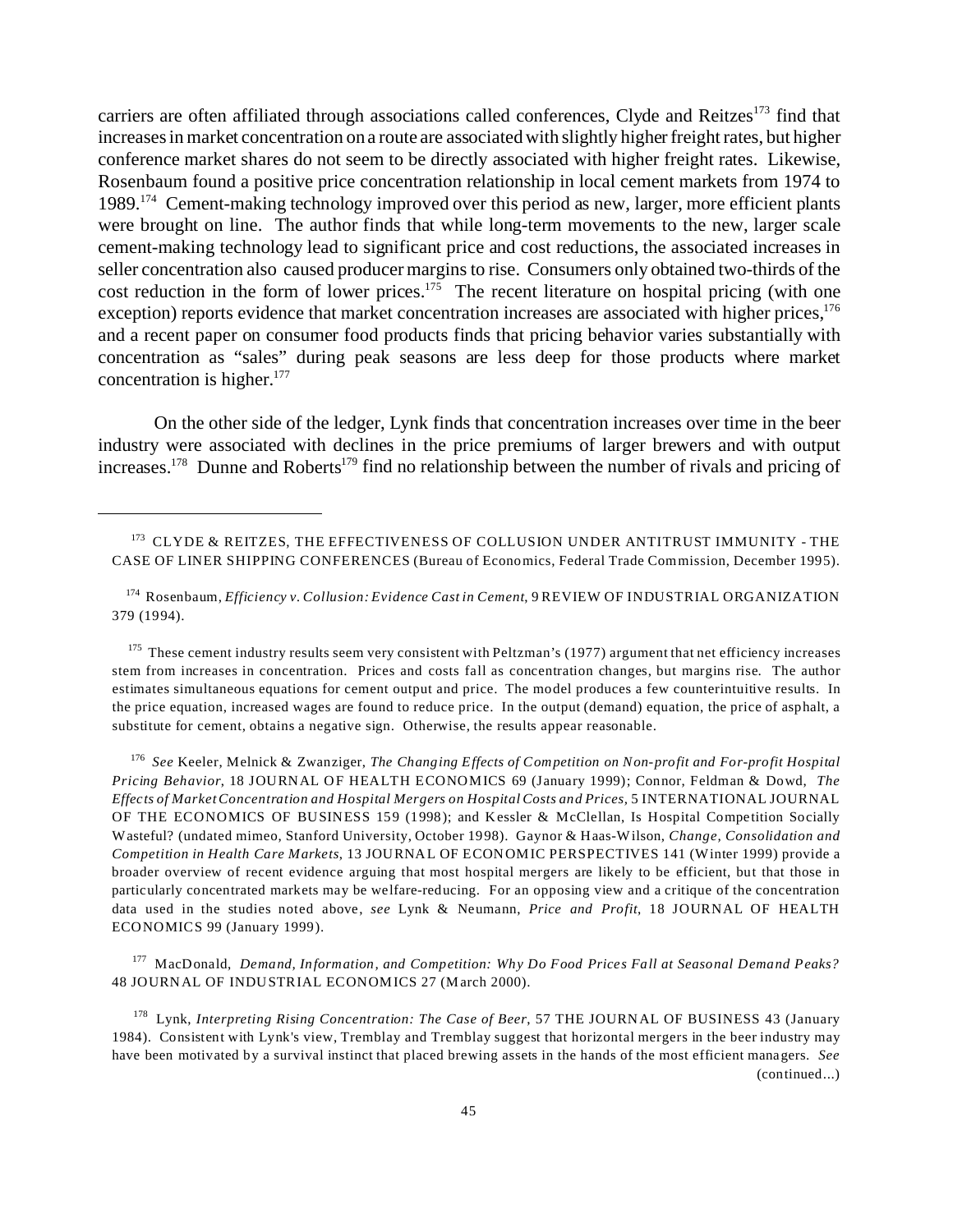bread by bakeries,<sup>180</sup> and Newmark finds that the relationship between price and concentration in cement may be due to an error in specifying transportation costs rather than to avoidable concentration.<sup>181</sup> In addition, Anderson<sup>182</sup> and Newmark<sup>183</sup> review the literature on the relationship between concentration and price in the grocery retailing industry. Neither author finds that the relationship has been convincingly demonstrated.<sup>184</sup>

In a unique study of market structure and implied profit margins, Bresnahan and Reiss<sup>185</sup> examine the relationships between the numbers of firms, market size, and competition in five retail and professional industries that tend to be concentrated in localized markets. The data apply to isolated towns in the Western U.S. and the industries include doctors, dentists, druggists, tire dealers, and plumbers. They find that competitive conduct changes quickly and substantially when entry occurs, with the main effects occurring after the entry of the second or third firm. Further entry is less eventful, and three to five firms appears sufficient to reach an equilibrium. This result is generally consistent with that found in the experimental economics literature. The study is a very inventive use of cross-section data on market structures, population, and income in small markets to derive

179 Dunne & Roberts, *Costs, Demand, and Imperfect Competition as Determinants of Plant-Level Output Prices*, (Audresch & Siegfried eds.) EMPIRICAL STUDIES IN INDUSTRIAL ORGANIZATION: ESSAYS IN HONOR OF LEONARD W. WEISS 13-33 (1992).

<sup>180</sup> Dunne and Roberts do find a close relationship between prices and average costs, leading them to conclude that the market is competitive and that profits have not simply been eroded by entry as might occur in a model of monopolistic competition. They suggest that markets for bakery bread are so easy to enter that the number of rivals is never likely to matter.

<sup>181</sup> Newmark, Price and Seller Concentration in Cement: Effective Oligopoly or Misspecified Transportation Costs? 60 ECONOMIC LETTERS 243 (1998).

<sup>182</sup> ANDERSON, A REVIEW OF STRUCTURE PERFORMANCE STUDIES IN GROCERY RETAILING (Bureau of Economics, Federal Trade Commission, 1990).

<sup>183</sup> Newmark, *A New Bottle for the Profits-Concentration Wine: A Look at Prices and Concentration in Grocery Retailing* (Raleigh, North Carolina: North Carolina State, September 1989).

<sup>184</sup> Cotterill, *A Response to the Federal Trade Commission/Anderson Critique of Structure-Performance Studies in Grocery Retailing* in ( Cotterill, ed.) COMPETITIVE STRATEGY IN THE FOOD SYSTEM (Westview Press, 1993) provides a response to Anderson's review. Also *see*, Marion, *Competition in Grocery Retailing: The Impact of a New Strategic Group on BLS Price Increases*, 13 REVIEW OF INDUSTRIAL ORGANIZATION 381 (1998), who finds a positive correlation between changes in price and changes in concentration using 1977 to 1992 data for 25 cities after adjusting for cost changes and service quality. Similarly, in a later study Cotterill finds a positive correlation between price and concentration in 34 Southwestern cities in 1982. *See* Cotterill, *Market Power and the Demsetz Quality Critique: An Evaluation for Food Retailing*, 15 AGRIBUSINESS 101 (1999).

<sup>185</sup> Bresnahan & Reiss, *Entry and Competition in Concentrated Markets*, 99 JOURNAL OF POLITICAL ECONOMY 977 (1991).

 $178$ (...continued)

Tremblay & Tremblay, *The Determinants of Horizontal Acquisitions: Evidence from the U.S. Brewing Industry*, 37 JOURNAL OF INDUSTRIAL ECONOMICS 21 (September 1988).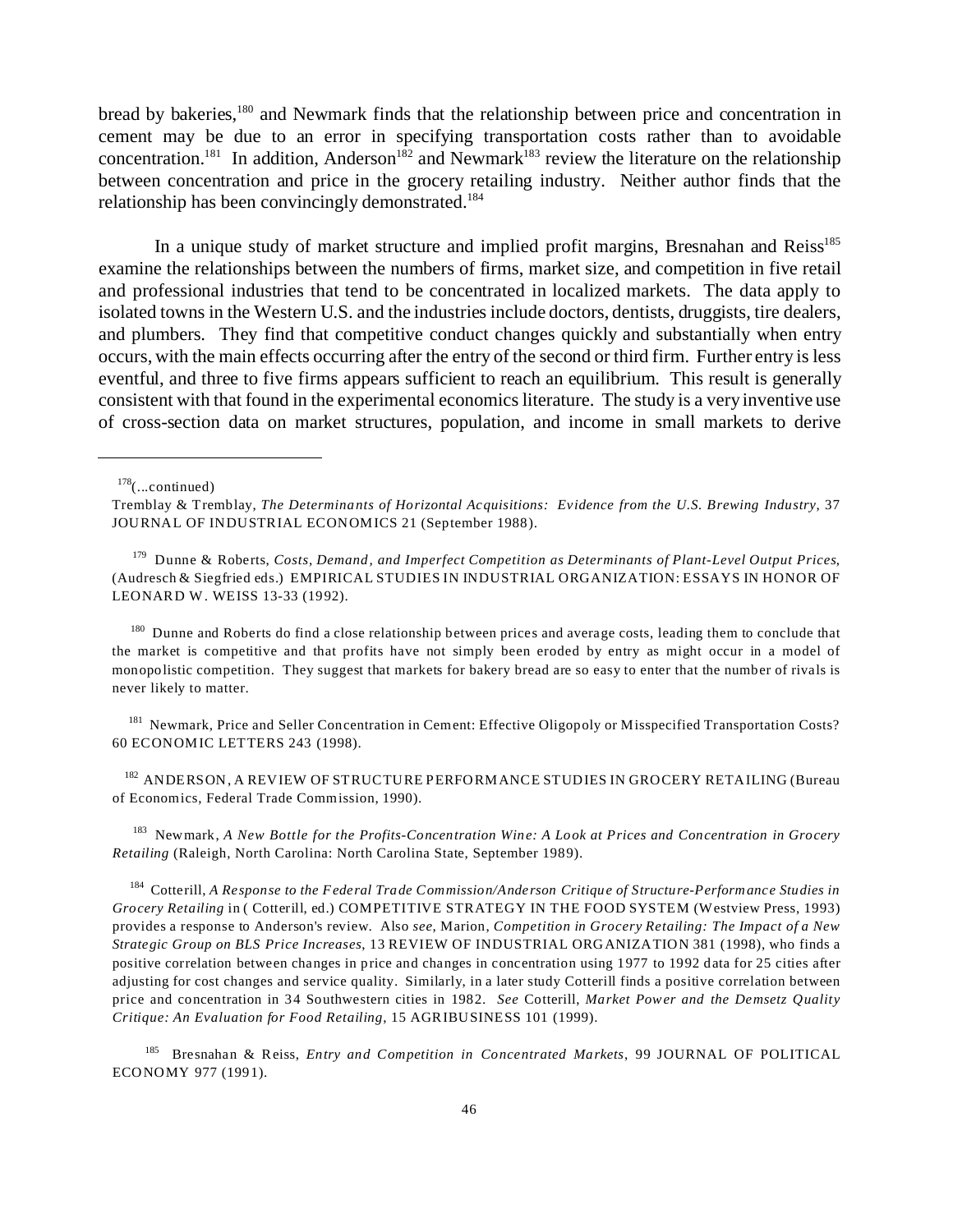implications about market power and entry over time. Because all the results are implications using the "available" data (the model has to allow you to derive implications about what the "right" data would have looked like), the study is not as convincing as it might otherwise be.<sup>186</sup>

# **C. Other Indirect Evidence**

While expanded evidence on the effects of concentration on price is one advance in the empirical literature in the mid-1980s and 1990s, other indirect evidence on the potential effect of mergers may also be gleaned from studies focusing on the effects of market shares on industry performance or of concentration on productivity or efficiency measures. Fairly recently, empirical evidence has also emerged regarding the effects of multi-market contact on firm performance.

Mueller<sup>187</sup>, for example, shows that for a sample of 472 firms, profit levels seemed to persist over the 1949-1973 period. That is, high profit firms retained those high profit rates and low profit firms remained in the low profit category more often than one would expect if competition existed and firms were able to mimic other successful firms. Mueller<sup>188</sup> indicated that concentration itself was unimportant in explaining profits, but that the relationship between market share and profitability is industry-specific. Mueller finds that market share matters in industries that are advertising- or patentintensive, but not in other industries.<sup>189</sup>

McGahan and Porter expand upon Mueller's analysis, by examining the persistence of changes in profits.<sup>190</sup> The authors use 1981-1994 Compustat business segment profitability data to examine the sources of shocks to firms' profits. The conceptual argument is that if shocks are persistent due to firm effects, then the persistence may be due to firm efficiency. If, however, shocks tend to persist due to industry effects, then the most likely explanation is that rivals are unable to mimic the profitable firm and entry barriers support that persistence. The authors use a regression model to assign the persistence of profits to one of three sources: the business segment, firm, or industry. They find that

<sup>&</sup>lt;sup>186</sup> Bresnahan and Reiss would ideally like to examine the decline in accurately calculated price/cost margins as entry occurs in well-defined markets. Because they do not have such time series data (and are not sure it could be calculated), they combine cross-section data on numbers of firms, and potential demand (based on population and area demographics) with inventive use of theory to derive implications about price/cost margins and entry patterns.

<sup>&</sup>lt;sup>187</sup> MUELLER, THE DETERMINANTS OF PERSISTENT PROFITS (Bureau of Economics, Federal Trade Commission, 1983).

<sup>188</sup> MUELLER, PROFITS IN THE LONG RUN (Cambridge: Cambridge University Press, 1986).

<sup>189</sup> Pakes, *Mueller's Profits in the Long Run*, 18 RAND JOURNAL OF ECONOMICS 319 (Summer 1987). Mueller's work was done with the FTC's 1950 and 1972 Corporate Patterns data. A firm's market share was an amalgam of several lines of business and the models used did not control for many factors that might affect profits or market shares over time. Mueller did, however, use control groups to attempt to account for such changes.

<sup>190</sup> McGahan & Porter, *The Persistence of Shocks to Profitability*, 81 REVIEW OF ECONOMICS AND STATISTICS 143 (February 1999).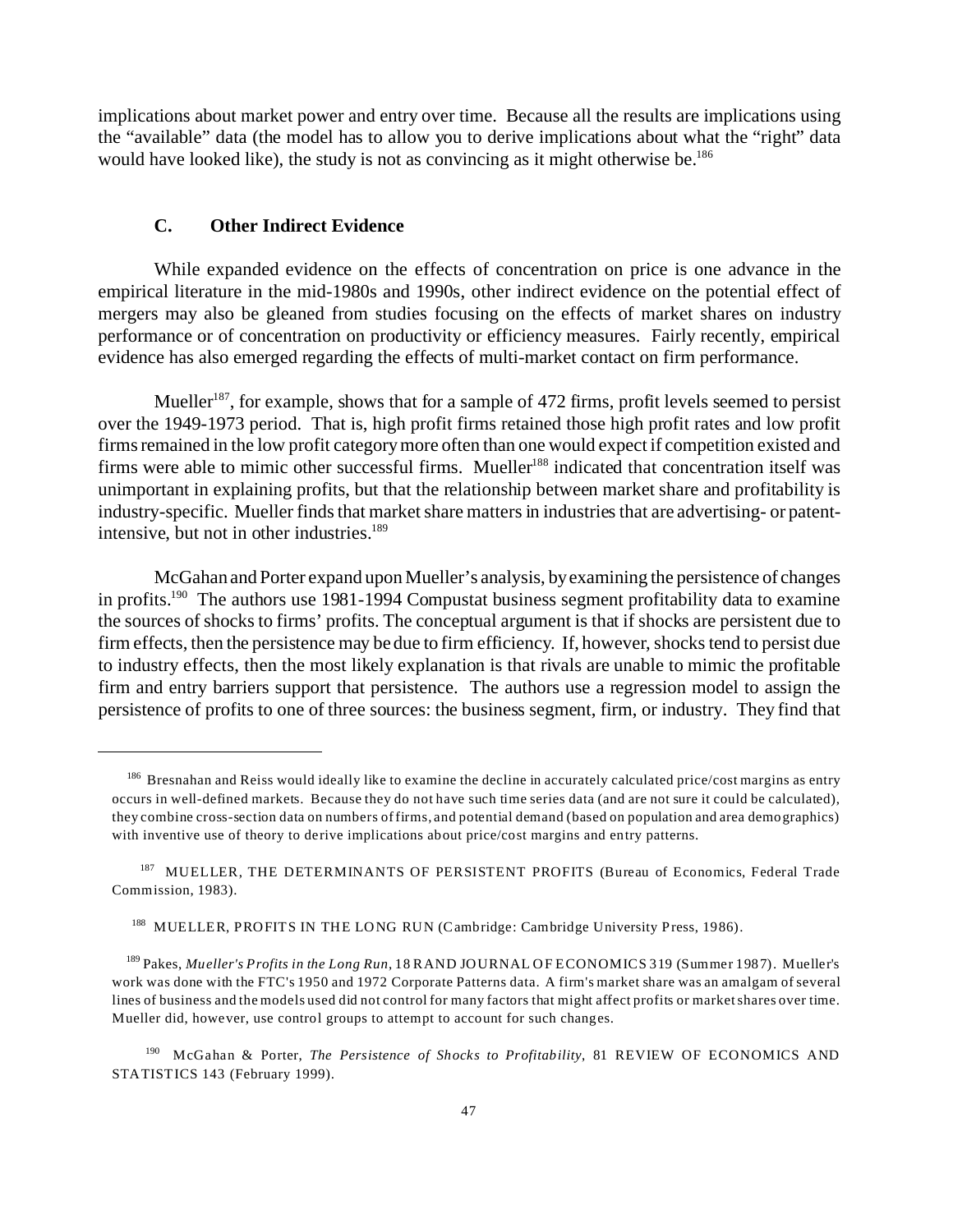industry, firm, and business segment effects on profit persistence are all substantial, but industry effects are larger than the other components. Business segment and firm effects appear to be much more important for explaining variance from the norm in profits, but the persistence of that divergence from the norm is explained best by industry effects.

Rather than examining profits or prices, Caves and Barton<sup>191</sup> and Caves *et al*.<sup>192</sup> examine the relationship between market concentration and technical efficiency. They use 1977 plant-level input and output data to estimate stochastic frontier production functions for manufacturing establishments in six nations. After obtaining estimates for the level of technical efficiency or inefficiency of each plant, the authors search for the determinants of that inefficiency via regression analysis. Although the results vary considerably across nations and the international comparisons are unreliable, the authors suggest that the results are reliable for examining the determinants of interindustry differences in technical efficiency within one nation. Two fairly consistent results are found. First, increased domestic concentration is associated with reduced technical efficiency<sup>193</sup> and, second, larger plant scale improves efficiency in most nations. Other (weaker) evidence indicates that plant-level diversity may reduce efficiency, particularly in the United States.

The banking literature provides yet another source of indirect evidence on the effects of mergers. For example, Berger and Hannan<sup>194</sup> examine the relationship between cost efficiency and market concentration in the banking industry during the 1980s. Using a "distribution free" translog cost estimation technique,<sup>195</sup> they find (as had prior researchers) that efficiency was fairly low in the industry generally; the average bank was only 70 percent as efficient as the most efficient banks. After estimating an efficiency level for each bank, the authors regress the efficiency level on variables measuring market concentration, ownership status, takeover likelihood, bank branching regulation status, five regional dummies, and four size class dummies. The new result they obtain is that efficiency was lower when concentration was higher. The authors find this result regardless of the approach they use to measure efficiency, regardless of the particular way concentration enters the

<sup>194</sup> Berger & Hannan, *The Efficiency Cost of Market Power in the Banking Industry: A Test of the "Quiet Life" and Related Hypotheses*, 80 REVIEW OF ECONOMICS AND STATISTICS 454 (August 1998).

<sup>195</sup> For a description of the distribution-free estimation approach and how it differs from the stochastic efficient frontier approach, *see* Berger, *Distribution-Free Estimates of Efficiency in the U.S. Banking Industry and Tests of the Standard Distributional Assumptions*, 4 JOURNAL OF PROD UCT IVITY ANALYSIS 261 (1993). The distributionfree approach makes use of time series data for each bank to estimate efficiency in a way that does not require assumptions about the distributions of the error terms in the calculation of efficiency. Cross section analysis using efficient frontier techniques, on the other hand, requires that assumptions be made about the distributions to disentangle error due to inefficiency from error due to randomness effects.

<sup>&</sup>lt;sup>191</sup> CAVES & BARTON, EFFICIENCY IN U.S. MANUFACTURING INDUSTRIES (1990).

<sup>&</sup>lt;sup>192</sup> CAVES *et al.*, INDUSTRIAL EFFICIENCY IN SIX NATIONS (1992).

<sup>193</sup> Although market concentration appears to be important across the six nations as a group, Caves & Barton, *supra* note 191, at 111 and 151, are not confident that competition is a particularly significant force driving improved efficiency in the U.S. sample.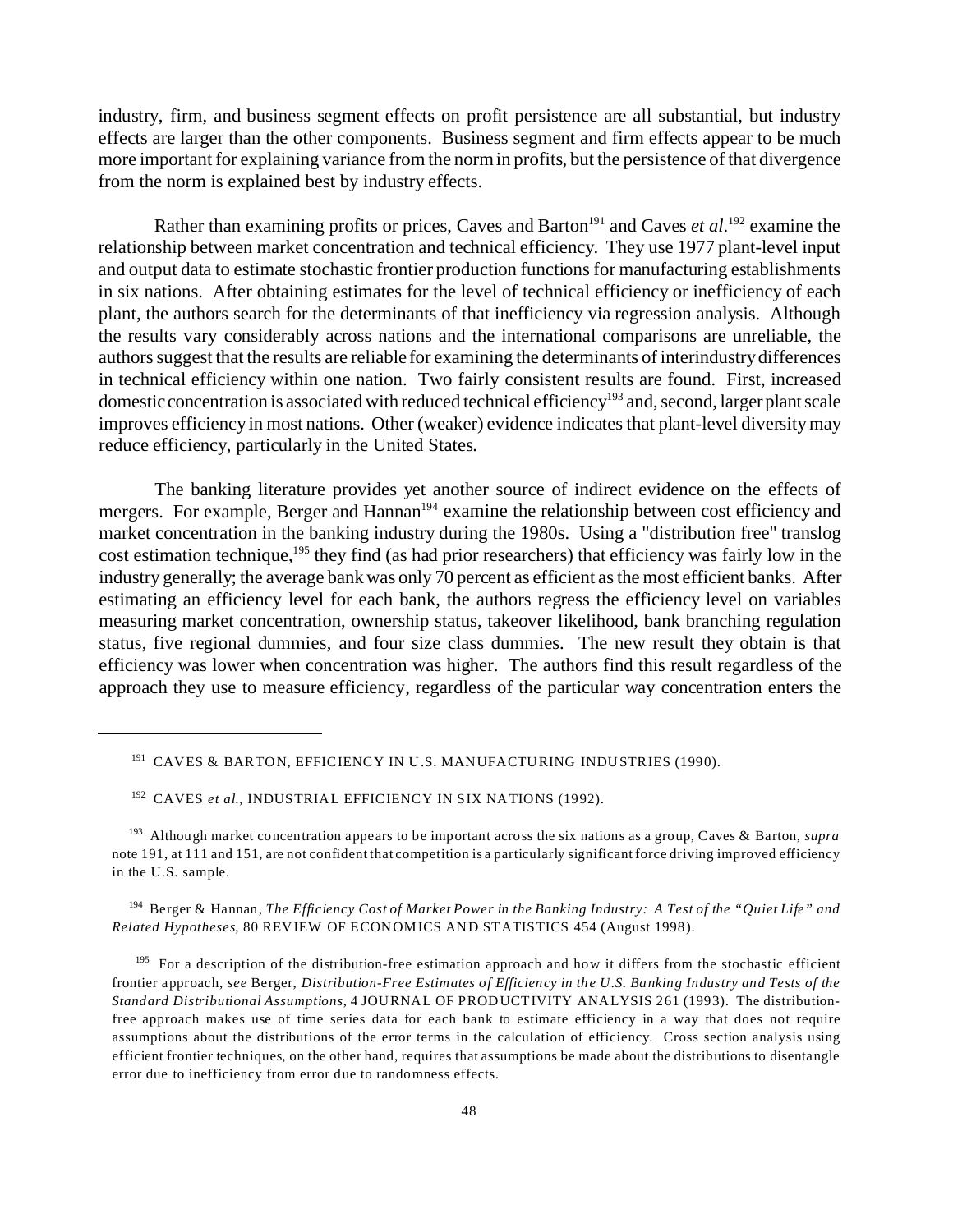model, and regardless of the estimation technique (OLS versus 2SLS). The magnitude of their preferred result, however, is hard to believe - they find efficiency losses due to concentration on the order of 8 to 32 percent compared to banks in unconcentrated markets. The authors obtained much smaller, although still significant, effects of concentration when using an older form of estimation (efficient frontier estimation). Among other results, the authors found that the threat of takeover improved the level of efficiency in banks and efficiency was higher in Eastern banks, in markets where branching was limited, and in small and large banks (mid-size banks were less efficient). The authors note (p. 464) that the common finding that mergers have not led to efficiency improvements may be driven by the fact that concentration increases tend to lead to cost inefficiency.<sup>196</sup>

Finally, one additional source of indirect evidence comes from studies examining multi-market contract. To the extent mergers increase the frequency with which rivals compete with each other in various local markets, they may alter the incentives of the firms to compete. Multi-market contact may allow more options for strategic behavior thereby reducing incentives for sharp price competition in one local market due to fear of retaliation in another local market. Fernandez and Marin<sup>197</sup>, for example, examine 2,200 3-star or better hotels in Spain. About 40 percent of all such hotels are members of chains. The authors regress the price of a high season double room with bath on the number of stays in the city in 1994, local wages, distance to the nearest within-category rival, market concentration, hotel quality categories, hotel age, and extent of multi-market contact (MMC). The independent variables other than concentration all obtain significant coefficients. They find that prices for rooms are higher in those local markets whose firms are subject to more contact with rival firms in other local markets. Failure to consider multi-market contact biases the coefficient on concentration downward and inclusion of the MMC variable at least causes the concentration coefficient to reach marginal significance. Other studies of multi-market contact in airlines, cement, and banking have also found some effect. $198$ 

# **VIII. EXPERIMENTAL ECONOMICS EVIDENCE**

Another source of indirect evidence on the effects of mergers comes from the economics

<sup>&</sup>lt;sup>196</sup> This banking evidence may not be very good indirect evidence of the effects of mergers because during the period when banking mergers were common, local market concentration tended to fall. This occurred because many mergers were not horizontal in nature, but rather were market extension mergers.

<sup>197</sup> Fernandez & Marin, *Market Power and Multimarket Contact: Some Evidence from the Spanish Hotel Industry*, 46 JOURNAL OF INDUSTRIAL ECONOMICS 301 (March 1998).

<sup>198</sup> Evans & Kessides, *Living by the Golden Rule: Multimarket Contact in the U.S. Airline Industry* 109 QUARTERLY JOURNAL OF ECONOMICS 341 (1994); Jans & Rosenbaum, *Multimarket Contact and Pricing: Evidence from the U.S. Cement Industry*, 15 INTERNATIONAL JOURNAL OF INDUSTRIAL ORGANIZATION 391- 412 (1996); and Pilloff, *Multimarket Contact in Banking*, 14 REVIEW OF INDUSTRIAL ORGANIZATION 163 (1999).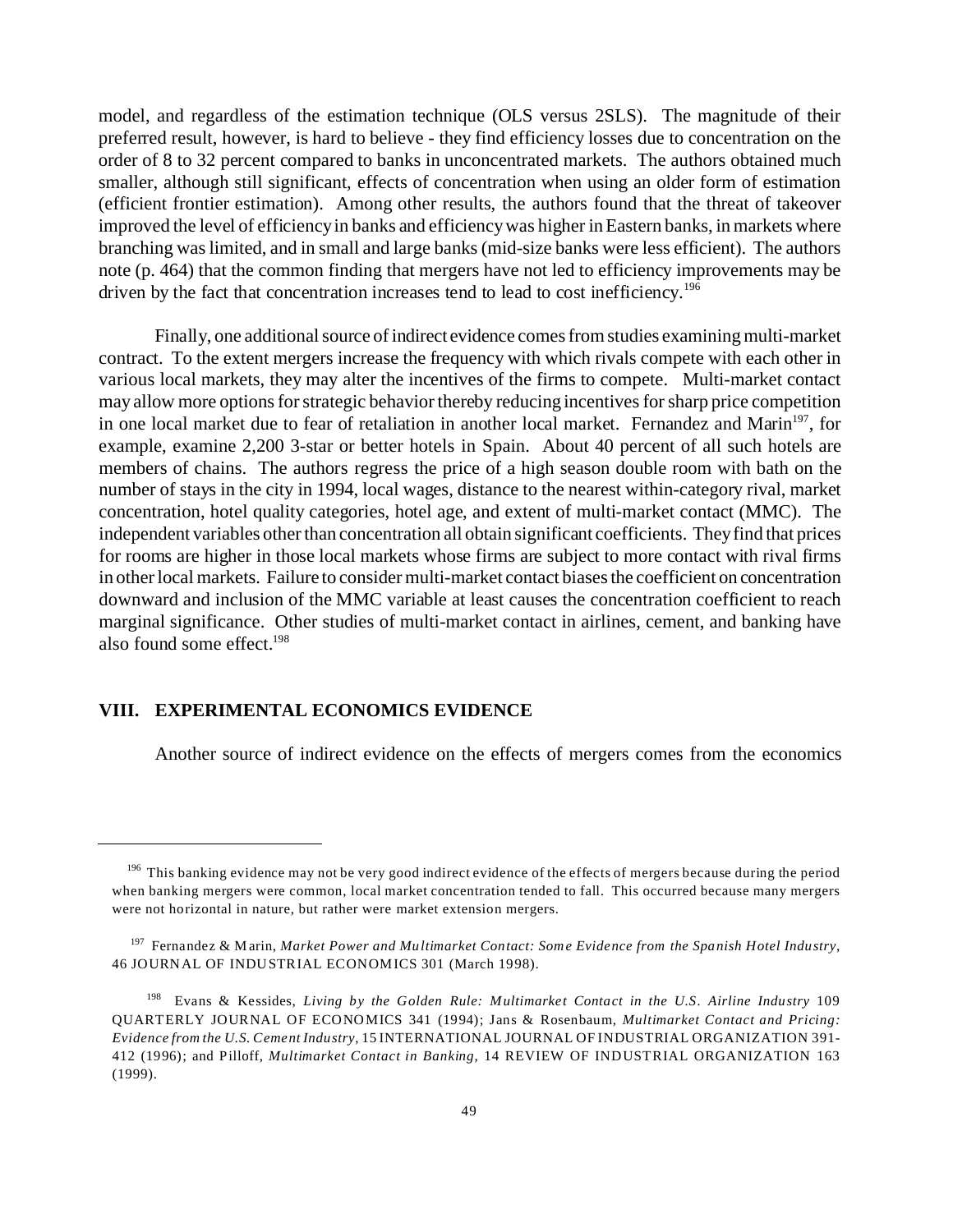laboratory.<sup>199</sup> The economics lab provides a setting in which economic hypotheses can be tested under controlled conditions. If an economic theory fails to predict behavior in relatively simple laboratory settings (where, under the conditions specified in the theory, subjects take on the roles of buyers and sellers and are given financial incentives that attempt to mirror those in "real" markets), the applicability of the theory to more complex situations becomes suspect.

One general result from experimental analysis is that variations in the rules of exchange and the amount of information from one market setting to another invariably causes market performance to change (particularly when the number of buyers and sellers is small). A stark example using pure one-seller markets helps to make this clear. Smith and Williams<sup>200</sup> found that when only one seller exists, markets following the rules of exchange of large organized stock exchanges (double auctions) still converge to and stabilize at the perfectly competitive equilibrium. In contrast, if only one seller exists in a market that seems closer to traditional retailing (where the sellers post a "take-it-or-leave-it" price), the market more often achieves a price that is above the competitive price.<sup>201</sup>

Perhaps more important for day-to-day antitrust work is the fairly common finding that across a wide range of market settings, four sellers and four buyers are enough to reach competitive outcomes even in experiments that do not allow new entry. The result appears to hold most strongly when buyers and sellers do not have good information about the actions of the other market participants.<sup>202</sup> The "four is enough" maxim may not always hold, however. Davis and  $Holt<sup>203</sup>$  have shown, for example, that if one of the four firms has potential market power (i.e., it can unilaterally and profitably increase price), anticompetitive performance can occur in posted-offer markets. In their experiment, the anticompetitive effects primarily arise from the increased incidence of tacit collusion in which

<sup>199</sup> For broader reviews, *see* Plott, *An Updated Review of Industrial Organization: Applications of Experimental Methods*, (Schmalensee & Willig eds.) Volume II, HANDBOOK OF INDUSTRIAL ORGANIZATION 1111 (1989), and Wellford, *Antitrust: Results from the Laboratory*, in Special Volume on MARKET POWER IN THE LABORATORY, RESEARCH IN EXPERIMENTAL ECONOMICS Vol. 9, (Isaac & Holt eds.) (forthcoming, 2001).

<sup>200</sup> Smith & Williams, *The Boundaries of Competitive Price Theory: Convergence, Expectations, and Transaction Costs*, 1 ADVANCES IN BEHAVIORAL ECONOMICS 31 (1989).

<sup>&</sup>lt;sup>201</sup> Single-seller market experiments in which buyer demand is simulated often achieve a monopoly equilibrium. Where human subjects provide the demand, the markets less often exhibit a monopoly equilibrium. Whether a market experiment involving a single-seller results in a competitive or above competitive price seems to depend on the ability of buyers to reduce their demand below its "true" level if "the price is not right."

 $202$  One recent paper indicates that two competing bidders may not be enough to reach a competitive equilibrium in a Bertrand bidding game, but four is enough. *See* Dufwenberg & Gneezy, *Price Competition and Market Concentration: An Experimental Study*, 18 JOURNAL OF INDUSTRIAL ORGANIZATION 7 (2000).

<sup>203</sup> Davis & Holt, *Market Power and Mergers in Laboratory Markets with Posted Prices* 25 RAND JOURNAL OF ECONOMICS 467 (1994).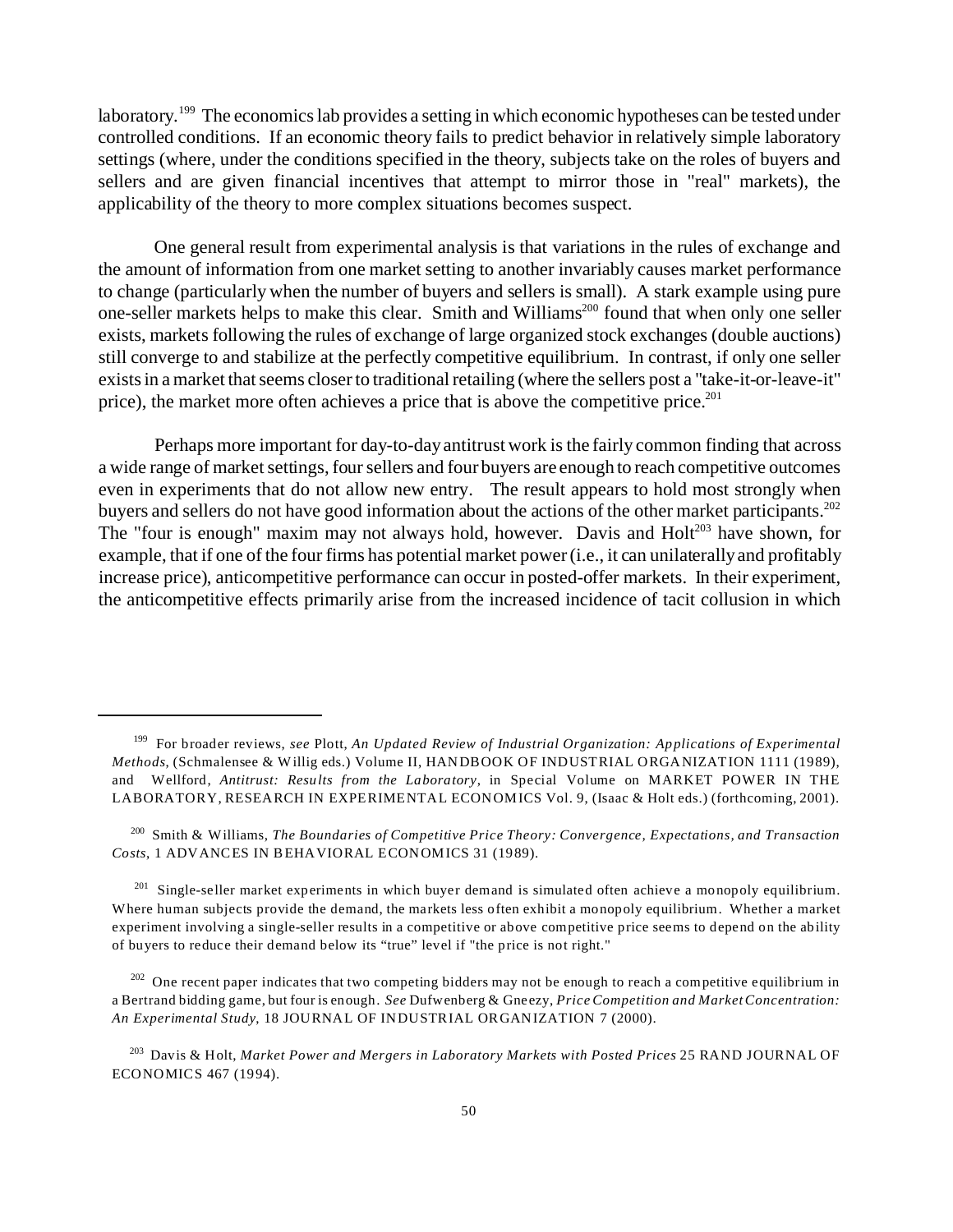"signals" are sent between rival firms strictly through their pricing moves.<sup>204</sup>

This result leads us to one other general finding in experimental markets: the amount and timing of information seems to matter. Different types of signals can lead to differing outcomes and the outcomes are fairly sensitive to minor alterations in the design of the experiment. For example, Binger, *et al.*<sup>205</sup> find that explicit discussions among competitors about price facilitates collusion in some types of laboratory markets, while Holt and Davis suggest that nonbinding trade-press announcements of expected prices do not tend to lead to price increases.<sup>206</sup> The only conclusion coming from this line of research is that complete information tends to lead to collusive outcomes while incomplete information leads more readily to competitive (or noncooperative) outcomes.<sup>207</sup> If these common results could be extended to naturally occurring markets, one would be most concerned about monopoly outcomes in posted-price markets, where the number of sellers was small and the information among the sellers was perfect. In other markets, one would tend to be less concerned about extreme monopoly outcomes.

One final piece of relevant experimental literature directly examines mergers. Wellford<sup>208</sup> examined the effects of horizontal mergers in both concentrated and unconcentrated markets. The author examined markets with eleven firms in which the post-merger Herfindahl-Hirschman Indexwas 1150 and markets with five firms in which the post-merger HHI was 2800. The experiment allowed for scale economies in some markets and not in others, so the merger could lead to cost reductions in the scale economies treatment.<sup>209</sup> The author found no significant evidence of price increasing effects from the merger even in the concentrated markets where no cost savings resulted from the merger. The results also indicated that in both market structures any cost savings arising from mergers are

<sup>206</sup> Holt & Davis, *The Effects of Non-Binding Price Announcements on Posted-Offer Markets*, 34 ECONOMIC LETTERS 307-310 (1990).

 $207$  Complete information in the laboratory generally refers to having information on the incentives of the buyers and sellers (their payout functions) and information about the previous decisions of both the buyers and sellers.

<sup>208</sup> Wellford, *Horizontal Mergers: Concentration and Performance*, TAKEOVERS AND HORIZONTAL MERGERS: POLICY AND PERFORMANCE (Ph. D. Dissertation, University of Arizona, 1990). Also *see* Wellford, *Antitrust: Results from the Laboratory*, in Special Volume on MARKET POWER IN THE LABORATORY, RESEARCH IN EXPERIMENT AL ECONOM ICS Vol. 9, (Isaac & Holt eds.) (forthcoming, 2001).

<sup>&</sup>lt;sup>204</sup> The impact of increased concentration on market performance is not as significant as the effect from increased market power (i.e., market dominance). At this point, it is unclear whether Davis & Holt's, *supra* note 208, result is due to the market power of one firm or whether it is due to the fact that no excess capacity exists at the equilibrium in their experiment. Various experimental outcomes appear to be sensitive to the existence of (or lack of ) excess capacity in the experimental market equilibrium.

<sup>205</sup> Binger, Hoffman, Libecap & Shachat, *An Experimetric Study of the Cournot Model*, (University of Arizona, Working Paper 92-13, 1992).

 $^{209}$  The experimental design begins with Cournot quantity choice markets with homogeneous products where entry and antitrust enforcement are absent. The results imply that four firms is enough to reach a competitive outcome even without the threat of entry or antitrust to discipline the market.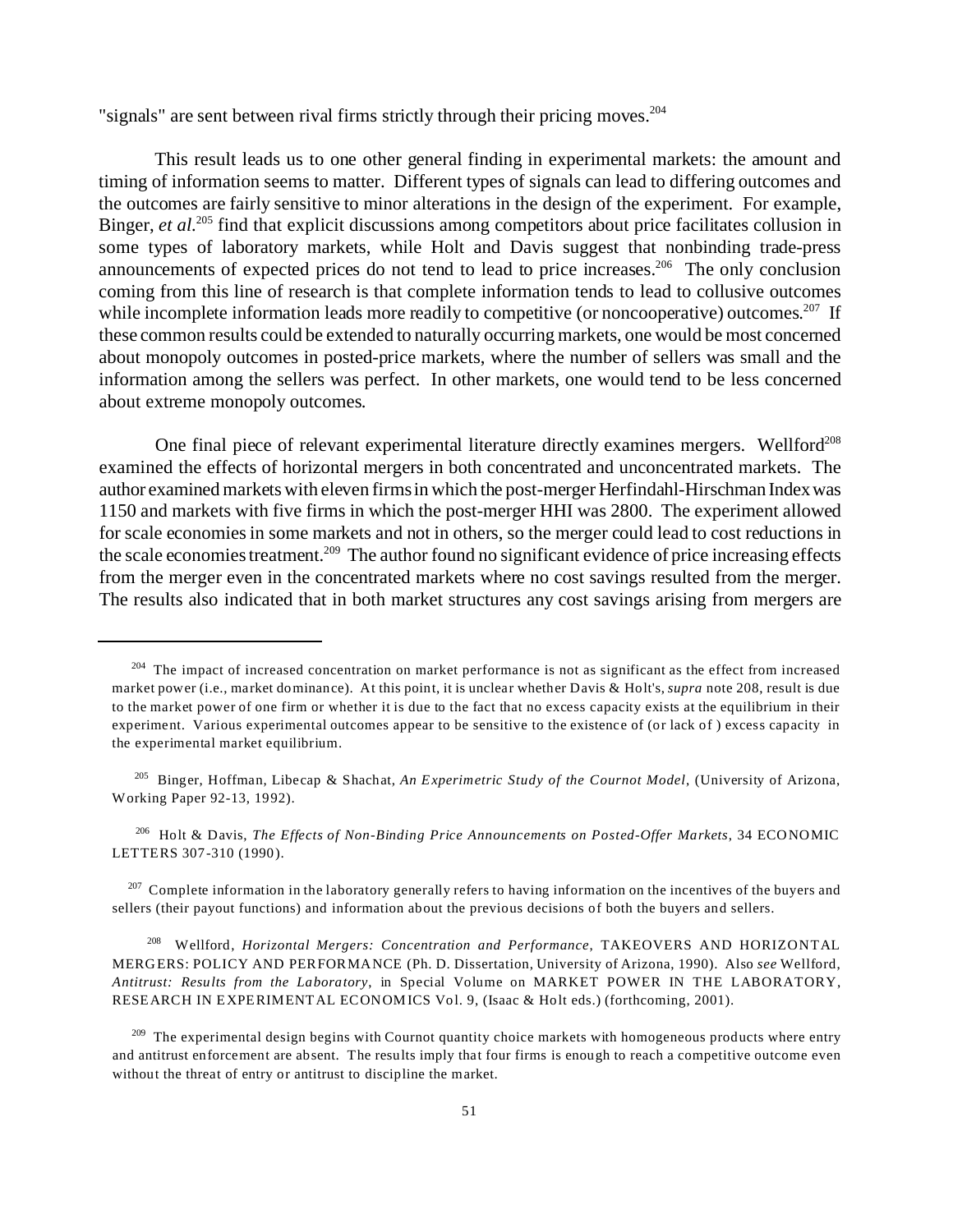passed on to consumers. Thus, these experiments imply that efficiencies would tend to dominate any potential anticompetitive effects of increased concentration.

Although the economic laboratory cannot replicate the broad range of factors that exist in the business world, it does provide an innovative setting in which to examine antitrust issues. As the evidence continues to accumulate, it will help build a rigorous empirical foundation for our understanding of markets that can then be applied to the study of naturally occurring markets and perhaps to merger policy.

# **IX. CONCLUSION**

The empirical literature in economics provides a variety of approaches to the study of mergers and acquisitions. The direct approaches include: (1) studies that use stock market data to determine the effects of an acquisition event on the merging firms and their rivals with an eye toward ultimately determining the welfare effects of the transaction (such studies may involve individual transactions or combine the analysis of many deals across industries); (2) large, multi-industry studies that review the accounting/finance performance measures of firms before and after the mergers adjusting for industry-wide or economy-wide effects; (3) studies of one or several mergers using a mixture of stock market returns, executive interviews, financial ratios, and pre-merger and post-merger accounting analysis to determine the effects of the mergers (particularly on shareholders); (4) studies of one or several mergers in a particular industry using econometric techniques to identify the changes in market price, output, and product quality that occurred as a result of the merger; and (5) studies of the effects of leveraged buy-outs on labor, investment, and other factors of interest.

Stock market studies consistently show significant gains to target firm shareholders and little or no gain to acquiring firm shareholders around the time that the mergers and acquisitions occur. The net effect on shareholder value appears to be positive, but small; being somewhat larger for hostile mergers financed with cash than for friendly mergers financed with stock.

Event studies using stock market data to focus on the market power aspects of mergers typically show gains to the shareholders of rival firms when mergers are announced, but no significant losses to the same shareholders when these mergers are challenged. In the mid-1980s, many economists interpreted this pattern of returns as evidence of the efficiency of the challenged mergers. More recent research, however, has provided alternative explanations for that pattern of returns, implying that the earlier interpretations may have been premature.

Large scale studies of mergers based on pre-merger and post-merger accounting/finance measures have not provided clear answers to questions about the efficiency and market power effects of mergers and acquisitions. The large scale multi-industry studies tend to show that many mergers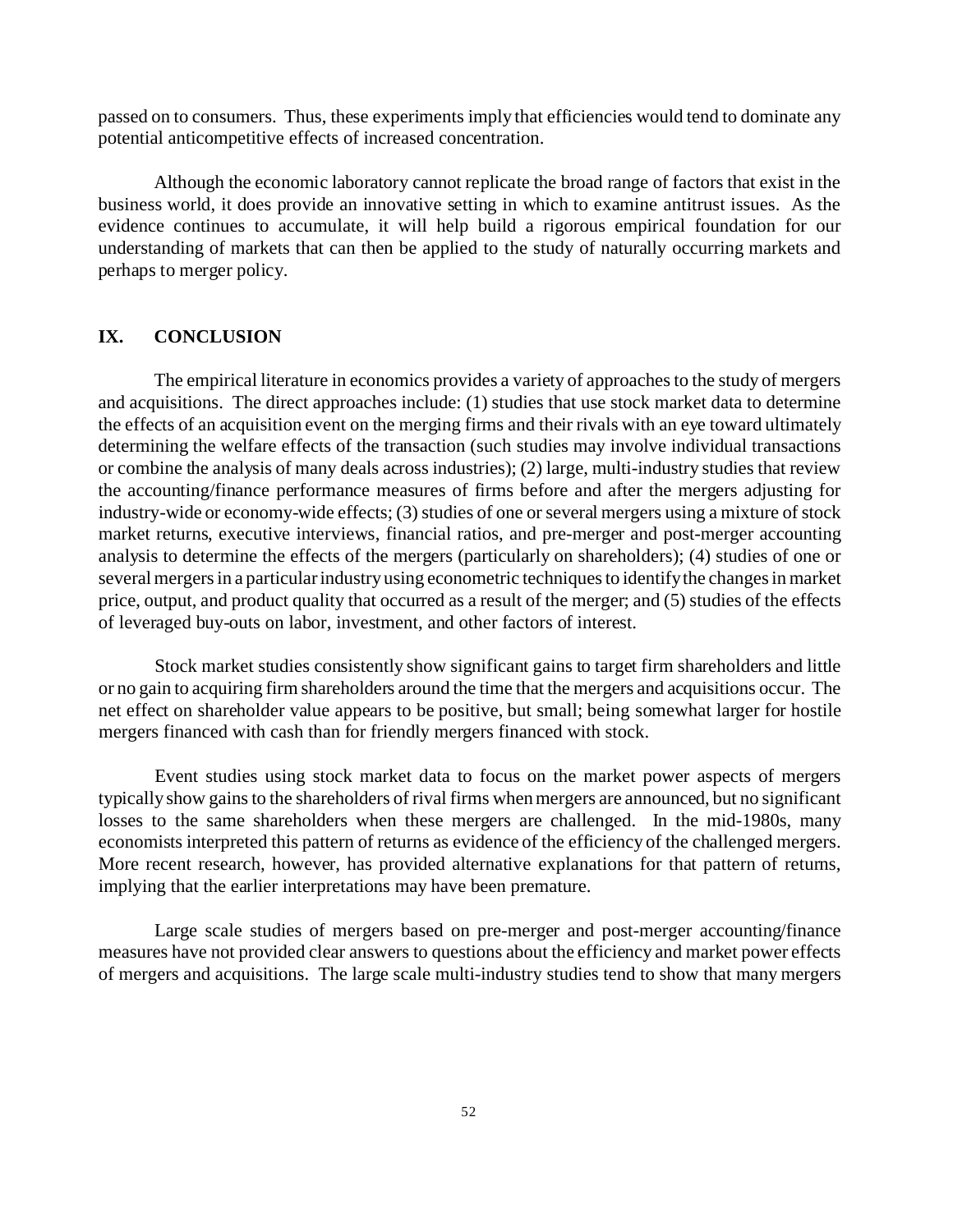and acquisitions were not successful.<sup>210</sup> It is hard to know what to make of the findings, they may confirm the obvious - that many risky business decisions turn out to be errors after the fact. Unfortunately, these studies cannot tell us whether mergers and acquisitions were efficient on an *ex ante* basis. Indeed, stock market reactions at the time of the conglomerate merger boom (which many observers see as an error in hindsight) imply that the mergers were seen as value enhancing by investors. The large scale studies that attempt to estimate productivity changes following asset transfers also find gains from such activity, but how much of that is due to mergers as opposed to nonmerger plant transfers is unclear. The single-industry studies of multiple mergers in hospitals indicate that mergers may be associated with cost reductions, although price enhancing effects are found if concentration is sufficiently high. The large-scalebanking industry merger evidence also indicates that there are certain efficiency gains (based on product mix enhancements) associated with mergers, although the small and persistent adverse price effect still appears in the 1990s studies and direct cost reduction effects of mergers are not consistently observed. Review of the brewing industry mergers indicates that merger activity may have facilitated asset reorganization in an efficient manner.

An alternative line of research uses data from both before and after the merger and applies econometric techniques to estimate the effects of particular mergers. The econometric case studies show that mergers and acquisitions matter, but they do not always matter in the same way -- some appear to cause price increases, while others are associated with price reductions. To date, we have seen a number of such studies in airlines, banking, and hospitals indicating that mergers in those industries may have price enhancing effects (although some also were associated with cost reductions). In addition, evidence from the soft drink bottling industry indicates that certain consolidations of competing soft drink brands led to higher prices and reduced output. On the other hand, mergers in relatively highly concentrated cement, and corrugated medium markets were associated with price reductions. When more such studies exist in a wider variety of industries, they may be useful in identifying the set of factors that determine whether a merger is likely to have a beneficial or detrimental effect.

The recent merger literature also indicates that there may be firm-specific effects from mergers on industry pricing. That is, characteristics of the acquiring firm may matter even if the market structure is unaffected by the merger. For example, some research indicated that certain takeovers in

<sup>210</sup> Based on work by Ravenscraft and Scherer, Kaplan and Wiesbach, Dickerson *et al.*, and Sirower, mergers "fail" 35% to 75% of the time ("success" in these studies is variously defined, but it always entails survival, profitability, retention of the assets, and sometimes requires that the merger outperform returns to alternative investments). In interpreting the large scale evidence on mergers one must consider the nature of mergers. They have much less predictable outcomes than do most other business investment projects. The fact that a sizeable percentage of mergers do not ultimately lead to positive outcomes (and that some appear to have been spectacular disasters) should probably not be too surprising. Whether this failure rate is "too high" depends on your view of the nature of business activity. *See* Ravenscraft & Scherer, MERGERS, SELL-OFFS, AND ECONOMIC EFFICIENCY (1987); Kaplan & Weisbach, *The Success of Acquisitions: Evidence from Divestitures*, 47 JOURNAL OF FINANCE 107 (March 1992); Dickerson, Gibson & Tsakalotos, *The Impact of Acquisitions on Company Performance: Evidence from a Large Panel of UK Firms*, 49 OXFORD ECONOMIC PAPERS 344 (1997); Sirower, THE SYNERGY TRAP: HOW COMPANIES LOSE THE ACQUISITION GAME (1997).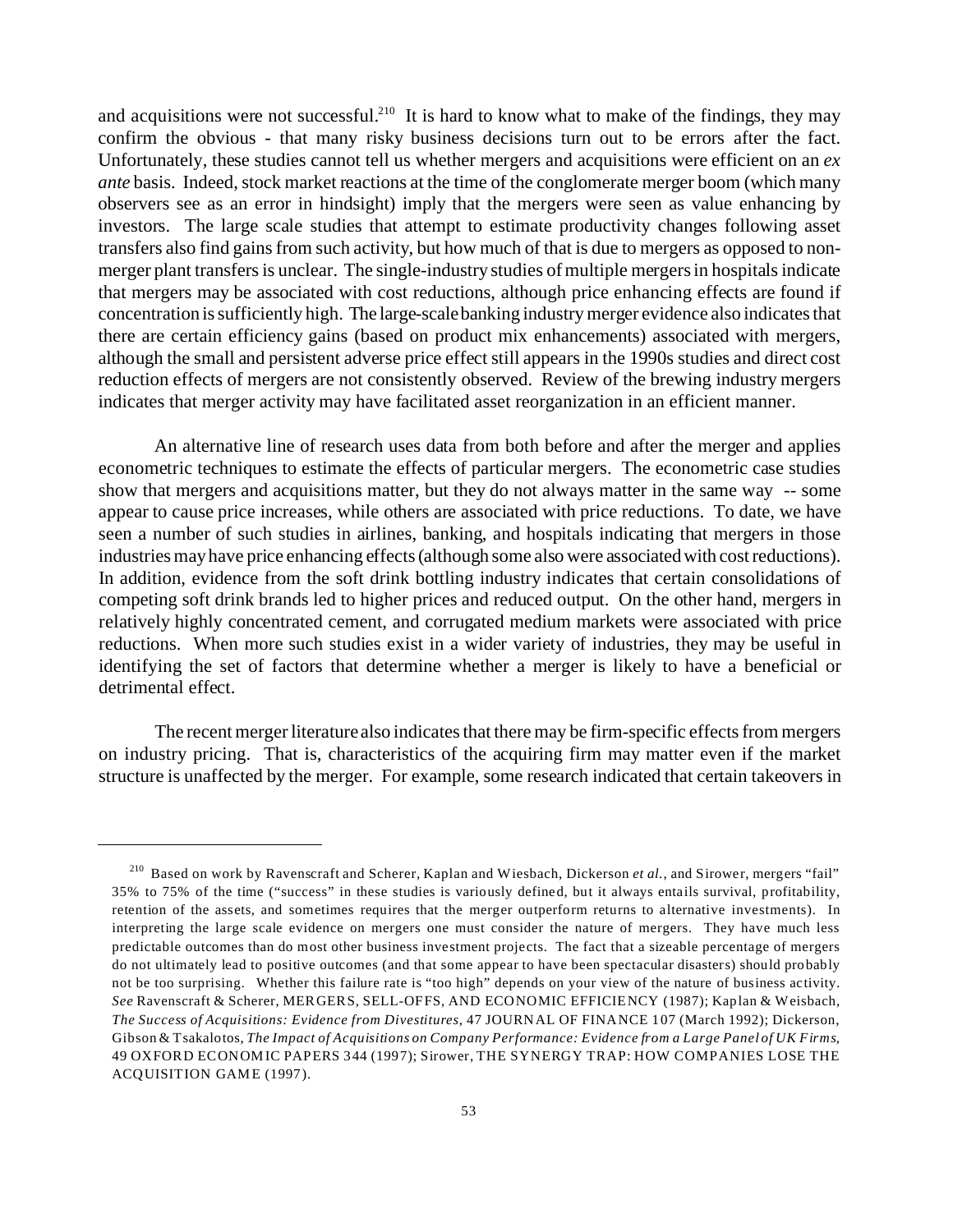grocery retailing, that did not alter the structure of the local markets, still lead to higher prices.<sup>211</sup> Other work on bank mergers has found effects of the firm buying other banks even where the structure of the banking market did not change. Similar results were found for California hospital mergers. What this evidence might mean is unclear, but it raises one more area of research indicating that market structure alone does not seem to tell the whole story regarding merger effects.

Less direct evidence on the role of mergers and acquisitions comes from the structure-conductperformance literature. Although the literature does not focus on merger effects, it does provide some information about the effects of market concentration on profits and prices. The profit/concentration studies using line-of-business accounting rates of return to measure performance do not support the standard structure-conduct-performance paradigm. These studies tend to find that increased concentration is not related to higher profitability. Further, this literature implies that if anything drives market performance it is probably large market shares, not market concentration. On the other hand, several studies of differing industries using price to measure performance suggest that increasing concentration may indeed lead to higher prices. This price evidence, while not without its own weaknesses, is probably more reliable than is the profit-based evidence.

Finally, we also briefly discussed evidence from the economics laboratory where economic theories can be put to more exacting tests. While many results are sensitive to the particulars of the experiment, two common results have emerged: (1) four firms seems to be enough to approach a competitive equilibrium in most (but not all) experimental markets, and (2) in markets with a small number of competitors, information among the players does seem to matter with more complete information leading to a higher probability of a collusive (monopoly) outcome.

The data appendix lists various information on merger and acquisition activity. Some of these data reveal general trends in mergers and aggregate concentration. Other data relate more directly to Federal Trade Commission and Department of Justice activity in the merger area (e.g., merger filings under the Hart-Scott-Rodino Act and FTC and DOJ requests for additional information concerning the merger). A few comments regarding the data are contained in the appendix.

 $^{211}$  LBO activity by the Haft family in certain grocery markets may have caused competition to become "softer" after the LBO occurred. *See* Chevalier, *Capital Structure and Product-Market Competition: Empirical Evidence from the Supermarket Industry*, AMERICAN ECONOMIC REVIEW 415 (June 1995).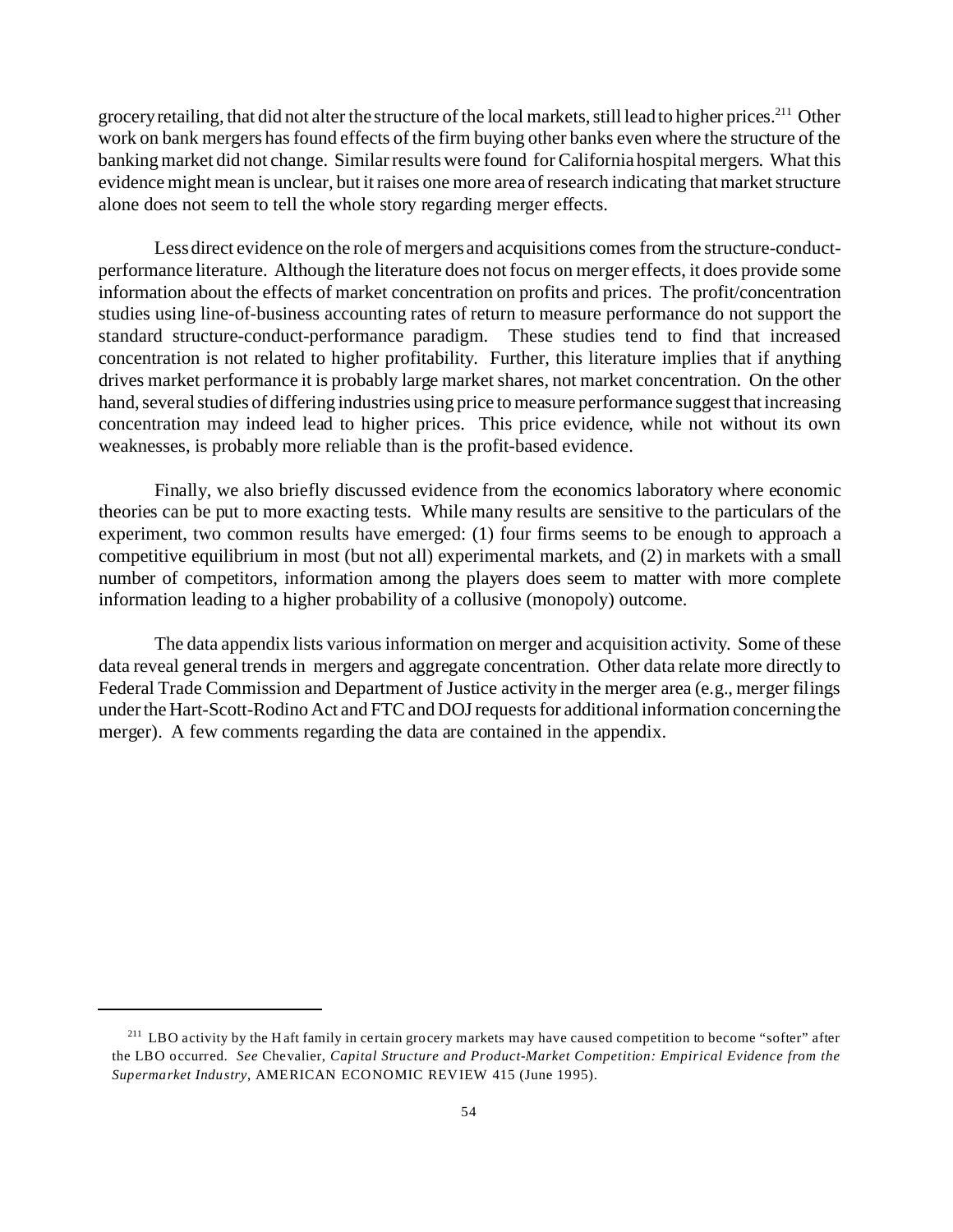#### **DATA APPENDIX**

The data on general merger activity levels are presented in Table 1 and Figures 1 and 2. These data indicate that markets for corporate assets were remarkably active over the last twenty years, with major merger waves occurring in the 1980s and 1990s. Depending on whether you care to measure the number of deals or the value of the assets transferred, you might think the 1980s wave peaked at different times - either in 1987 or 1989. Regardless of the measure you use, however, it is clear that merger activity was historically high from 1985 to 1989. That wave came to an abrupt halt in late 1989, and a new wave began to form in 1992 or 1993. This new 1990s wave took asset transfer activity to levels not seen before.<sup>212</sup> As a percentage of Gross Domestic Product, the dollar value of U.S. merger activity (as measured by MergerStat) hit 15% in the late 1990s.

Tables 2 and 3 indicate the industries where mergers have been most frequent in the past year.<sup>213</sup> Among the leading industries in year 2000 were computer-related hardware and software, financial intermediaries, and communication and broadcasting. In dollar value, merger activity was also significant in the oil  $\&$  gas industry, although the absolute number of transactions was not large.

The substantial merger and acquisition activity of the last several decades did not, however, lead to a significant increase in the share of assets held by the largest firms. As Tables 4 and 4a indicate, whether measured by assets or value added, manufacturing concentration has risen only mildly or fallen over the past twenty years. Table 4 provides a measure of aggregate concentration in manufacturing assets for the top 100 and 200 firms. Over the entire period for which we have data, 1974 to 1998, the increases were 5.0% and 3.4%, respectively. Table 4a provides a slightly different measure of aggregate concentration based on value added for several firm groupings.<sup>214</sup> For those categories, aggregate concentration declined by 2.9% to 4.8% from 1977 through 1992.

The FTC has collected statistics on merger activity over the past twenty years in connection with its Hart-Scott-Rodino (HSR) merger reporting program. Under the program, firms are required to file their intention to merge if the transaction exceeds various thresholds for size and significance. Since 1978, most transactions over \$15 million in value had to file. Recently (February 2001), that

 $^{212}$  Merger activity may have been greater in the period around 1900, when industrial consolidation occurred without the current constraints imposed by federal and state governments.

<sup>&</sup>lt;sup>213</sup> Andrade & Stafford, Investigating the Economic Role of Mergers (mimeo, Harvard Business School, 1999) note that the industries in which mergers occurred over the past twenty five years changed markedly from period to period. Mergers in the 1970s and 1980s were associated with excess capacity in an industry, whereas this relationship reversed in the 1990s when mergers tended to occur more often in industries where demand was growing quickly. Jovanovic & Rousseau, Mergers and Technological Change: 1885-1998 (mimeo, University of Chicago, 2001), focus on technology shifts as the key factor causing merger activity to change across firms and industries.

<sup>214</sup> This Table is an updated version of Table 5 found in Eckard, *The Impact of the 1980's Merger Movement on U.S. Industrial Concentration*, 40 ANTITRUST BULLETIN 397 (Summer 1995). In that article, Eckard argued that aggregate concentration did not rise during the 1980s, nor did concentration in more narrowly defined markets. Using a Brookings data set, he found that concentration by industry, as measured by HHI or  $\rm CR_{i}$  rose relatively little (about 2 or 3 percent) generally and rose little even in those industries that experienced considerable merger activity.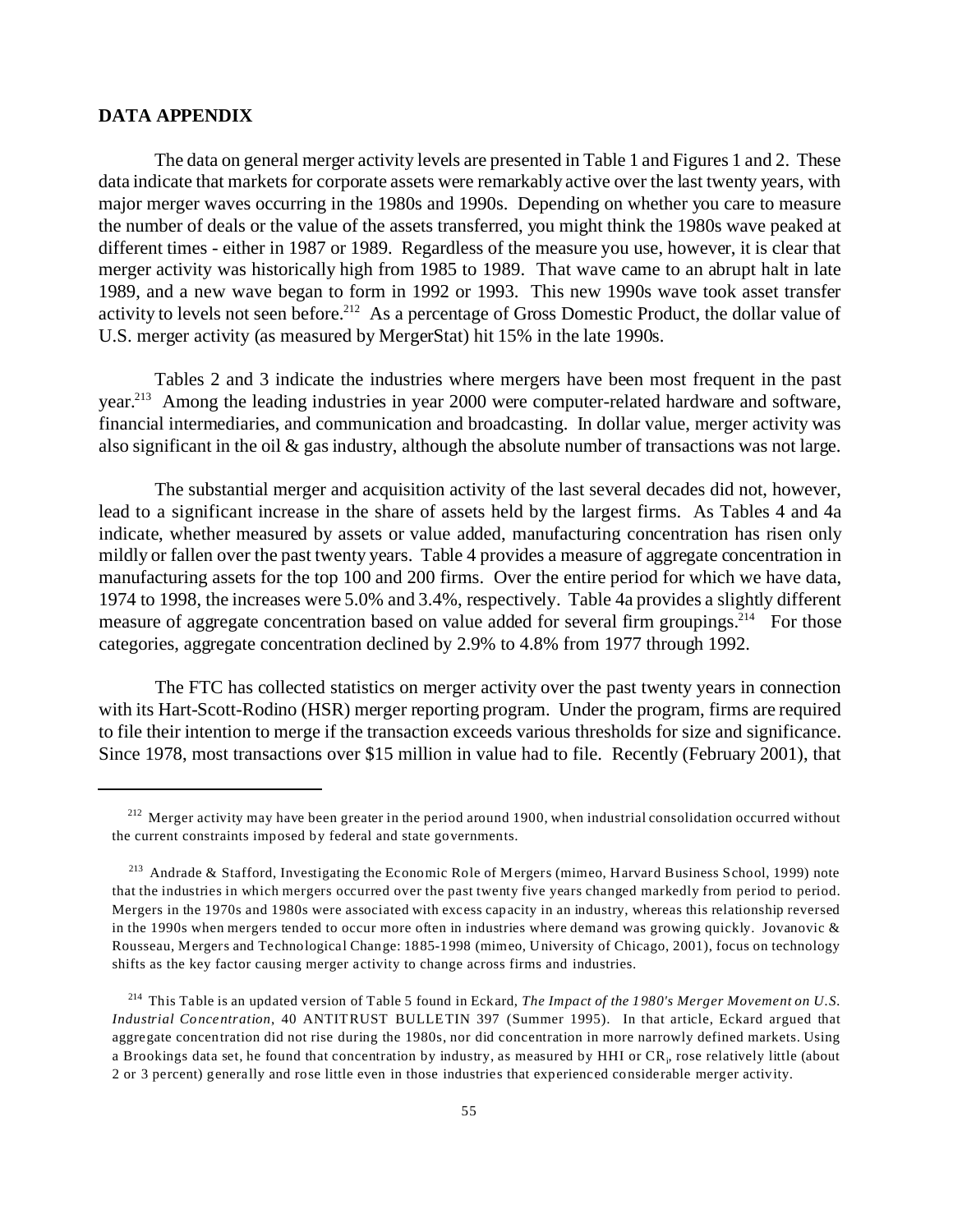key threshold was raised to \$50 million and indexed to inflation. Table 5 lists certain annual data on merger activity and merger enforcement actions and the monthly merger counts collected under this program are depicted in Figure 3.

The monthly data in Figure 3 reveal the previously mentioned waves and obvious local spikes in monthly transactions in November 1986 (494 transactions) and November 1989 (371 transactions. The November 1986 peak can most readily be explained by the passage of the 1986 Tax Act that repealed the "General Utilities" doctrine. This action returned firms to the pre-1935 regime in which shareholders were taxed twice on certain distributions from firms. Many deals may have been "hurried-up" to avoid the larger tax bite that would occur after 1986.<sup>215</sup>

The other obvious local merger peak in November 1989 (and the subsequent decline in transactions for two years after the peak) is harder to explain. The decline may have been occasioned by a change in administrations, by the demise of "junk bond" and bank financing,<sup>216</sup> by alterations in the tax laws that further limited the interest deductibility of mergers, by a general decline in economic activity, $2^{17}$  or by the end of a cycle driven by technology or cost and demand shocks.

As with the MergerStat data presented in Table 1, the HSR data show a marked growth in merger activity over the period, but not all of the increase is real. Because firms were required to file merger plans based on nominal value thresholds that were not adjusted for inflation, the merger series had an artificial and growing upward bias over time. While this inflation bias cannot account for all of the general upward drift in merger activity, it does account for a nontrivial part of it.<sup>218</sup> This characteristic is not, however, unique to the HSR merger counts - MergerStat also uses a fixed dollar

<sup>217</sup> The recession, often associated with the Kuwait/Iraq Persian Gulf War, is dated from July 1990 to March 1991 (*Economic Report of the President*, February 1999, pp. 21, 258). Depending upon any lag in mergers, this recession may have occurred too late to be a plausible rationale for at least the first year of the merger decline. However, Auerbach & Slemrod, *The Economic Effects of the Tax Reform Act of 1986*, JOURNAL OF ECONOMIC LITERATURE (June 1997) at p. 613, speculate that macroeconomic conditions may have been the driving force behind mergers in the late 1980s because merger activity fell so suddenly in 1990 when macroeconomic conditions deteriorated.

<sup>215</sup> For a discussion of the possible effects of the 1986 Tax Act, *see* Wood, *General Utilities Repeal: Injecting New Levies into M&A*, MERGERS AND ACQUISITIONS 44 (January/February 1987); Gleckman & Weiss, How Tax Reform Will Cool Takeover Fever, *Business Week* , September 22, 1986; Moore & Silvia, *The ABCs of the Capital Gains Tax*, 242 CATO POLICY ANALYSIS 19 (October 1995); and Auerbach & Slemrod, *The Economic Effects of the Tax Reform Act of 1986*, 35 JOURNAL OF ECONOM IC LITERATURE (June 1997) at p. 613.

<sup>216</sup> The demise of the junk bond market is recounted in Guillemin, *1989: A Turning Point in the Acquisitions Financing Market*, THE MERGER YEARBOOK (1990). The failure of two well-publicized leveraged buyouts involving Federated Department Stores and United Airlines occurred around this time.

<sup>&</sup>lt;sup>218</sup> For example, a \$15 million transaction in 1978 would correspond to a \$38.3 million deal in 1999 based on the overall change in the Consumer Price Index. It appears that about 30 to 35 percent of HSR merger filings fell in the \$15 million to \$38 million range in recent years. Thus, the number of mergers recorded in 2000 is overstated by about 30 to 35 percent compared to the number that would have been recorded if 1978 real dollar thresholds had been used (the dollar value of reported mergers is also overstated but to a lesser extent because the "inappropriately" counted mergers are all relatively small in dollar value.)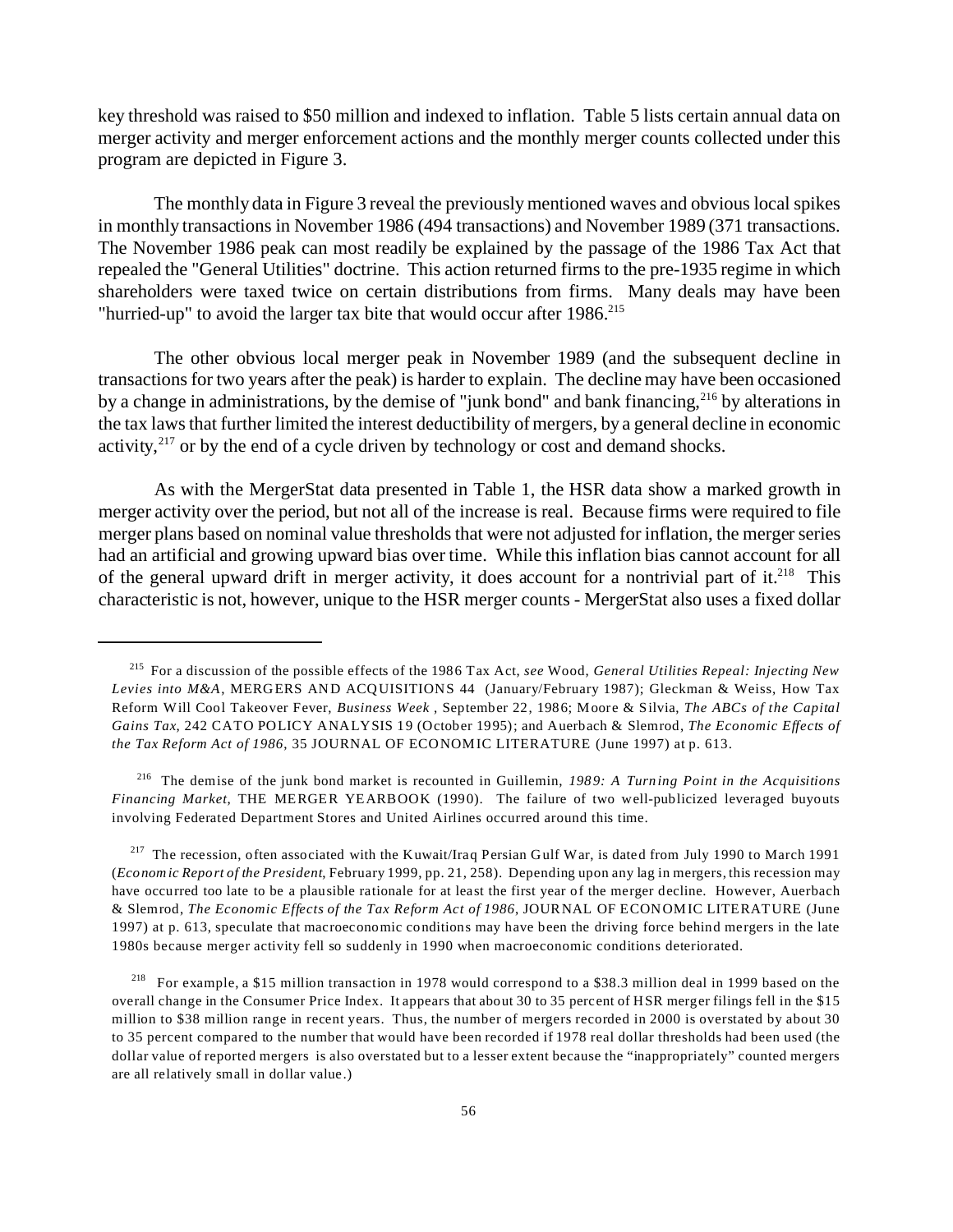threshold (\$1 million) for inclusion in its merger counts.

The data in Table 5 also indicate that in the early years of the HSR program (1981-82), the antitrust agencies would receive 1000 to 1500 filings annually and firms did not tend to uniformly request early termination of the HSR waiting period. Beginning in 1983, however, requests for early termination rose markedly and the Agencies began to routinely grant those requests for over threefourths of reported mergers.

As noted in Table 5 and in Figures 4 and 5, the percentage of mergers that have been subject to intensive scrutiny (i.e., second requests for information) under the HSR reporting system has declined over the past twenty years. In the early years, second requests were issued by the two antitrust agencies in 9 percent of transactions; but this percentage quickly fell to the 3 to 4 percent range in the 1980s and fell further to the 2 to 3 percent range of transactions in recent years. The percentages of deals that were subjected to second requests does not, however, tell much of the story of anti-merger enforcement. The basic standard used for deciding which mergers to review will affect the transactions that firms attempt, and this will, in turn, affect the deals that the Agencies must review. The types of cases that arrived on the Agencies' doorstep differed a good bit across the years. In the early 1980s, the agencies were just beginning to allow certain horizontal mergers involving relatively small market shares (by today's standards) that had been largely verboten for the prior 30 years. But by the 1990s, more substantial horizontal and network-related mergers were forthcoming. The change in the types of mergers seen by the antitrust agencies was likely due to many factors, including changes in technologies, changes in regulation of industries, and a slow evolution of generalized merger review standards.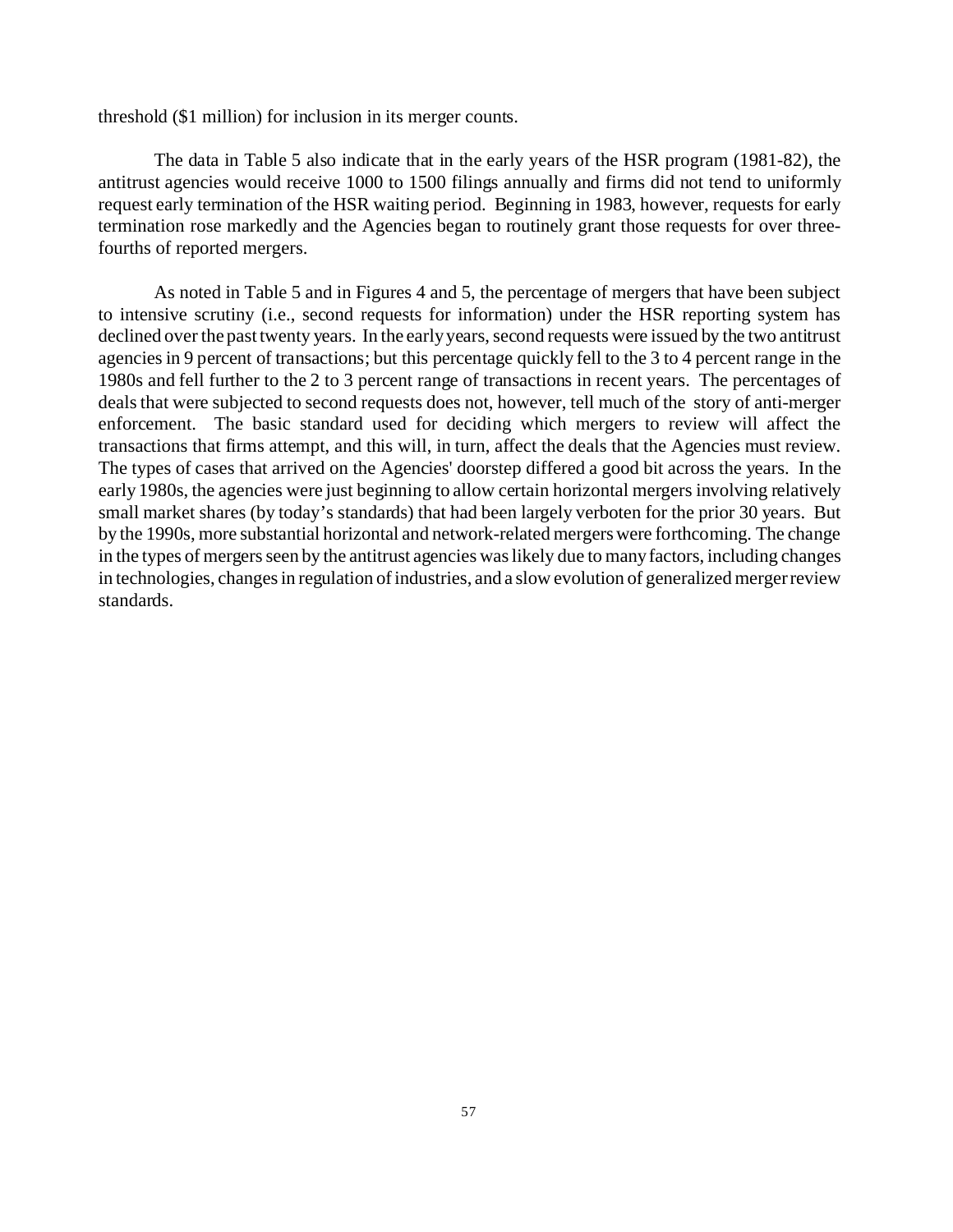Number of Mergers, Divestitures and Disclosed Value (1968-2000)

| Year | Net merger and<br>acquisitions<br>announcements | Number of<br>transactions<br>with purchase<br>price disclosed | Total<br><b>Divestitures</b> | Divestitures as %<br>of Total | Total dollar<br>value paid<br>(\$ billions) | Constant dollar<br>value *<br>(\$ billions) |
|------|-------------------------------------------------|---------------------------------------------------------------|------------------------------|-------------------------------|---------------------------------------------|---------------------------------------------|
| 1968 | 4462                                            | 1514                                                          | 557                          | 12.5                          | 43.60                                       | 119.1                                       |
| 1969 | 6107                                            | 2300                                                          | 801                          | 13.1                          | 23.70                                       | 62.4                                        |
| 1970 | 5152                                            | 1671                                                          | 1401                         | 27.2                          | 16.40                                       | 41.7                                        |
| 1971 | 4608                                            | 1707                                                          | 1920                         | 41.7                          | 12.60                                       | 31.1                                        |
| 1972 | 4801                                            | 1930                                                          | 1770                         | 36.9                          | 16.70                                       | 40.0                                        |
| 1973 | 4040                                            | 1574                                                          | 1557                         | 38.5                          | 16.70                                       | 36.6                                        |
| 1974 | 2861                                            | 995                                                           | 1331                         | 46.5                          | 12.50                                       | 23.8                                        |
| 1975 | 2297                                            | 848                                                           | 1236                         | 53.8                          | 11.80                                       | 20.3                                        |
| 1976 | 2276                                            | 998                                                           | 1204                         | 52.9                          | 20.00                                       | 32.9                                        |
| 1977 | 2224                                            | 1032                                                          | 1002                         | 45.1                          | 21.90                                       | 33.8                                        |
| 1978 | 2106                                            | 1071                                                          | 820                          | 38.9                          | 34.20                                       | 49.0                                        |
| 1979 | 2128                                            | 1047                                                          | 752                          | 35.3                          | 43.50                                       | 56.1                                        |
| 1980 | 1889                                            | 890                                                           | 666                          | 35.3                          | 44.30                                       | 50.3                                        |
| 1981 | 2395                                            | 1126                                                          | 830                          | 34.7                          | 82.60                                       | 86.0                                        |
| 1982 | 2346                                            | 930                                                           | 875                          | 37.3                          | 53.80                                       | 53.8                                        |
| 1983 | 2533                                            | 1077                                                          | 932                          | 36.8                          | 73.10                                       | 71.9                                        |
| 1984 | 2543                                            | 1084                                                          | 900                          | 35.4                          | 122.20                                      | 117.8                                       |
| 1985 | 3001                                            | 1320                                                          | 1218                         | 40.6                          | 179.80                                      | 171.7                                       |
| 1986 | 3336                                            | 1468                                                          | 1259                         | 37.7                          | 173.10                                      | 167.7                                       |
| 1987 | 2032                                            | 972                                                           | 807                          | 39.7                          | 163.70                                      | 155.3                                       |
| 1988 | 2258                                            | 1149                                                          | 894                          | 39.6                          | 246.90                                      | 228.6                                       |
| 1989 | 2366                                            | 1092                                                          | 1055                         | 44.6                          | 221.10                                      | 194.6                                       |
| 1990 | 2074                                            | 856                                                           | 940                          | 45.3                          | 108.20                                      | 90.8                                        |
| 1991 | 1877                                            | 722                                                           | 849                          | 45.2                          | 71.20                                       | 58.5                                        |
| 1992 | 2574                                            | 950                                                           | 1026                         | 39.9                          | 96.70                                       | 78.5                                        |
| 1993 | 2663                                            | 1081                                                          | 1134                         | 42.6                          | 176.40                                      | 141.5                                       |
| 1994 | 2997                                            | 1348                                                          | 1134                         | 37.8                          | 226.70                                      | 180.6                                       |
| 1995 | 3510                                            | 1735                                                          | 1199                         | 34.2                          | 356.00                                      | 278.3                                       |
| 1996 | 5848                                            | 2658                                                          | 1702                         | 29.1                          | 495.00                                      | 377.0                                       |
| 1997 | 7800                                            | 3013                                                          | 2108                         | 27.0                          | 657.10                                      | 498.6                                       |
| 1998 | 7809                                            | 3091                                                          | 1987                         | 25.4                          | 1191.90                                     | 911.9                                       |
| 1999 | 9278                                            | 3384                                                          | 2353                         | 25.4                          | 1425.90                                     | 1072.1                                      |
| 2000 | 9566                                            | 3757                                                          | 2501                         | 26.1                          | 1325.70                                     | 960.7                                       |

))))))))))))))))))))))))))))))))))))))))))))))))))))))))))))))))))))

*\**Constant dollar value is the annual dollar value divided by the seasonally adjusted Producer Price Index, by Stage of Processing, Total Finished Goods (1982=100), Table B-65, p. 349, Economic Report of the President, January 2001.

SOURCE: Mergerstat® Review, 2001, pp. 2 and 9. The Mergerstat® Review Research Department tracks publicly announced formal transfers of ownership of at least 10 percent of a company's equity where the purchase price is at least \$1,000,000, and where at least one of the parties is a U.S. entity. These transactions are recorded as they are announced, not as they are completed. Open market stock purchases are not recorded. For sellers in the database with competing bids, only the highest offer is included in the calculation. Cancelled transactions are deducted from total announcements in the period in which the cancellation occurred, resulting in net merger-acquisition announcements for that period. The statistics reflect completed or pending transactions as of the end of the applicable period.

)))))))))))))))))))))))))))))))))))))))))))))))))))))))))))))))))))))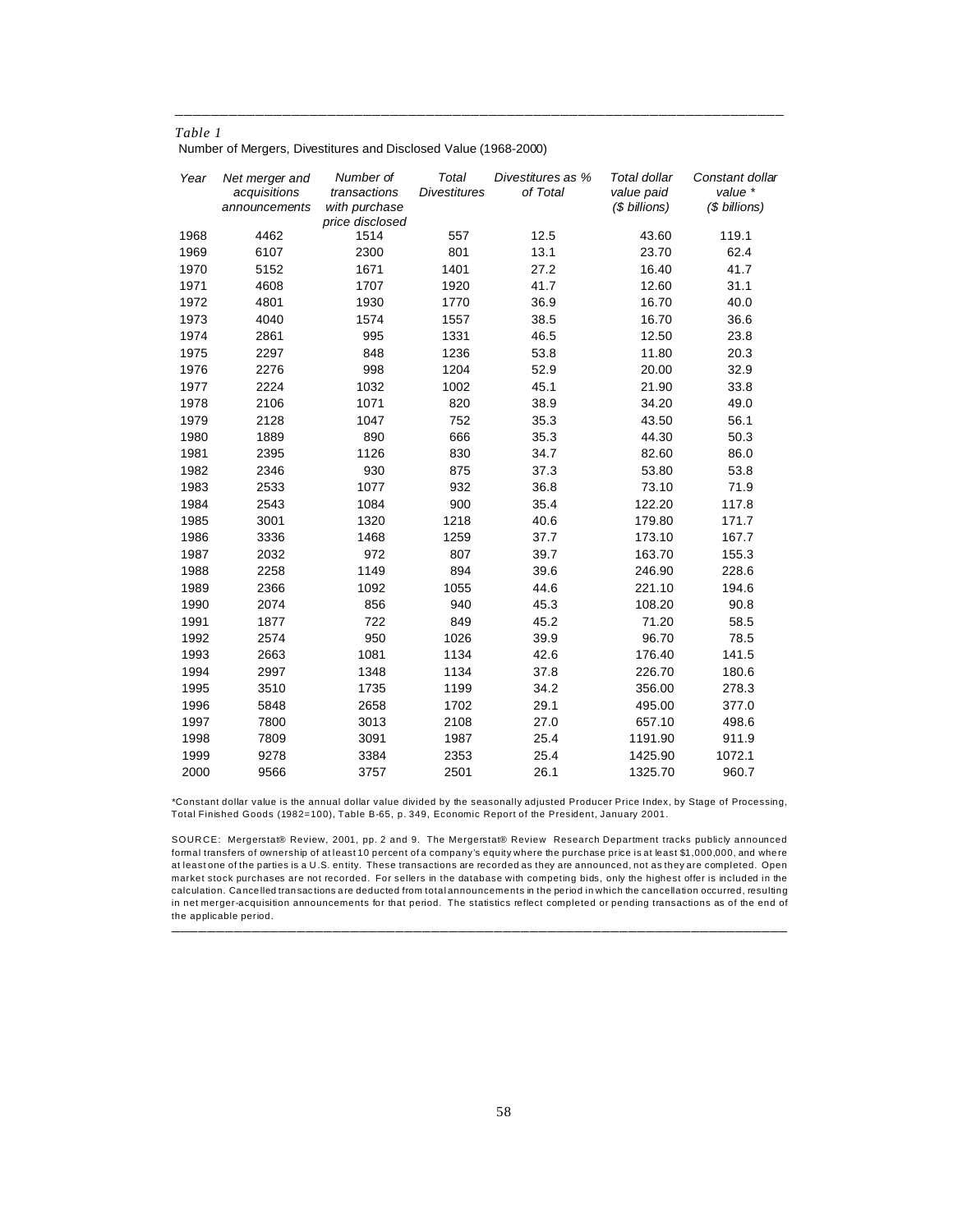



SOURCE: Mergerstat@ Review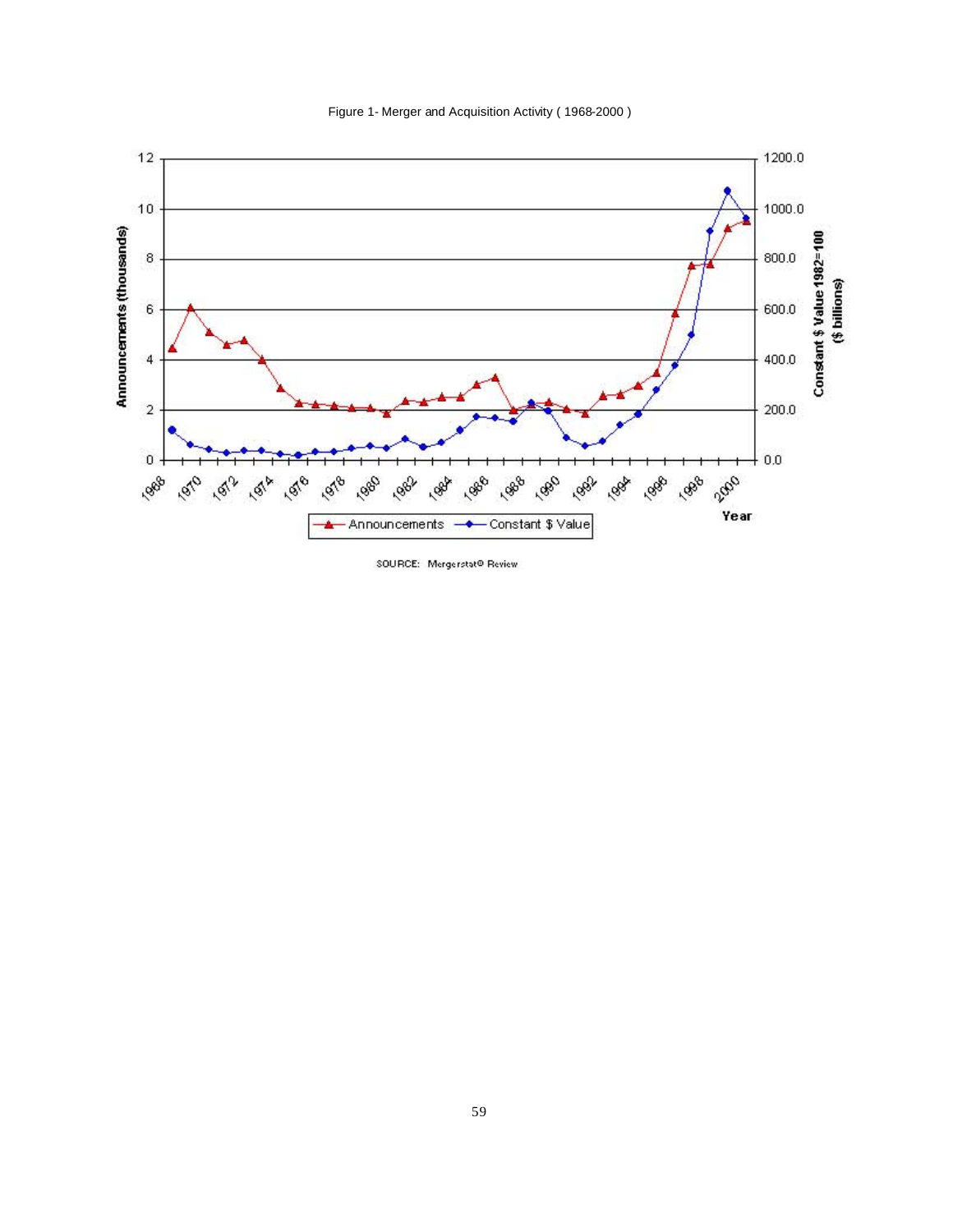

Figure 2 - Merger and Acquisition Dollar Value as a Percentage of GDP (1968-2000)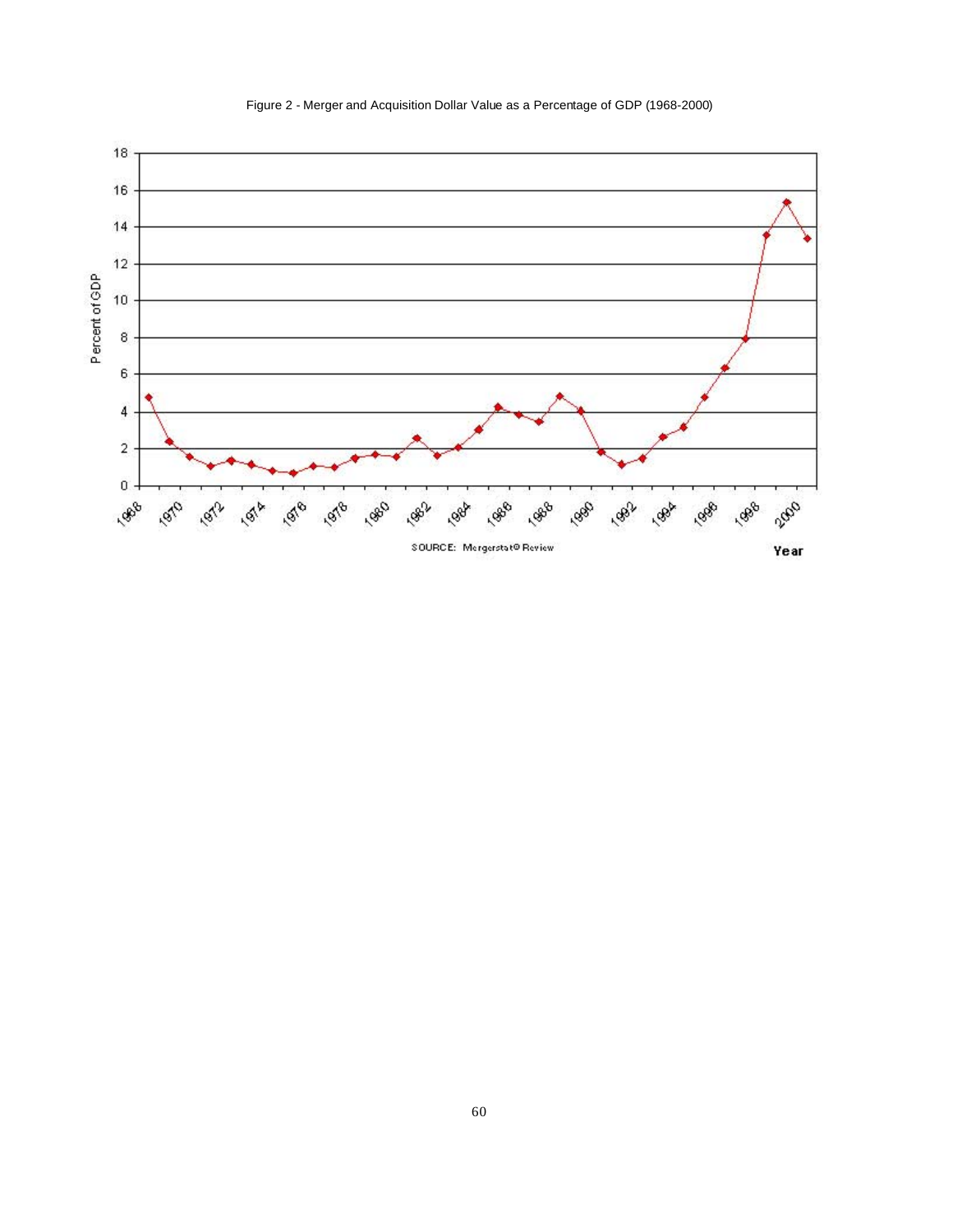Mergerstat Review Full Year Merger Industry Analysis (1999-2000)

|                                 | Number of<br>Transaction |       |            |              | Total dollar value paid*<br>(millions of dollars) |          |      | Average <sup>3</sup> Premium<br>paid over market* |      |         |
|---------------------------------|--------------------------|-------|------------|--------------|---------------------------------------------------|----------|------|---------------------------------------------------|------|---------|
| <b>Industry Sector</b>          | 1999                     | 2000  | 1999       | $(base)^{t}$ | 2000                                              | (base)'  | 1999 | (base)°                                           | 2000 | (base)° |
| Agricultural<br>production      | 29                       | 28    | 16,301.3   | (10)         | 4,843.9                                           | (7)      | 43.8 | (2)                                               | 45.1 | (2)     |
| Manufacturing <sup>4</sup>      | 2,444                    | 2,443 | 405,041.0  | (1,039)      | 491,294.9                                         | (1, 148) | 43.2 | (232)                                             | 49.2 | (209)   |
| Natural resources               | 96                       | 113   | 40,778.1   | (60)         | 68,057.3                                          | (74)     | 36.9 | (17)                                              | 34.3 | (20)    |
| Transportation                  | 119                      | 90    | 15,232.2   | (51)         | 8,583.0                                           | (35)     | 30.8 | (11)                                              | 64.3 | (8)     |
| Communication &<br>broadcasting | 652                      | 652   | 476,584.3  | (271)        | 128,284.9                                         | (305)    | 44.0 | (32)                                              | 81.5 | (17)    |
| <b>Utilities</b>                | 218                      | 154   | 86,385.7   | (117)        | 53,980.7                                          | (96)     | 36.0 | (39)                                              | 45.1 | (17)    |
| Wholesale &<br>distribution     | 432                      | 363   | 12,755.0   | (107)        | 14,771.7                                          | (109)    | 39.8 | (22)                                              | 60.8 | (16)    |
| Retail                          | 529                      | 404   | 30,728.8   | (148)        | 11,363.7                                          | (126)    | 66.7 | (21)                                              | 58.6 | (13)    |
| <b>Financial services</b>       | 1,089                    | 1,064 | 140,429.7  | (448)        | 230,141.4                                         | (421)    | 33.7 | (164)                                             | 43.2 | (139)   |
| Other services                  | 3,555                    | 4,199 | 200,392.2  | (1, 115)     | 308,958.5                                         | (1, 424) | 53.5 | (176)                                             | 52.5 | (126)   |
| Real estate                     | 115                      | 56    | 1,265.5    | (18)         | 5,462.9                                           | (12)     | 20.8 | (2)                                               | 25.5 | (7)     |
| Total                           | 9,278                    | 9,566 | 1,425,884. | (3, 384)     | 1,325,734.0                                       | (3,757)  | 43.3 | (723)                                             | 49.2 | (574)   |

))))))))))))))))))))))))))))))))))))))))))))))))))))))))))))))))))))))))))))))))))))))))))

)))))))))))))))))))))))))))))))))))))))))))))))))))))))))))))))))))))))))))))))))))))

\* Based on those transactions supplying data.

<sup>1</sup> Number of transactions which disclosed a purchase price

<sup>2</sup>Number of acquisitions of publicly-traded companies where the premium over market was paid. Premiums can only be

calculated on acquisitions of publicly-traded companies.<br><sup>3</sup> Weighted average using base as weight, to be consistent with "total" average premium paid over market computed by Mergerstat Review.

4 Includes petroleum refining.

SOURCE: Mergerstat® Review 2001, pp. 72 and 78, and 2000, p. 72.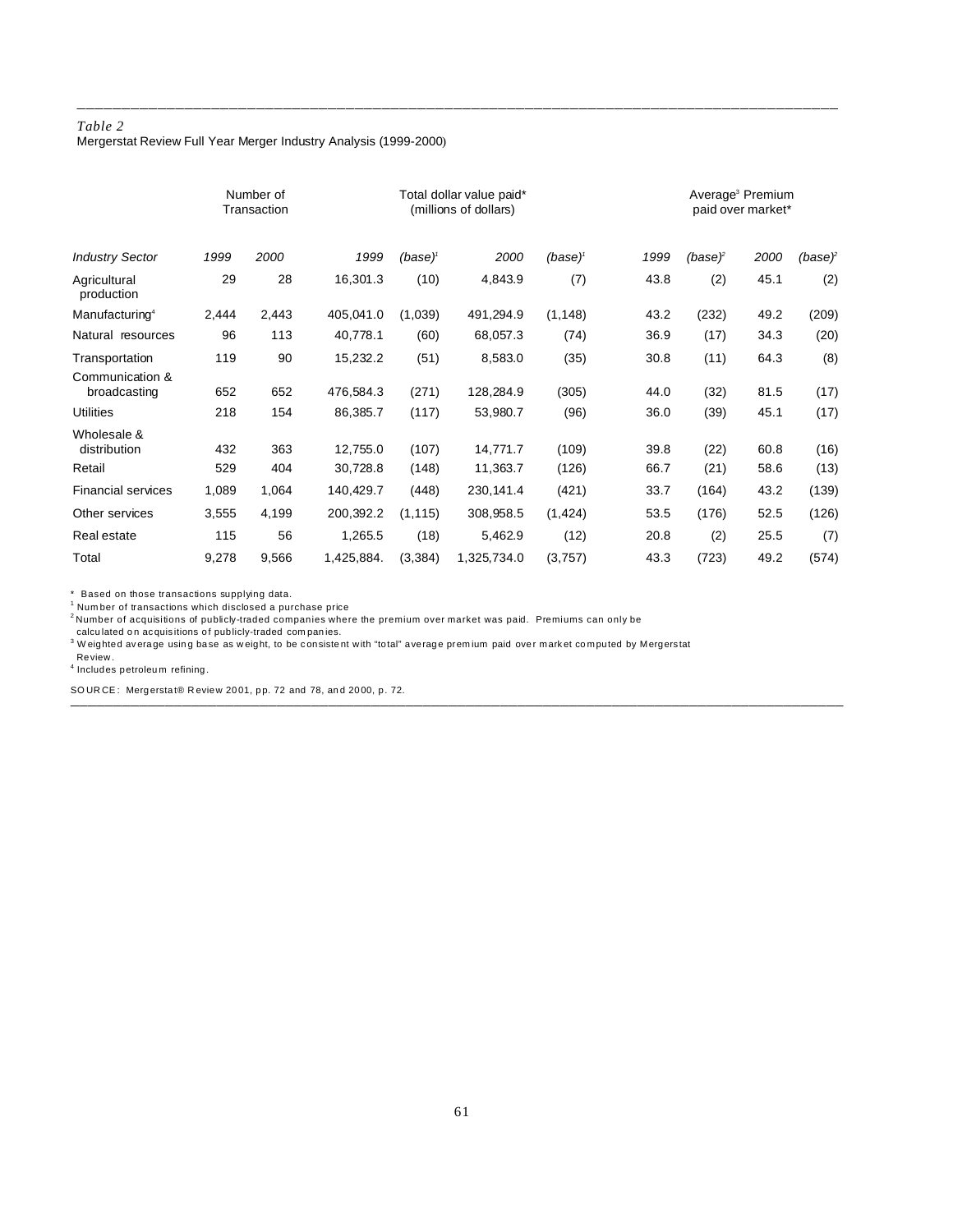Merger Activity, Selected Industries (2000)

|                                                        | Number |                      | Percent                    |                           |
|--------------------------------------------------------|--------|----------------------|----------------------------|---------------------------|
|                                                        | No.    | Value<br>(\$billion) | Percent of total<br>number | Percent of<br>total value |
| Computer Software,<br>Supplies &<br>Services           | 2531   | 144.6                | 26.5                       | 10.9                      |
| Leisure Equipment                                      | 276    | 119.0                | 2.9                        | 9.0                       |
| Banking & Finance                                      | 309    | 118.3                | 3.2                        | 8.9                       |
| Electronics                                            | 233    | 99.0                 | 2.4                        | 7.5                       |
| Communications                                         | 467    | 85.1                 | 4.9                        | 6.4                       |
| Brokerage,<br>Investment &<br>Management<br>Consulting | 522    | 82.1                 | 5.5                        | 6.2                       |
| Food Processing                                        | 113    | 80.7                 | 1.2                        | 6.1                       |
| Oil & Gas                                              | 92     | 67.2                 | 1.0                        | 5.1                       |
| Electric, Gas, Water                                   |        |                      |                            |                           |
| & Sanitary<br><b>Services</b>                          | 154    | 54.0                 | 1.6                        | 4.1                       |
| Electrical<br>Equipment                                | 295    | 53.9                 | 3.1                        | 4.1                       |
| Aerospace, Aircraft<br>& Defense                       | 36     | 50.3                 | 0.4                        | 3.8                       |
| <b>Broadcasting</b>                                    | 185    | 43.1                 | 1.9                        | 3.3                       |
| Drugs, Medical<br>Supplies &                           |        |                      |                            |                           |
| Equipment                                              | 227    | 31.1                 | 2.4                        | 2.3                       |
| Insurance                                              | 233    | 29.8                 | 2.4                        | 2.2                       |
| Paper & packaging                                      | 41     | 27.5                 | 0.4                        | 2.1                       |
| Printing &<br>Publishing                               | 235    | 25.7                 | 2.5                        | 1.9                       |
| <b>Office Equipment</b>                                | 102    | 21.6                 | 1.1                        | 1.6                       |
| Instruments &<br>Photographic<br>Equipment             | 157    | 16.9                 | 1.6                        | 1.3                       |
| Wholesale &<br>Distribution                            | 363    | 14.8                 | 3.8                        | 1.1                       |
| Total, selected<br>industries                          | 6571   | 892.7                | 68.7                       | 67.3                      |
| Total                                                  | 9566   | 1325.7               | 100.0                      | 100.0                     |

)))))))))))))))))))))))))))))))))))))))))))))))))))))

))))))))))))))))))))))))))))))))) ))))))))))))))))))))))))))))))))

SOURCE: Mergerstat® Review 2001, p. 72.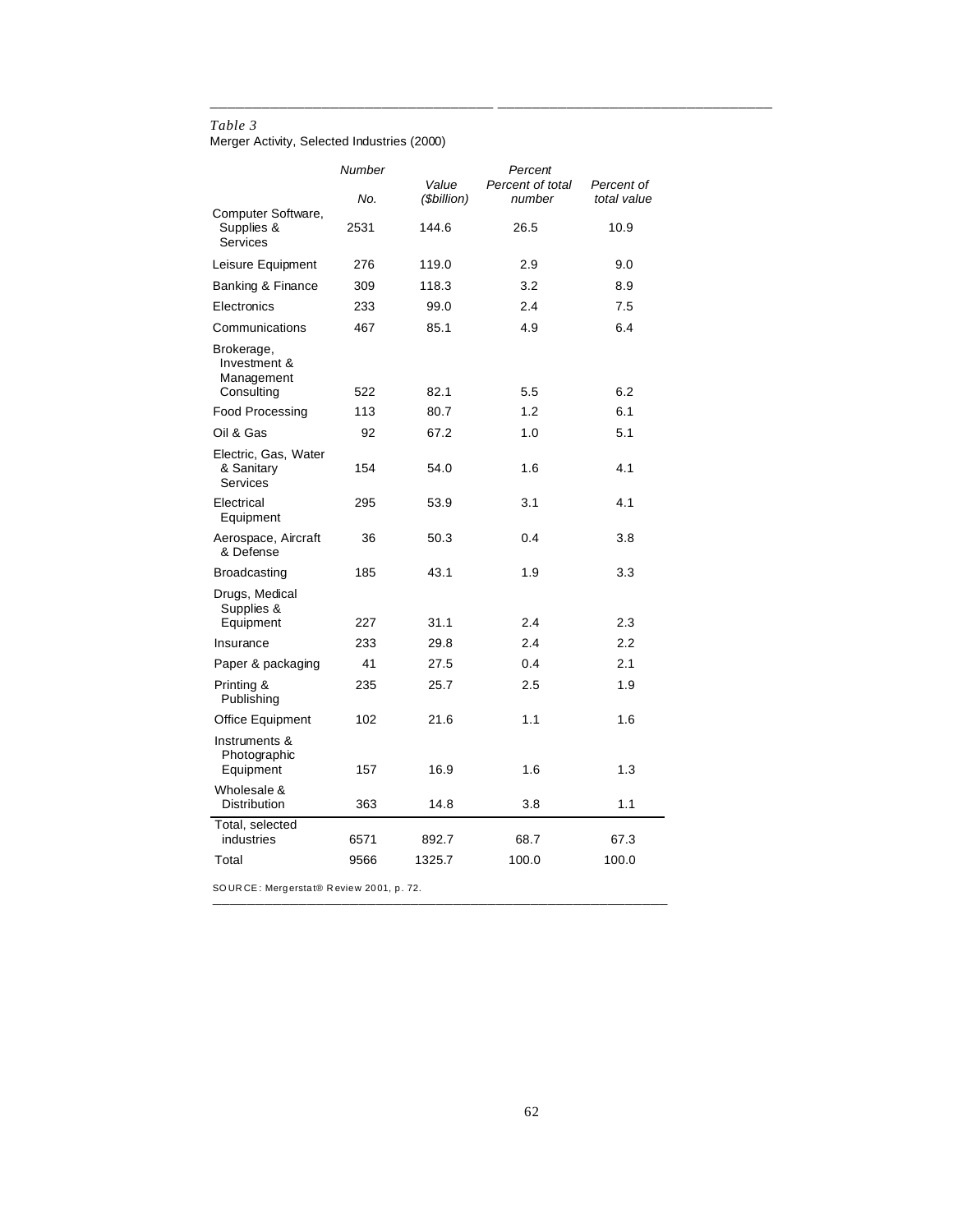Aggregate Concentration Trends: Percentage Share of Manufacturing Assets by the Top 100 and 200 Manufacturing Firms for Manufacturing Corporations (1974-1998)

))))))))))))))))))))))))))))))))))))))))))))))))))))

|      |                | <b>Asset Size Group</b> |
|------|----------------|-------------------------|
|      | <b>Top 100</b> | <b>Top 200</b>          |
| 1974 | 44.4           | 56.7                    |
| 1975 | 45.0           | 57.5                    |
| 1976 | 45.5           | 58.0                    |
| 1977 | 45.9           | 58.5                    |
| 1978 | 45.5           | 58.3                    |
| 1979 | 46.1           | 59.0                    |
| 1980 | 46.8           | 59.9                    |
| 1981 | 46.8           | 60.0                    |
| 1982 | 47.7           | 60.9                    |
| 1984 | 48.9           | 60.7                    |
| 1985 | 49.1           | 61.0                    |
| 1986 | 49.4           | 61.1                    |
| 1987 | 50.0           | 61.8                    |
| 1988 | 49.0           | 61.1                    |
| 1989 | 49.4           | 61.6                    |
| 1990 | 49.8           | 61.8                    |
| 1991 | 49.5           | 61.6                    |
| 1992 | 49.3           | 61.4                    |
| 1993 | 49.1           | 61.0                    |
| 1994 | 48.0           | 60.1                    |
| 1995 | 47.1           | 59.3                    |
| 1996 | 47.1           | 59.1                    |
| 1997 | 47.3           | 59.0                    |
| 1998 | 46.6           | 58.6                    |

SOUR CE: Calculated by Quarterly Financial Report, Bureau of Census, Department of Commerce for Bureau of Economics, Federal Trade Commission. Figures are for the fourth quarter of each year. Values for fourth quarter 1983 will not be calculated due to changes in the QFR adm inistrative procedures. )))))))))))))))))))))))))))))))))))))))))))))))))))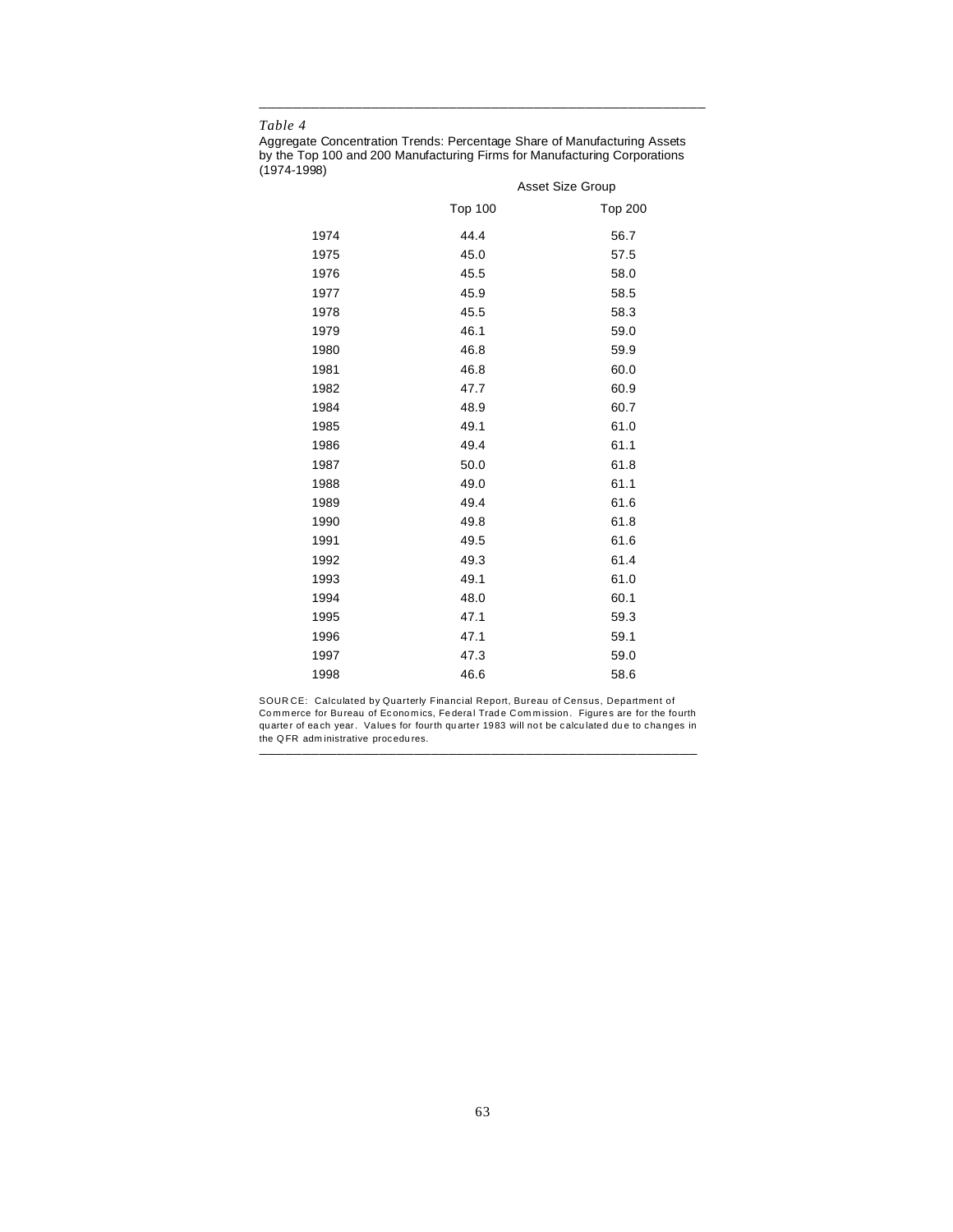*Table 4A*

Aggregate Concentration Trends: Percentage Share of Manufacturing Value Added by the Top 50, 100, 150, and 200 Manufacturing Firms (1977-1992)

)))))))))))))))))))))))))))))))))))))))))))))))))))))))))))))))

|                | 1977 | 1982 | 1987 | 1992 |
|----------------|------|------|------|------|
| Top 50         | 24.4 | 23.9 | 24.9 | 23.7 |
| <b>Top 100</b> | 33.4 | 32.8 | 33.4 | 32.2 |
| <b>Top 150</b> | 39.5 | 38.7 | 39.0 | 37.7 |
| <b>Top 200</b> | 43.8 | 43.2 | 43.2 | 41.7 |

SO URCE: U.S. CENSUS OF MANUFACTURES , CONCENTRATION RATIOS IN MANU FACTU RING Subject Series MC87-5-6, at table 2 (1992). 1992 data from MC92-S-2 at http://www.census.gov/epcd/www/concentration.htm l.

)))))))))))))))))))))))))))))))))))))))))))))))))))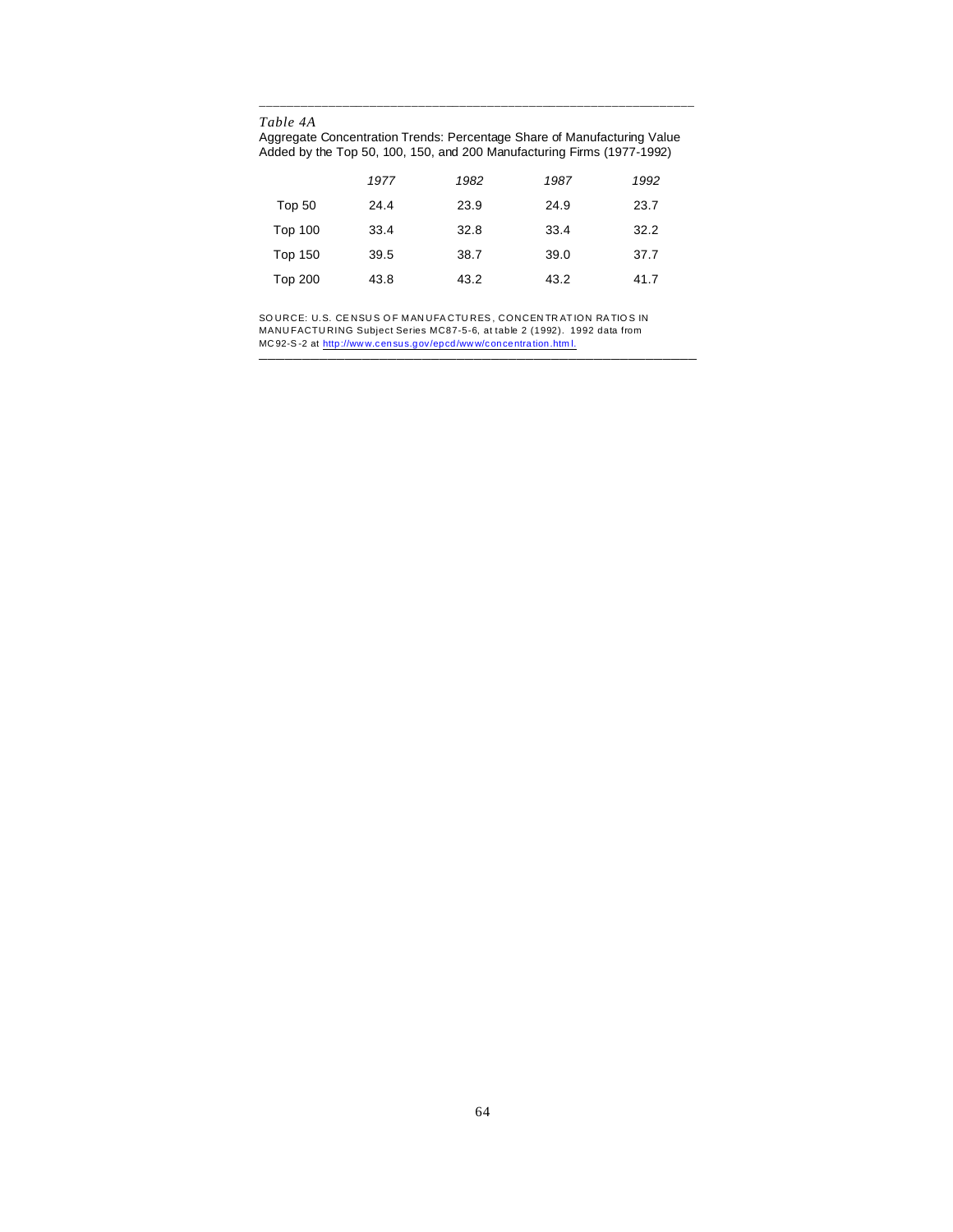Hart-Scott-Rodino Summary of Transactions, Fiscal Year (Oct.-Sept.), 1979-2000

| Year | Transaction<br>s Reported | Dollar<br>Value<br>(\$ billions) | Adjusted<br>transactions<br>in which a<br>second<br>request<br>could have<br>been issued <sup>1</sup> | Investigations<br>in which<br>second<br>requests were<br>issued | FTC <sup>2</sup><br>second<br>requests | <b>FTC</b><br>percent <sup>3</sup> | DOJ <sup>2</sup><br>second<br>requests | <b>DOJ</b><br>percent <sup>3</sup> | Number of<br>transactions<br>involving a<br>request for<br>early<br>termination <sup>5</sup> | Granted <sup>5</sup> | Denied <sup>5</sup> |
|------|---------------------------|----------------------------------|-------------------------------------------------------------------------------------------------------|-----------------------------------------------------------------|----------------------------------------|------------------------------------|----------------------------------------|------------------------------------|----------------------------------------------------------------------------------------------|----------------------|---------------------|
| 1979 | 861                       | <b>NA</b>                        | <b>NA</b>                                                                                             | <b>NA</b>                                                       | 63                                     | <b>NA</b>                          | 50                                     | <b>NA</b>                          | 123                                                                                          | 60                   | 62                  |
| 1980 | 784                       | <b>NA</b>                        | <b>NA</b>                                                                                             | <b>NA</b>                                                       | 31                                     | <b>NA</b>                          | 37                                     | <b>NA</b>                          | 100                                                                                          | 75                   | 22                  |
| 1981 | 996                       | <b>NA</b>                        | 762                                                                                                   | 69                                                              | 34                                     | 4.5                                | 35                                     | 4.6                                | 164                                                                                          | 135                  | 26                  |
| 1982 | 1203                      | 74.0                             | 713                                                                                                   | 65                                                              | 39                                     | 5.5                                | 26                                     | 3.6                                | 222                                                                                          | 142                  | 63                  |
| 1983 | 1093                      | 80.6                             | 903                                                                                                   | 34                                                              | 12                                     | 1.3                                | 22                                     | 2.4                                | 606                                                                                          | 495                  | 103                 |
| 1984 | 1340                      | 153.6                            | 1119                                                                                                  | 61                                                              | 25                                     | 2.2                                | 36                                     | 3.2                                | 963                                                                                          | 781                  | 153                 |
| 1985 | 1603                      | 188.6                            | 1301                                                                                                  | 67                                                              | 24                                     | 1.8                                | 43                                     | 3.3                                | 1281                                                                                         | 975                  | 288                 |
| 1986 | 1949                      | <b>NA</b>                        | 1660                                                                                                  | 71                                                              | 32                                     | 1.9                                | 39                                     | 2.3                                | 1639                                                                                         | 1263                 | 362                 |
| 1987 | 2533                      | 577.9                            | 2170                                                                                                  | 58                                                              | 18                                     | 0.8                                | 40                                     | 1.8                                | 2264                                                                                         | 1752                 | 512                 |
| 1988 | 2746                      | 350.7                            | 2391                                                                                                  | 68                                                              | 39                                     | 1.6                                | 29                                     | 1.2                                | 2440                                                                                         | 1885                 | 555                 |
| 1989 | 2883                      | 503.5                            | 2535                                                                                                  | 64                                                              | 35                                     | 1.4                                | 29                                     | 1.1                                | 2582                                                                                         | 1937                 | 645                 |
| 1990 | 2262                      | 302.6                            | 1955                                                                                                  | 89                                                              | 55                                     | 2.8                                | 34                                     | 1.7                                | 1975                                                                                         | 1299                 | 676                 |
| 1991 | 1529                      | 168.7                            | 1376                                                                                                  | 64                                                              | 33                                     | 2.4                                | 31                                     | 2.3                                | 1321                                                                                         | 907                  | 414                 |
| 1992 | 1589                      | 165.4                            | 1451                                                                                                  | 44                                                              | 26                                     | 1.8                                | 18                                     | 1.2                                | 1403                                                                                         | 1020                 | 383                 |
| 1993 | 1846                      | 222.3                            | 1745                                                                                                  | 71                                                              | 40                                     | 2.3                                | 31                                     | 1.8                                | 1689                                                                                         | 1201                 | 448                 |
| 1994 | 2305                      | 372.0                            | 2128                                                                                                  | 73                                                              | 46                                     | 2.2                                | 27                                     | 1.3                                | 2081                                                                                         | 1508                 | 573                 |
| 1995 | 2816                      | 508.9                            | 2612                                                                                                  | 101                                                             | 58                                     | 2.2                                | 43                                     | 1.6                                | 2471                                                                                         | 1869                 | 602                 |
| 1996 | 3087                      | 677.4                            | 2864                                                                                                  | 99                                                              | 36                                     | 1.3                                | 63                                     | 2.2                                | 2861                                                                                         | 2044                 | 817                 |
| 1997 | 3702                      | 776.6                            | 3438                                                                                                  | 122                                                             | 45                                     | 1.3                                | 77                                     | 2.2                                | 3363                                                                                         | 2513                 | 850                 |
| 1998 | 4728                      | 1436.1                           | 4575                                                                                                  | 125                                                             | 46                                     | 1.0                                | 79                                     | 1.7                                | 4323                                                                                         | 3234                 | 1089                |
| 1999 | 4642                      | 1852.8                           | 4340                                                                                                  | 111                                                             | 45                                     | 1.0                                | 68                                     | 1.6                                | 4110                                                                                         | 3103                 | 1007                |
| 2000 | 4926                      | 2990.7                           | 4749                                                                                                  | 98                                                              | 43                                     | 0.9                                | 55                                     | 1.2                                | 4324                                                                                         | 3515                 | 809                 |

))))))))))))))))))))))))))))))))))))))))))))))))))))))))))))))))))))))))))))

1 These figures omit from the total number of transactions reported all transactions for which the agencies were not authorized to request additional information. These include (1) incomplete transactions (only one party filed a complaint notification); (2) transactions reported pursuant to the exemption provisions of sections 7A(c)(6) and 7A(c)(8) of the Act; and (3) transactions which were found to be non-reportable. In addition, where a party filed more than one notification in the same year to acquire voting securities of the same corporation, e.g., filing for the 15% threshold and later filing for the 25% threshold, only a single consolidated transaction has been counted because, as a practical matter, the agencies do not issue more than one second request in such a case. These statistics also omit from the total number of transactions reported secondary acquisitions filed pursuant to Section 801.4 of the premerger notification rules. Secondary acquisitions have been deducted in order to be consistent with the statistics presented in most of the prior annual reports.

2. These statistics are based on the date the request was issued and not the date the investigation was opened. Second requests may not have been counted in precisely the same manner over time and across agencies, so the time series may not be fully consistent on those dimensions.

3. Second request investigations as a percentage of the total number of adjusted transactions.

4. These statistics are based on the date of the H-S-R filing and not the date action was taken on the request.

SOURCE: The data were compiled by the FTC's premerger notification office. Most of these data can be found in FTC HSR Annual Report to Congress for Fiscal Year 2000 and 1992 at http://www.ftc.gov/bc/hsr/hsrinfopub.htm.

))))))))))))))))))))))))))))))))))))))))))))))))))))))))))))))))))))))))))))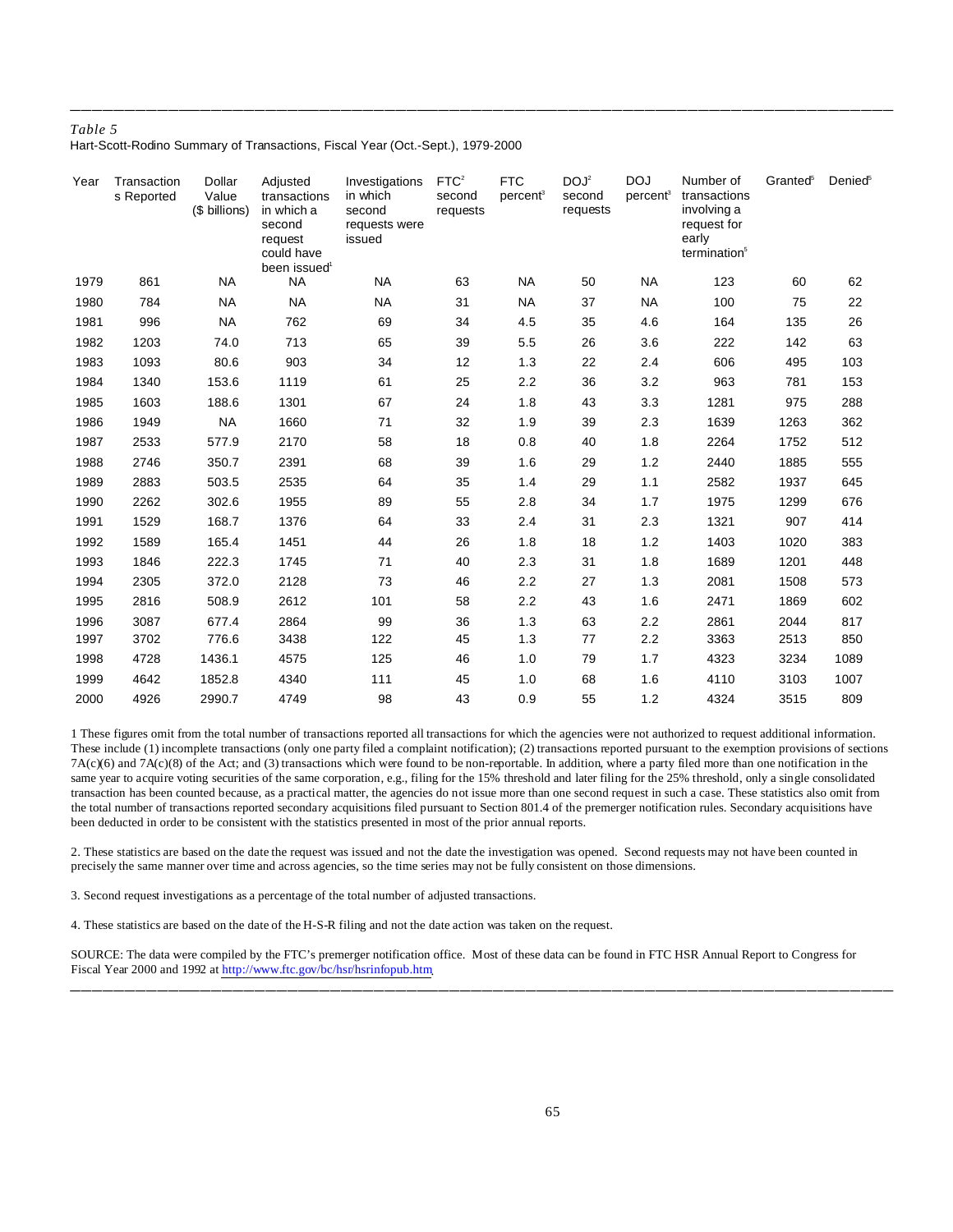

Figure 3 - Number of Mergers Reported to Government by Month (1978-2000)

SOURCE: A count fo the number of transactions reported under the Hart-Scott-Rodin o reporting requirements. Compiled by the FTC Premerger Notification Office.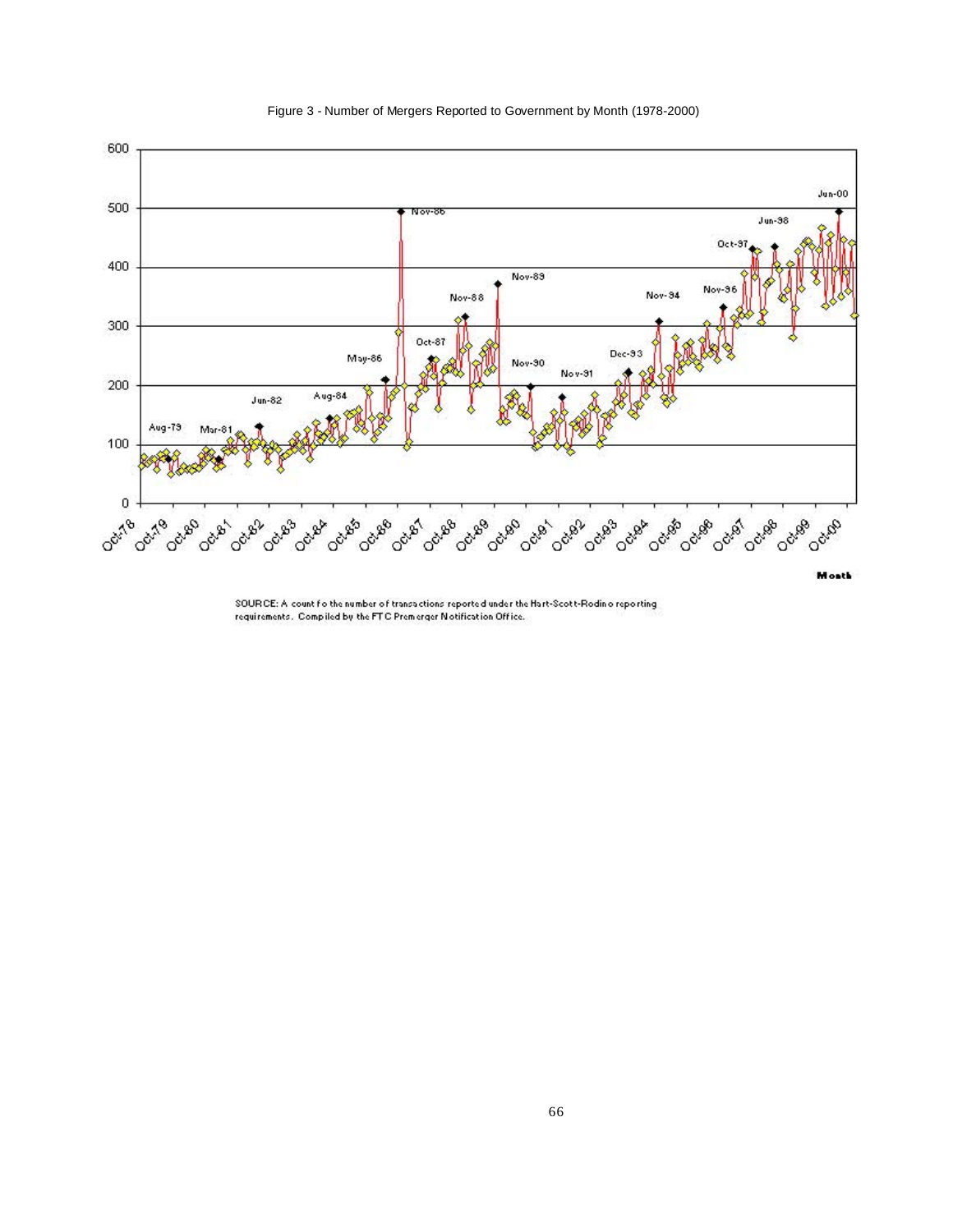

Figure 4 - Number of FTC and DOJ Second Request Investigations under Hart-Scott-Rodino (FY 1979-2000)

SOURCE: Federal Trade Commission Premerger Notification Office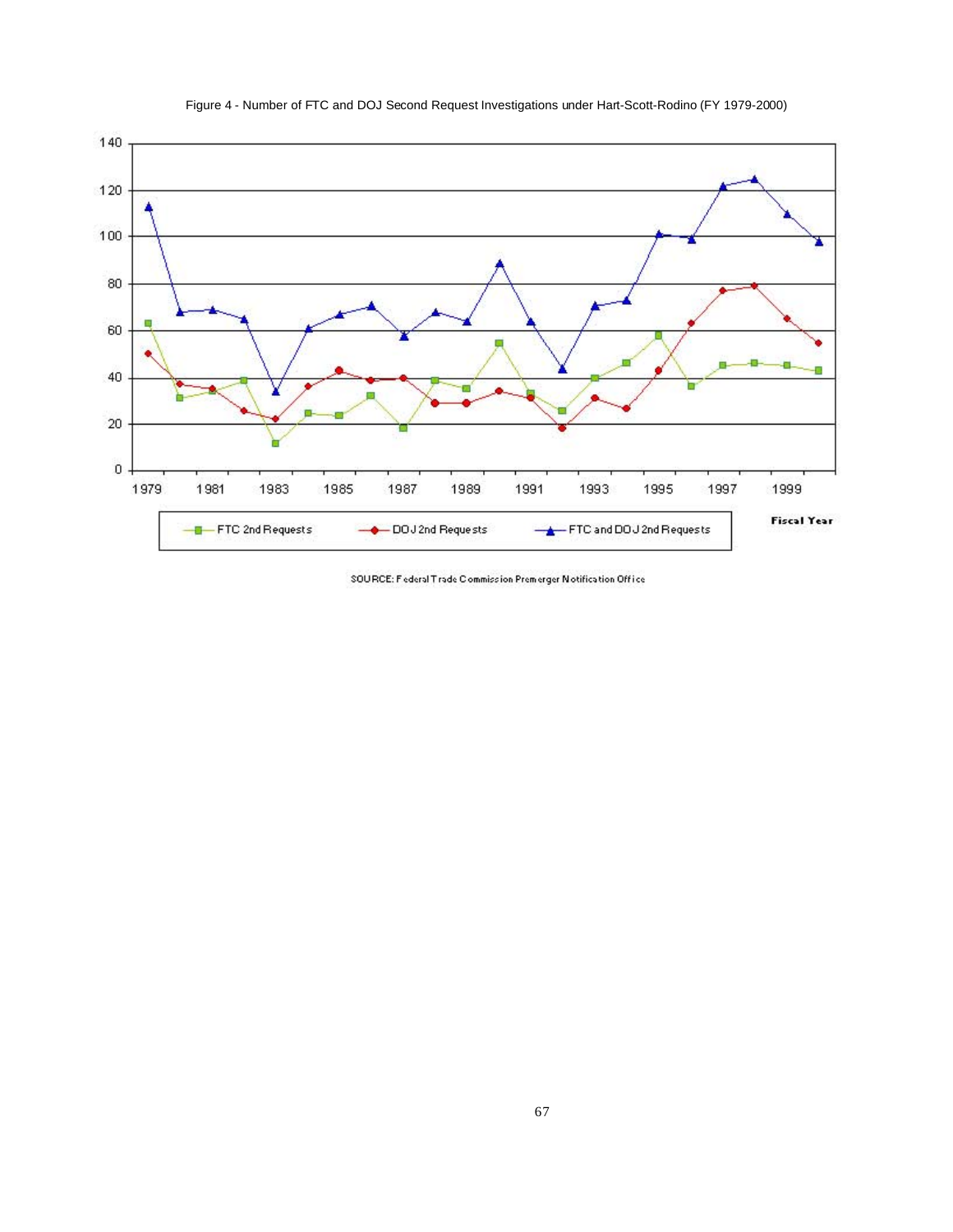



lication<br>| i r I G Premerge<br>, i  $\frac{1}{2}$ 

cond<br>a 2nd o se<br>o de E: T he percentage is calculated by dividing the number<br>*sits for* information by the number of transactions for<br>*si*t could have been issued.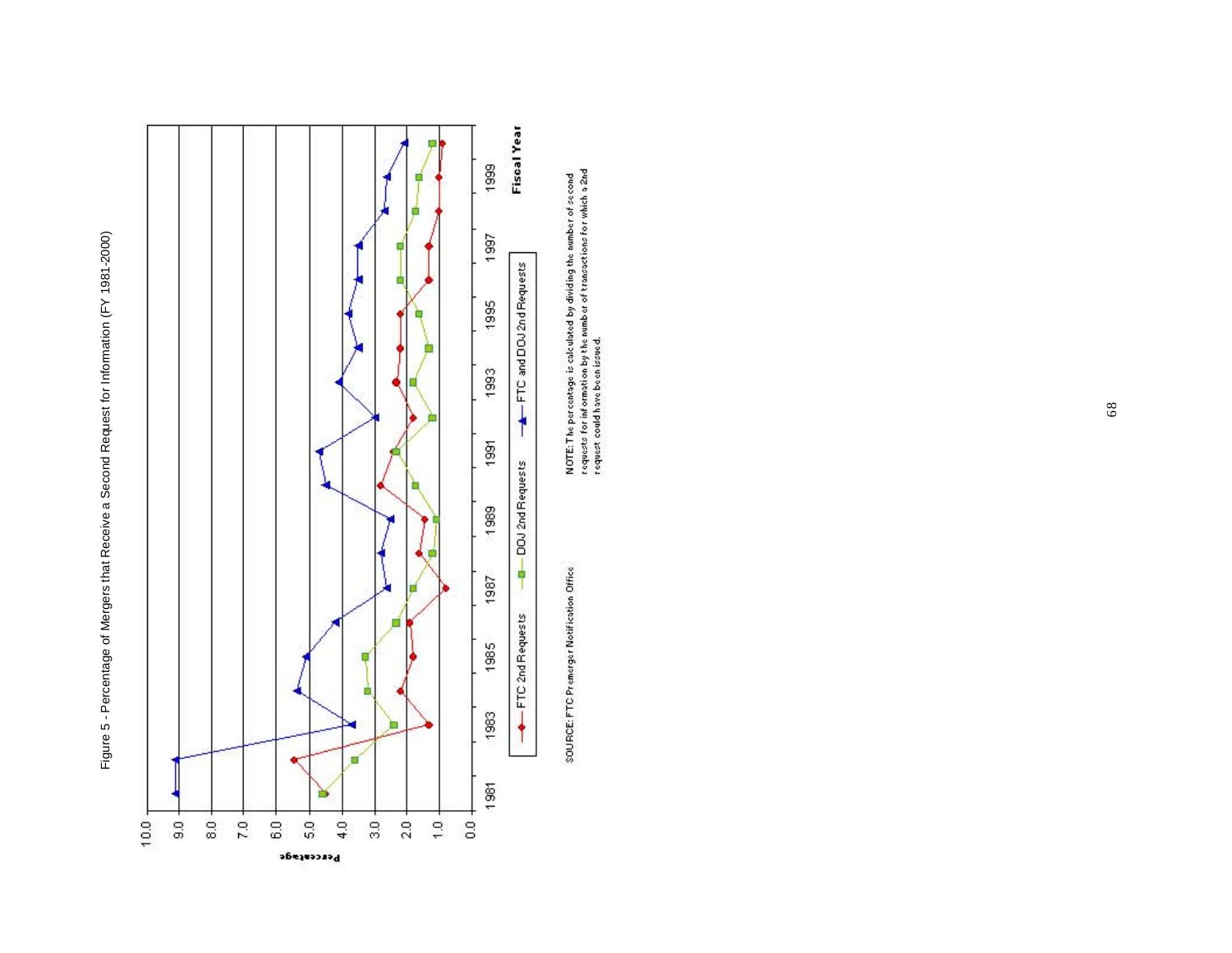## **BIBLIOGRAPHY**

- Akhavein, Jalal D., Allen N. Berger, and David B. Humphrey, "The Effects of Megamergers on Efficiency and Prices: Evidence from a Bank Profit Function," Review of Industrial Organization 12 (February 1997), 95-139.
- Anderson, Keith B. A Review of Structure Performance Studies in Grocery Retailing, Washington, D.C.: Bureau of Economics, Federal Trade Commission (1990).
- Andrade, Gregor, Mark Mitchell, and Erik Stafford, "New Evidence and Perspectives on Mergers," Journal of Economic Perspectives 15:2 (Spring 2001), 103-120.
- Andrade, Gregor and Erik Stafford, "Investigating the Economic Role of Mergers," Harvard Business School, Mimeo, (August 1999).
- Armentano, Dominick, Antitrust and Monopoly: Anatomy of a Policy Failure 2<sup>nd</sup> ed. New York: John Wiley & Sons (1990).
- Asplund, Marcus and Rickard Sandin, "Competition in Interrelated Markets: An Empirical Study," International Journal of Industrial Organization 17 (1999), 353-69.
- Auerbach, Alan J. and David Reishus, "Taxes and the Merger Decision," in Coffee, J. and Louis Lowenstein eds., Takeovers and Contests for Corporate Control, Oxford: Oxford University Press (1987).
- Auerbach, Alan and Joel Slemrod, "The Economic Effects of the Tax Reform Act of 1986," Journal of Economic Literature 35 (June 1997), 589-632, 613.
- Avery, Christopher, Judith A. Chevalier, and Scott Schaefer, "Why Do Managers Undertake Acquisitions? An Analysis of Internal and External Rewards for Acquisitiveness," Journal of Law Economics & Organization (April 1998), 24-43.
- Banerjee, Ajeyo, and E. Woodrow Eckard, "Are Mega-Mergers Anticompetitive? Evidence From the First Great Merger Wave," RAND Journal of Economics 29:4 (Winter 1998), 803-827.
- Barber, Brad M., Donald Palmer, and James Wallace, "Determinants of Conglomerate and Predatory Acquisitions : Evidence from the 1960s," Journal of Corporate Finance 1:3 (April 1995), 283- 318.
- Barro, Jason R. and David M. Cutler, "Consolidation in the Medical Marketplace in Massachusetts," in S. Kaplan ed., Mergers and Productivity, National Bureau of Economic Research Conference, University of Chicago (2000) 9-50.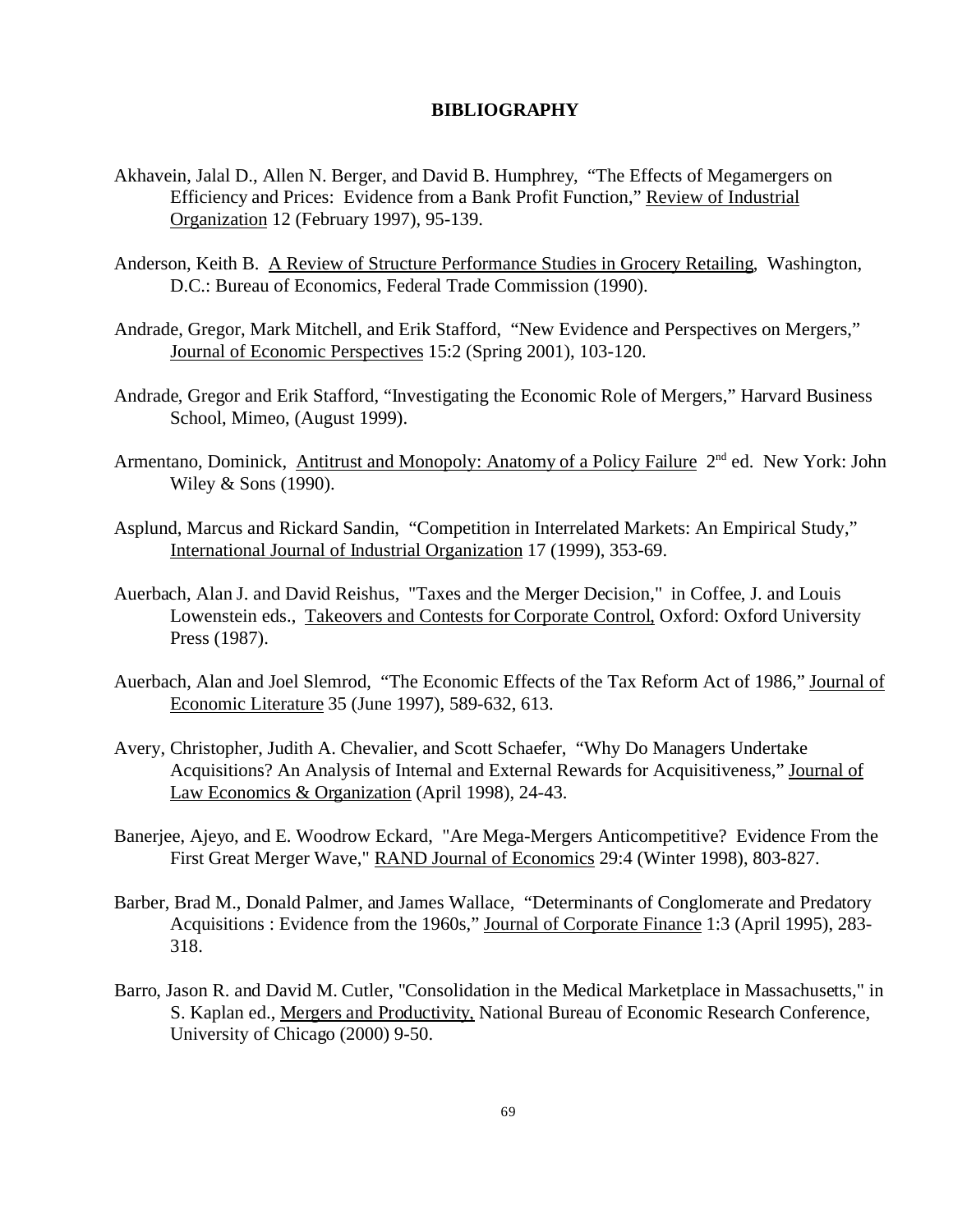- Barton, David M. and Roger Sherman, "The Price and Profit Effects of Horizontal Merger: A Case Study," Journal of Industrial Economics 33:2 (December 1984), 165-177.
- Berle, Adolf A. and Gardiner Means, The Modern Corporation, New York: Macmillan (1932).
- Berger, Allen N. "Distribution-Free Estimates of Efficiency in the U.S. Banking Industry and Tests of the Standard Distributional Assumptions," Journal of Productivity Analysis 4 (1993), 261-292.
- Berger, Allen N., Rebecca S. Demsetz, and Philip E. Strahan, "The Consolidation of the Financial Services Industry: Causes, Consequences, and Implications for the Future," Journal of Banking & Finance 23 (1999), 135-194.
- Berger, Allen N., and Timothy H. Hannan, "The Price-Concentration Relationship in Banking," Review of Economics and Statistics 71:2 (May 1989), 291-299.
- Berger, Allen N., and Timothy H. Hannan, "The Price-Concentration Relationship in Banking: Reply," Review of Economics and Statistics 74 (May 1992), 376-79.
- Berger, Allen N., and Timothy H. Hannan, "The Efficiency Cost of Market Power in the Banking Industry: A Test of the 'Quiet Life' and Related Hypotheses," Review of Economics and Statistics 80:3 (August 1998), 454-65.
- Berger, Allen N., and David B. Humphrey, "Megamergers in Banking and the Use of Cost Efficiency as a Defense," Antitrust Bulletin 37 (Fall 1992), 541-600.
- Binger, B., E. Hoffman, G. Libecap, and K. Shachat, "An Experimetric Study of the Cournot Theory of Firm Behavior," University of Arizona, Manuscript (1990).
- Bittlingmayer, George, "Merger as a Form of Investment," Kyklos 49 (1996), 127-153.
- Blair, Margaret M. ed., The Deal Decade: What Takeovers and Leveraged Buyouts Mean for Corporate Governance, Washington D.C.: Brookings Institution, (1993).
- Blonigen, Bruce A. and Christopher T. Taylor, "R&D Activity and Acquisitions in High Technology Industries: Evidence form the Electronic and Electrical Equipment Industries," Journal of Industrial Economics 48 (March 2000), 47-70.
- Borenstein, Severin, "Airline Mergers, Airport Dominance, and Market Power," American Economic Review 80:2 (May 1990), 400-404.
- Borenstein, Severin, "Hubs and High Fares: Dominance and Market Power in the U.S. Airline Industry," RAND Journal of Economics 20 (1989), 344-365.
- Bothwell, James L., Thomas F. Cooley, and Thomas H. Hall, "A New View of the Market Structure-Performance Debate," Journal of Industrial Economics 32:4 (June 1984), 397-417.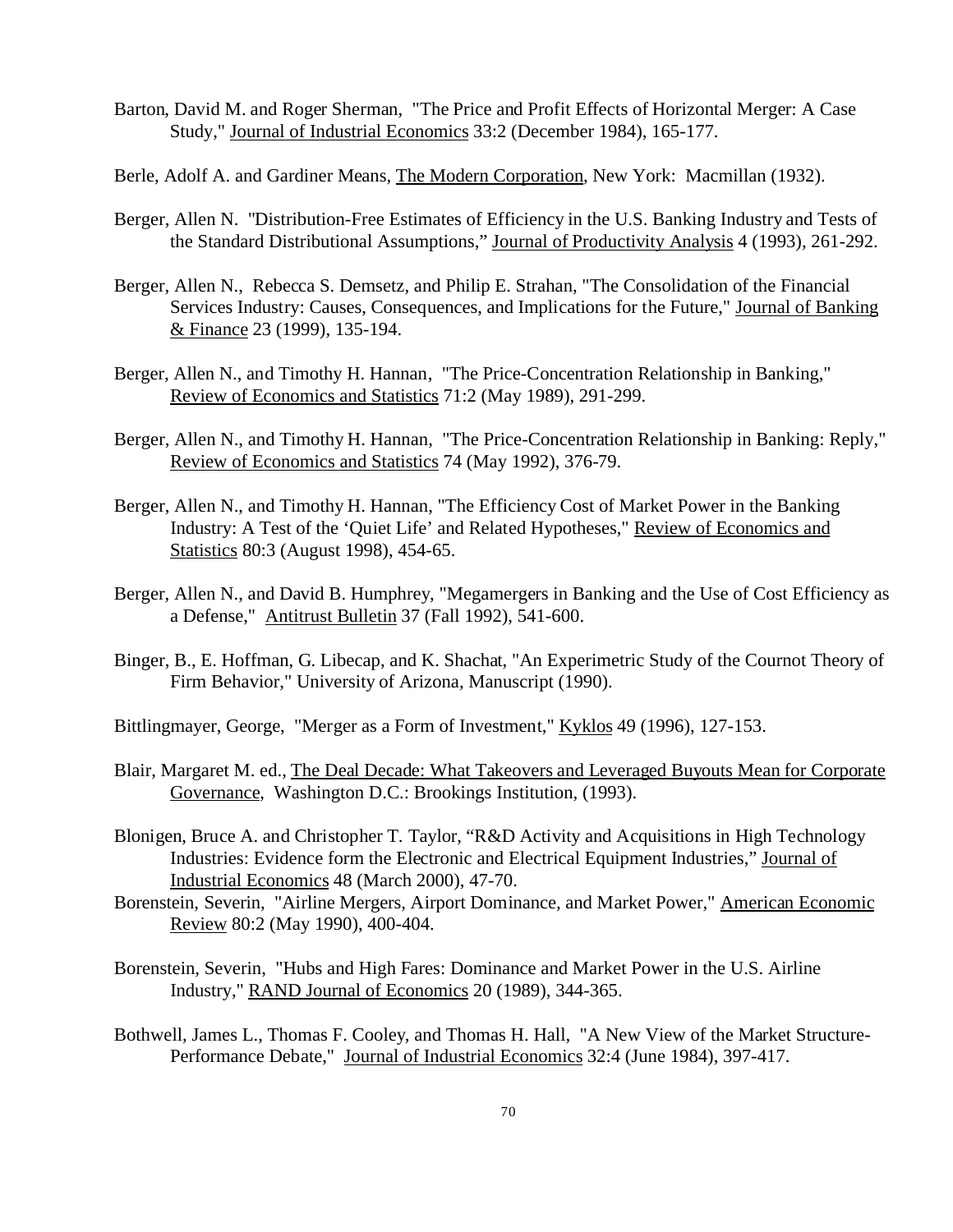- Bogue, Richard J., Stephen M. Shortell, Min-Woong Sohn, Larry Manheim, Gloria Bazzoli, and Cheeling Chan, "Hospital Reorganization After Merger," Medical Care 33:7 (1995), 676-686.
- Boudreaux, Donald J. and Burton W. Folsom, "MicroSoft and Standard Oil: Radical Lessons for Antitrust Reform," Antitrust Bulletin (Fall 1999), 555-576.
- Bradley, Michael, Anaud Desai, and E. Han Kim, "The Rationale Behind Interfirm Tender Offers: Information or Synergy?" Journal of Financial Economics 11 (April 1983), 183-206.
- Bradley, Michael, Anaud Desai, and E. Han Kim, "Determinants of the Wealth Effects of Corporate Acquisitions," Working Paper, Ann Arbor: University of Michigan (1984).
- Brannman, Lance, Douglas Klein, and Leonard Weiss, "The Price Effects of Increased Competition in Auction Markets," Review of Economics and Statistics 69:1 (February 1987), 24-32.
- Breen, Denis A. The Potential for Tax Gain as a Merger Motive: A Survey of Current Knowledge and Research Opportunities, Washington, D.C.: Bureau of Economics, Federal Trade Commission (1987).
- Bresnahan, Timothy F. and Peter C. Reiss, "Entry and Competition in Concentrated Markets," Journal of Political Economy 99:5 (1991), 977-1009.
- Brooks, John M., Avi Dor, and Herbert S. Wong, "Hospital-Insurer Bargaining: An Empirical Investigation of Appendectomy Pricing," Journal of Health Economics 16 (1997), 417-434.
- Brozen, Yale, Concentration, Mergers, and Public Policy, New York: Macmillan (1982).
- Brueckner, Jan K., Nichola J. Dyer, and Pablo T. Spiller, "Fare Determination in Airline Hub-and-Spoke Networks," RAND Journal of Economics 23:3 (1992), 309-333.
- Calomiris, Charles W. "Gauging the Efficiency of Bank Consolidation During A Merger Wave," Journal of Banking & Finance 23 (1999), 615-621.
- Calomiris, Charles W. and Jason Karceski, "Is the Bank Merger Wave of the 1990s Efficient?" in Steven N. Kaplan ed., Mergers and Productivity, National Bureau of Economic Research, Chicago (2000), 93-161.
- Caves, Richard E. and David R. Barton, Efficiency in U.S. Manufacturing Industries, Cambridge, MA: MIT Press (1990).
- Caves, Richard E. et al. Industrial Efficiency in Six Nations, Cambridge, MA: MIT Press (1992).
- Chandler, Alfred D. Jr. "The Competitive Performance of U.S. Industrial Enterprises Since the Second World War," Business History Review 68 (Spring 1994), 1-72.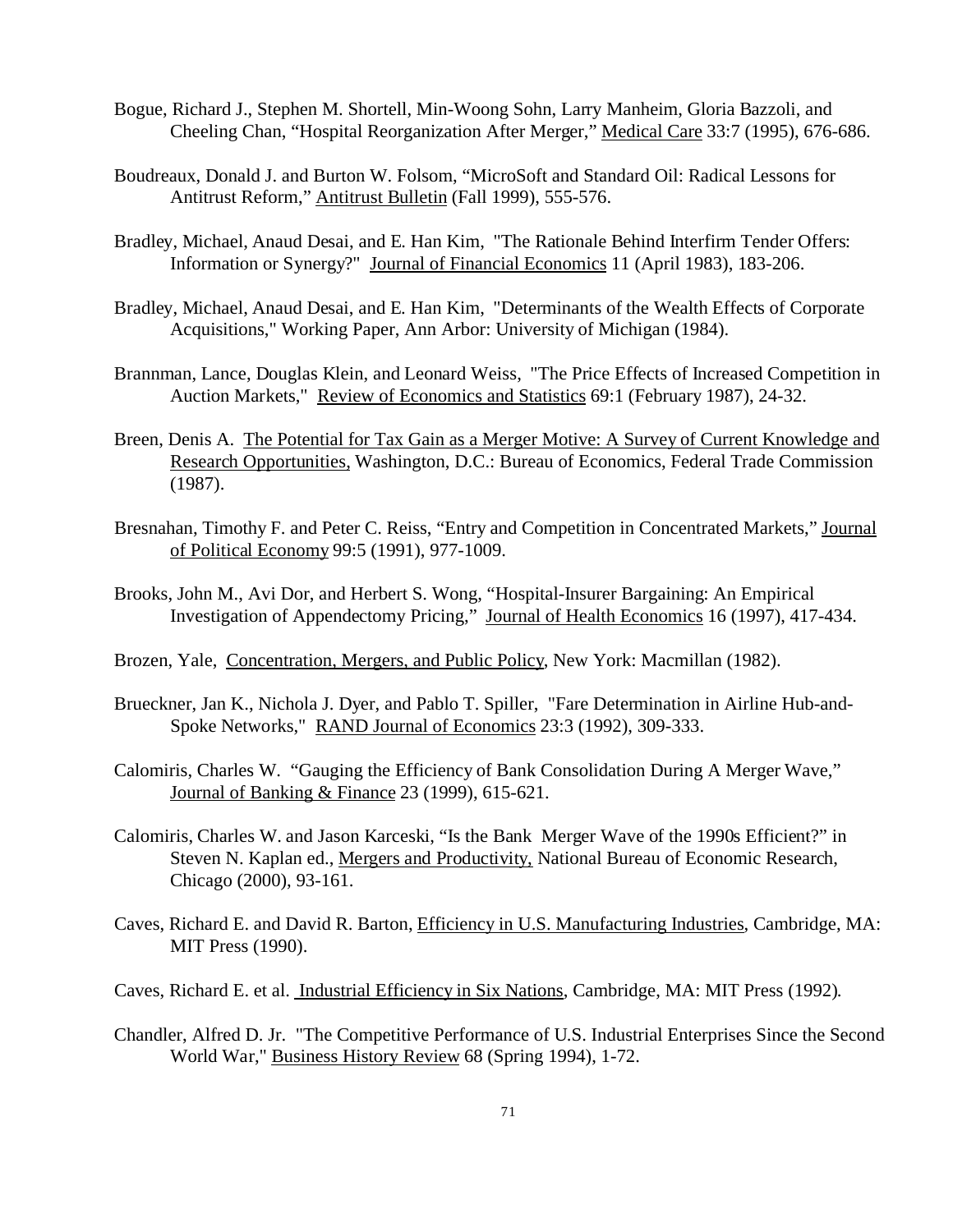- Chevalier, Judith A. "Capital Structure and Product-Market Competition: Empirical Evidence from the Supermarket Industry," American Economic Review (June 1995), 415-435.
- Clyde Paul S. and James D. Reitzes, . The Effectiveness of Collusion under Antitrust Immunity The Case of Liner Shipping Conferences, Washington, D.C.: Bureau of Economics, Federal Trade Commission (December 1995).
- Connor, Robert A., Roger D. Feldman and Bryan E. Dowd, "The Effects of Market Concentration and Horizontal Mergers on Hospital Costs and Prices*,"* International Journal of the Economics of Business 5:2 (1998) 159-180.
- Connor, Robert A., Roger D. Feldman, Bryan E. Dowd, and Tiffany A. Radcliff, "Which Types of Hospital Mergers Save Consumers Money?" Health Affairs 16:6 (December 1997), 62-74.
- Conrath, Craig. W. and Nicholas A. Widnell, "Efficiency Claims in Merger Analysis: Hostility or Humility," George Mason Law Review 7:3 (1999), 685-705.
- Cornett, Marcia M. and Hassan Tehranian, "Changes in Corporate Performance Associated with Bank Acquisitions," Journal of Financial Economics 31 (April 1992), 211-234.
- Cotterill, Ronald W. "A Response to the Federal Trade Commission/Anderson Critique of Structure-Performance Studies in Grocery Retailing," in R. Cotterill ed., Competitive Strategy Analysis in the Food System, Boulder, CO: Westview Press (1993), 221-252.
- Cotterill, Ronald W. "Market Power and the Demsetz Quality Critique: An Evaluation for Food Retailing," Agribusiness 15:1 (1999), 101-118.
- Cyrnak, Anthony W. and Timothy H. Hannan, "Is the Cluster Still Valid in Defining Banking Markets? Evidence from a New Data Source," Antitrust Bulletin 44:2 (Summer 1999), 313-332.
- Davis, Douglas and Charles Holt, "Capacity Asymmetries, Market Power, and Mergers in Laboratory Markets with Posted Prices," Investigaciones Economicas 2 (1992), 73-79.
- Davis, Douglas and Charles Holt, "Market Power and Mergers in Laboratory Markets with Posted Prices," RAND Journal of Economics 25:3 (1994), 467-487.
- Dickerson, Andrew P., Heather D. Gibson, and Euclid Tsakalotos, "The Impact of Acquisitions on Company Performance: Evidence from a Large Panel of UK Firms," Oxford Economic Papers 49 (1997), 344-361.
- Dickson, Vaughn, "The Relationship Between Concentration and Prices and Concentration and Costs," Applied Economics 23 (1991), 101-106.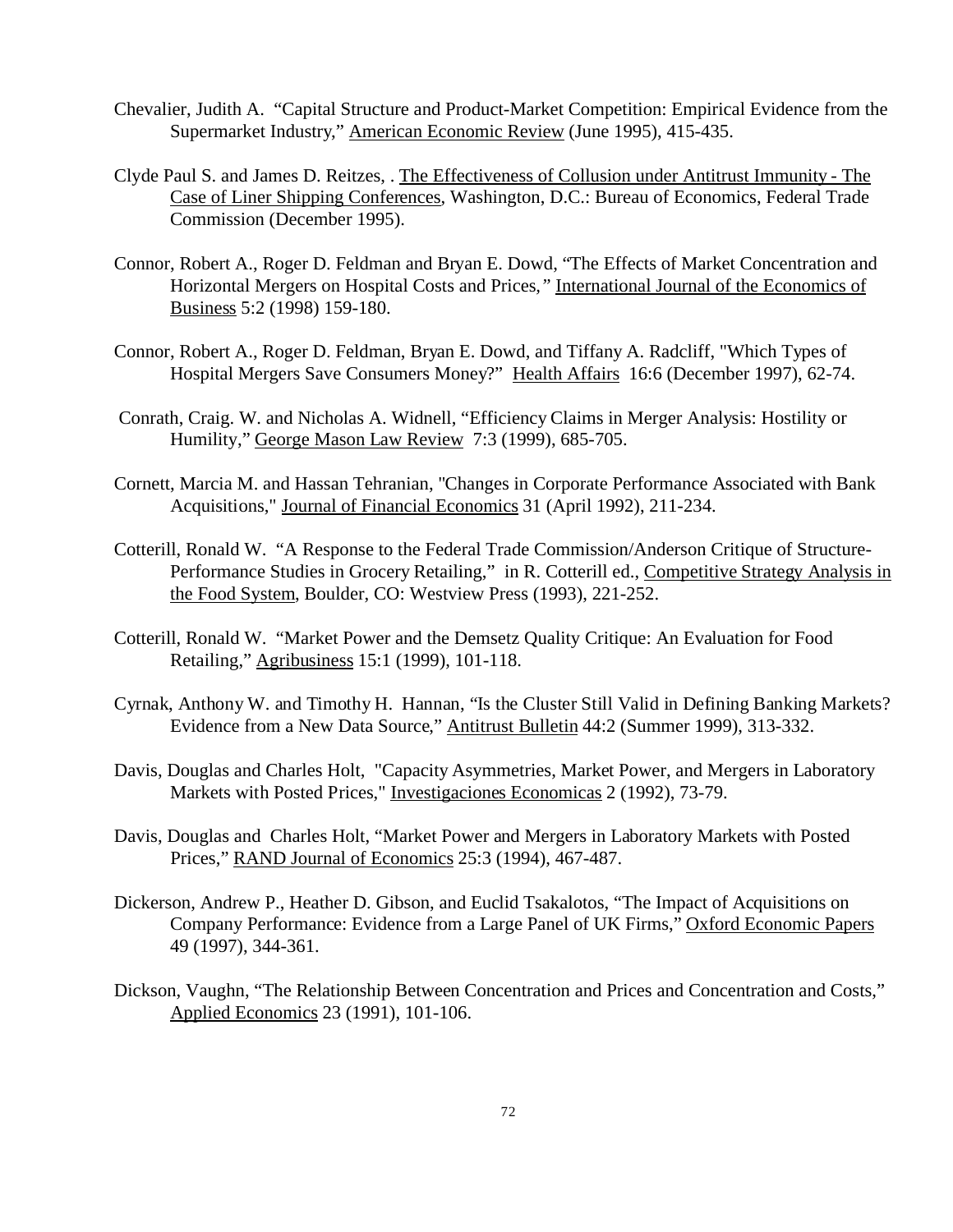- Dranove, David and Richard Ludwick, "Competition and Pricing by Nonprofit Hospitals; A Reassessment of Lynk's Analysis," Journal of Health Economics 18 (January 1999), 87-98.
- Dufwenberg, Martin, and Uri Gneezy, "Price Competition and Market Concentration: An Experimental Study," Journal of Industrial Organization 18 (2000), 7-22.
- Dunne, Timothy and Mark J. Roberts, "Costs, Demand, and Imperfect Competition as Determinants of Plant-Level Output Prices," in D. Audretsch and J. Siegfried eds., Empirical Studies in Industrial Organization: Essays in Honor of Leonard W. Weiss, Norwell, MA: Kluwer Academic Publishers (1992), 13-33.
- Eckard, E. Woodrow, "The Impact of the 1980's Merger Movement on U.S. Industrial Concentration," Antitrust Bulletin 40:2 (Summer 1995), 397-421.
- Eckbo, B. Espen, "Horizontal Mergers, Collusion, and Stockholder Wealth," Journal of Financial Economics 11 (1983), 241-274.
- Eckbo, B. Espen, "Mergers and the Market Concentration Doctrine: Evidence from the Capital Market," Journal of Business 58:3 (July 1985), 325-349.
- Eckbo, B. Espen, "Mergers and the Value of Antitrust Deterrence," Journal of Finance 47:3 (July 1992), 1005-1029.
- Eckbo, B. Espen and Peggy Wier, "Antimerger Policy Under the Hart-Scott-Rodino Act: A Reexamination of the Market Power Hypothesis," Journal of Law and Economics 28:1 (1985), 119-149.
- Eisenstadt, David & M. Klass, "The Relationship Between Non-Profit Hospital Market Structure and Economic Performance: Evidence from Pennsylvania and from Non-Profit Hospital Consolidations," unpublished mimeograph, ICF Consulting Associates (1988), 10-20.
- Evans, William N., Luke M. Froeb, and Gregory J. Werden, "Endogeneity in the Concentration-Price Relationship: Causes, Consequences, and Cures," Journal of Industrial Economics 41:4 (December 1993), 431-438.
- Evans, William, N. and Ioannis N. Kessides, "Localized Market Power in the U.S. Airline Industry," Review of Economics and Statistics 75:1 (February 1993), 66-75.
- Evans, William, N. and Ioannis N. Kessides, "Living by the Golden Rule: Multimarket Contact in the U.S. Airline Industry, Quarterly Journal of Economics 109 (1994), 341-366.
- Farrell, Joseph and Carl Shapiro, "Scale Economies and Synergies in Horizontal Merger Analysis," Antitrust Law Journal 68 (2001), 685-710.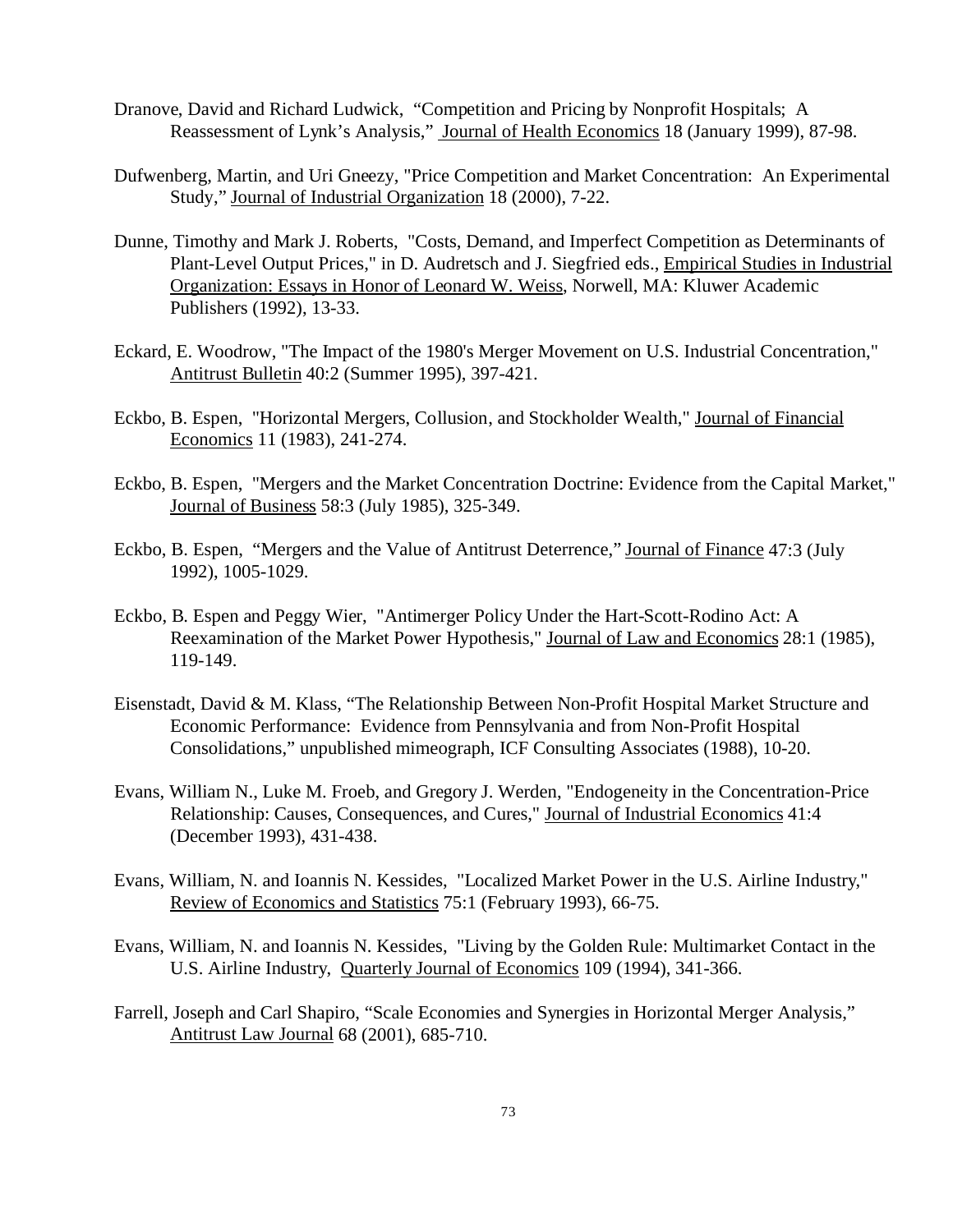- Fernandez, Nerea and Pedro L. Marin, "Market Power and Multimarket Contact: Some Evidence from the Spanish Hotel Industry," Journal of Industrial Economics 46 (March 1998), 301-315.
- Fisher, Alan A. and Robert H. Lande, "Efficiency Considerations in Merger Enforcement." California Law Review 71:6 (December 1983), 1580-1696.
- Fisher, Franklin M. "On the Misuse of the Profits-Sales Ratio to Infer Monopoly Power," RAND Journal of Economics 18:3 (Autumn 1987), 384-96.
- Fisher, Franklin M. and John J. McGowan, "On the Misuse of Accounting Rates of Return to Infer Monopoly Profits," American Economic Review 73:1 (March 1983), 82-97.
- Froeb, Luke and Dean Amel, "Do Firms Differ Much?" Journal of Industrial Economics 39 (March 1991), 23-31.
- Gaynor, Martin and Deborah Haas-Wilson, "Change, Consolidation and Competition in Health Care Markets," Journal of Economic Perspectives 13:1 (Winter 1999), 141-164.
- Ghosal, Vivek, "Product Market Competition and the Industry Price-Cost Markup Fluctuations: Role of Energy Price and Monetary Changes," International Journal of Industrial Organization 18 (2000), 415-444.
- Gilson, Ronald, J. and Reiner Kraakman, The Law and Finance of Corporate Acquisition, Supplement 1988, Westbury, CT: Foundation Press (1988).
- Ginsburg, Douglas H. "Rationalizing Antitrust: A Reply to Professor Armentano," Antitrust Bulletin 35:2 (Summer 1990), 329-45.
- Gleckman, Howard and Stuart Weiss, "How Tax Reform Will Cool Takeover Fever," Business Week, (September 22, 1986), 83-84.
- Guillemin, E. "1989: A Turning Point in the Acquisition Financing Market," The Merger Yearbook, Security Data Co., 1990.
- Hall, Bronwyn H. "The Impact of Corporate Restructuring on Industrial Development and Research," in Baily and Winston eds., Microeconomics 1990, Washington, D.C.: Brookings Institution (1990).
- Hannan, Timothy H. "The Functional Relationship Between Prices and Market Concentration: The Case of the Banking Industry," in D. Audretsch and J. Siegfried eds., Empirical Studies in Industrial Organization: Essays in Honor of Leonard W. Weiss, Norwell, MA: Kluwer Academic Publishers (1992), 35-59.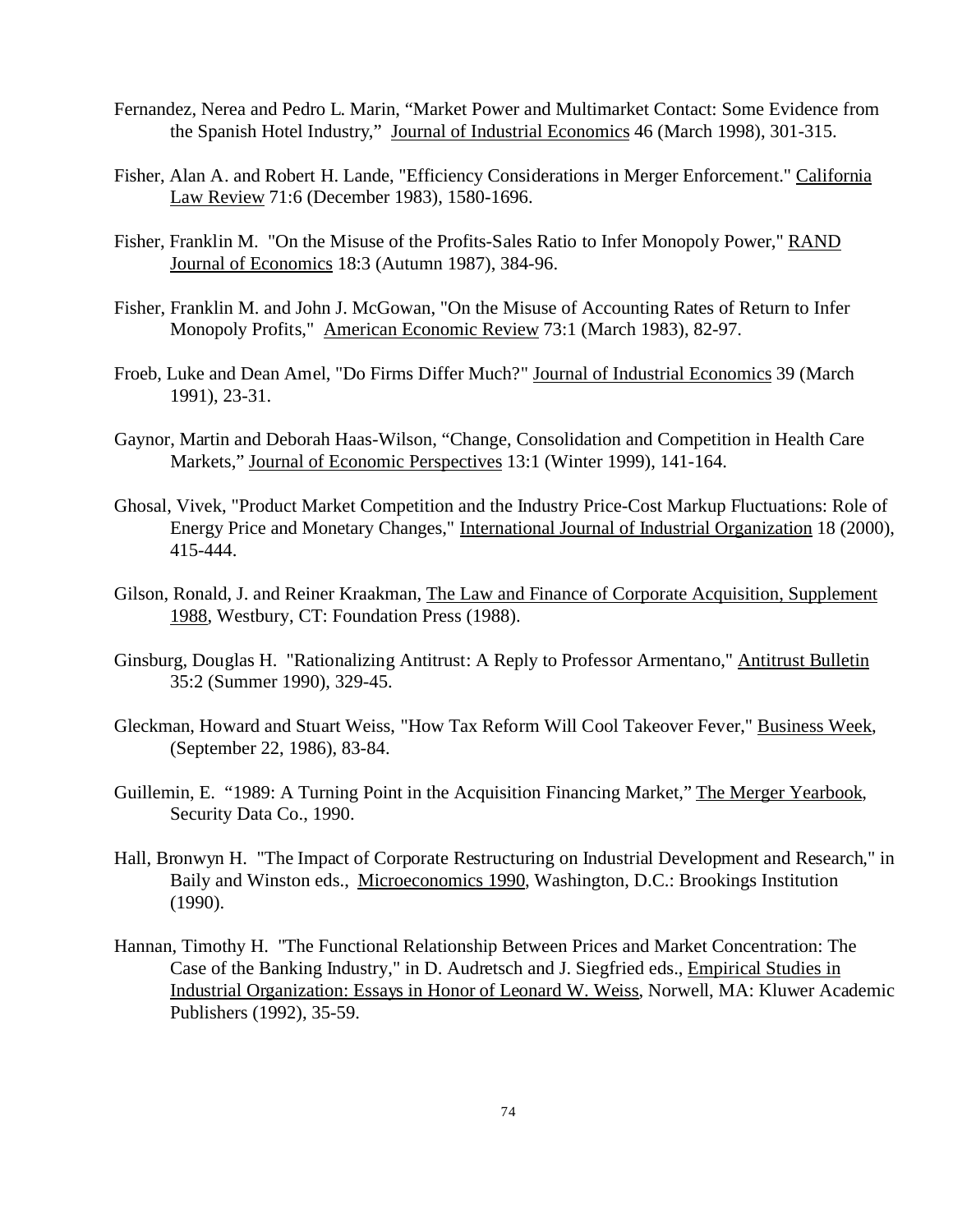- Hannan, Timothy H. and J. Nellie Liang, "Inferring Market Power from Times-series Data: The Case of the Banking Firm," International Journal of Industrial Organization 11 (June 1993), 205-218.
- Healy, Paul M., Krishna G. Palepu, and Richard S. Ruback, "Does Corporate Performance Improve after Mergers?" Journal of Financial Economics 31 (1992), 135-175.
- Ho, Vivian and Barton H. Hamilton, "Hospital Mergers and Acquisitions: Does Market Consolidation Harm Patients?" Journal of Health Economics 19 (2000), 767-791.
- Holmstrom, Bengt and Steven N. Kaplan, "Corporate Governance and Merger Activity in the United States: Making Sense of the 1980s and 1990s," Journal of Economic Perspectives 15:2 (Spring 2001), 121-144.
- Holt, Charles and Douglas Davis, "The Effects of Non-Binding Price Announcements on Posted-Offer Markets," Economic Letters 34 (1990), 307-310.
- Hosken, Daniel and John David Simpson, "Have Supermarket Mergers Raised Prices? An Event Study Analysis," International Journal of the Economics of Business, (forthcoming 2001).
- Hou, Kewei, Per Olsson, and David Robinson, "Does Takeover Increase Stockholder Value?" mimeo, University of Chicago, (August 11, 2000).
- Jans, Ivette and David I. Rosenbaum, "Multimarket Contact and Pricing: Evidence from the U.S. Cement Industry," International Journal of Industrial Organization 15 (1996), 391-412.
- Jarrell, Gregg A., James A. Brickley, and Jeffry M. Netter, "The Market for Corporate Control: The Empirical Evidence Since 1980," Journal of Economic Perspectives 2:1 (Winter 1988), 49-68.
- Jarrell, Gregg A., and Annette B. Poulsen, "Bidder Returns," Working Paper, Rochester, New York: University of Rochester (1987) [Later published as "The Returns to Acquiring Firms in Tender Offers: Evidence from Three Decades," Financial Management 12 (1989), 18-??].
- Jensen, Michael C. "Agency Costs of Free Cash Flow, Corporate Finance, and Takeovers," American Economic Review 76 (1986), 323-29.
- Jensen, Michael C. "Takeovers: Their Causes and Consequences," Journal of Economic Perspectives 2:1 (Winter 1988), 21-48.
- Jensen, Michael C. and Richard S. Ruback, "The Market for Corporate Control: The Scientific Evidence," Journal of Financial Economics 11 (April 1983), 5-50.
- Jovanovic, Boyan and Peter Rousseau, "Mergers and Technological Change: 1885-1998," mimeo, University of Chicago, (May 15, 2001).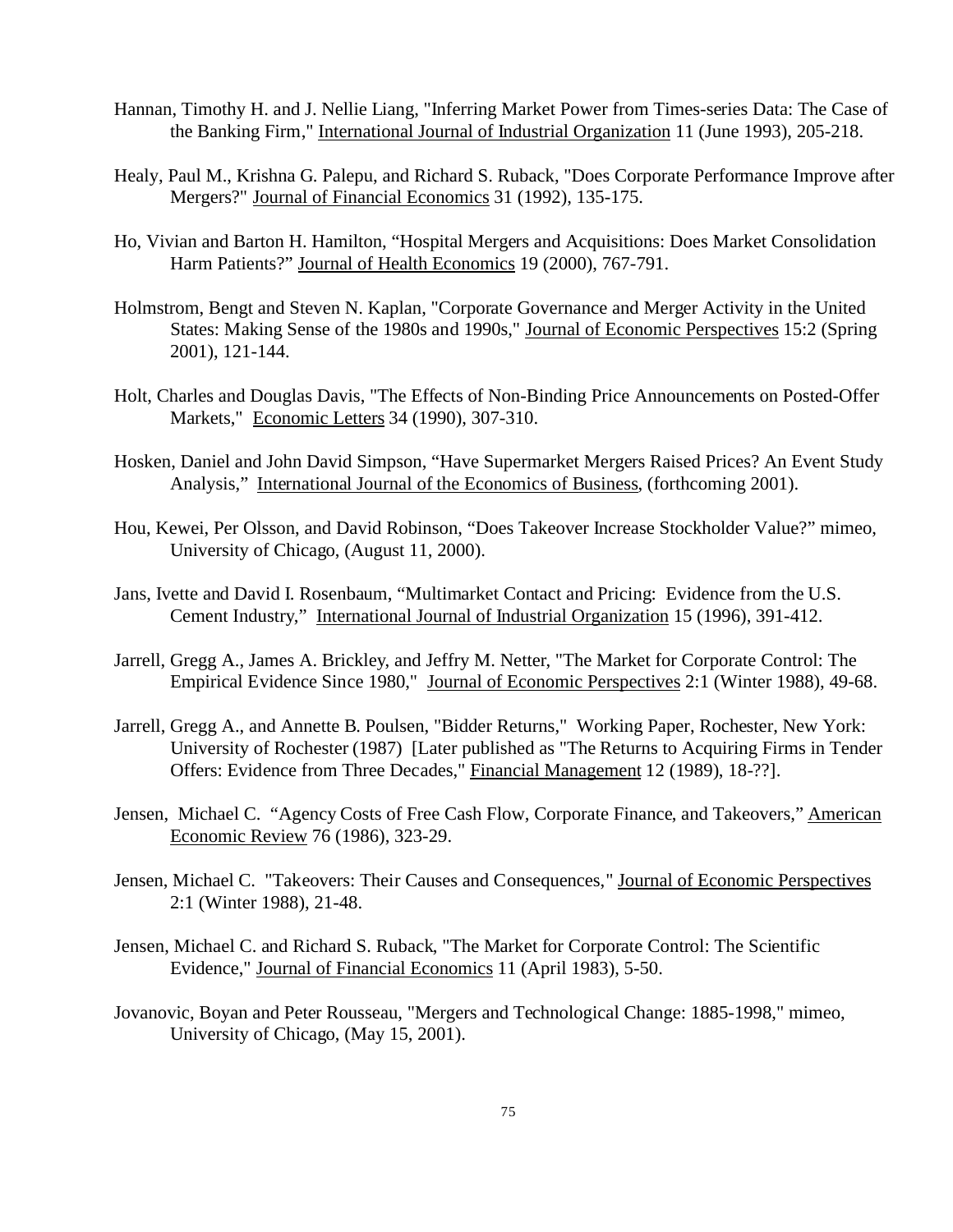- Kaplan, Steven N., ed., Mergers and Productivity, National Bureau of Economic Research Conference, University of Chicago (2000).
- Kaplan, Steven N. and Jeremy C. Stein, "The Evolution of Buyout Pricing and Financial Structure in the 1980s," Quarterly Journal of Economics (May 1993), 313-57.
- Kaplan, Steven N. and Michael S. Weisbach, "The Success of Acquisitions: Evidence from Divestitures," Journal of Finance 47:1 (March 1992), 107-138.
- Keeler, Emmett B. Glenn Melnick, and Jack Zwanziger, "The Changing Effects of Competition on Nonprofit and For-profit Hospital Pricing Behavior," Journal of Health Economic 18 (January 1999), 69-86.
- Kelton, Christina M. "Price Changes from 1958-1982," in D. Audretsch and J. Siegfried eds., Empirical Studies in Industrial Organization: Essays in Honor of Leonard W. Weiss, Norwell, MA: Kluwer Academic Publishers (1992), 97-114.
- Kessler, Daniel and Mark McClellan, "Is Hospital Competition Socially Wasteful?" mimeo, Stanford University (about October 1998).
- Kim, E. Han, and Vijay Singal, "Mergers and Market Power: Evidence from the Airline Industry," American Economic Review 83:3 (June 1993), 549-569.
- Kimmel, Sheldon, "A Fundamental Bias in Studying Effects of Concentration on Prices," Discussion Paper Series, Economic Analysis Group, Antitrust Division, U.S. Department of Justice (August 1991), 91-9.
- Kleindon, Allan W. "Variance Bounds Tests and Stock Price Valuation Models," Journal of Political Economy 94 (1986), 953-1001.
- Knapp, William, "Event Analysis of Air Carrier Mergers and Acquisitions," Review of Economics and Statistics 72:4 (November 1990), 703-707.
- Kole, Stacey R., and Kenneth Lehn, "Workforce Integration and the Dissipation of Value in Mergers," in Steven N. Kaplan ed., Mergers and Productivity, National Bureau of Economic Research Conference, University of Chicago (2000), 239-285.
- Krishnan, Ranjani, "Market Restructuring and Pricing in the Hospital Industry," Journal of Health Economics 20 (March 2001), 213-237.
- Kwoka, John E. Jr., and David J. Ravenscraft, "Cooperation v. Rivalry: Price-Cost Margins by Line of Business," Economica 53:211 (1986), 351-363.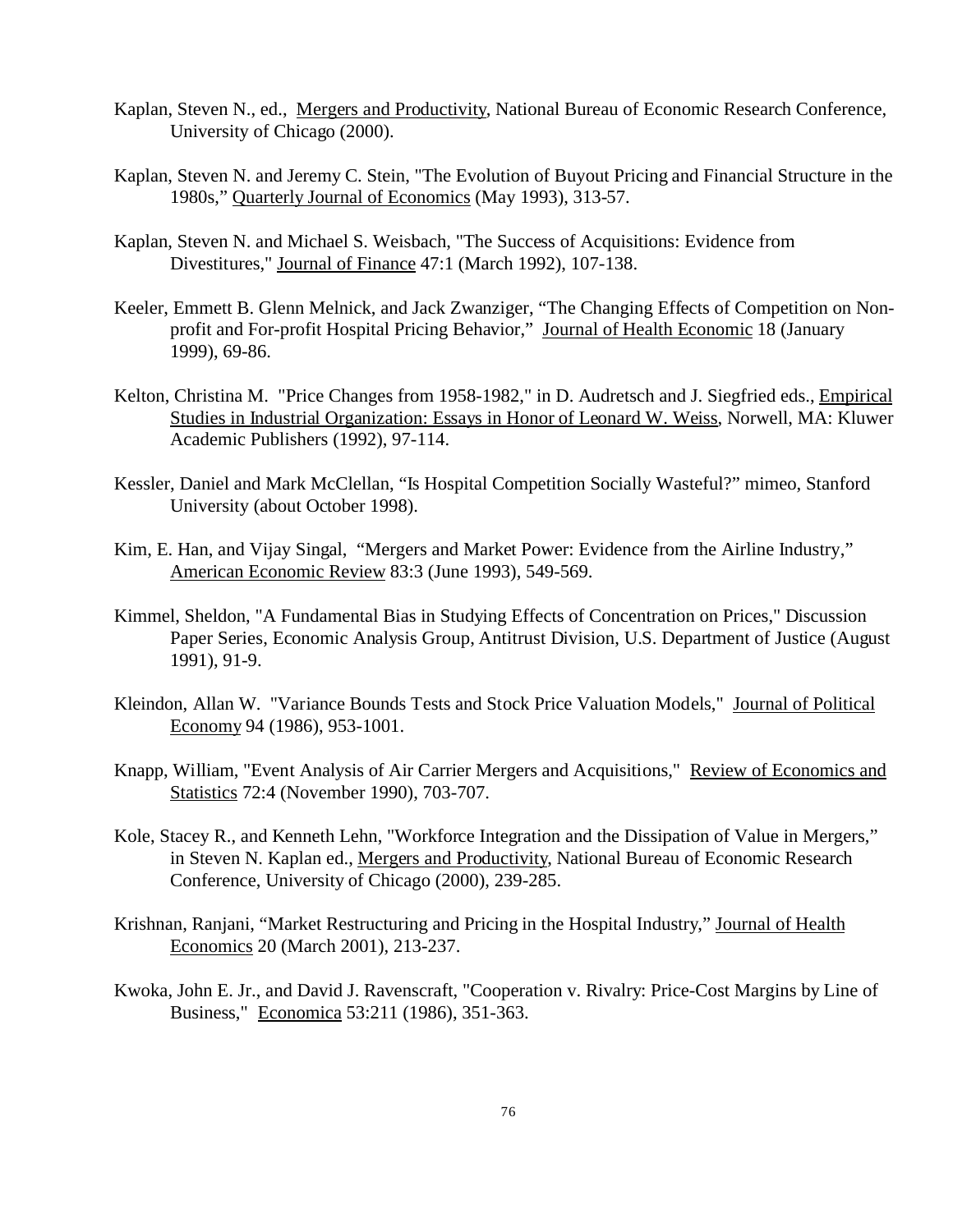- Kwoka John E. Jr., and Lawrence J. White, "Manifest Destiny? The Union Pacific and Southern Pacific Railroad Merger," in Kwoka and White eds., The Antitrust Revolution, Economics, Competition, and Policy  $3<sup>rd</sup>$  ed. (1999), 64-88.
- Landes, R. and Richard Posner, "Market Power in Antitrust Cases," Harvard Law Review 94:5 (1981), 937-996.
- Long, William F. and David J. Ravenscraft, "The Misuse of Accounting Rates of Return: Comment," American Economic Review 74:3 (June 1984), 494-500.
- Long, William F. and David J. Ravenscraft, "Decade of Debt: Lessons from LBOs in the 1980s," in Margaret Blair ed., The Deal Decade, Washington D.C.: Brookings Press, (1993).
- Loughran, Tim and Anand M. Vijh, "Do Long-Term Shareholders Benefit from Corporate Acquisitions?" Journal of Finance 52:5 (December 1997), 1765-1790.
- Lynk, William J. "Interpreting Rising Concentration: The Case of Beer," The Journal of Business 57:1 (January 1984), 43-55.
- Lynk, William J. and Lynette R. Neumann, "Price and Profit," Journal of Health Economics 18 (January 1999), 99-116.
- Lys, Thomas and Linda Vincent, "An Analysis of Value Destruction in AT&T's Acquisition of NCR," Journal of Financial Economics 39 (1995), 353-378
- MacDonald, James M. "Demand, Information, and Competition: Why Do Food Prices Fall at Seasonal Demand Peaks?" Journal of Industrial Economics 48 (March 2000), 27-45.
- Maloney, Michael T., Robert E. McCormick, and Mark L. Mitchell, "Managerial Decision Making and Capital Structure," Journal of Business 66:2 (April 1993), 189-217.
- Manne, Henry G. "Mergers and the Market for Corporate Control," Journal of Political Economy 73 (April 1965), 110-120.
- Marion, Bruce W. "Competition in Grocery Retailing: The Impact of a New Strategic Group on BLS Price Increases," Review of Industrial Organization 13 (1998), 381-399.
- Maksimovic, Vojislav, and Gordon Phillips, "The Market for Corporate Assets: Who Engages in Mergers and Asset Sales and are there Efficiency Gains?"Journal of Finance (December 2001, forthcoming).
- Matsusaka, John G. "Takeover Motives During the Conglomerate Merger Wave," RAND Journal of Economics 24 (Autumn 1993), 357-79.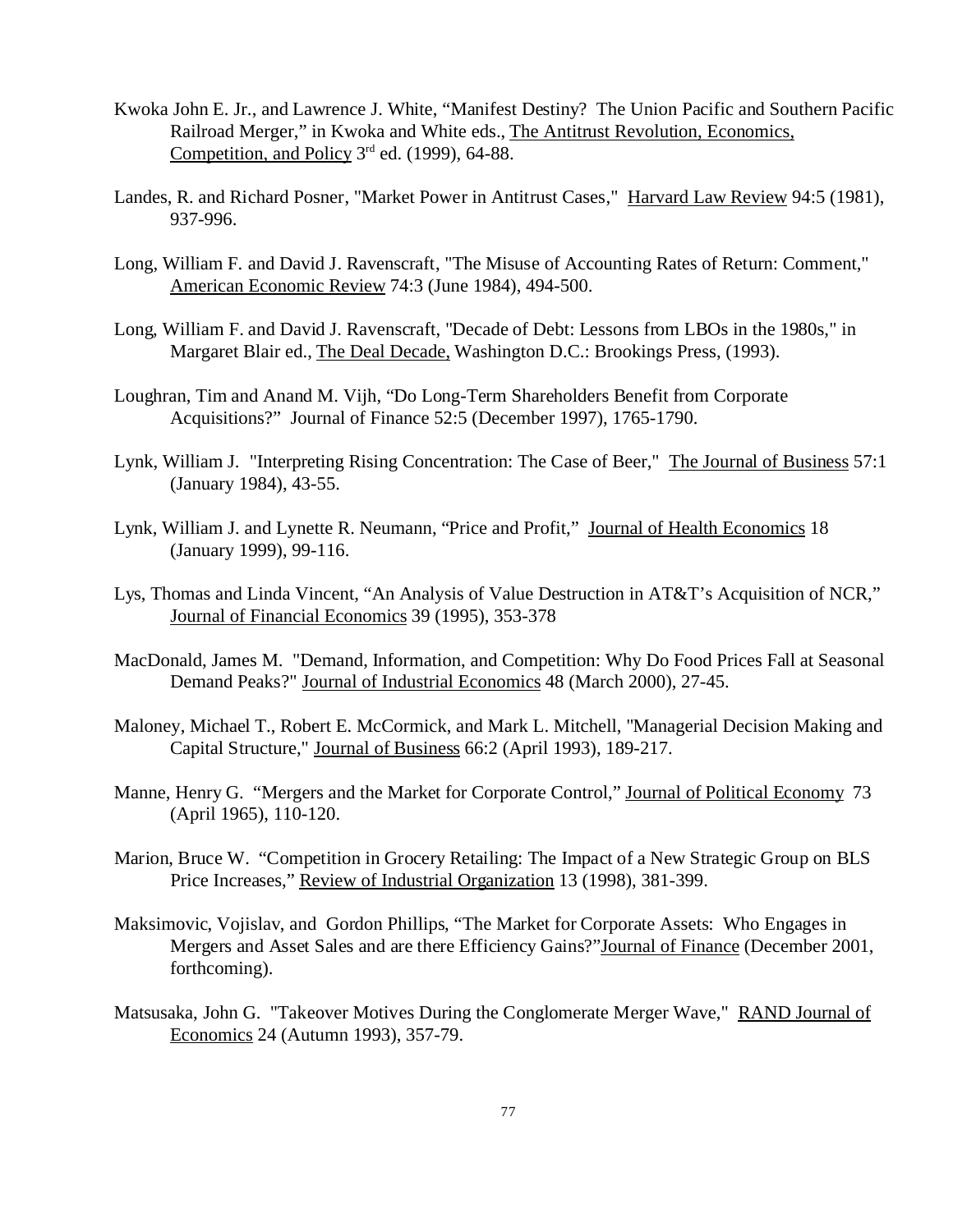- McChesney, Fred S. and William F. Shughart II, The Causes and Consequences of Antitrust: The Public Choice Perspective, University of Chicago Press (1995).
- McGahan, Anita M. and Michael E. Porter, "The Persistence of Shocks to Profitability," Review of Economics and Statistics 81:1 (February 1999), 143-153.
- McGuckin, Robert H. "Merger Enforcement: Out of the Courtroom After 75 Years," Antitrust Bulletin 35 (Fall 1990), 677-694.
- McGuckin, Robert H., and Sang V. Nguyen, "On Productivity and Plant Ownership Change: New Evidence from the Longitudinal Research Database," RAND Journal of Economics 26:2 (Summer 1995), 257-276.
- McGuckin, Robert H., Frederick R. Warren-Boulton, and Peter Waldstein, "The Use of Stock Market Returns in Antitrust Analysis of Mergers," Review of Industrial Organization 7 (1992), 1-11.
- Meulbroek, Lisa K., Mark L. Mitchell, J. Harold Mulherin, Jeffry M. Netter, and Annette B. Poulsen, "Shark Repellants and Managerial Myopia: An Empirical Test," Journal of Political Economy 98:5 (October 1990), 1108-1117.
- Mitchell, Mark L. and Kenneth Lehn, "Do Bad Bidders Become Good Targets?" Journal of Political Economy 98:2 (April 1990), 372-98.
- Mitchell, Mark L. and J. Harold Mulherin, "The Impact of Industry Shocks on Takeover and Restructuring Activity," Journal of Financial Economics 41 (1996), 193-229.
- Moore, Stephen and John Silvia, "The ABCs of the Capital Gains Tax," CATO Policy Analysis #242, (October 4, 1995), 19-21.
- Moore, Thomas G. "U.S. Airline Deregulation: Its Effects on Passengers, Capital, and Labor," Journal of Law and Economics 29 (April 1986), 1-28.
- Morck, Randall, Andrei Shleifer, and Robert Vishny, "Do Managerial Objectives Drive Bad Acquisitions?" Journal of Finance 45:1 (March 1990), 31-48.
- Morris, John R. "The Relationship Between Industrial Sales Prices and Concentration of Natural Gas Pipelines," Working Paper No. 168, Federal Trade Commission, Bureau of Economics, (November 1988).
- Morrison, Steven A. "Airline Mergers: A Longer View," Journal of Transport Economics and Policy (September 1996), 237-250.
- Morrison, Steven A. and Clifford Winston, "The Dynamics of Airline Pricing and Competition," American Economic Review 80:2 (May 1990), 389-93.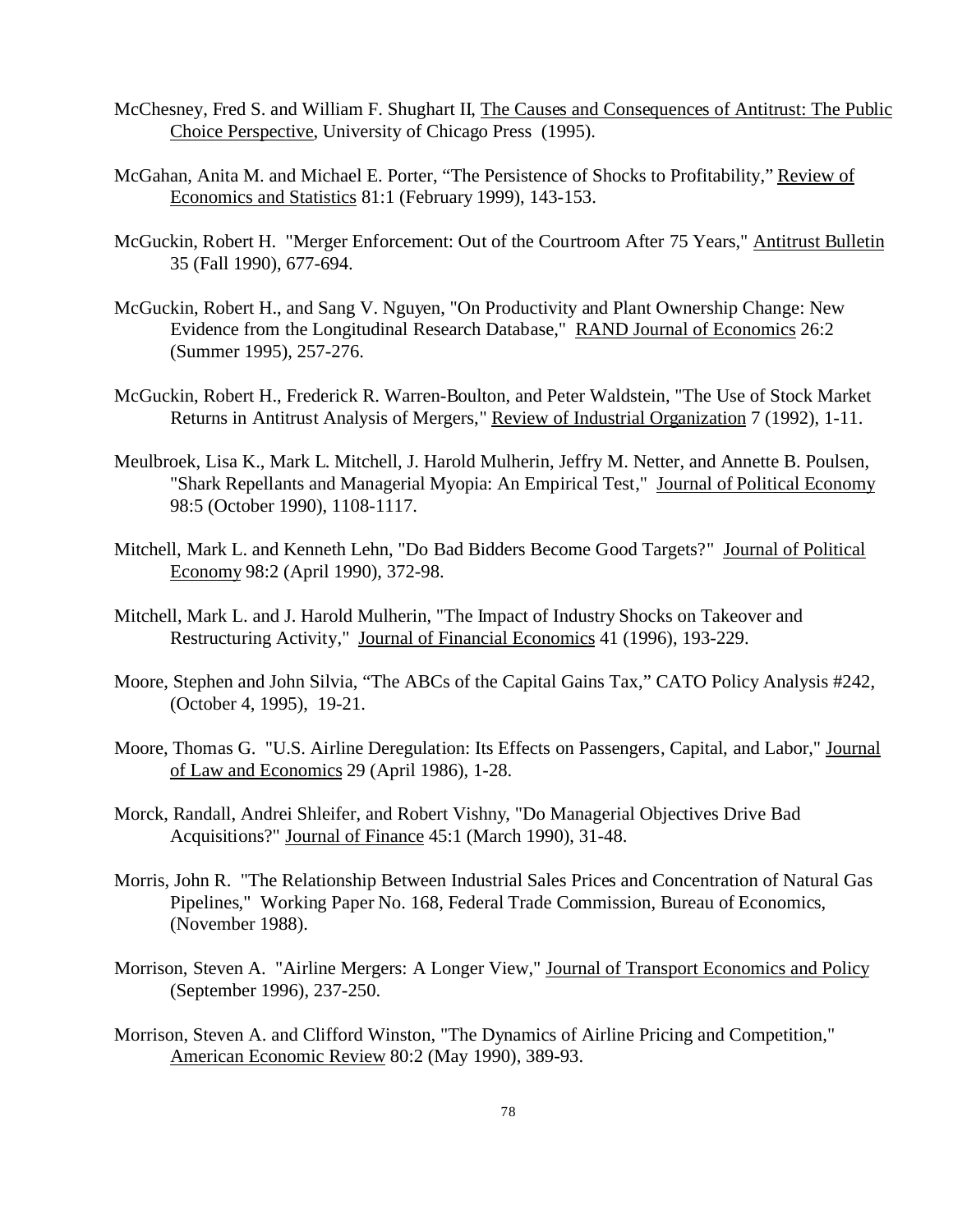- Mueller, Dennis C., ed., The Determinants and Effects of Mergers: An International Comparison, Cambridge, MA: Oelgeschlager, Gunn, & Hain (1980).
- Mueller, Dennis C. The Determinants of Persistent Profits, Washington, D.C.: Bureau of Economics, Federal Trade Commission (1983).
- Mueller, Dennis C. "Mergers and Market Share," Review of Economics and Statistics 67:2 (1985), 259-267.
- Mueller, Dennis C. Profits in the Long Run, Cambridge: Cambridge University Press (1986).
- Mueller, Dennis C. and Elizabeth A. Reardon, "Rates of Return on Corporate Investment," Southern Economic Journal 60:2 (October 1993), 430-453.
- Mueller, Dennis C. "Merger Policy in the United States: A Reconsideration," Review of Industrial Organization 12 (1997), 655-685.
- Neumark, David, and Steven Sharpe. "Market Structure and the Nature of Price Rigidity: Evidence from the Market for Consumer Deposits," Quarterly Journal of Economics 107:2 (May 1992), 657-680.
- Neumark, David, and Steven A. Sharpe, "Hostile Takeovers and Expropriation of Extramarginal Wages: A Test," Discussion Series Paper #197, Federal Reserve Board, Finance and Economics, (May 1992).
- Neumark, David, and Steven A. Sharpe, "Rents and Quasi Rents in the Wage Structure: Evidence from Hostile Takeovers," Industrial Relations 35:2 (April 1996), 145-179.
- Newmark, Craig M. "A New Bottle for the Profits-Concentration Wine: A Look at Prices and Concentration in Grocery Retailing," Raleigh, NC: North Carolina State (September 1989).
- Newmark, Craig M. "Price and Seller Concentration in Cement: Effective Oligopoly or Misspecified Transportation Costs?" Economic Letters 60 (1998), 243-250.
- Pakes, Ariel, "Mueller's Profits in the Long Run," RAND Journal of Economics 18:2 (Summer 1987), 319-332.
- Park, Joon, J. Michael W. Babcock, and Kenneth Lemke, "The Impact of Railroad Mergers on Grain Transportation Markets: A Kansas Case Study," Transportation Research 35 (1999), 269-290.
- Pautler, Paul A. "The Economic Basis for Broad Based Horizontal Merger Policy," Antitrust Bulletin 28:3 (Fall 1983), 571-651.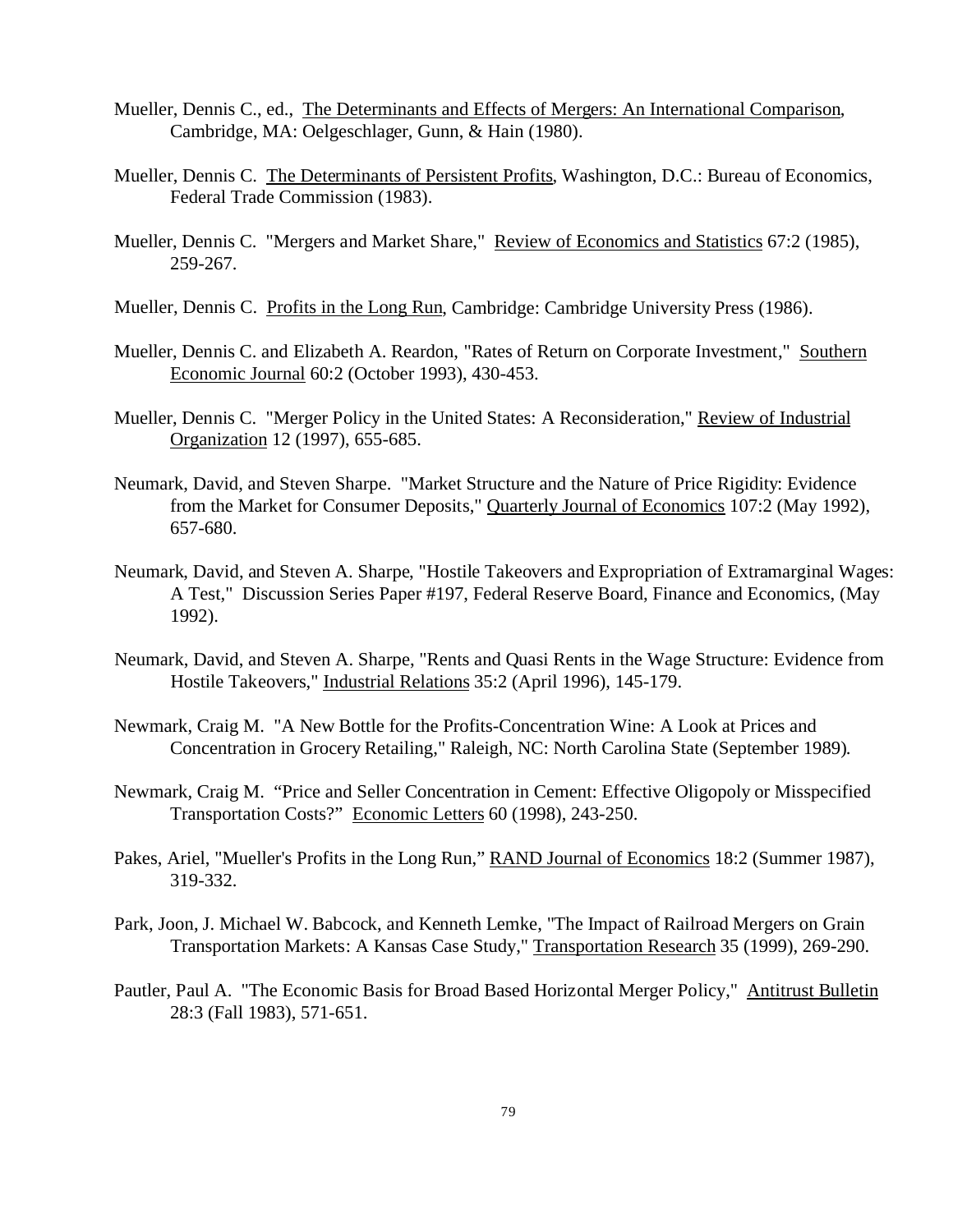- Pautler, Paul A. "Recent Empirical Evidence on Mergers and Acquisitions," Antitrust Bulletin 38:4 (Winter 1993), 741-797.
- Peltzman, Sam, "The Gains and Losses from Industrial Concentration," Journal of Law and Economics 20 (October 1977), 229-263.
- Peltzman, Sam, "Comments on The Concentration-Margins Relationship Reconsidered," in Baily and Winston eds., Microeconomics 1990, Washington, D.C.: Brookings Institution (1990), 324-330.
- Peoples, James, Hekmat, Ali, and Moini, A. H. "Corporate Mergers and Union Wage Premiums," Journal of Economics and Finance 17:2 (Summer 1993), 65-75.
- Peristiani, Stavros, "Do Mergers Improve the X-Efficiency and Scale Efficiency of U.S. Banks? Evidence from the 1980s," Journal of Money, Credit, and Banking 29:3 (August 1997), 326-337.

Pilloff, Steven J. "Multimarket Contact In Banking," Review of Industrial Organization 14 (1999), 163-182.

- Plott, Charles R. "An Updated Review of Industrial Organization: Applications of Experimental Methods," in Schmalensee and Willig eds., Handbook of Industrial Organization 2, New York: North-Holland (1989), 1111-1176.
- Plott, Charles R., Alexandre Borges Sugiyama, and Gilad Elbaz, "Scale, Natural Monopoly, and Imperfect Competition in an Experimental Market," Southern Economic Journal 61 (October 1994), 261-287.
- Prager, Robin A. "ATM Network Mergers and the Creation of Market Power," Antitrust Bulletin (Summer 1999), 349-363.
- Prager, Robin A. "The Effects of Horizontal Mergers on Competition: The Case of the Northern Securities Company," RAND Journal of Economics 23 (Spring 1992), 123-133.
- Prager, Robin A., and Timothy H. Hannan, "Do Substantial Horizontal Mergers Generate Significant Price Effects? Evidence from the Banking Industry," Journal of Industrial Economics 46:4 (December 1998), 433-452.
- Ravenscraft, David, J. "Structure-Profit Relationships at the Line of Business and Industry Level," Review of Economics and Statistics 65 (February 1983), 22-31.
- Ravenscraft, David J., and F. M. Scherer, Mergers, Sell-offs, and Economic Efficiency, Washington, D.C.: Brookings Institution (1987).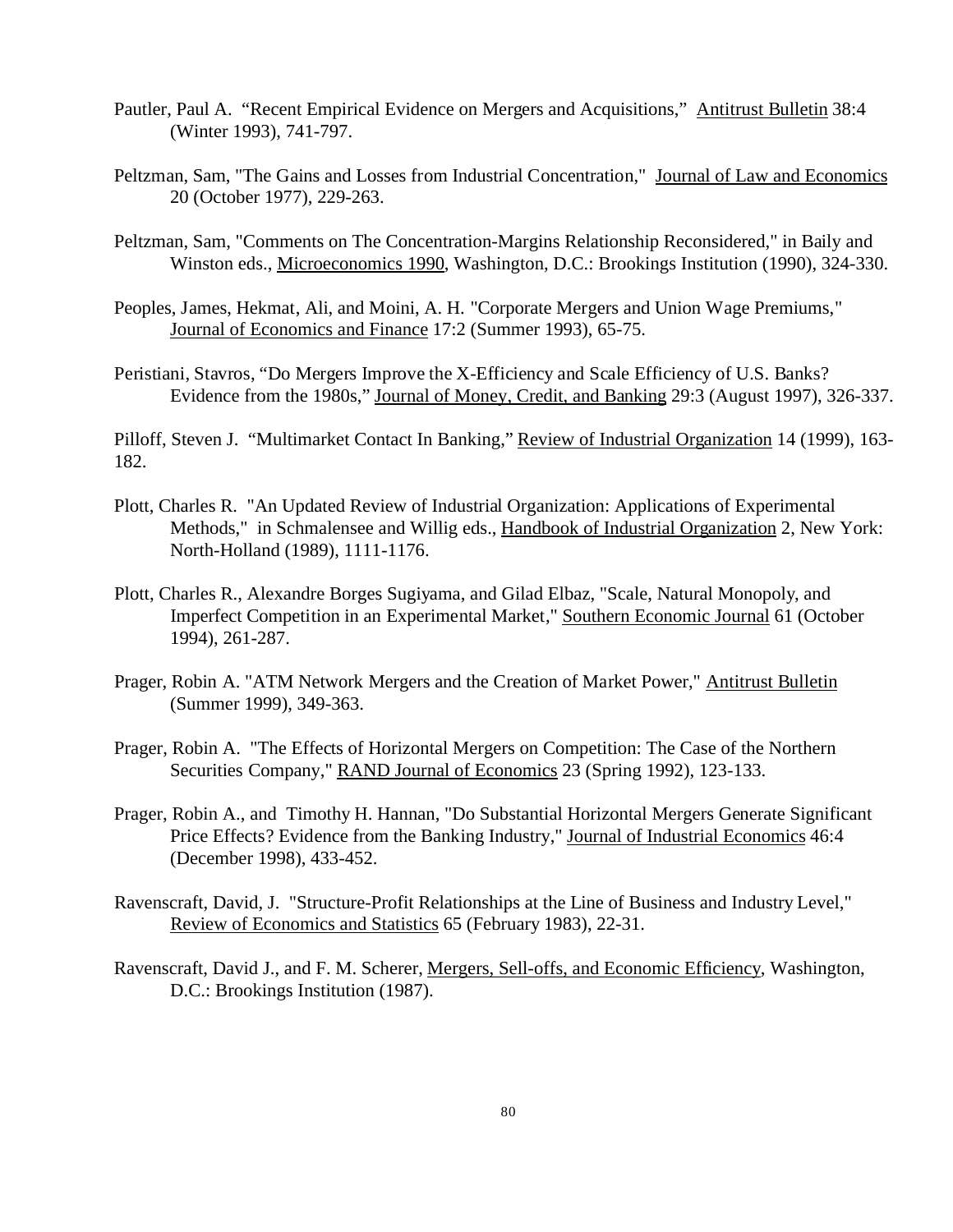- Ravenscraft, David J., and George A. Pascoe, Jr. "Can the Stock Market Predict Merger Success?" mimeo, University of North Carolina and Center for Economic Studies, Bureau of the Census, (July 1989).
- Rhoades, Stephen A. "Efficiency Effects of Horizontal (in-market) Bank Mergers," Journal of Banking and Finance 17 (April 1993), 411-422.
- Rhoades, Stephen A. "The Efficiency Effects of Bank Mergers: An Overview of Case Studies of Nine Mergers," Journal of Banking and Finance 22 (1998), 273-291.
- Roll, Richard, "The Hubris Hypothesis of Corporate Takeovers," Journal of Business 59 (April 1986), 197-216.
- Romano, Roberta, "A Guide to Takeovers: Theory, Evidence, and Regulation," Yale Journal of Regulation 9 (1992), 119-180.
- Rosenbaum, D.I. "Efficiency v. Collusion: Evidence Cast in Cement," 9 Review of Industrial Organization (1994), 379-93.
- Salinger, Michael, "The Concentration-Margins Relationship Reconsidered," in Baily and Winston eds., Microeconomics 1990, Washington, D.C.: Brookings (1990), 287-335.
- Saltzman, Harold, Roy Levy, and John Hilke, "Transformation and Continuity: The U.S. Carbonated Soft Drink Bottling Industry and Antitrust Policy Since 1980," Bureau of Economics, Federal Trade Commission, (November 1999).
- Schipper, Katherine and Abbie Smith, "Effects of Management Buyouts on Corporate Interest and Depreciation Tax Deductions," Journal of Law and Economics 34 (1991), 295-329.
- Scheffman, David T. "Making Sense of Mergers," Antitrust Bulletin (Fall 1993), 715-40.
- Schmalensee, Richard, "Do Markets Differ Much?" American Economic Review 75:3 (June 1985), 341-51.
- Schmalensee, Richard, "Inter-Industry Studies of Structure and Performance," in Schmalensee and Willig eds. Handbook of Industrial Organization Volume II, New York: North Holland (1989).
- Schumann, Laurence, The Effects of FTC Antitrust Challenges on Rival Firms 1981-1987: An Analysis of the Use of Stock Returns to Determine the Competitive Effects of Horizontal Mergers, Washington, D.C.: Bureau Of Economics, Federal Trade Commission (1989). [ Review of Industrial Organization "Patterns of Abnormal Returns and the Competitive Effects of Horizontal Mergers," 1993].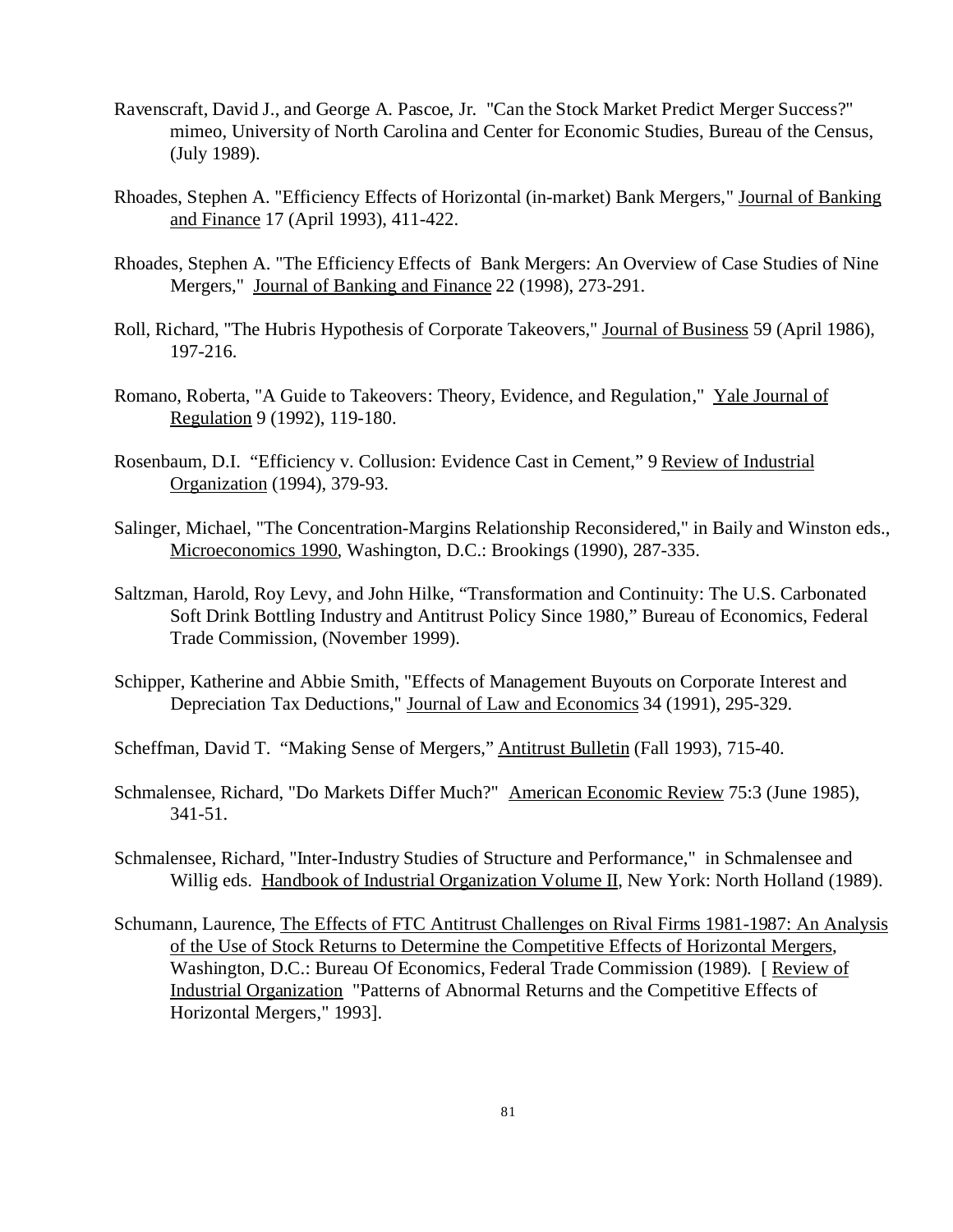- Schumann, Laurence, Robert P. Rogers, and James D. Reitzes, Case Studies of the Price Effects of Horizontal Mergers, Washington, D.C.: Bureau of Economics, Federal Trade Commission, (January 1992).
- Sharpe, Steven A. "Switching Costs, Market Concentration, and Prices: The Theory and its Empirical Implications in the Bank Deposit Market," draft mimeo, Federal Reserve Board, (September 1990).
- Shleifer, Andrei and Lawrence H. Summers, "Breach of Trust in Hostile Takeovers," in A. Auerbach ed., Corporate Takeovers and their Consequences, Chicago: University of Chicago Press (1988).
- Simpson, John David, "Geographic Markets in Hospital Mergers," Working Paper # 237, Bureau of Economics, Federal Trade Commission, (February 2001).
- Singal, Vijay, "Airline Mergers and Competition: An Integration of Stock and Product Price Effects," Journal of Business 69:2 (April 1996), 233-268.
- Sinay, Ugur Tony, "Pre- and Post-Merger Investigation of Hospital Mergers" Eastern Economic Journal 24:1 (Winter 1998), 83-97.
- Sirower, Mark L. The Synergy Trap: How Companies Lose the Acquisition Game, New York: The Free Press, (1997).
- Sirower, Mark L. and Stephen F. O'Byrne, "The Measurement of Post-Acquisition Performance: Toward a Value-Based Benchmarking Methodology," Journal of Applied Corporate Finance 11:2 (Summer 1998), 107-121.
- Slovin, Myron B., Marie E. Sushka, and Carl D. Hudson, "Deregulation, Contestability, and Airline Acquisitions," Journal of Financial Economics 30 (1991), 231-251.
- Sorensen, Donald E. "Characteristics of Merging Firms," Journal of Economics and Business 52 (September 2000), 423-33.
- Smith, Vernon L. and Arrington Williams, "The Boundaries of Competitive Price Theory: Convergence, Expectations, and Transaction Costs," in Green and Kagel eds., Advances in Behavioral Economics Volume I, Norwood, NJ: Ablex (1989), 31-53.
- Spindt, Paul A. and Vefa Tarhan, "Performance Economies associated with Small and Medium Sized Bank Mergers," Journal of Banking and Finance 17:2-3 (April 1993), 460-462.
- Srinivasan, Aruna, "Are There Cost Savings from Bank Mergers?" Federal Reserve Bank of Atlanta Economic Review (March/April 1992), 17-28.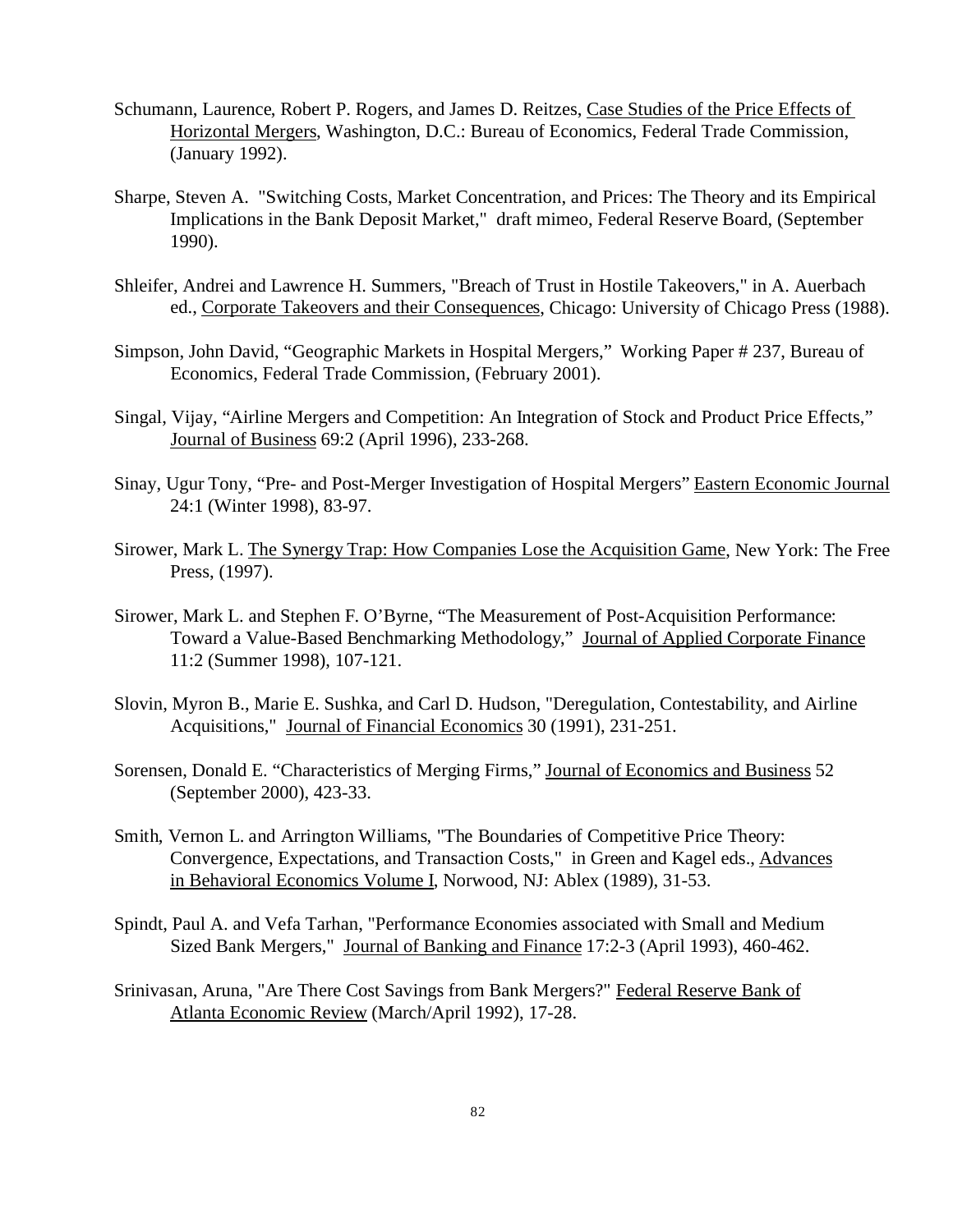- Stein, Jeremy "Takeover Threats and Managerial Myopia," Journal of Political Economy 96:1 (February 1988), 61-80.
- Stewart, John F. and Kim, Sang-Kwon, "Price Changes and Mergers in U.S. Manufacturing 1985-86," in D. Audretsch and J. Siegfried eds. Empirical Studies in Industrial Organization: Essays in Honor of Leonard W. Weiss, Norwell, MA: Kluwer Academic Publishers (1992), 77-96.
- Stigler, George, "The Economic Effects of the Antitrust Laws," JOURNAL OF LAW & ECONOMICS 9 (October 1966) reprinted in G. Stigler, ed., THE ORGANIZATION OF INDUSTRY (1968).
- Stigler, George, "Monopoly and Oligopoly by Merger," American Economic Review 40:2 (May 1950).
- Sutton, John, Sunk Costs and Market Structure: Price Competition, Advertising, and the Evolution of Concentration, Cambridge, MA: MIT Press (1991).
- Tremblay, Victor J., and Carol H. Tremblay, "The Determinants of Horizontal Acquisitions: Evidence from the U.S. Brewing Industry," Journal of Industrial Economics 37:1 (September 1988), 21-45.
- Vita, Michael G. and Seth Sacher, "The Competitive Effects of Not-for-Profit Hospital Mergers: A Case Study," Journal of Industrial Economics 49 (March 2001), 63-84.
- Warga, Arthur and Ivo Welch, "Bondholder Losses in Leveraged Buyouts," Review of Financial Studies 6:4 (Winter 1993), 959-982.
- Weiss, Leonard W. Concentration and Prices, Cambridge, MA: MIT Press (1989).
- Wellford, Charissa P. "Antitrust: Results from the Laboratory," in Special Volume on Market Power in the Laboratory, Research in Experimental Economics Volume 9, R. Mark Isaac and Charles A. Holt eds. (forthcoming, 2001).
- Wellford, Charissa P. "Horizontal Mergers: Concentration and Performance," Chapter 2 of Ph.D. Dissertation, Takeovers and Horizontal Mergers: Policy and Performance, University of Arizona (1990).
- Werden, Gregory J. "A Review of the Empirical and Experimental Evidence on the Relationship between Market Structure and Performance," Discussion Paper Series, Economic Analysis Group, Antitrust Division, U.S. Department of Justice, (May 1991) 91-3.